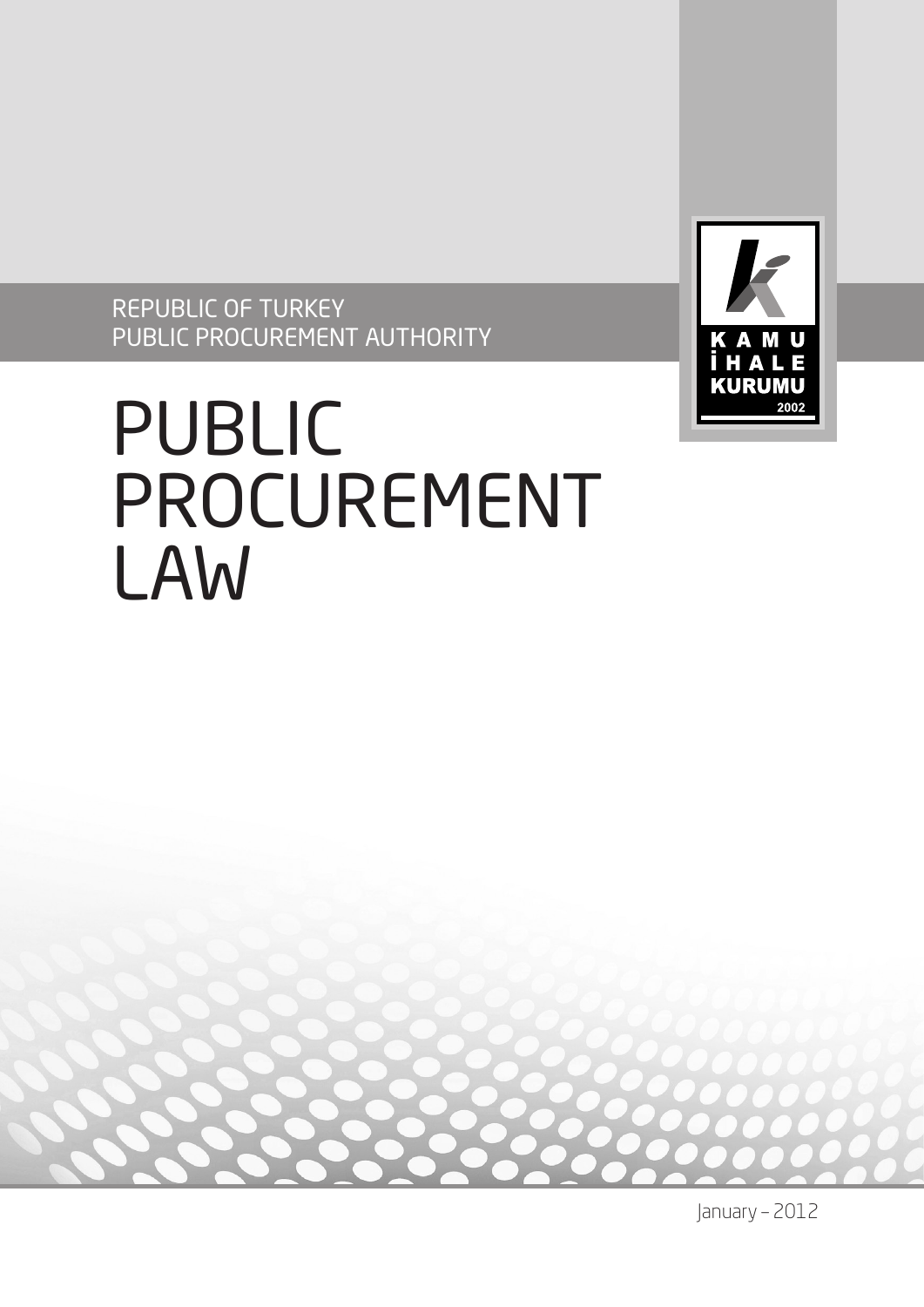

Public Procurement Authority (PPA) solely intends to raise public awareness on the Turkish Public Procurement Law by making its UNOFFICIAL translation available to all stakeholders.

Please be aware that translated document below is not legally binding and only may be used for information purposes. Therefore, PPA takes no responsibility for the use of any content of this document including any reliance on the accuracy, completeness or usefulness of such content and bear in mind that the content is subject to revise by the PPA when necessary.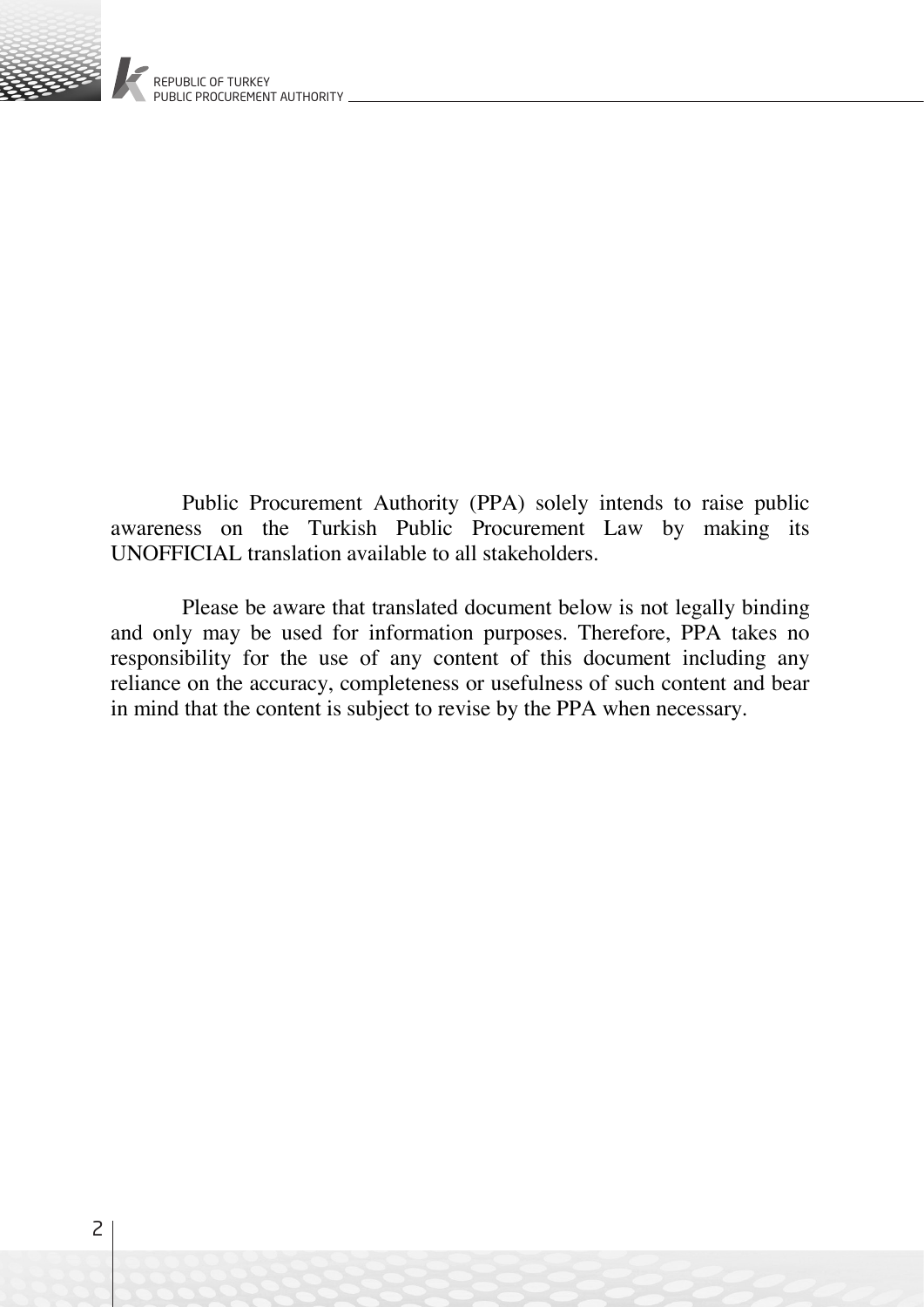

# **INDEX**

# **PUBLIC PROCUREMENT LAW**

#### **CHAPTER ONE General Provisions**

#### **SECTION I**

Application Principles

# **SECTION II**

Rules on Participation

| <b>Article 16-</b> Cancellation of Tender Prior to the Pre-Determined Time |  |
|----------------------------------------------------------------------------|--|
|                                                                            |  |
|                                                                            |  |
|                                                                            |  |

#### **CHAPTER TWO Procurement Process**

### **SECTION I**

| Procurement Procedures and Implementation |  |  |
|-------------------------------------------|--|--|
|-------------------------------------------|--|--|

|--|--|--|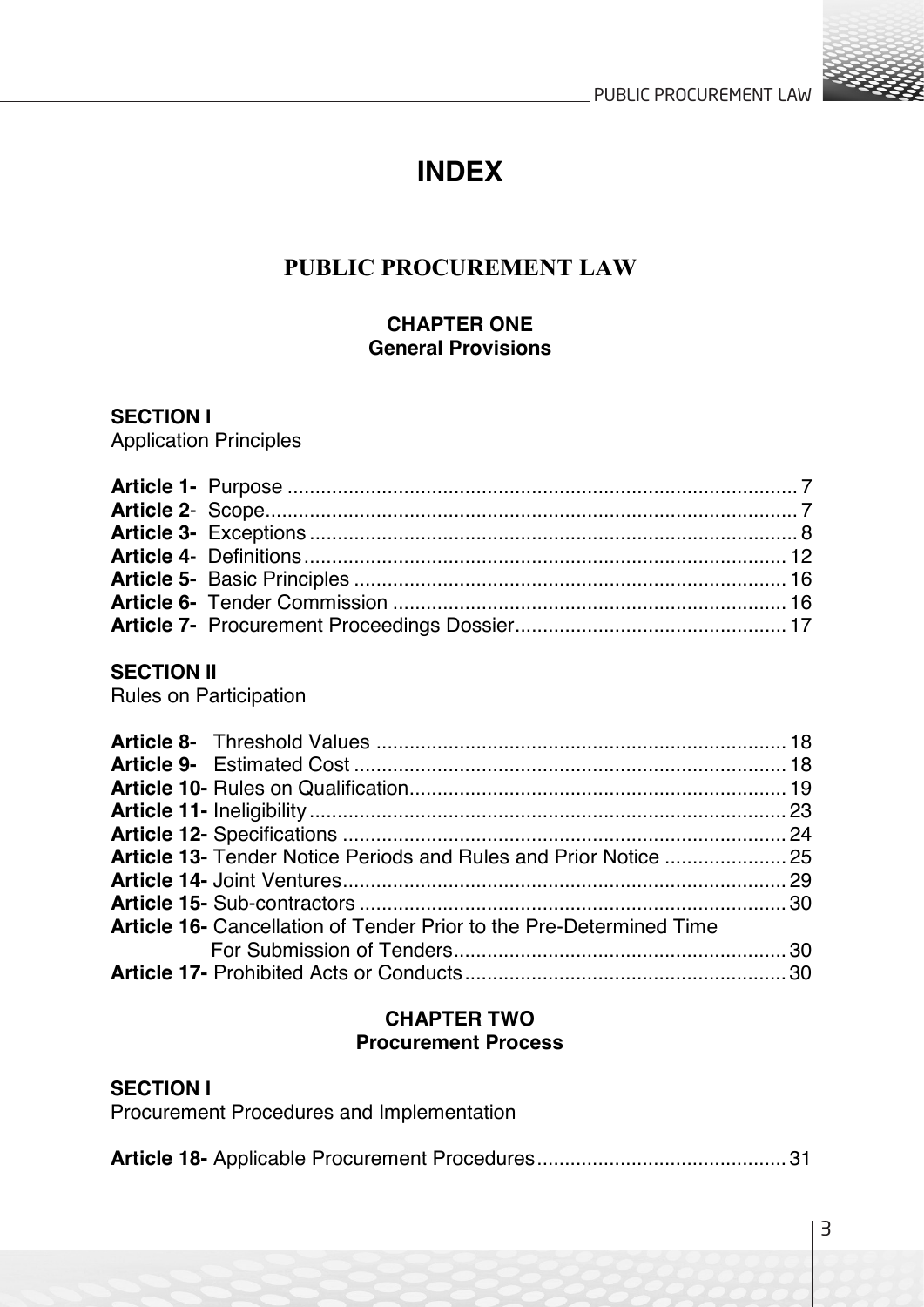

# **SECTION II**

Procurement and prequalification notice, Issuance of Tender Documents

| Article 27- Contents of Pre-qualification and Tender Documents and  |  |
|---------------------------------------------------------------------|--|
|                                                                     |  |
| Article 28- Providing of Tender and Pre-qualification Documents 40  |  |
| Article 29- Clarifications or Amendments to the Tender Documents 41 |  |

#### **SECTION III**

Submission of Tenders and Applications

#### **SECTION IV**

Evaluation of Tenders

| Article 39- Rejection of All Tenders and Cancellation of the Tender             |  |
|---------------------------------------------------------------------------------|--|
|                                                                                 |  |
| <b>Article 40-</b> Conclusion and Approval of the Tender Proceedings 47         |  |
|                                                                                 |  |
|                                                                                 |  |
|                                                                                 |  |
| <b>Article 44-</b> The Obligations and Liabilities of the Tenderer in           |  |
|                                                                                 |  |
| <b>Article 45-</b> The Obligations and Liabilities of the Contracting Authority |  |
|                                                                                 |  |
|                                                                                 |  |
|                                                                                 |  |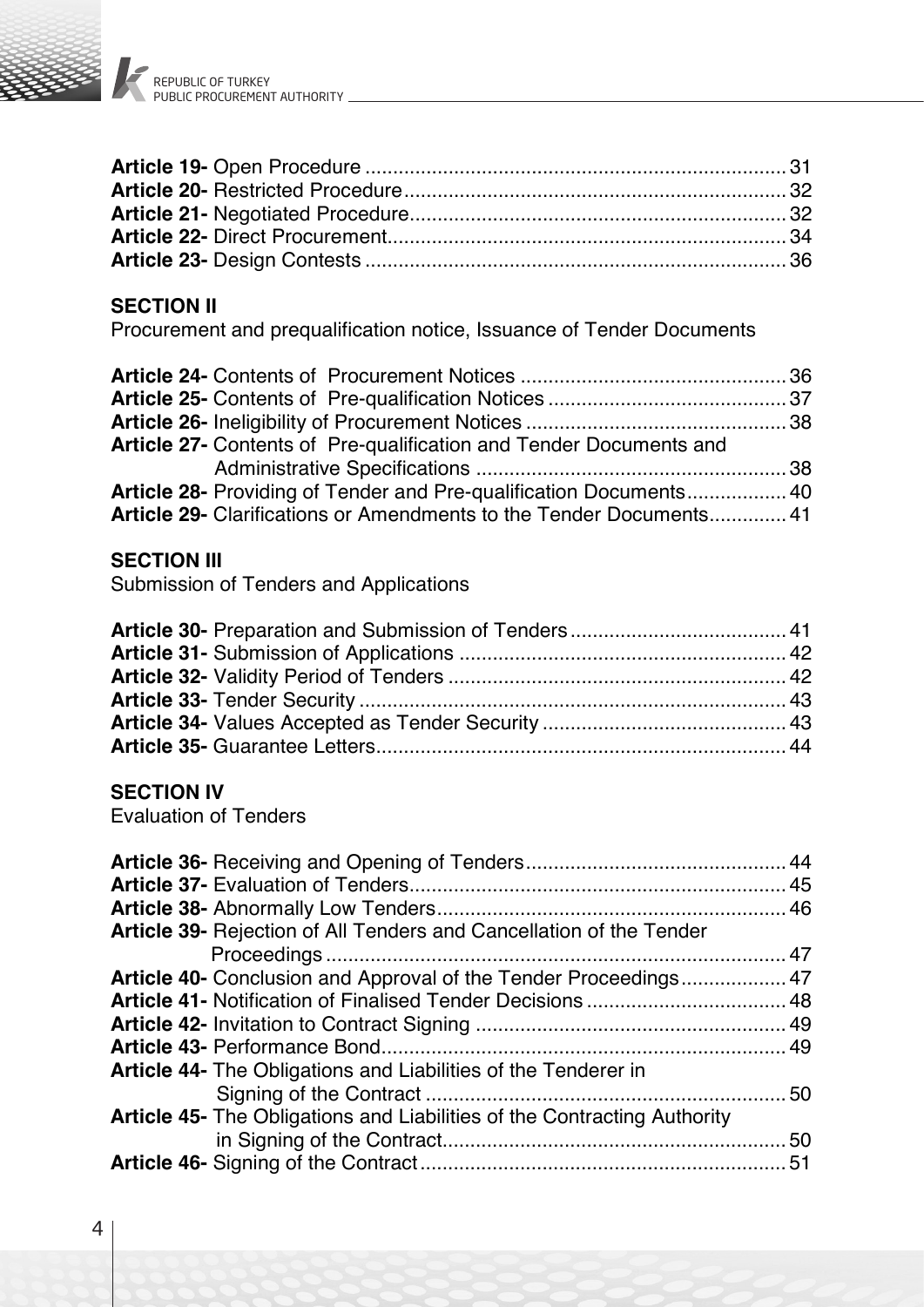

#### **SECTION V**

Special Provisions on Procurement of Consulting Services

| Article 49- Pre-qualification and Determination of Tenderers52 |  |
|----------------------------------------------------------------|--|
|                                                                |  |
|                                                                |  |
| Article 52- Evaluating the Tenders and Awarding the Contract54 |  |

# **CHAPTER THREE**

#### **Public Procurement Authority, Review of Complaints and Settlement of Disputes**

#### **SECTION ONE**

Public Procurement Authority

|--|--|--|

#### **SECTION TWO**

Applications Against Tenders and Review

| <b>Article 56-</b> The Appeal Application to the Public |  |
|---------------------------------------------------------|--|
|                                                         |  |
|                                                         |  |

### **CHAPTER FOUR Prohibition and Criminal Liability**

#### **CHAPTER FIVE Various Provisions**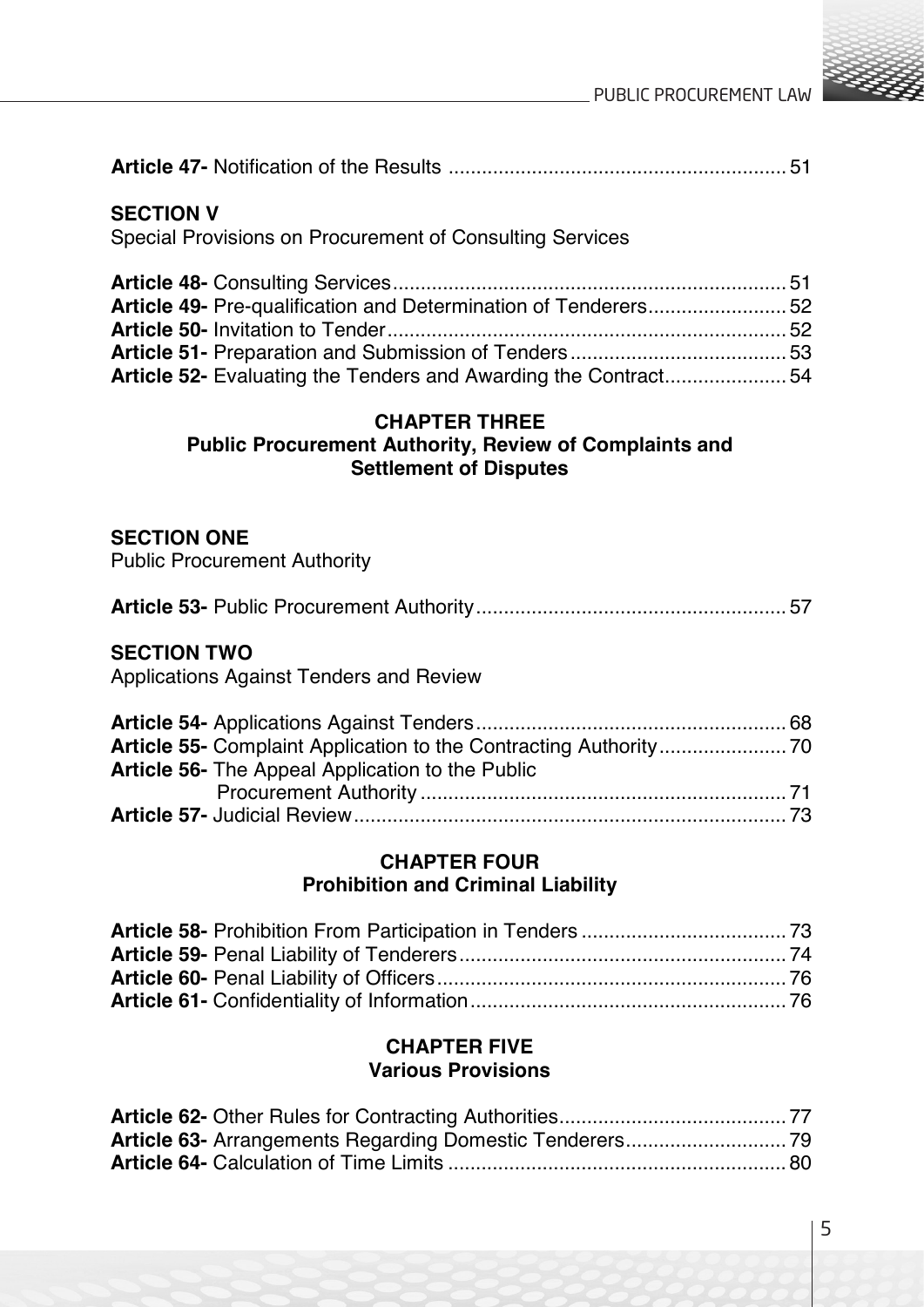

REPUBLIC OF TURKEY PUBLIC PROCUREMENT AUTHORITY

#### **CHAPTER SIX Final Provisions**

| <b>Article 68-</b>          |                                                                   |  |
|-----------------------------|-------------------------------------------------------------------|--|
|                             | Additional Article 1- Electronic Public Procurement Platform  82  |  |
|                             |                                                                   |  |
|                             |                                                                   |  |
|                             |                                                                   |  |
|                             |                                                                   |  |
|                             |                                                                   |  |
| Interim Article 1-          | Standard Tender Documents and Regulations87                       |  |
| Interim Article 2-          |                                                                   |  |
| Interim Article 3-          |                                                                   |  |
| Interim Article 4-          | Principles and Procedures Relating                                |  |
|                             |                                                                   |  |
| Interim Article 5-          | Establishment of Public Procurement Authority 90                  |  |
| Interim Article 6-          |                                                                   |  |
| Interim Article 7-          |                                                                   |  |
| Interim Article 8-          |                                                                   |  |
| Interim Article 9-          |                                                                   |  |
| Interim Article 10-         | Terms of Duty of the President and the                            |  |
|                             |                                                                   |  |
| Interim Article 11-         | Continuation of Board Membership92                                |  |
| Interim Article 12-         | Appointment to Presidency Advisory  92                            |  |
| <b>Article 69-</b>          |                                                                   |  |
| <b>Article 70-</b>          |                                                                   |  |
| on Public Procurement       | Provision of Law no: 4761 which is not Applicable to Law no: 4734 |  |
|                             |                                                                   |  |
|                             | Provision of Law no: 4964 which is not Applicable to the Law no:  |  |
| 4734, on Public Procurement |                                                                   |  |
|                             |                                                                   |  |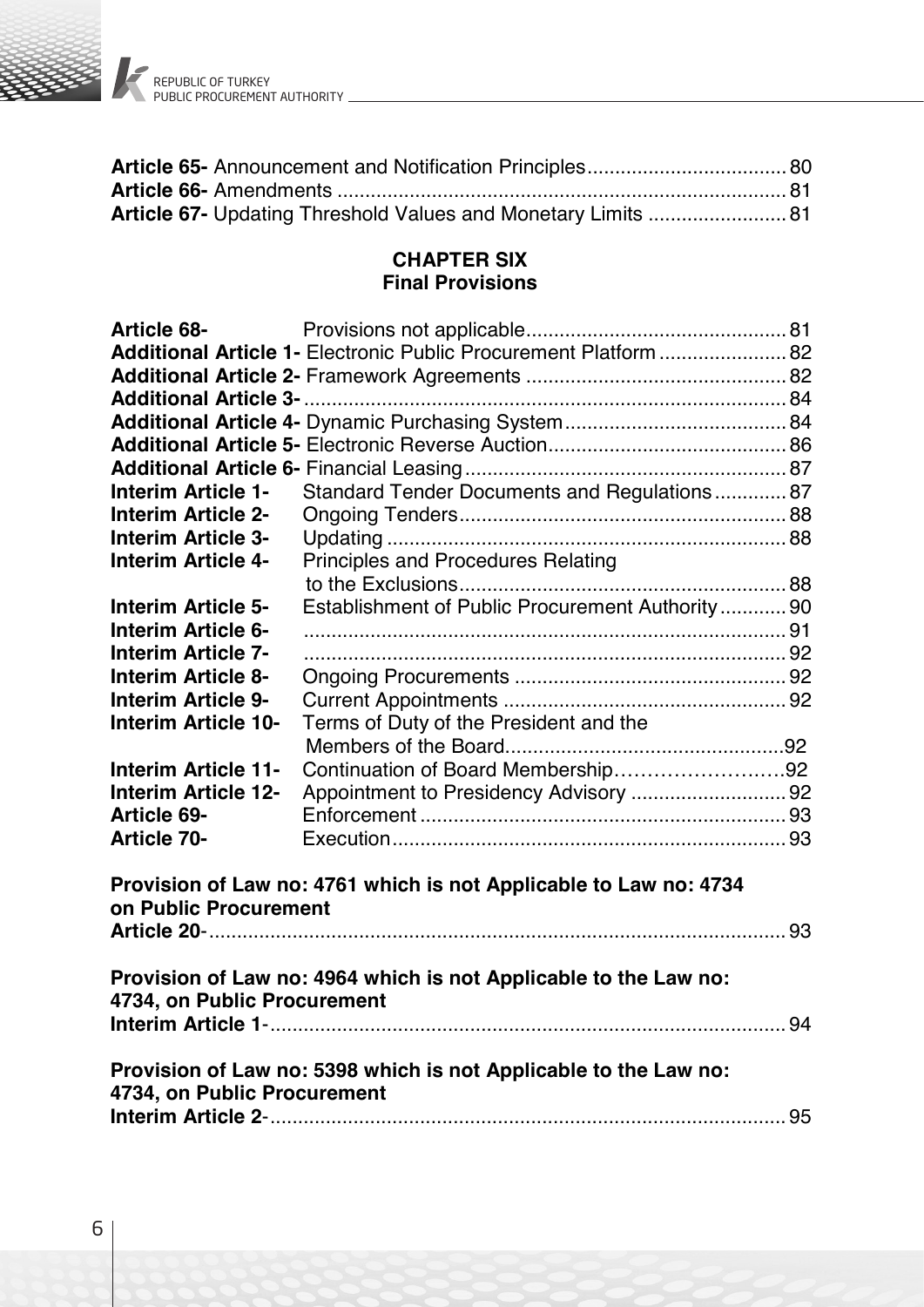

# **PUBLIC PROCUREMENT LAW**

# **CHAPTER I General Provisions**

# **SECTION I Application Principles**

# **Purpose**

**Article 1-** The purpose of this Law is to establish the principles and procedures to be applied in any procurement held by public authorities and institutions governed by public law or under public control or using public funds.

# **Scope<sup>1</sup>**

**Article 2-** The provisions of this Law shall apply to procurement of goods, services or works the costs of which are paid from any resources at the disposal of the contracting authorities stated below:

a) public administrations included in the general budget, administrations with special budget, special provincial administrations and municipalities and their related revolving funds organizations, associations (except those operating as professional organizations and their supreme institutions), legal persons,

b) state economic enterprises, consisting of public corporations and state economic establishments,

 $1$  The contracting authorities and entities covered by the Law 4734 are listed in the second article. It should be noted that contracting authorities specified in the paragraphs (a) and (c) of article 2 of this Law correspond to the definitions for the contracting authority and the body governed by public law in the 2004/18/EC. However, while some of the authorities specified in the paragraphs (b), (d) and (e) of the same article correspond to the contracting entities operating in the energy, water, transportation and postal services defined in the 2004/17/EC, the others do not operate in those sectors and also do not correspond to the definitions for contracting authorities and bodies governed by public law specified in the 2004/18/EC.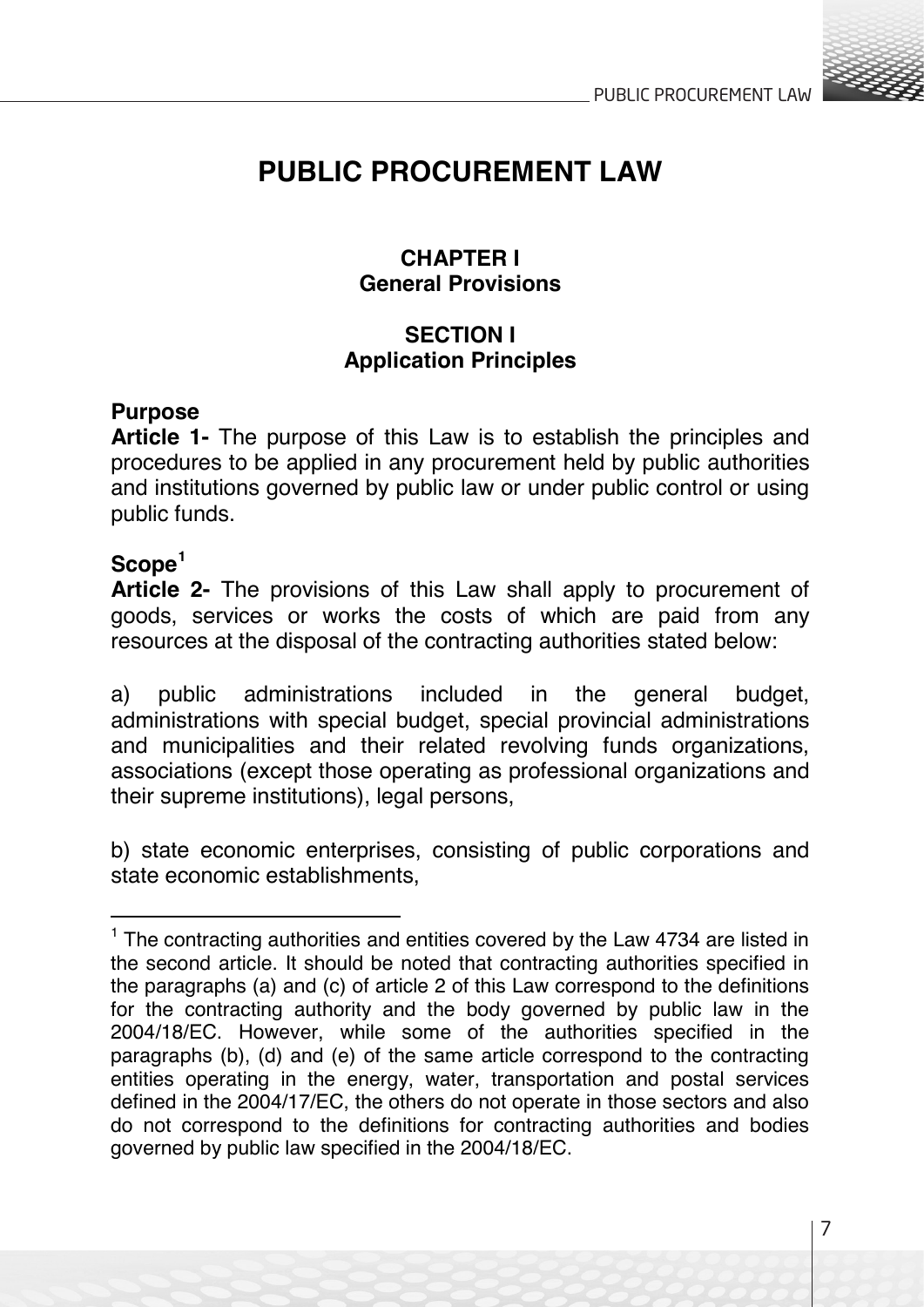

c) social security establishments, funds, legal persons that are established in accordance with special laws and that are assigned with public duties (except for professional organizations and foundation institutions of higher education) and institutions with independent budgets,

d) any institutions, organizations, associations, enterprises and corporations which more than half of their capitals, directly or indirectly, together or separately are owned by those stated in items (a), (b) and  $(c)$ .

e) procurement of works by the banks within Law No: 4603 and by the corparations which more than half of their capitals, directly or indirectly, together or separately are owned by those banks.

However, Saving Deposit Insurance Fund and banks whose shares are partially or fully owned by this Fund, banks covered by the Law No: 4603 and corparations which more than half of their capitals, directly or indirectly, together or separately are owned by those banks (excluding the procurement of works mentioned in paragraph (e)), real estate investment trusts, which are subject to Capital Market Law, of the banks covered by the Law 4603 and enterprises, establishments and corporations who carry out activities in the energy, water, transportation and telecommunication sectors are out of the scope of this Law.

#### **Exceptions**

# **Article 3-**

a) procurement of agriculture or livestock products, by authorities included within the scope of this Law, directly from the producer or its partners in order to process, utilize, improve or sell pursuant to the establishment purpose or regulations of such authorities and services procurements to be made from development cooperatives of forest villages and from villagers pursuant to Law No: 6831, Forest Law,

b) goods, services and works procurement which are decided by the relevant ministry that these are related to the defence, security or intelligence or that these require to be treated confidentially, or procurements requiring special security measures during the performance of the contract pursuant to related legislation or those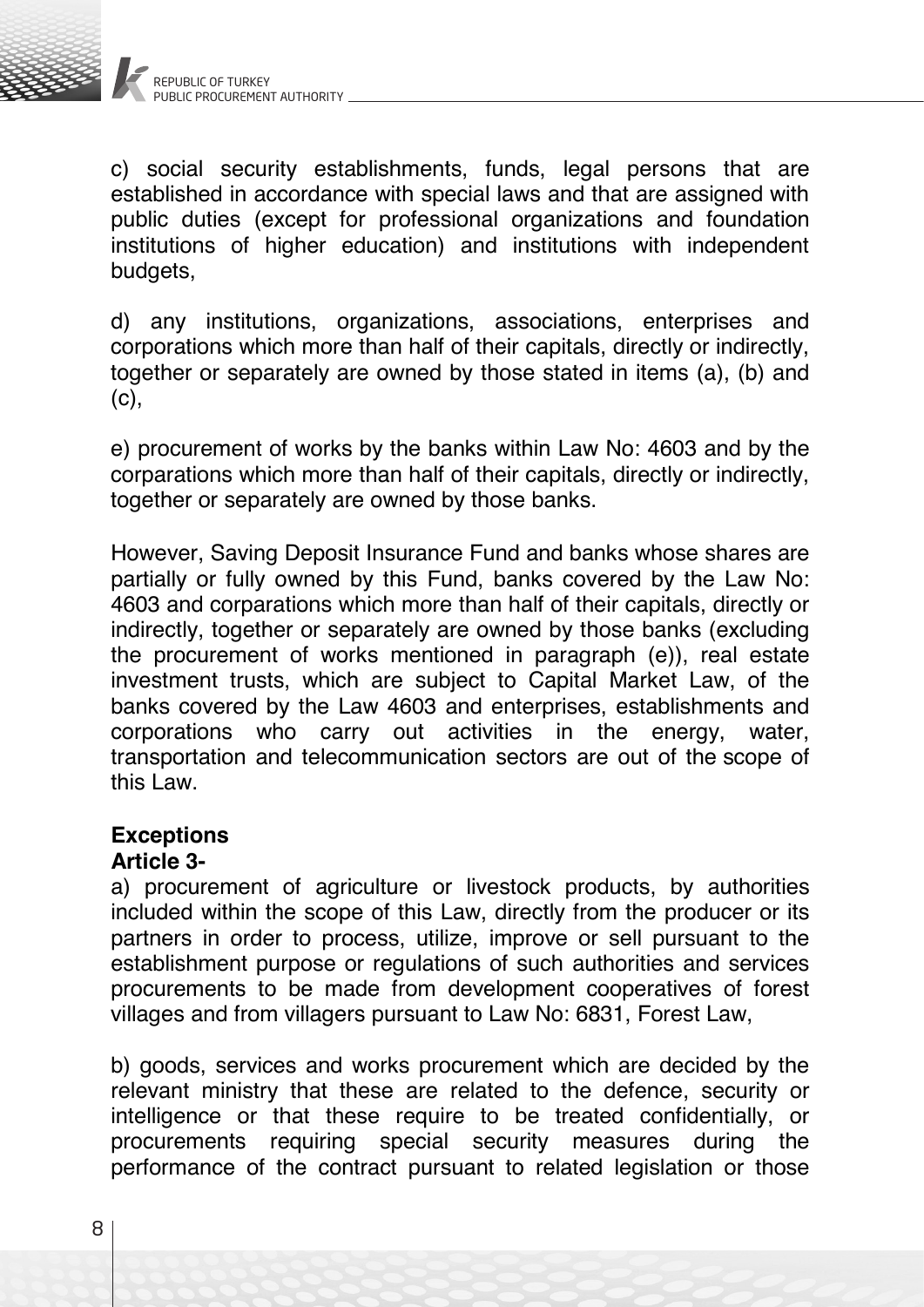

concerning the cases in which the basic interests of the state's security needs to be protected,

c) procurements of goods, services or works, which are to be realized with foreign financing pursuant to international agreements, and in the financing agreement of which it is stated that different tender procedures and principles will be applied; all kinds of consultancy and loan graduating services with regard to borrowings from international capital markets; procurement of goods and services to be made by Republic of Turkish Central Bank relating to production and printing of banknotes and valuable documents; any kind of procurement for consultancy services in privatization implementations pursuant to Law no: 4046, dated 24.11.1994; procurements of goods and services related to commercial activities by enterprises, undertakings and companies operate in the field of air transport,

d) procurements of goods, services or works of branches of contracting authorities in foreign countries; goods or services procurements which necessarily to be made in place for means of transport during their presence in foreign countries.

e) for the institutions covered by this Law; purchases of goods and services from punishment execution institutions and the institutions of jails workhouses affiliated to Ministry of Justice, from rest homes and orphanages attached to the Social Services and Child Care Institution, from schools and centres involving production attached to Ministry of Education, from institutes and breeding stations attached to the Ministry of Agriculture and Village Affairs and from Printing House of Prime Ministry on the condition that these goods and services are produced by themeselves, purchases of goods and services which are in the principal status of State Supply Office from the General Directorate of State Supply Office, purchases of freight, passenger and port services from the Republic of Turkey General Directorate of State Railways, purchases of fuel and transportation from the General Directorate of Liquidation Works Revolving Fund Administrations as well as the purchases of goods, services, and consultancy services from the Scientific and Technological Research Council of Turkey within the scope of research and development activities, purchases of meat and meat products from the General Directorate of Meat and Fish Products Agency and purchases of monoblock wheels and wheel sets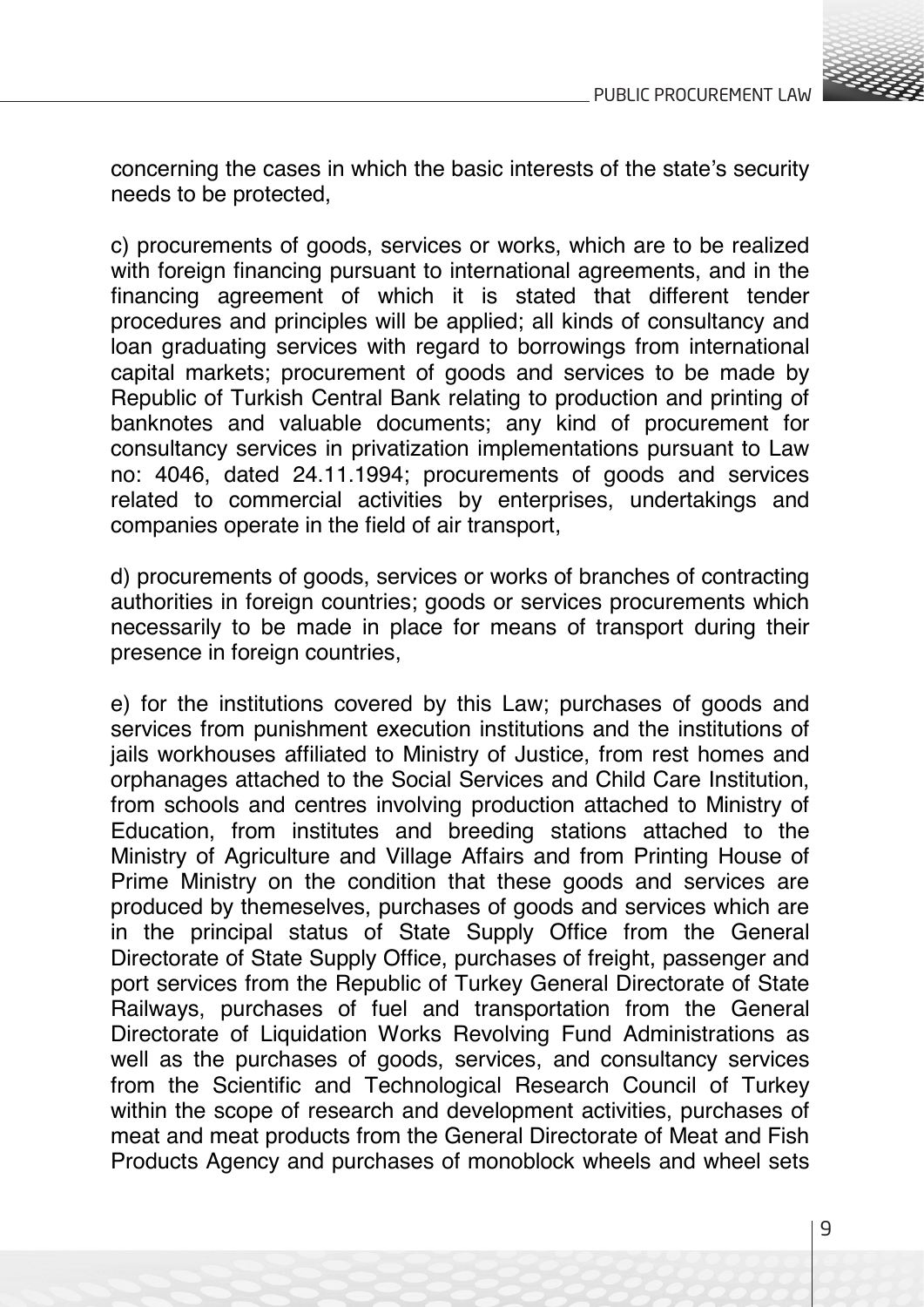

used in vehicles that tow or are towed on rail from the General Directorate of the Machinery and Chemical Industry Agency,

f) purchases of goods and services necessary for research and development projects executed and supported by national research and development institutions and purchases of all kinds of research and development services excluding those where the authorities covered by this law meet the whole financing and exploit the outputs only in executing their own activities,

g) goods or services procurements of the institutions listed in subparagraphs (b) and (d) of first paragraph of second article for their commercial and industrial activities, to be made in order to cover the needs relating directly to production of goods and services or to their principal activities, the estimated costs and contract prices of which do not exceed two trillion three hundred billion Turkish Liras (five million eight hundered forty-nine thousand four hundered twenty-six Turkish Liras)<sup>\*</sup> excepting those financed by treasury guarantee or by means of transferring directly from the transfer order of budget,

h) services procurements by contracting authorities that are under the scope of this Law with a view to providing diagnosis and cure for the persons entitled pursuant to their special legislation and purchasing of drugs and medical supplies with prescription during outpatient treatment by persons whose treatments are undertaken by their authorities, goods and services procurements to be made by contracting authorities providing health services covered by this Law from each other intended to diagnosis and treatment,

i) survey, restoration, restitution and conservation projects of movable and immovable cultural heritage falling under the scope of the Protection of Cultural and Natural Heritage Law, No: 2863, dated 21.07.1983, road rehabilitation and environmental planning projects

<sup>∗</sup> has been published in Official Gazette which is numbered 27824 and dated 23.01.2011 by Communique of Public Procurement Authority, numbered 2011/1 and has covered the period of **01.02.2011 – 31.01.2012**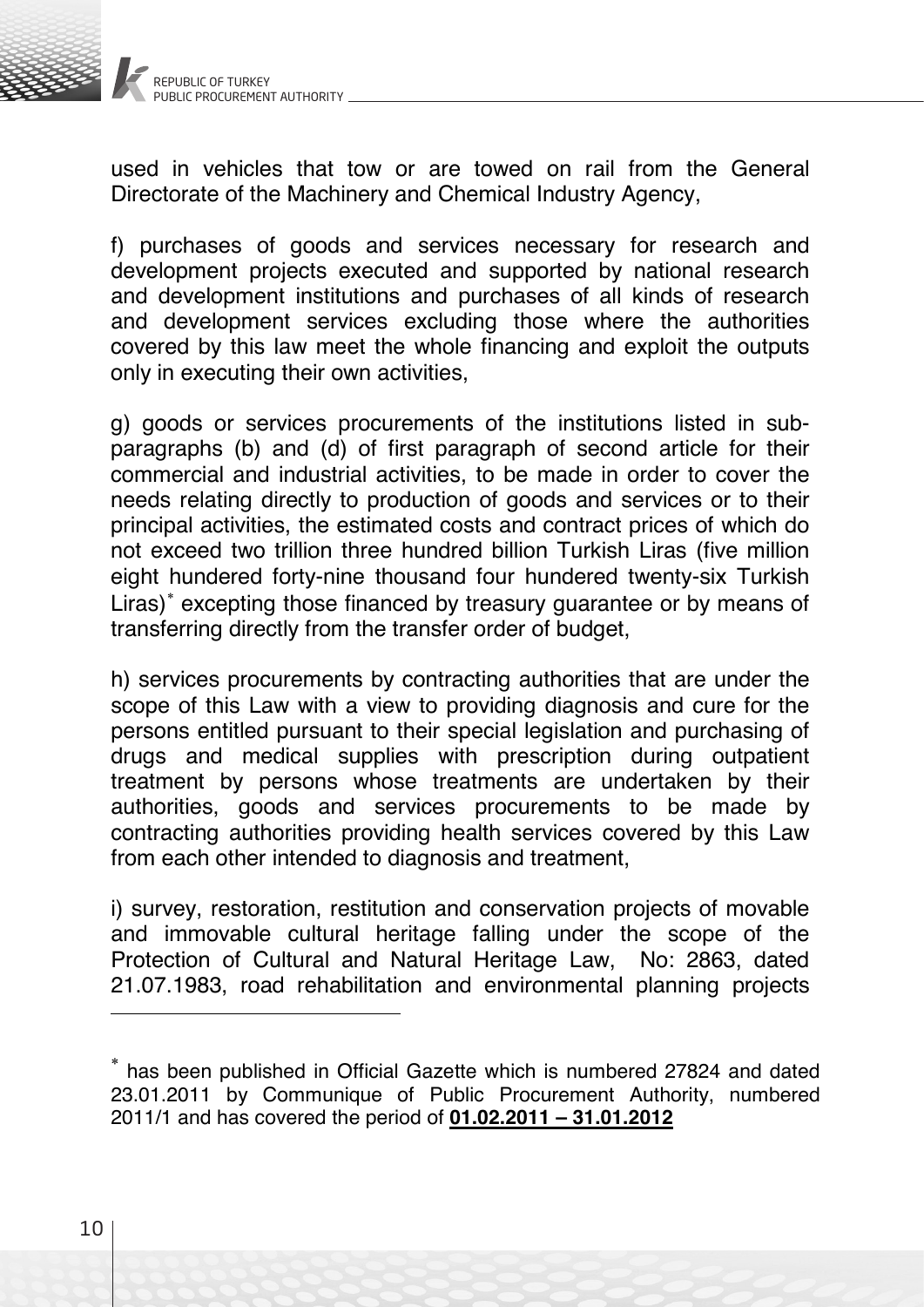

and their implementations; and also goods and services procurements related to assessment, protection, transportation and excavation works of those projects,

j) drafting emergency response plans and procurement of services, tools, appliances and materials which are urgently needed in order to to decontaminate the sea environment and to execute those plans within the scope of Law on Interference in Emergency of Sea Pollution by Reason of Petroleum and Detrimentals and on Compensation of Damages,

k) goods and services procurements with regard to repair and restoration and landscaping of cultural properties of foundations,

l) goods and services procurements necessary for implementing protection measures to be taken in line with the legislative provisions on witness protection,

m) spot purchases of liquidated natural gas (LNG) by Petroleum Pipeline Corporation (BOTAŞ) through importing,

n) goods and services procurements through agreements and contracts allowing guarantees in advance in order to ensure provision of urgent needs that likely come up in cases such as defence, security and humanitarian aid issues which may arise from either international obligations or for national purposes, in a fast and effective manner,

o) energy and fuel purchases by the state economic enterprises operating in the fields of electricity generation, transmission, trading and distribuiton to be made in order to carry out these activities, from other authorities and institutions,

p) goods and services procurements by General Directorate of Youth and Sports and by autonomous sports federations relating to national and international sports events,

r) within the scope of Ministrial Decrees concerning the Coal Aid for the Poor Families, regardless of who the oprator is, the goods and services procurements by the General Directorate of Turkish Coal Enterprises from coal fields belong to itself or its subsidaries or affiliates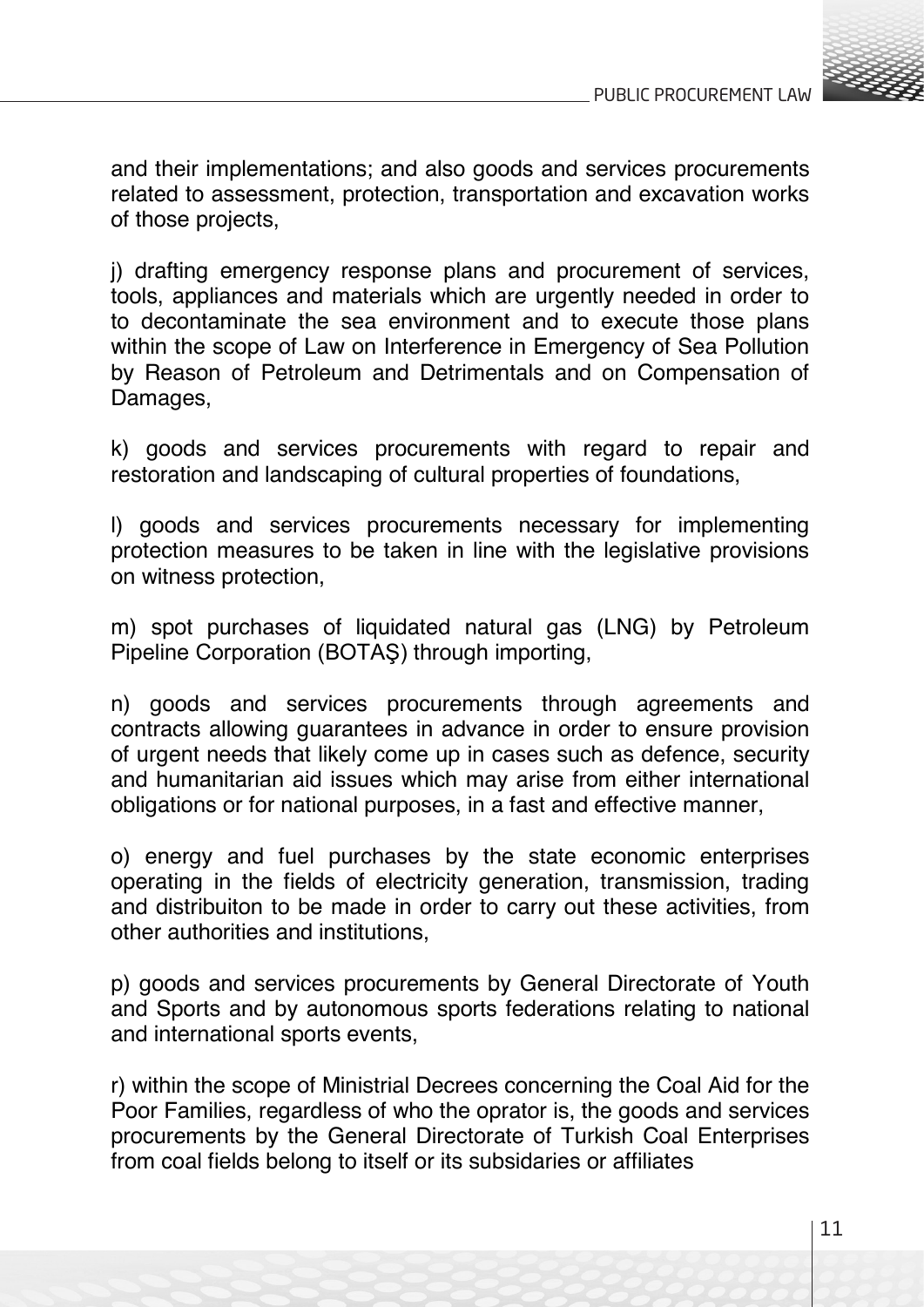

shall not be governed by this Law except prohibition and criminal provisions.

# **Definitions**

**Article 4-** For the purposes of this Law:

**Goods** means any kind of purchased necessaries, and movables and immovables, together with the rights thereof.

**Services** means such services as maintenance and repair, transportation, communication, insurance, research and development, accounting, market surveys and polls, consultancy, promoting, broadcasting and publication, cleaning, catering, meeting, organisation, exhibition, guarding and security, vocational training, photography, film, intellectual and fine arts, computer systems and software services, lease of movable and immovable properties and the rights thereof and other similar services.

**Works** means construction of buildings, roads, railways, highways, airports, docks, harbours, shipyards, bridges, tunnels, subways, viaducts, sports facilities, infrastructure, pipelines, communication and energy transmission lines, dams, power plants, refineries, irrigation<br>facilities soil reclamation flood-prevention and pickling: and soil reclamation, flood-prevention and pickling; and installation, manufacture, preparation of site materials, transportation, completion, large scale-repair, restoration, landscaping, drilling, demolition, reinforcing and assembly related with the works stated above and similar construction works.

**Supplier** means natural or legal persons, or joint ventures formed by those persons, submitting tenders to procurement of goods.

**Service Provider** means natural or legal persons, or joint ventures formed by those, persons submitting tenders to procurement of services.

**Consultant** means service providers of consultancy, who use their knowledge and experience for the benefit of the contracting authority and have no organic link with the contractors of the contract for which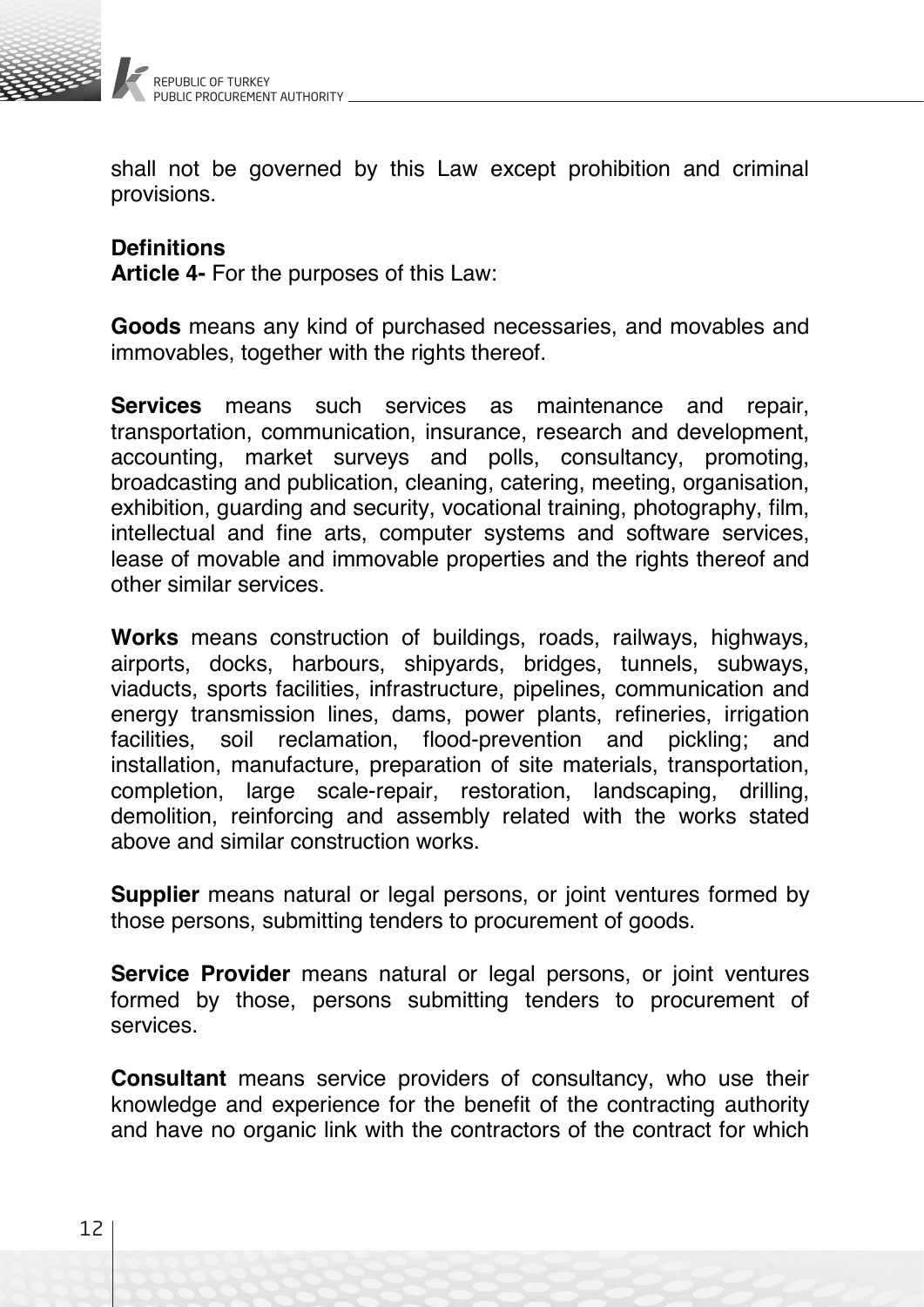

they provide their services who do not gain anything other than the due consultancy fee from the contracting authority.

**Works Contractor** means natural or legal persons, or joint ventures formed by those persons, submitting tenders to procurement of works.

**Candidate** means natural or legal persons, or joint ventures formed by those persons applying for pre-qualification.

**Joint Venture** means partnerships or consortia established by mutual agreement of more than one natural or legal person in order to participate in procurement.

**Tenderer** means the supplier, service provider or works contractor submitting tender to procurement of goods, services or works.

**Potential tenderer** means natural or legal persons, or joint ventures formed by those persons, operating in the field of the subject matter of contract, and have purchased the tender or pre-qualification documents.

**Domestic Tenderer** means natural persons who are the citizens of Republic of Turkey and legal persons established in accordance with the Laws of Republic of Turkey.

**Contractor** means the tenderer who is awarded and with whom the contract is signed.

**Contracting authority** means procuring authorities and institutions covered by this Law.

**Contracting Officer** means authorized and liable persons or boards as well as those persons to whom the required authority and liabilty has been transferred properly in the contracting authority to spend and to carry out procurement proceedings.

**Participation Request** means the documents submitted by a candidate to be considered in determining its qualification at the prequalification process of restricted procedure.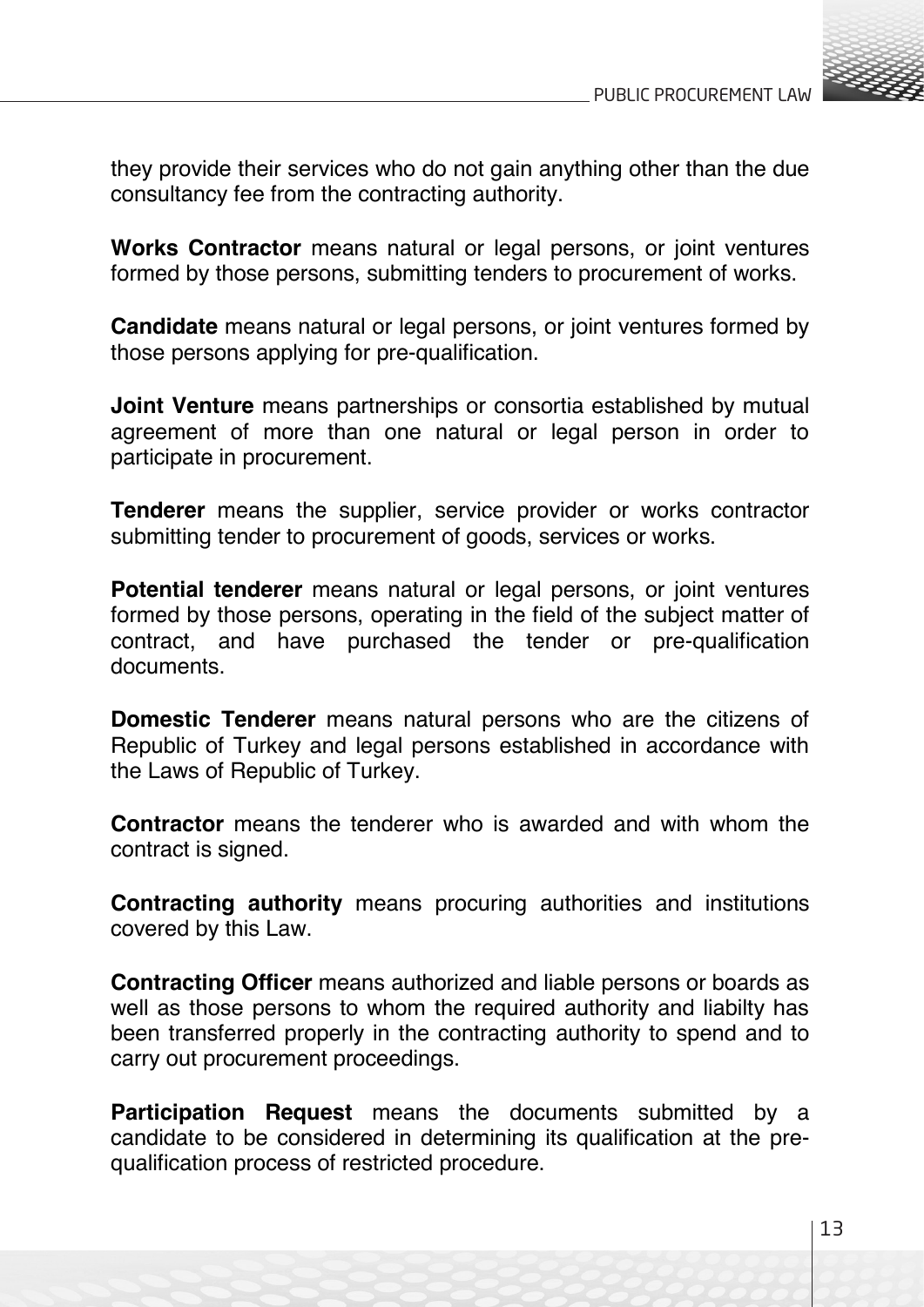

**Tender Document** means administrative specifications including the instructions to tenderers, technical specifications including the project, draft contract and other required documents and information related to goods, services or works to be procured.

**Preliminary Project** means a project for a certain structure, designed in accordance with final need assessment programme without carrying out required land and ground surveys, consisting of one or more solutions through plans, sections, elevations and profiles based on information obtained from base maps and available data including environmental impact assessment and feasibility reports.

**Final Project** means a project designed after possible land and ground surveys are carried out, in accordance with the approved preliminary project of a certain structure, conveying structural elements dimensioned, as well as construction system and equipment and technical specifications.

**Application Project** means a project designed in accordance with approved final project of a certain structure, conveying all kinds of details of the structure.

**Procurement** means the proceedings which involve the award of a goods, services or works contract to the tenderer selected in accordance with the procedures and conditions laid down in this Law, and which is completed by signing of the contract following the approval of the contracting officer.

**Tender** means the price offer with the document and/or information submitted by a tenderer to a contracting authority for the procurement carried out pursuant to the provisions of this Law.

**Open Procedure** means a procedure whereby any tenderer may submit a tender.

**Restricted Procedure** means a procedure whereby only those tenderers invited following a prequalification evaluation by the contracting authority may submit a tender.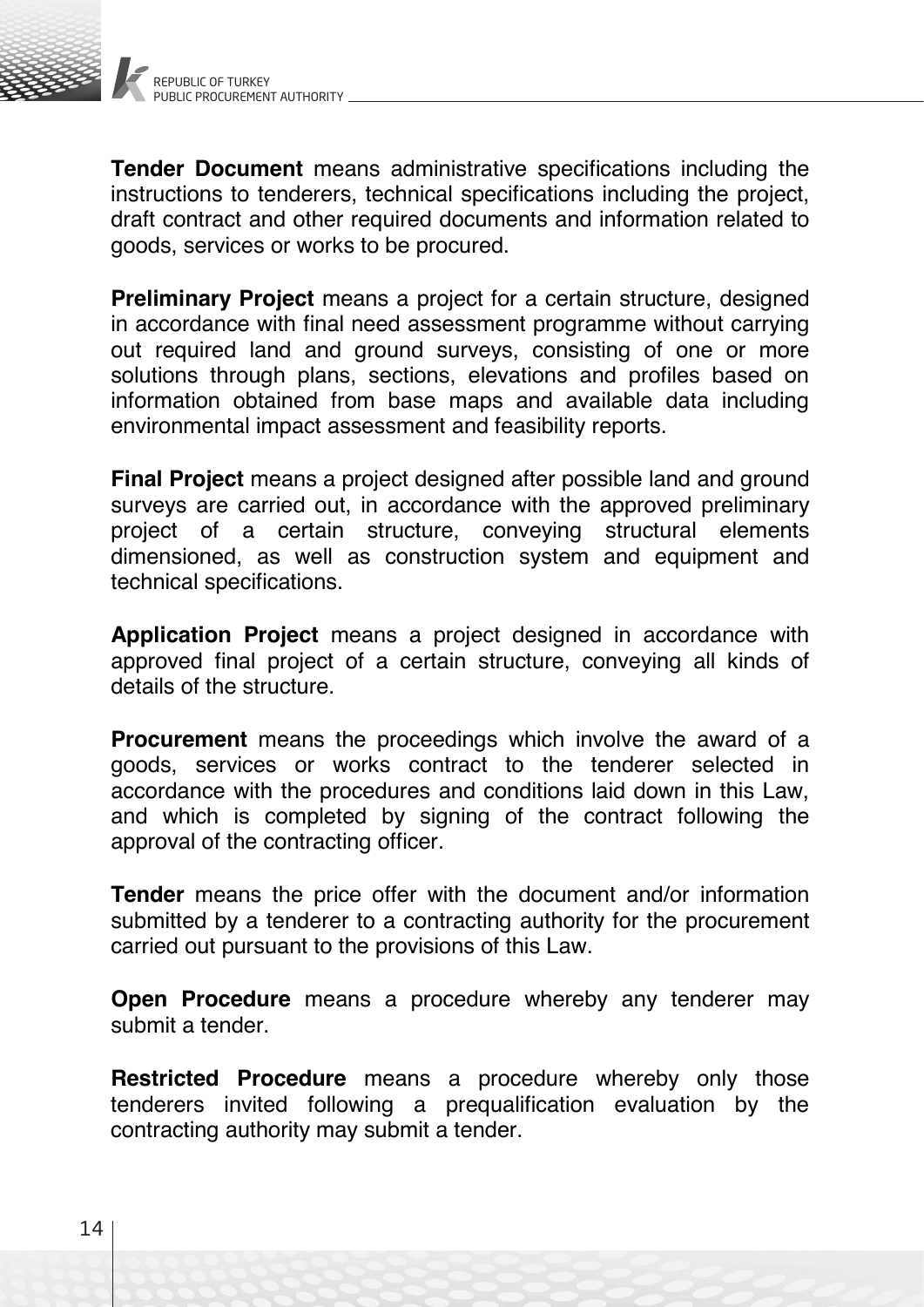

**Negotiated Procedure** means a procedure which can be used in cases specified in this Law and conducted in two stages, whereby the contracting authority negotiates with the tenderers about the technical details, implementation methods and, in certain cases, the price.

**Direct Procurement** means a procedure which can be used in cases specified in this Law, whereby the necessities are directly procured from the tenderers invited by the contracting authority through negotiating about technical terms and price.

**Contract** means a written agreement between the contracting authority and the contractor for the procurement of goods, services or works.

**Authority** means the Public Procurement Authority (PPA).

**Board** means the Public Procurement Board (PPB).

**Prior Notice** means a notice published as early as possible after the beginning of fiscal year regarding the contracts that are planned to be awarded within the year.

**Electronic Public Procurement Platform** means the electronic environment, managed by the Authority, in which the contracting authorities and other stakeholders can conduct the proceedings related with the procurement process via internet.

**Dynamic Purchasing System** means a completely electronic process for making purchases of goods which are generally available as manufactured on the market where all of the tenderers which submitt an indicative tender appropriate with the tender documents and satisfy the qualification criteria within the validity period of the system are admitted to the system.

**Electronic Reverse Auction** means a repetitive process initiated following evaluation of tenders and involving re-evaluation and reranking of new prices or new values concerning certain elements of the tenders which are submmitted in electronic environment and revised downwards through an electronic device using automatic evaluation methods.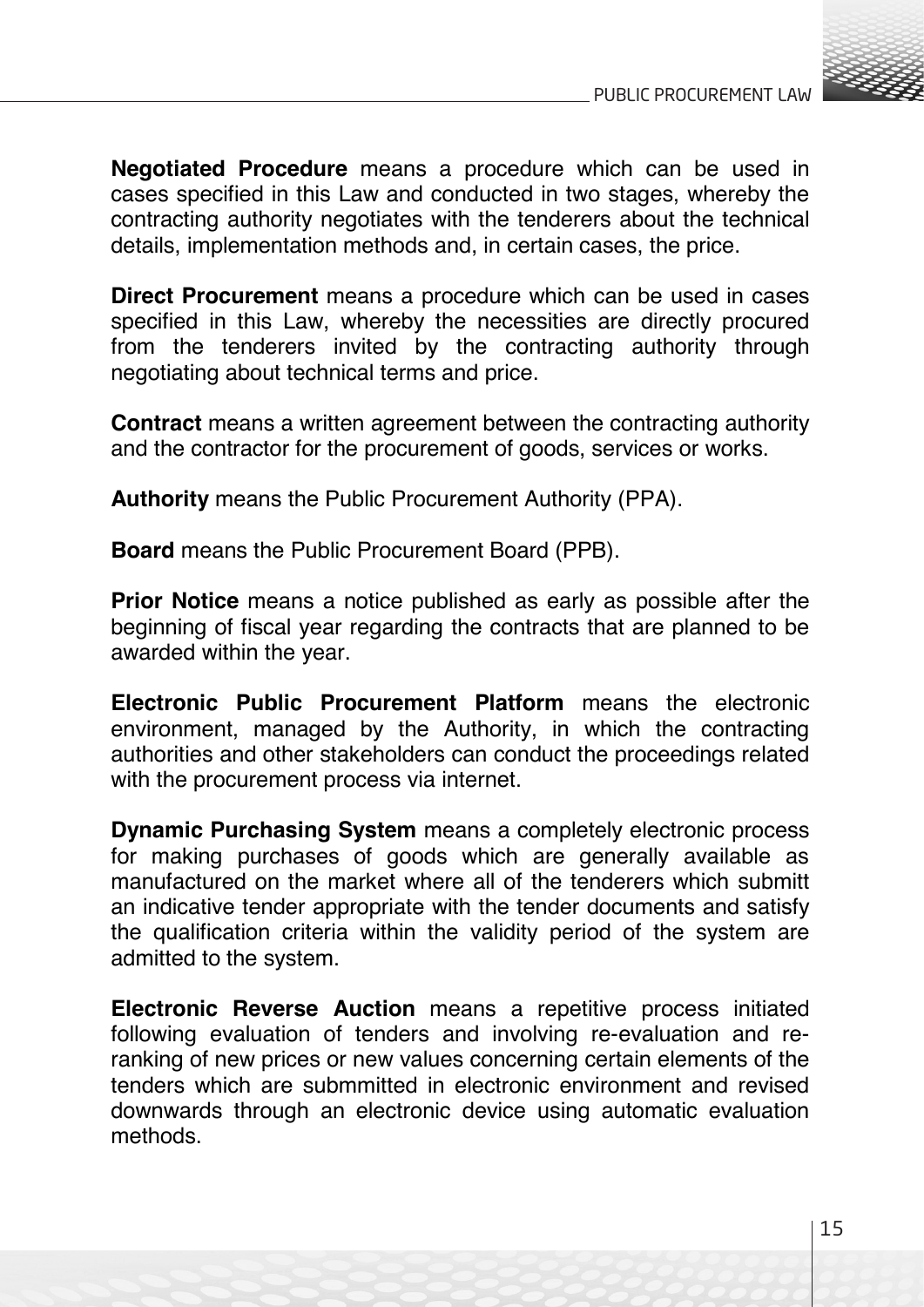

**Framework Agreement** means an agreement between one or more contracting authorities and one or more tenderers, which establishes the terms governing contracts to be awarded during a given period, in particular with regard to price and, where appropriate, the quantity envisaged.

#### **Basic Principles**

**Article 5-** In tenders to be conducted in accordance with this Law, the contracting authorities are liable for ensuring transparency. contracting authorities are liable for ensuring transparency, confidentiality, public supervision, and fulfilment of needs appropriately, promptly, and efficient use of resources.

Unless there is an acceptable natural connection between them purchase of goods, services and works cannot be consolidated in the same procurement.

Procurement of goods, services or works cannot be divided into lots with the intention of avoiding threshold values.

For the procurements to be held in accordance with this Law, the principal procurement methods are open and restricted procedures. The other methods may be used under the special conditions set out in the Law.

The procurement proceedings shall not be initiated unless there is a sufficient budget allocation.

Where the related legislation requires an Environmental Impact Assessment (EIA) Report for a works project, a positive EIA report must be obtained before the initiation of procurement proceedings. However, in works procurements to be made urgently due to natural disasters, EIA report shall not be asked.

#### **Tender Commission**

**Article 6-** The contracting officer shall assign a tender commission, which consists of at least five members and in odd numbers, including one chairperson, at least four personnel of the related contracting authority provided that two of them are experts on the subject matter of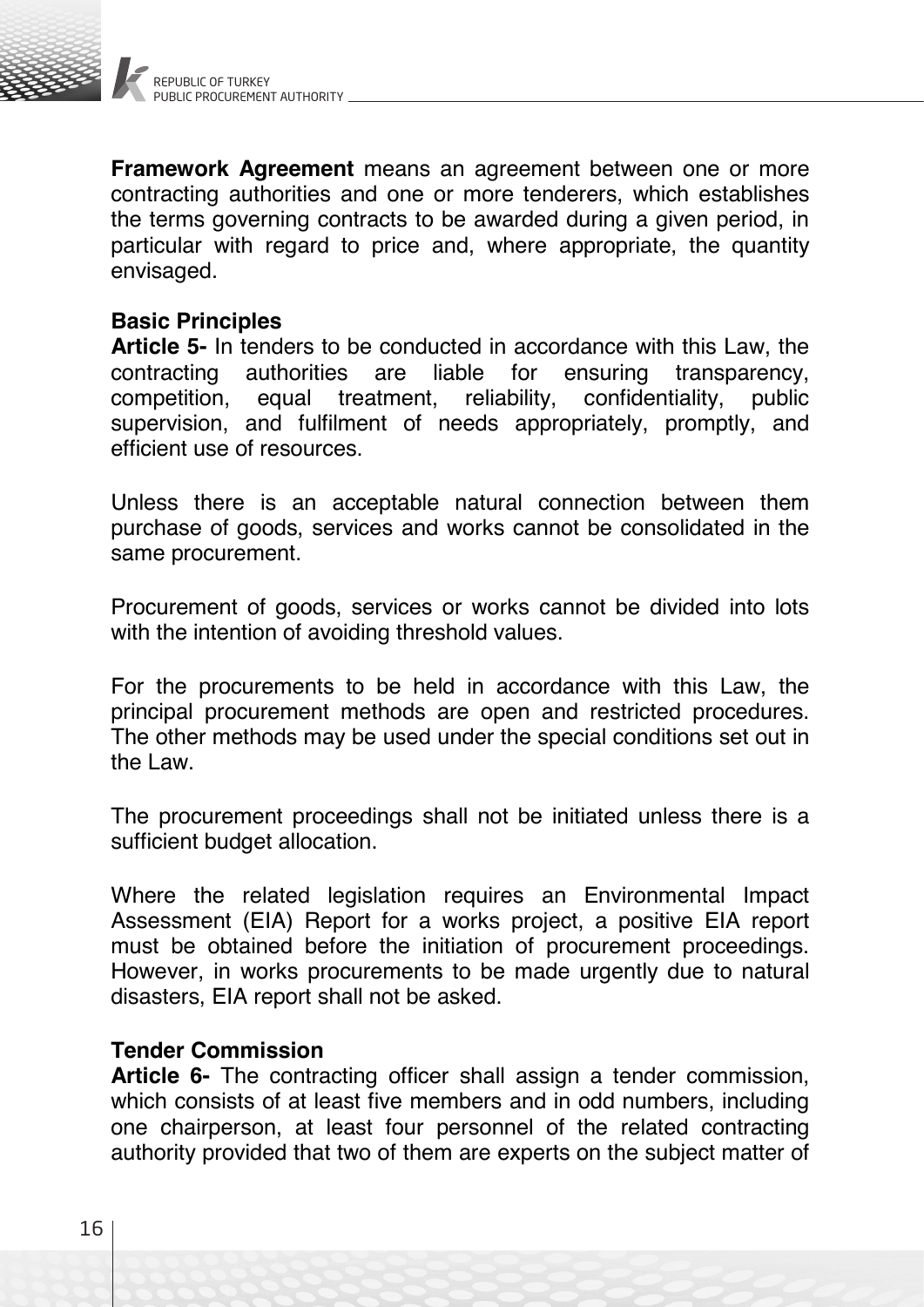

the tender, and personnel responsible for accounting and finance, together with its substitute members.

In case of absence of personnel in adequate number or qualification in the contracting authority, experts may be invited to the commission from other contracting authorities which are in the scope of this Law.

In order to allow for the required, each member of the commission shall be provided with a copy of the records of procurement proceedings dossier, within three days following the invitation or announcement.

The tender commission shall convene with no absentees. The commission decisions shall be taken by majority voting. Abstention is not allowed in decisions. The chairman and members of the commission are responsible for their votes and decisions. Dissenting members have to write down their justifications in the records of commission minute and sign it.

The decisions taken by the tender commission and the minutes kept shall be signed by the chairperson and members of the commission. indicating their names, surnames and titles.

#### **Procurement Proceedings Dossier**

**Article 7-** A record of procurement proceedings shall be kept for all procurements. This record of procurement proceedings shall include the certificate of approval and its attached priced bill of quantities relating to the estimated cost obtained from the contracting officer, the tender documents, the notices, the tenders or the applications and other documents submitted by candidates or tenderers, and all documents relating to the procurement process such as minutes and decisions of the tender commission.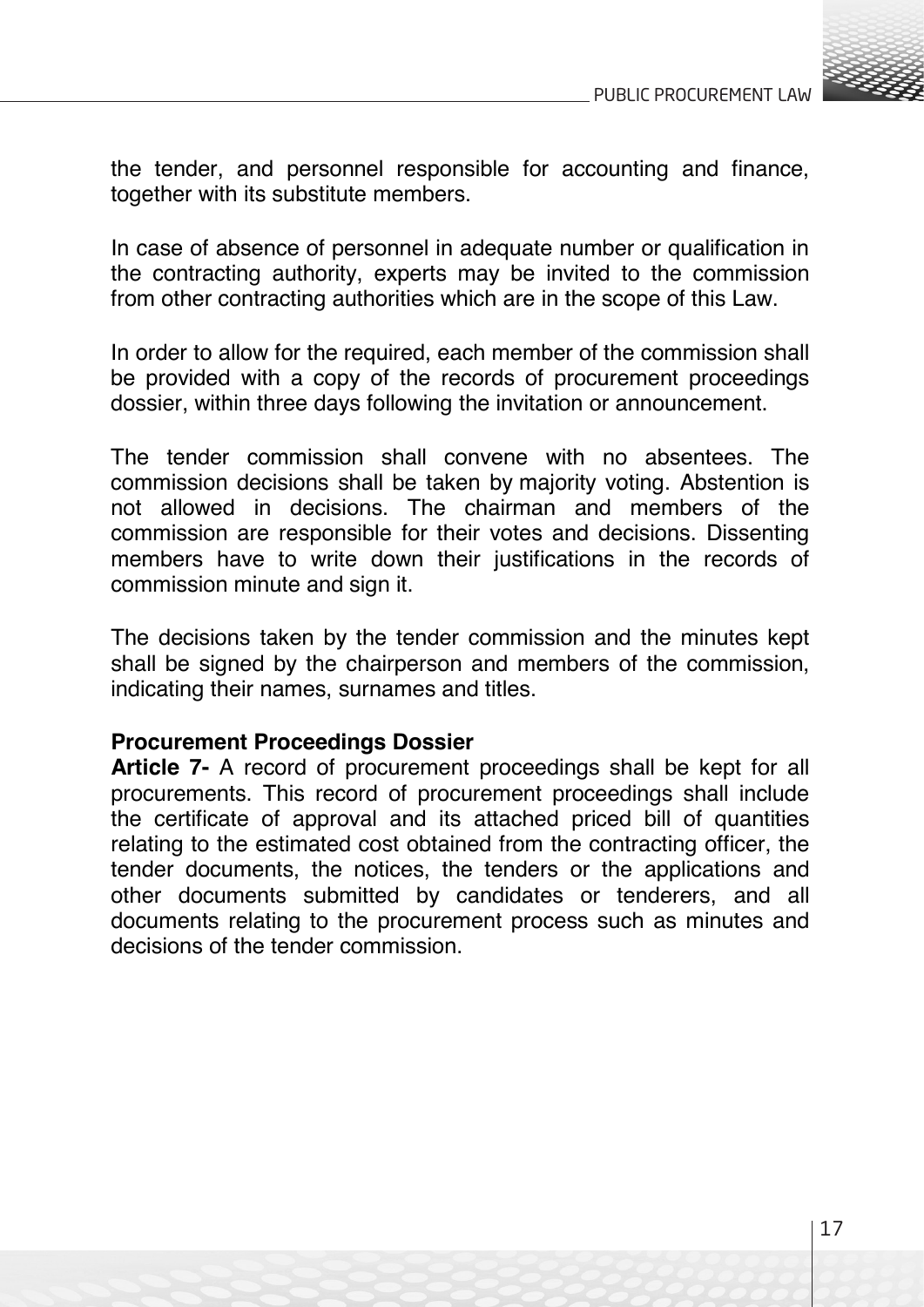

### **SECTION II Rules on Participation**

# **Threshold Values**

**Article 8-** Taking into consideration the estimated cost, the threshold values that shall be applicable for the implementation of Articles 13 and 63 of this Law are as follows:

a) three hundred billion Turkish Liras for procurement of goods and services by the contracting authorities operating under the general or<br>the annexed budget (six hundred and ninety-nine thousand the annexed budget (six hundred and ninety-nine thousand two hundred and seventy Turkish Liras)<sup>∗</sup>

b) five hundred billion Turkish Liras for procurement of goods and services by other contracting authorities within the scope of the PPL (one million one hundered and sixty-five thousand four hundered and fifty-one Turkish Liras)<sup>\*</sup>

c) leven trillion Turkish Liras for the works contracts by any of contacting authorities covered by this Law (twenty-five million six hundred and forty thousand twenty-one)\*

#### **Estimated Cost**

**Article 9-** Prior to the procurement proceedings of goods, services or works, the contracting authority shall conduct all necessary price research and shall determine an estimated cost excluding the value added tax and shall be indicated on a priced bill of quantities with its justifications. Estimated cost shall not be stated in tender or prequalification advertisements, and shall not be explained to tenderers or to the others who do not have any formal relationship with the tender proceeding.

<sup>∗</sup> has been published in Official Gazette which is numbered 27824 and dated 23.01.2011 by Communique of Public Procurement Authority, numbered 2011/1 and has covered the period of **01.02.2011 – 31.01.2012**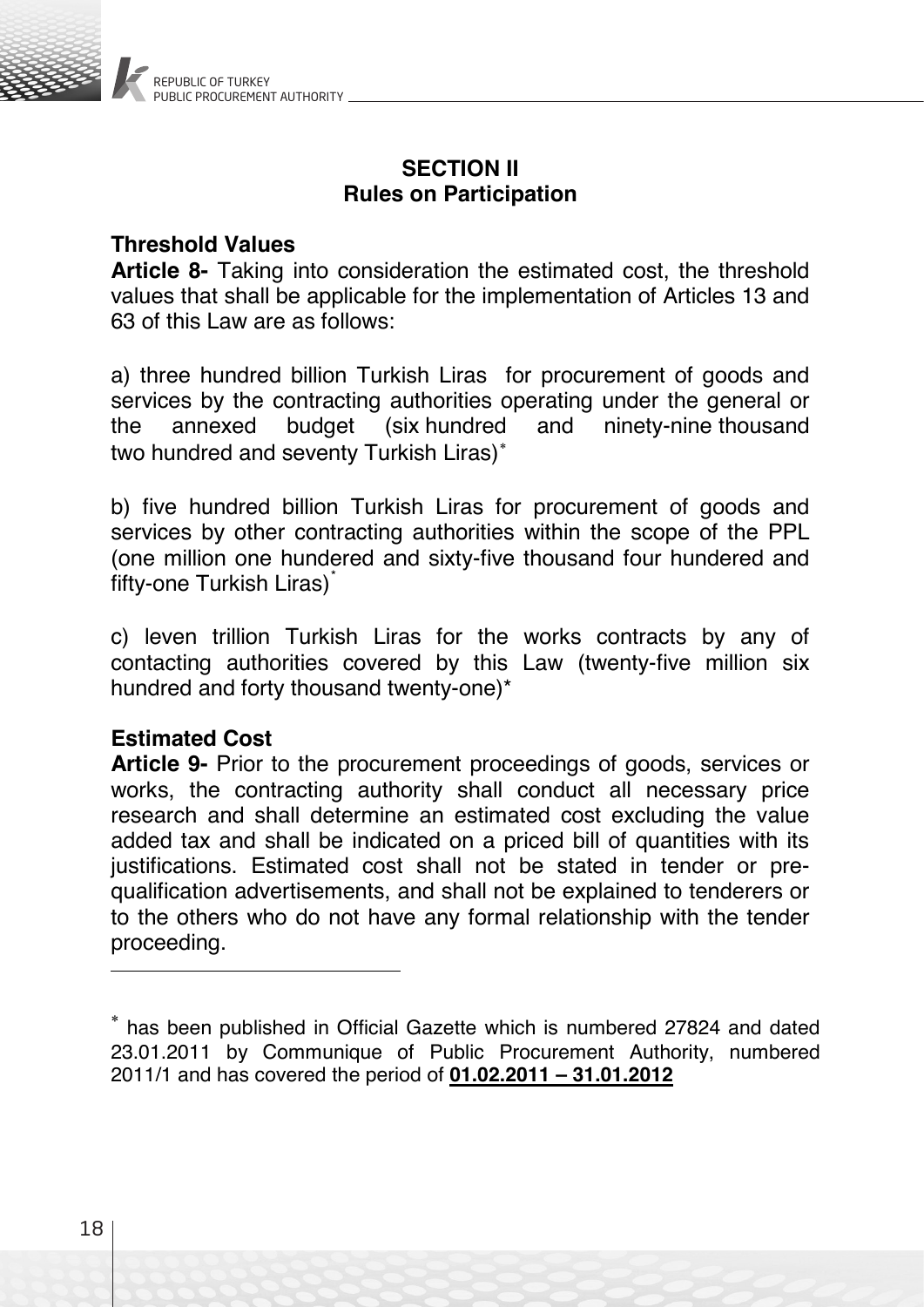

# **Rules on Qualification**

**Article 10-** The tenderers participating in the procurement proceedings may be required to submit the following information and documents for evaluation of their economic, financial, professional and technical qualifications:

**a)** For evaluation of the economic and financial capabilty;

1) bank statements relating to the financial standing of the tenderer,

2) the balance sheet of the tenderer which is obligatory to be published in accordance with the related legislation, or required sections of the balance sheet, if those are not available, equivalent documents,

3) a statement of the tenderer's overall turnover or documents indicating the volume of the work being carried out and completed by the tenderer relating to the subject matter of the procurement proceedings.

**b)** For the evaluation of professional and technical qualifications;

1) documents proving that the tenderer is operating as a registered member of the related chamber in accordance with the relevant legislation, and is legally eligible to submit tenders,

2) with regard to subject matter of the procurement or similar works undertaken by the tenderer under a contract having a value in the public or private sector;

- a) documents proving the experience in works contracts whose preliminary acceptance proceedings have been completed and in services contracts linked to construction works whose acceptance proceedings have been completed within the last fifteen years,
- b) documents proving the experience in works contracts whose preliminary acceptance proceedings have been completed and in services contracts linked to construction works whose acceptance proceedings have been completed, of which is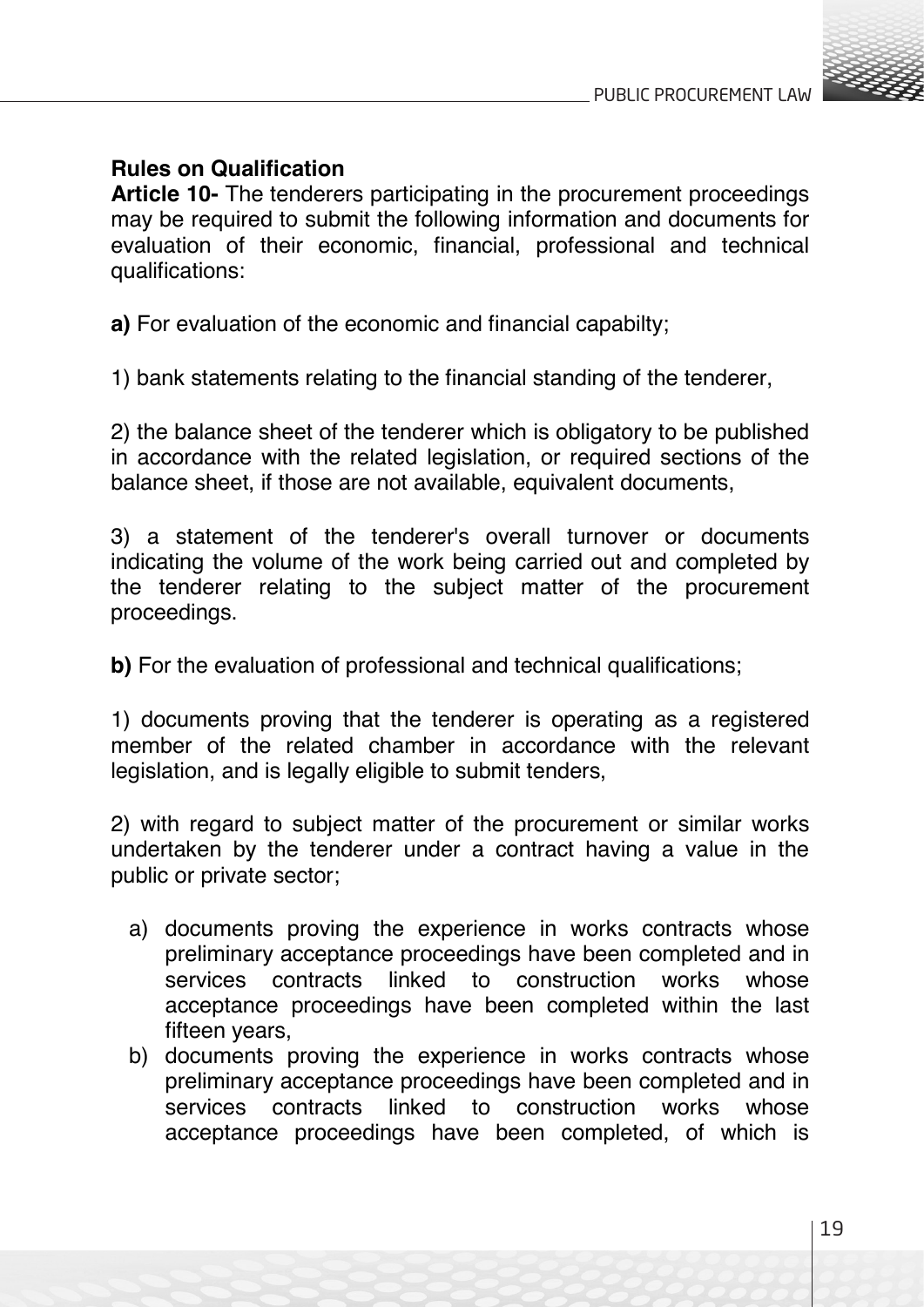

supervised or managed at least in the ratio of %80 of the contract value. within the last fifteen years,

- c) documents proving the experience for the ongoing works contracts and services contracts linked to works contracts which have been completed flawlessly, supervised and managed at least in the ratio of %80 of the total contract value within the last fifteen years, provided that the initial contract value has been completed,
- d) documents proving the experience in goods and services contracts completed within the last five years,
- e) for transferred contracts: the documents proving the experience in works contracts whose preliminary acceptance proceedings and in services contracts linked to construction works whose acceptance proceedings have been completed within the last fifteen years and in goods and services contracts whose acceptance proceedings have been completed within the last five years, provided that at least %80 of the contract value have been completed,

3) documents relating to the production and/or manufacturing capacity, research-development activities and quality assurance practices of the tenderer,

4) information and/or documents relating to the organisational structure of the tenderer, proving that he/she employs or will employ adequate number of staff in order to fulfil the subject matter of the procurement,

5) in cases of procurement of services or works, the documents demonstrating the educational and professional qualities of the managerial team and the technical staff of the tenderer,

6) documents relating to facilities, machinery, devices and other equipment required for fulfilment of the work that is the subject matter of the contract of the procurement,

7) documents relating to the technical staff or technical institutions responsible for quality control, whether they are directly attached to the tenderer or not,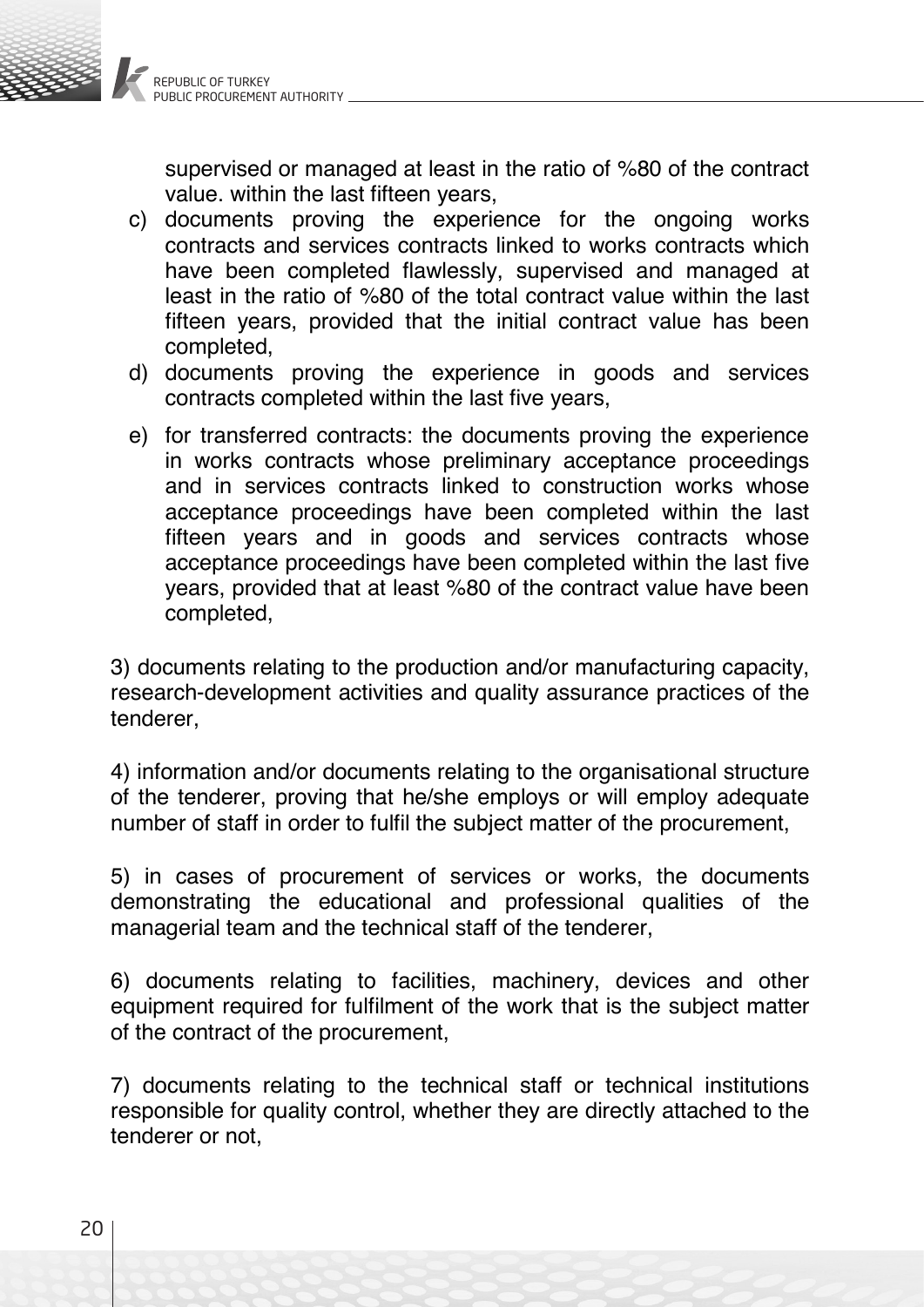

8) certificates granted by quality control institutions accredited in accordance with the international rules, certifying the conformity of the work in question with the standards specified in the tender document.

9) in case requested by the contracting authority for the confirmation of their accuracy, samples, catalogues and/or photographs of the goods to be supplied.

Which of the information or documents specified above will be required for qualification evaluation proceedings, in accordance with the characteristics of the subject matter of the procurement, shall be specified in the tender documents and in the notices or in the invitations relating to procurement or pre-qualification.

Among the documents which are specified under the sub item no:2 of item no: (b) in the first paragraph, the ones obtained for works contracts or services contracts related to works contracts due to the supervision or management duties, the real person should be either an architect or an engineer. The documents, which will be obtained through management, supervision and completion of work can not be used by tenderers apart from the individuals and institutions who are the owners of the documents and can not be transferred, rented and sold. In order to participate in a tender, legal entities, to be established or joined as partners by the owners of above mentioned documents, should possess more than half of the shares of the legal entity for at least one year, it is obligatory to request this share requirement in every tender and to maintain the share during the guarantee period. Documents to be obtained during the first five years for supervising activities shall be taken into consideration at a maximum rate of one fifth, while the documents to be obtained in the subsequent years by real persons and by the engineers and architects who have owned more than half of the shares of a legal entity for at least five years shall be taken into consideration as a whole for supervising activities and at a maximum rate of one fifth for management activities.

Any tenderer shall be excluded from the procurement proceedings who;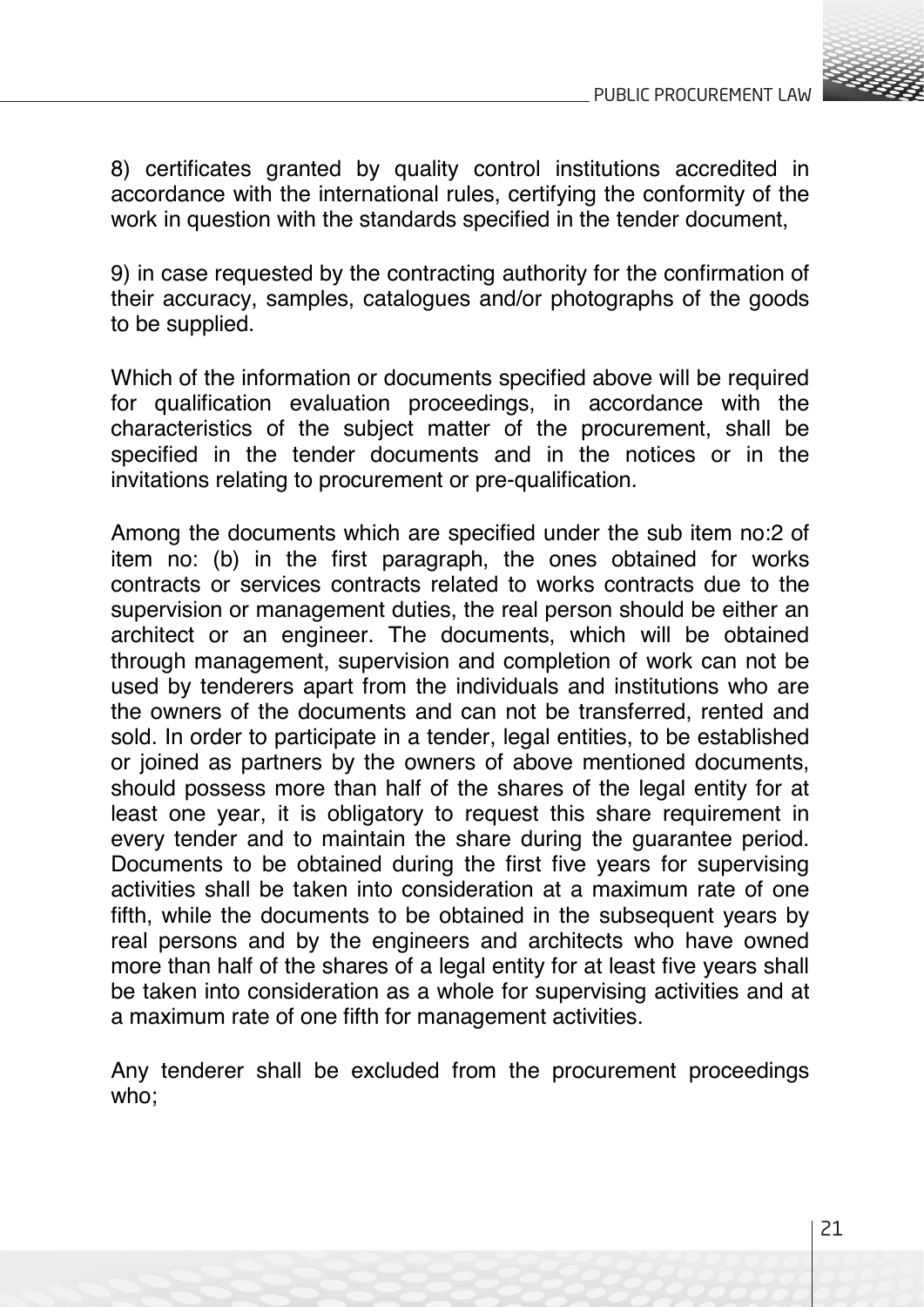

a) is bankrupt or is being wound-up, whose affairs are being administered by the court, who has entered into an arrangement with creditors, who has suspended business activities or who is in any analogous situation arising from a similar procedure under his own national laws and regulations;

b) is the subject of proceedings for a declaration of bankruptcy, for an order of compulsory winding up, or administration of court due to his debts to creditors or of any other similar proceedings under his own national laws and regulations,

c) has not fulfilled obligations relating to the payment of finalised social security contributions in accordance with the legal provisions of the country in which he is established or those of Turkey,

d) has not fulfilled obligations relating to the payment of finalised taxes in accordance with the legal provisions of the country in which he is established or those of Turkey,

e) has been convicted of an offence concerning his professional conduct by a judgement of a competent court within the five years preceding the date of the procurement proceedings,

f) is established to be involved in misconducts by appropriate means of proof by the contracting authority that are against the work ethics or professional ethics during a work he carried out for the contracting authority within the five years preceding the date of the tender,

g) has been prohibited from professional activity by the chamber where he is registered in accordance with the relevant legislation, as of the date of the tender

h) fails to submit the information and documents specified in this article or it is established that he/she has submitted misleading information and/or false documents,

i) has been participated in procurement proceedings in spite of prohibition according to Article 11,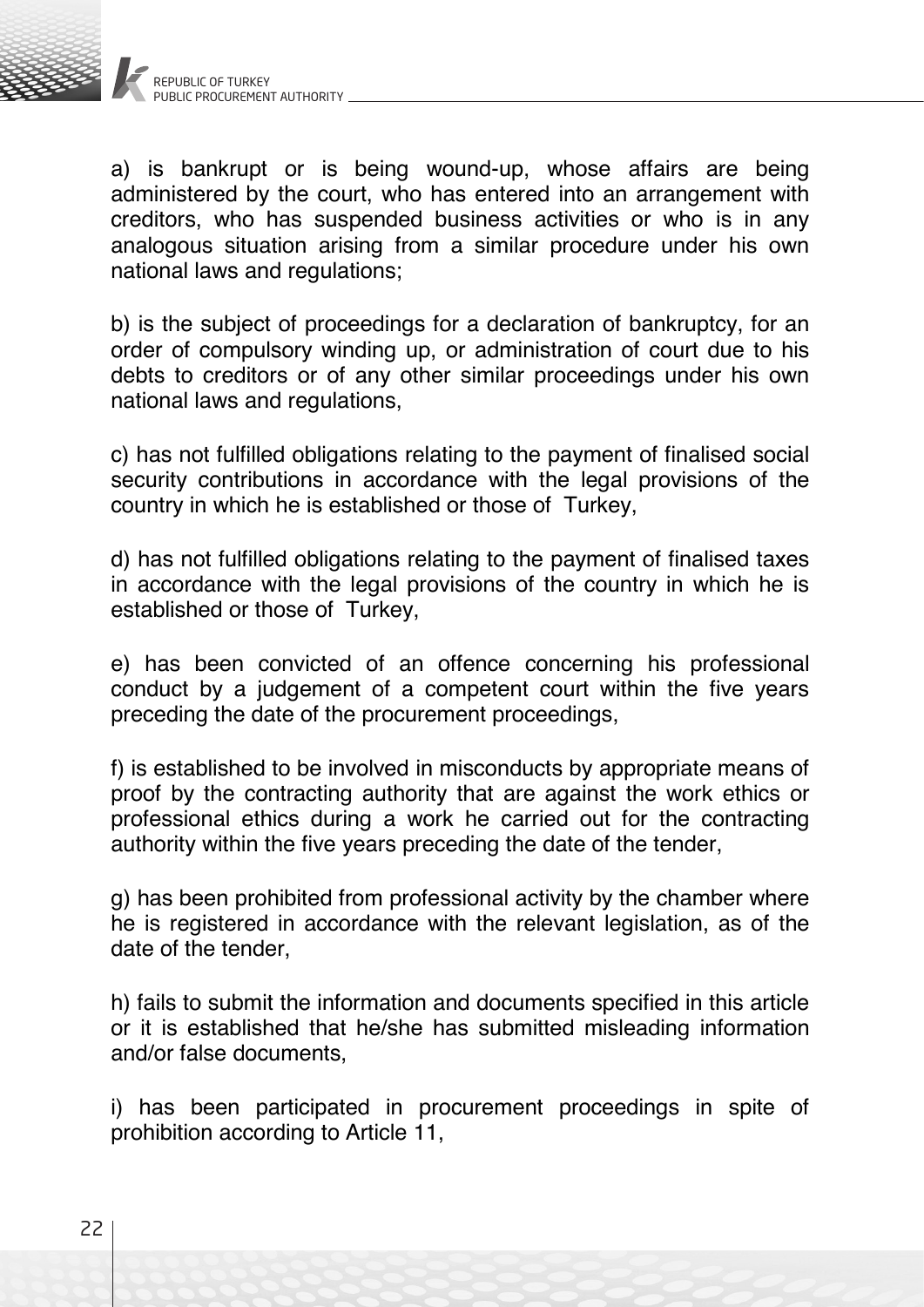

j) is established to be involved in prohibited conducts and actions laid down in Article 17.

The Authority is entitled to determine the content and amount of social security premium debt by taking the approval of the Chairmanship of Social Security Esrablishment with regard to clause (c) of the fourth subparagraph; and taxes under the scope of tax due by taking the approval of Revenue Administration Department with regard to clause (d) of the fourth subparagraph; in terms of kind and amount.

Among the documents required under this article which ones can be submitted as written undertakings shall be determined by the Authority. If the written undertakings containing false statements are submitted, or the tenderer who has been awarded the contract can not submit the documents supporting the status specified in the written undertaking prior to contract signing, those shall be excluded from the tendering and their tender securities shall be registered as revenue.

# **Ineligibility**

**Article 11-** The following persons or authorities cannot participate in any procurement, directly or indirectly or as a sub-contractor, either on their own account or on behalf of others:

- a) those who have been temporarily or permanently prohibited from participating in public procurements pursuant to provisions of this Law or other laws; and those who have been convicted of the crimes under the scope of Prevention of Terrorism Law No:3713, dated 12.04.1991, or of organized crimes, or of bribing crimes in their own country or in a foreign country.
- b) those whom the relevant authorities have been decided that they have been involved in fraudulent bankruptcy,
- c) the contracting officers of the contracting authority carrying out the procurement proceedings, and the persons assigned in boards having the same authority,
- d) those who are assigned to prepare, execute, complete and approve all procurement proceedings relating to the subject matter of the procurement held by the contracting authority,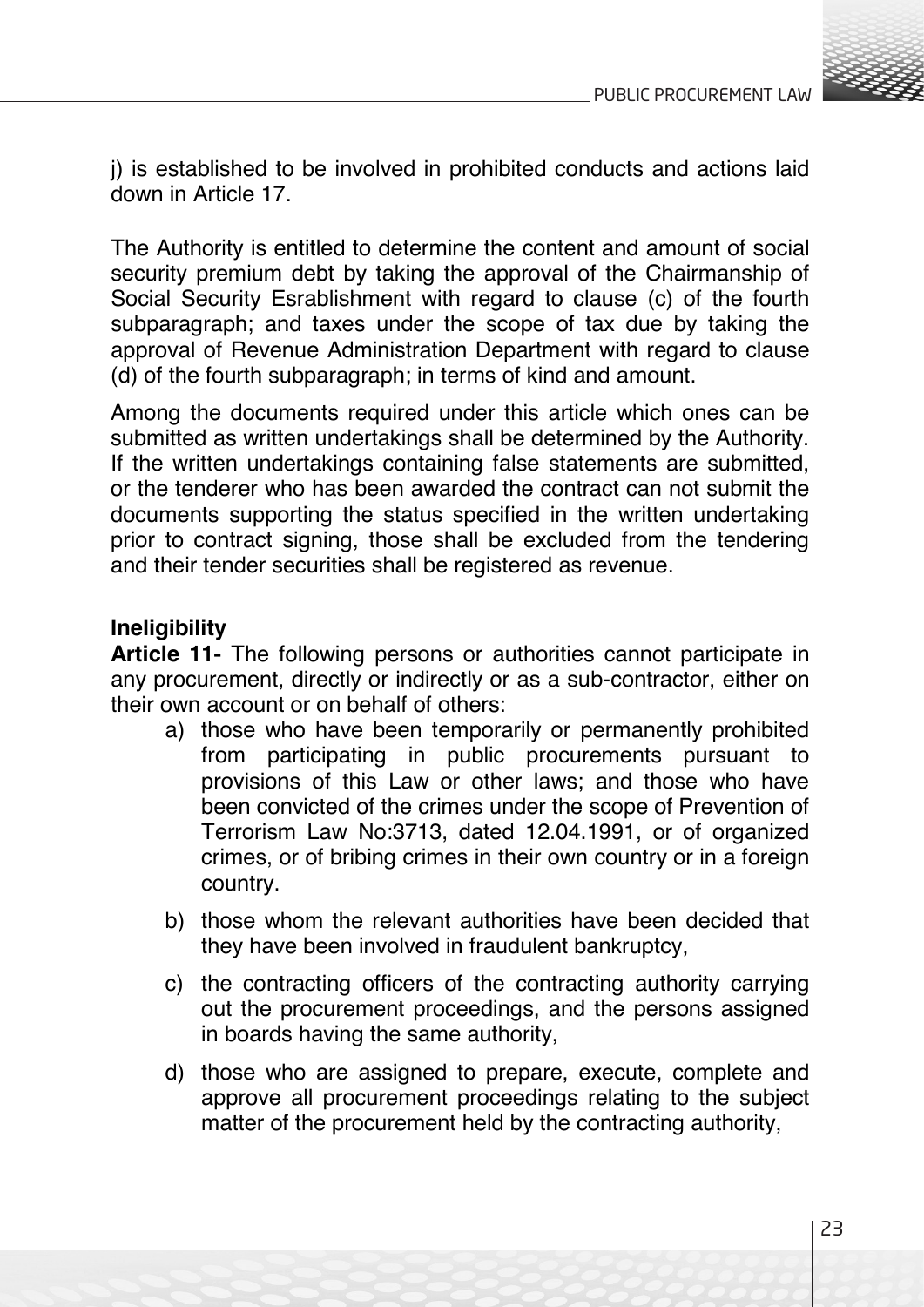

- e) the spouses, relatives up to third degree and marital relatives up to second degree, and foster children and adopters of those specified under paragraph (c) and (d),
- f) the partners and companies of those specified under paragraph (c), (d) and (e) (except for joint stock companies where they are not a member of the board of directors or do not hold more than 10 % of the capital).

The contractors providing consultancy services for the subject matter of the procurement cannot participate in the procurement of such work. Similarly, the contractors of the subject matter of the procurement cannot participate in procurements held for the consultancy services of such work. These prohibitions are also applicable for the companies with which they have a partnership and management relation and for joint stock companies where they own more than half of the capital and for the companies where more than half of the capital is owned by above-mentioned companies.

Whatever their purposes of establishment are, the foundations, associations, unions, funds and other authorities included within the body of the contracting authority carrying out the procurement, or related with the contracting authority and the companies to which such authorities are partners, cannot participate in the procurement held by these contracting authorities.

The tenderers who participate in the tender proceedings despite these prohibitions shall be disqualified, and their tender securities shall be registered as revenue. Moreover, in case the contract is awarded to one of those tenderers due to failure in detecting such situation during evaluation stage, then the tender proceedings shall be cancelled and tender security shall be registered as revenue.

### **Specifications**

**Article 12-** Preparation of administrative and technical specifications specifying all characteristics of the goods, services and works that constitute the subject matter of the procurement by the contracting authorities is obligatory. However, in cases where contracting officer approves that preparation of technical specifications by contracting authority is impossible due to the characteristics of the goods, services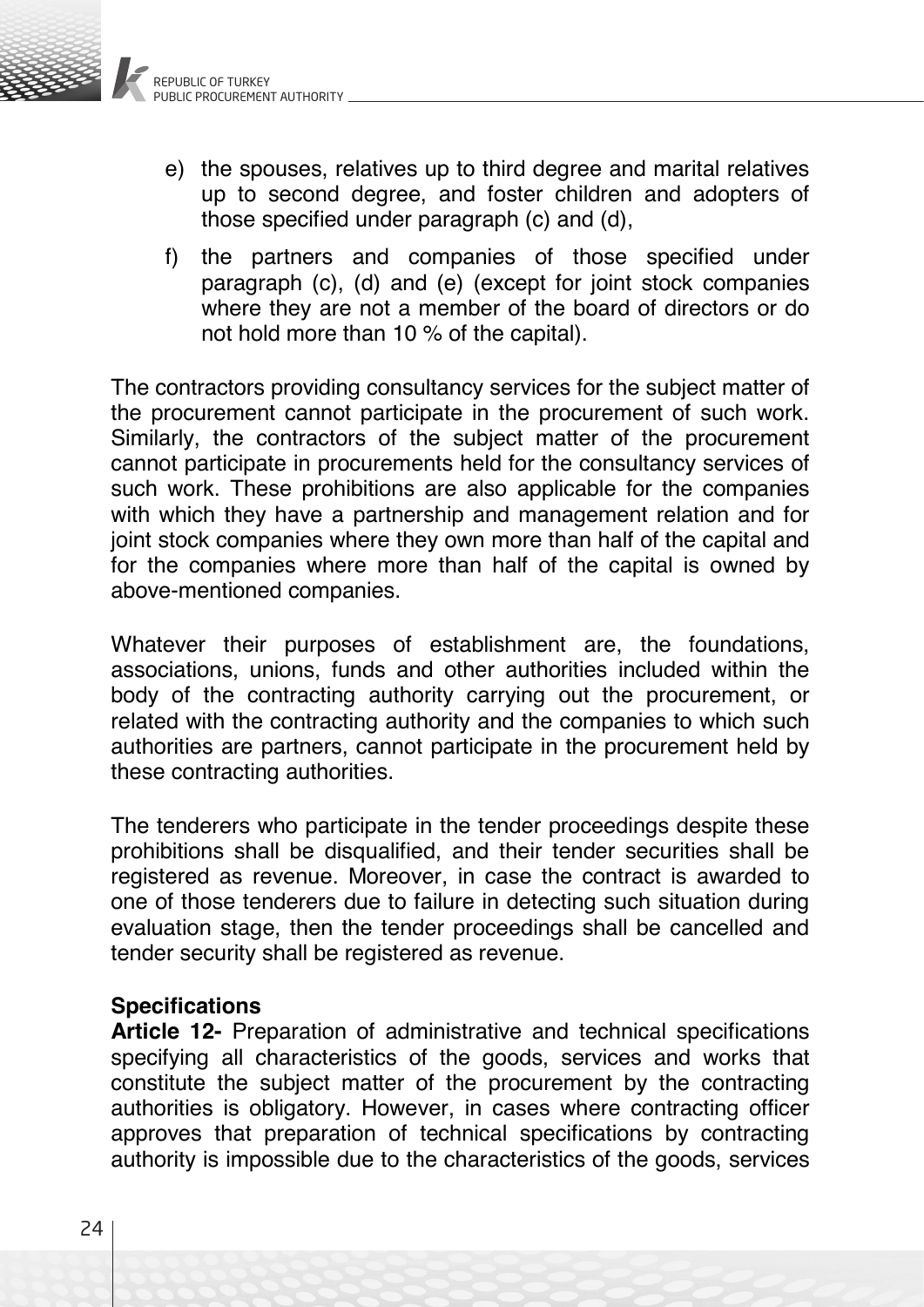

or works, it may be outsourced, in accordance with the provisions of this Law.

The technical criteria for the goods, services and works to be procured shall be specified in the technical specifications, which constitute an integral part of the tender documents. The specified technical criteria shall aim efficiency and functionality, shall not consist of elements impeding competition and shall ensure equal opportunity for all tenderers.

Technical specifications may, where possible, include arrangements to ensure conformity with national and/or international technical standards. Technical characteristics and definitions shall be set forth in these specifications. No specific brand, model, patent, origin, source or product can be specified, and no feature or definition indicating any brand or model, can be included.

However, in case where no national and/or international standards exist or where it is not possible to establish technical characteristics; brand or model can be specified provided that "or equivalent" phrase is stated.

#### **Tender notice periods and rules and Prior Notice**

**Article 13-** Giving all tenderers sufficient time to prepare their tenders;

**a)** Procurement with estimated costs equal to or exceeding the threshold values stated in Article 8, shall be advertised by publishing in the Public Procurement Bulletin, at least once, provided that;

1) notices of procurements to be conducted by open procedure shall be published not less than forty days prior to deadline for the submission of tenders,

2) pre-qualification notices of procurements to be conducted by restricted procedure shall be published not less than fourteen days in advance of the deadline for the application,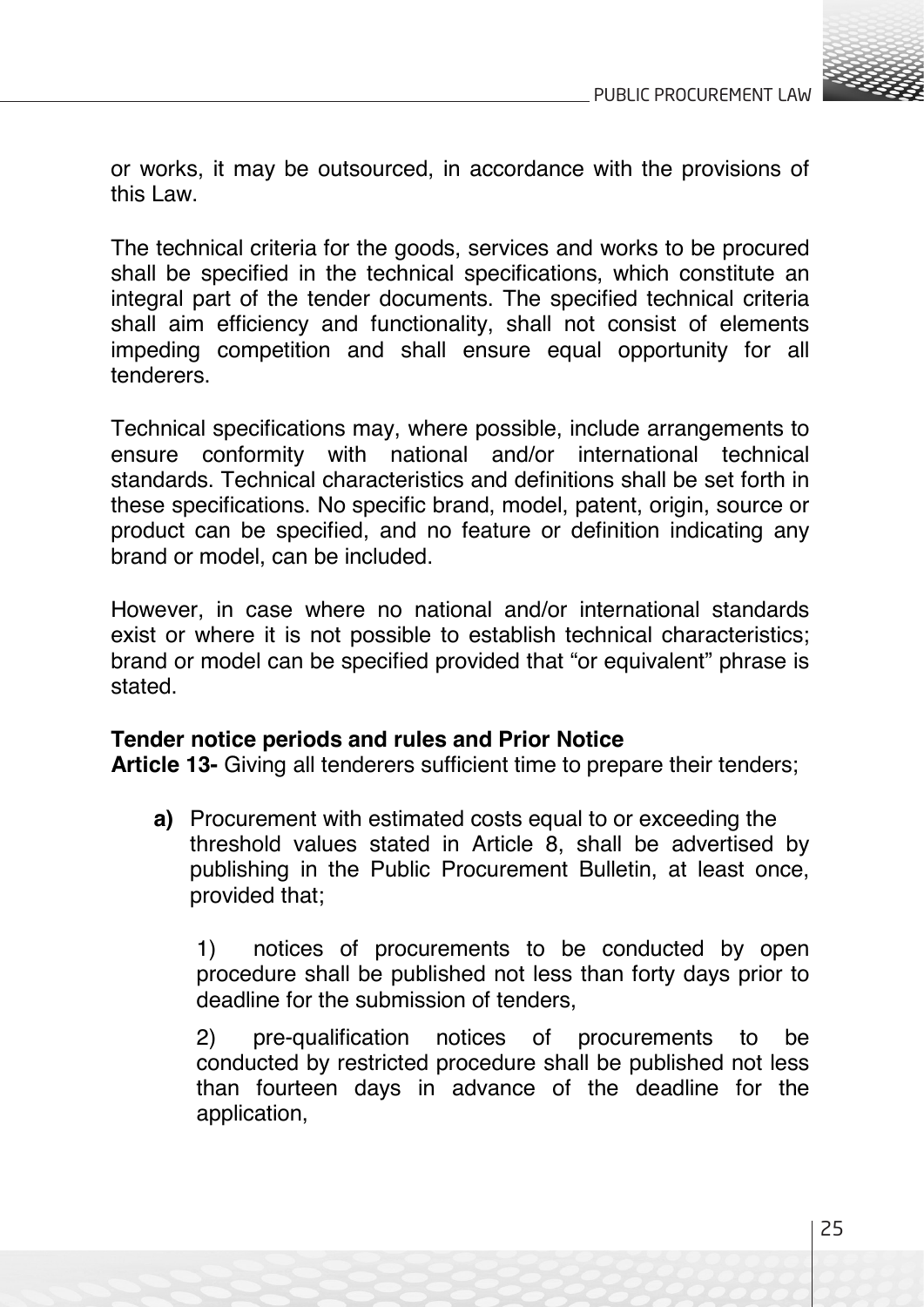

3) notices inviting candidates to a negotiated procedure shall be published not less than twenty-five days prior to the deadline for the submission of tenders.

In procurements to be conducted by restricted procedure whose estimated costs equal to or exceeding the threshold values, it is compulsory to provide a letter of invitation to tender, not less than forty days in advance of the deadline for the submission of tenders to candidates that are qualified as a result of the pre-qualification proceedings.

**b)** For the procurements with estimated costs below the threshold values given in Article 8,

1) the notices of procurements to be conducted for the procurement of goods or services with an estimated cost of up to thirty billion Turkish Liras (seventy-six thousand two hundred and ninety-one Turkish Liras)<sup>\*</sup> and for the procurement of works with an estimated cost of up to sixty billion Turkish Liras (hundred and fifty-two thousand five hundred and eighty-eight Turkish Liras) \* shall be published at least once in not less than two newspapers being issued where the procurement is to be held and the work is to be performed, minimum seven days in advance of the deadline for the submission of tenders.

2) the notices of procurements to be conducted for the procurement of goods or services with an estimated cost between thirty billion Turkish Liras (seventy-six thousand two hundred and ninety-one Turkish Liras)\* and sixty billion Turkish Liras (hundred and fifty-two thousand five hundred and eighty-eight Turkish Liras)\* and for the procurement of works with an estimated cost between sixty billion Turkish Liras (hundred and fifty-two thousand five hundred and eightyeight Turkish Liras)\* and five hundred billion Turkish Liras (one million two hundred and seventy-one thousand six

has been published in Official Gazette which is numbered 27824 and dated 23.01.2011 by Communique of Public Procurement Authority, numbered 2011/1 and has covered the period of **01.02.2011 – 31.01.2012**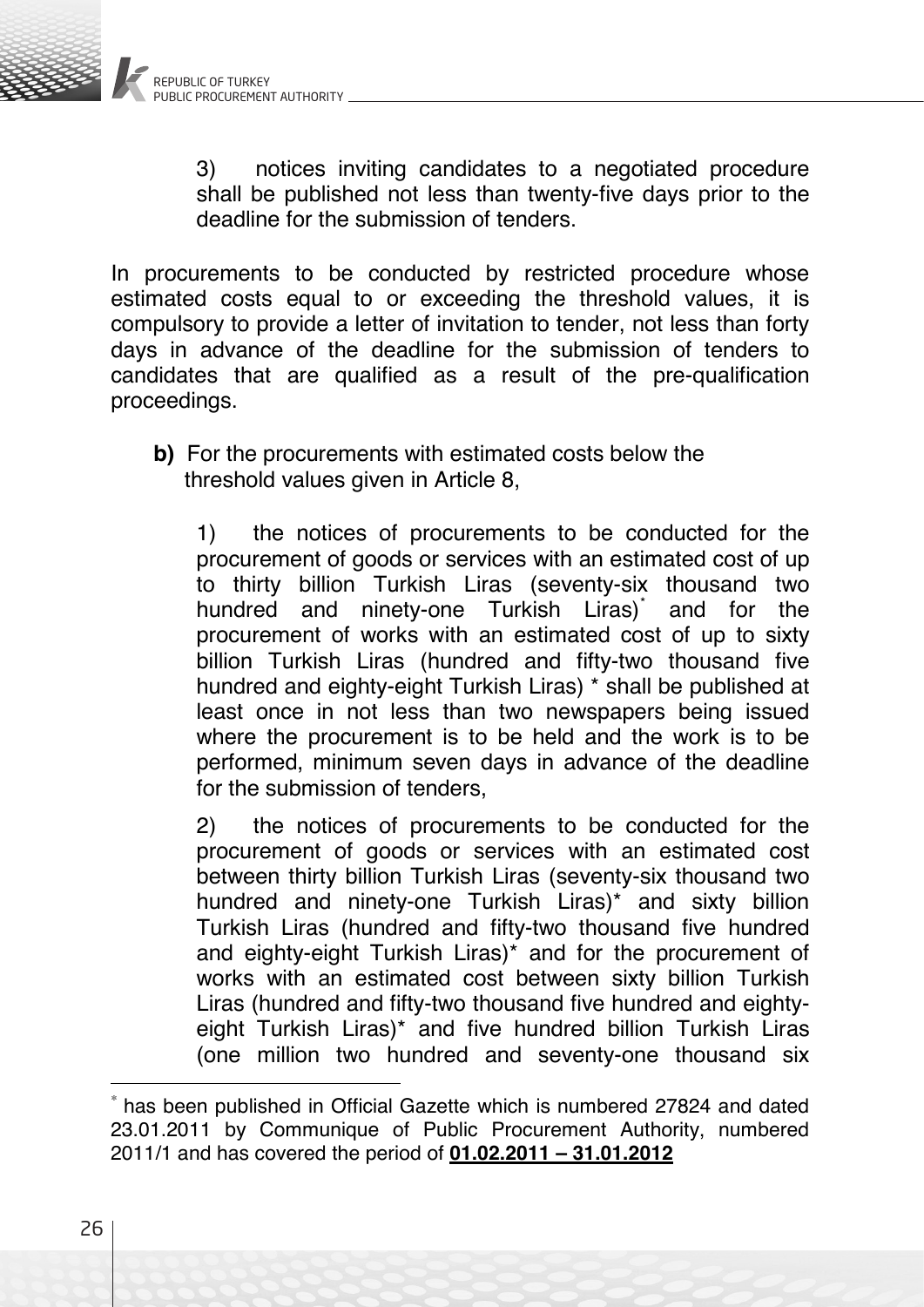

hundred and nineTurkish Liras)\* shall be published at least once in the Public Procurement Bulletin and in one of the newspapers being issued where the work is to be performed minimum fourteen days in advance of the deadline for the submission of tenders

3) the notices of procurements conducted for the procurement of goods or services with an estimated cost above sixty billion Turkish Liras (hundred and fifty-two thousand five hundred and eighty-eight Turkish Liras)\* and below the threshold value, and for the procurement of works with an estimated cost above five hundred billion Turkish Liras (one million two hundred and seventy-one thousand six hundred and nine Turkish Liras)\* and below the threshold value shall be published at least once in the Public Procurement Bulletin and in one of the newspapers being issued where the work is to be performed minimum twenty-one days in advance of the deadline for the submission of tenders,

In procurements to be conducted by restricted procedure with estimated costs below threshold values established in Article 8, it is compulsory that pre-qualification notices be published not less than seven days in advance of the deadline for the application to prequalification in accordance with the procedures in paragraph (b), excepting time limit, and that invitation letters (to tender) be sent to the candidates who are qualified as the result of pre-qualification proceedings, prior to tender date according to the time limits in paragraph (b).

Where notices are drawn up and transmitted by electronic means, the time limit set in paragraph (1) of subparagraph (a) of first paragraph may be shortened by seven days. Where direct access to notice and tender and prequalification document is enabled through Electronic Public Procurement Platform, the time limit specified in the paragraph (1) of subparagraph (a) of first paragraph and the forty-day time limit for

has been published in Official Gazette which is numbered 27824 and dated 23.01.2011 by Communique of Public Procurement Authority, numbered 2011/1 and has covered the period of **01.02.2011 – 31.01.2012**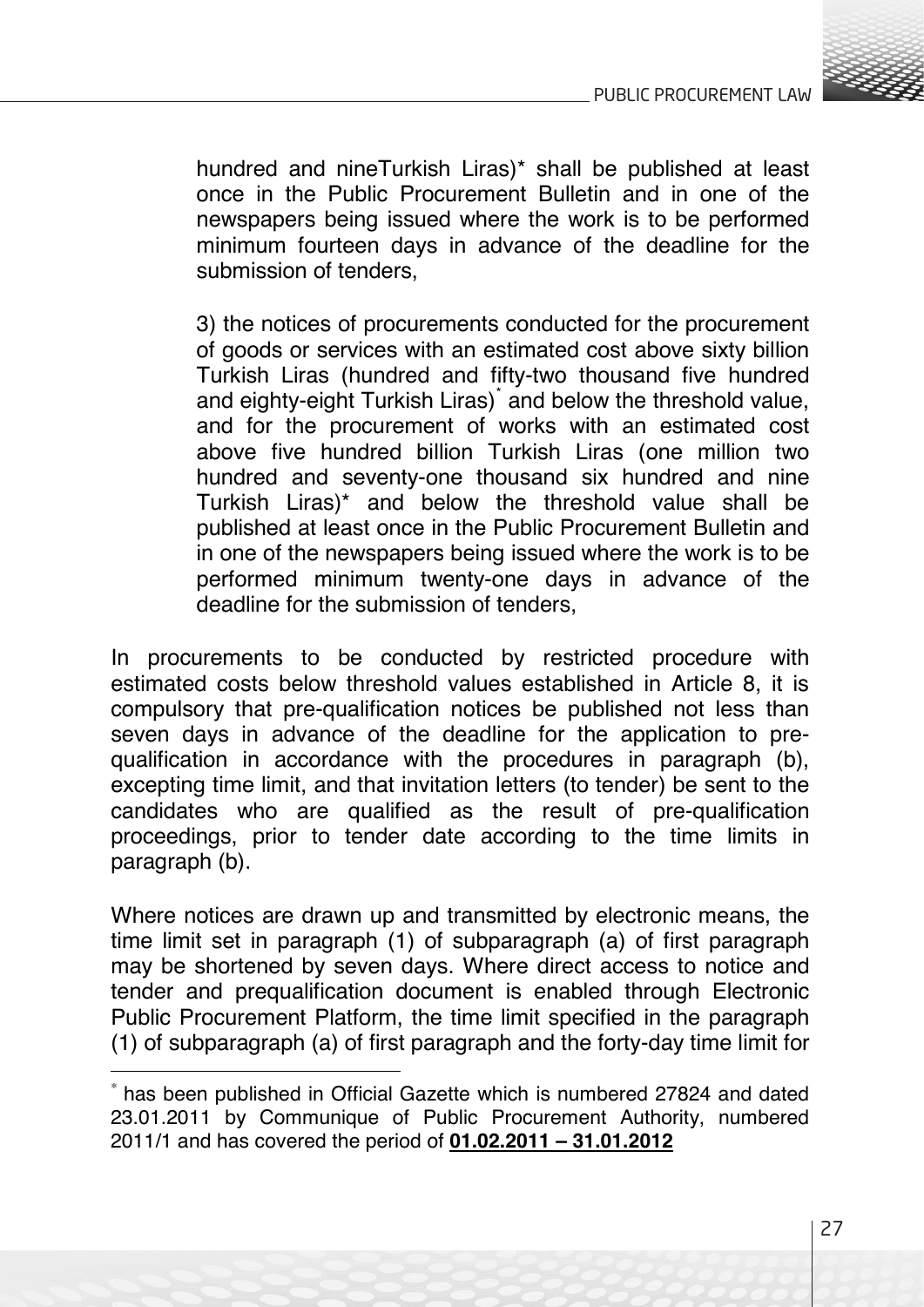

invitation to pre-qualified candidates in restricted procedure may be shortened by five days.

Contracting authorities may publish a prior notice, in the Public Procurement Bulletin for procurements with estimated costs equal to or exceeding the threshold values stated in Article 8. When a prior notice is published the time limit of forty days for notices and requests to participate may be shortened up to twenty four days, including the cases of international announcement of notices.

It is mandatory to include the following information in a prior notice: a) the name, address, telephone, fax number and e-mail address of the contracting authority,

b) the name, characteristics and type of the procurement, items and estimated quantities in goods and services procurement and the place where the task is to be performed, construction technique and estimated physical quantities and coverage according to needs programme in works procurement,

- c) whether a framework agreement is to be established, or not,
- d) the place of the procurement proceedings,
- e) the quarter of the year in which the tender notice is to be published.

Where a prior notice has been published, tender notice should be published at least 40 days after the publishing of prior notice in order to take the advantage of time limit shortening specified in the fourth paragraph. Publishing of the prior notice does not impose the contracting authority an obligation to procure.

It is compulsory to conduct the procurement either in open or restricted procedure where a prior notice published.

Prior notices shall be published in the Public Procurement Bulletin free of charge.

The Authority is competent to determine which of these tender notices will be announced furthermore through "Media Announcement Institution" in one of the newspapers delivered nationwide.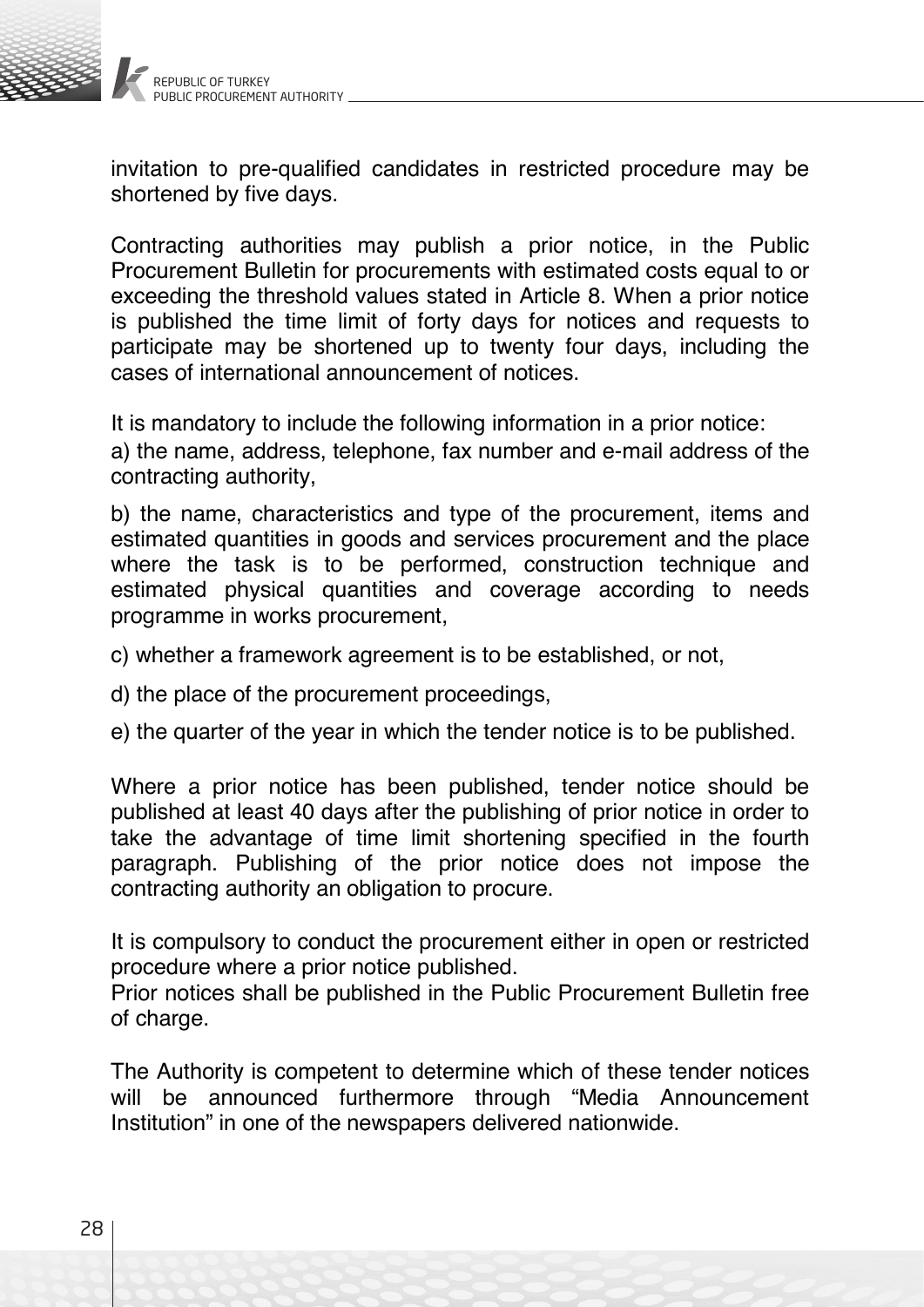

If no newspaper is issued in the place of the procurement to be held, the notices shall be displayed on the notice boards of the related contracting authority, government and municipality buildings and announced by municipal facilities. These proceedings shall be minuted.

Apart from the above-mentioned compulsory announcement of notices, the contracting authorities may also advertise the procurement notices by means of other newspapers or publications having national and international circulation, data processing networks or electronic media (internet), depending on the significance and characteristics of the procurement. However, where international announcement of notices is required, the above minimum time limits shall be increased by twelve days.

### **Joint ventures**

**Article 14-** Joint ventures may be established by more than one natural or legal person either in the form of a business partnership or as a consortium. Members of a business partnership carry out the whole business jointly having equal rights and responsibilities while members of consortium carry out the business separating their rights and responsibilities according to their expertise field for the purpose of performing relevant parts of the business. Business partnerships may participate in any kind of tender. However, in cases where different expertises are needed, the contracting authorities shall indicate in tender documents whether the consortium are allowed or not to submit tenders. At the tender stage, the joint venture shall be asked to submit an agreement indicating the mutual agreement of the parties to form a business partnership or a consortium. The pilot partner and the coordinator partner shall be specified in business partnership agreements and in consortium agreements respectively. In case the contract is awarded to the business partnership or consortium, a notary-certified business partnership or consortium contract shall be submitted prior to signing of the contract. In both business partnership agreement and contract, it has to be stated that the natural or legal persons setting the business partnership are jointly and severally liable in the fulfilment of the commitment, whereas in consortium agreement and contract it has to be clarified which part of the business has been committed by natural or legal persons setting the consortium and they would ensure the coordination among them through coordinator partner in fulfilling the commitment.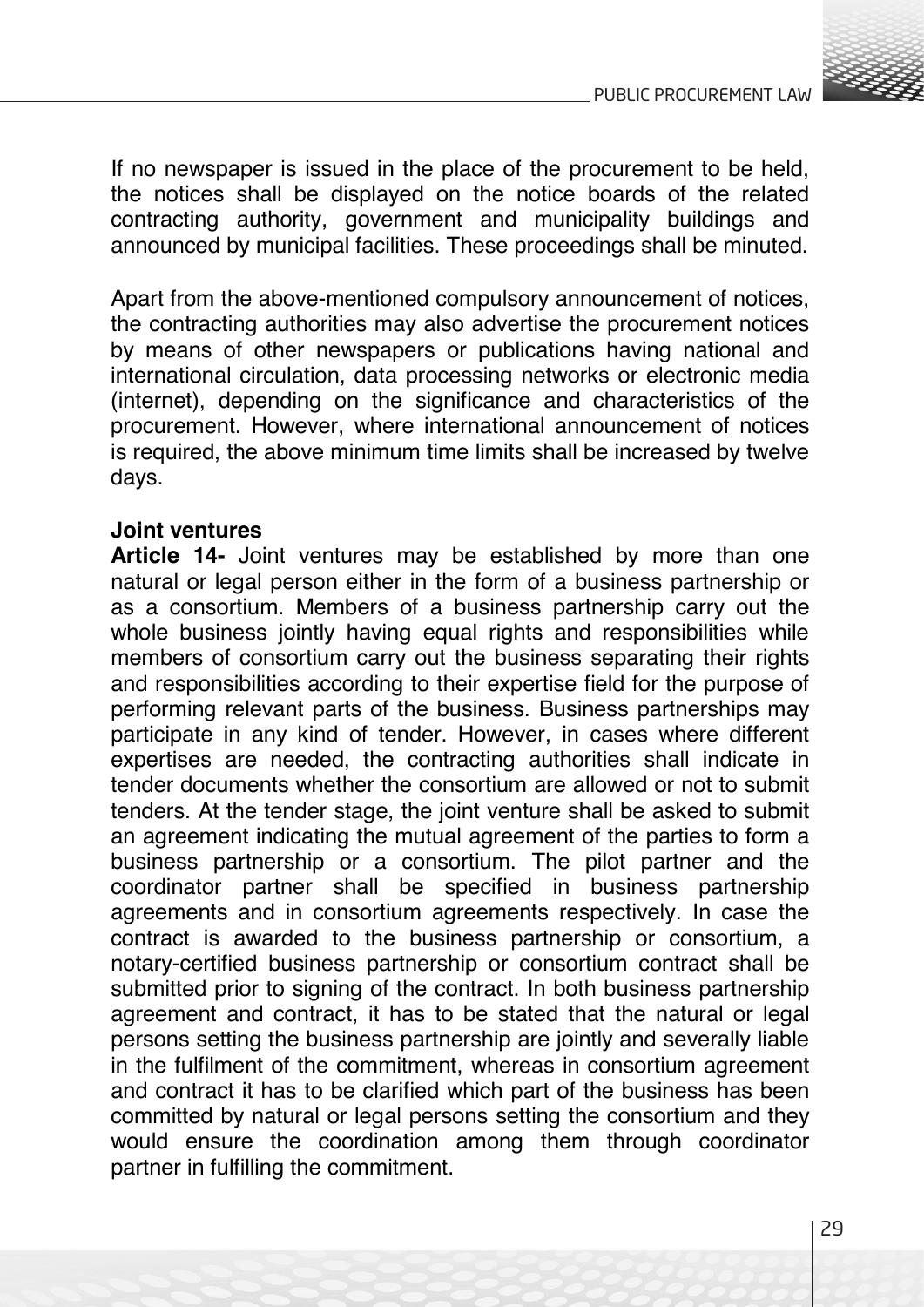

# **Sub-contractors**

**Article 15-** Where it deemed necessary because of the characteristics of the subject matter of the procurement, the tenderers may be asked, to specify the portions of the contract which they plan to assign to subcontractors at the tender stage,and submit the list of the subcontractors for the approval of the contracting authority prior to the signing of the contract. However, in such a case, the liabilities of the sub-contractors with regard to the portion of the contract assigned to them shall not release the contractor from its own liabilities.

# **Cancellation of tender prior to the pre-determined time for submission of tenders**

**Article 16-** The procurement procedures may be cancelled at any time prior to the pre-determined time for submission of tenders, in cases where considered necessary by the contracting authority or where it is established that the documents included in the tender document contain items preventing the performance of the tender, which are impossible to correct.

In such a case, the tenderers shall be promptly notified of the cancellation, together with the reasons thereof. Those who have already submitted their tenders shall also be notified of the cancellation. In case of cancellation of the tender procedures, all submitted tenders shall be deemed rejected, and shall be returned unopened to the tenderers. The tenderers may not make any claims against the contracting authority because of the cancellation of the tender proceedings.

In case the cancellation of procurement, it may be reopened by reviewing the reasons for cancellation.

# **Prohibited acts or conducts**

**Article 17-** The following acts or conducts are prohibited in tender proceedings:

a) to conduct or attempt to conduct procurement fraud by means of fraudulent and corrupt acts, promises, threats, unlawful influence, undue interest, agreement, malversation, bribery or other actions,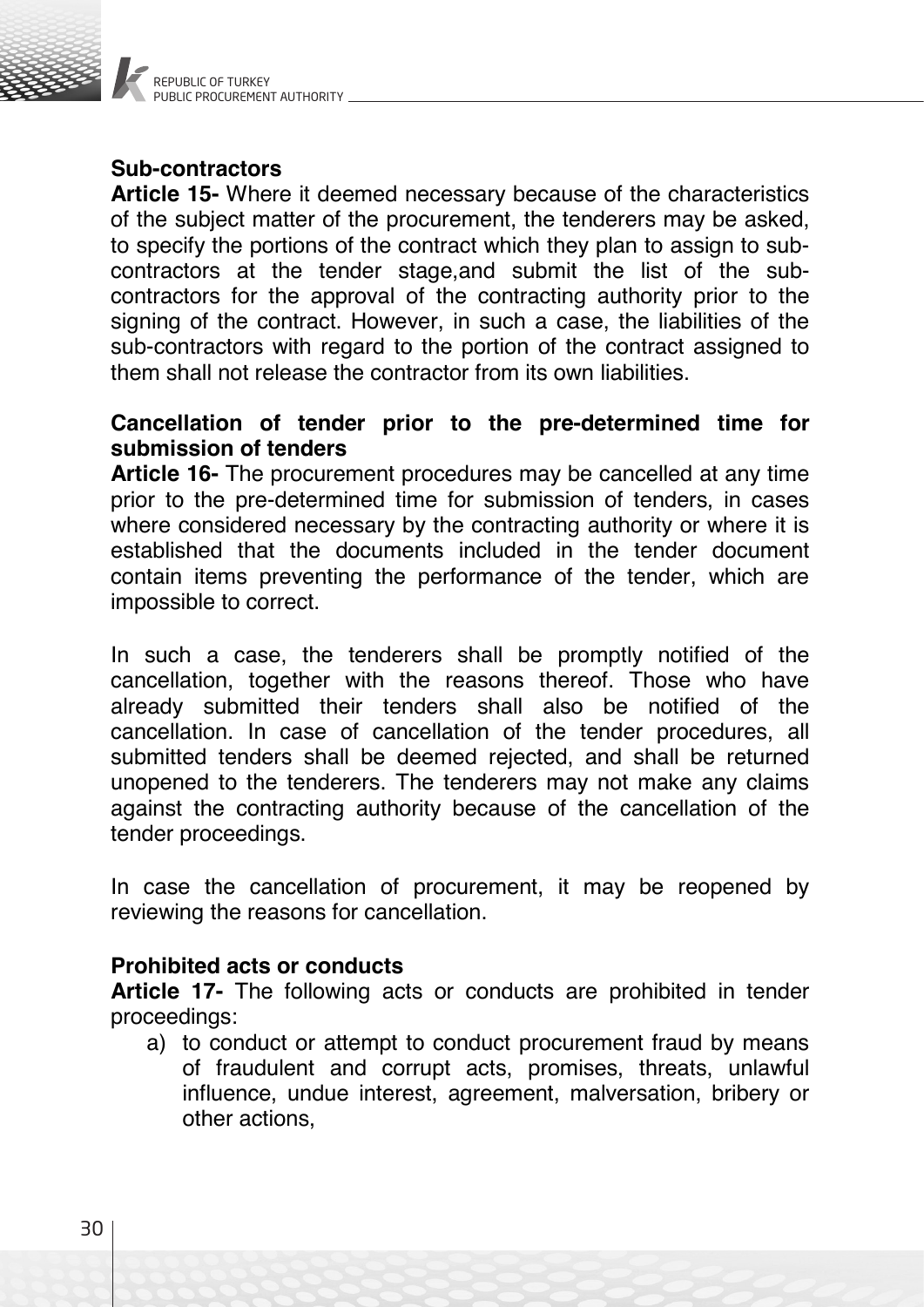

- b) to cause confusion among tenderers, to prevent participation, to offer agreement to tenderers or to encourage tenderers to accept such offers, to conduct actions which may influence competition or tender decision,
- c) to forge documents or securities, to use forged documents or securities or to attempt these.
- d) to submit more than one tender by a tenderer on his own account or on behalf of others, directly or indirectly, as the principal person or as representative of others, apart from where submitting alternative tenders is allowed.
- e) to participate in procurement proceedings although prohibited pursuant to Article 11.

Provisions stated in Chapter 4 of this Law shall apply to those who have been involved in these prohibited acts or conducts.

# **CHAPTER II Procurement Process**

### **SECTION I Procurement Procedures and Implementation**

# **Applicable procurement procedures**

**Article 18-** In procurement of goods, services and works by contracting authorities, one of the following procedures shall be applied:

- a) Open procedure,
- b) Restricted procedure,
- c) Negotiated procedure,

#### **Open procedure**

**Article 19-** Open procedure is a procedure where all tenderers may submit their tenders**.**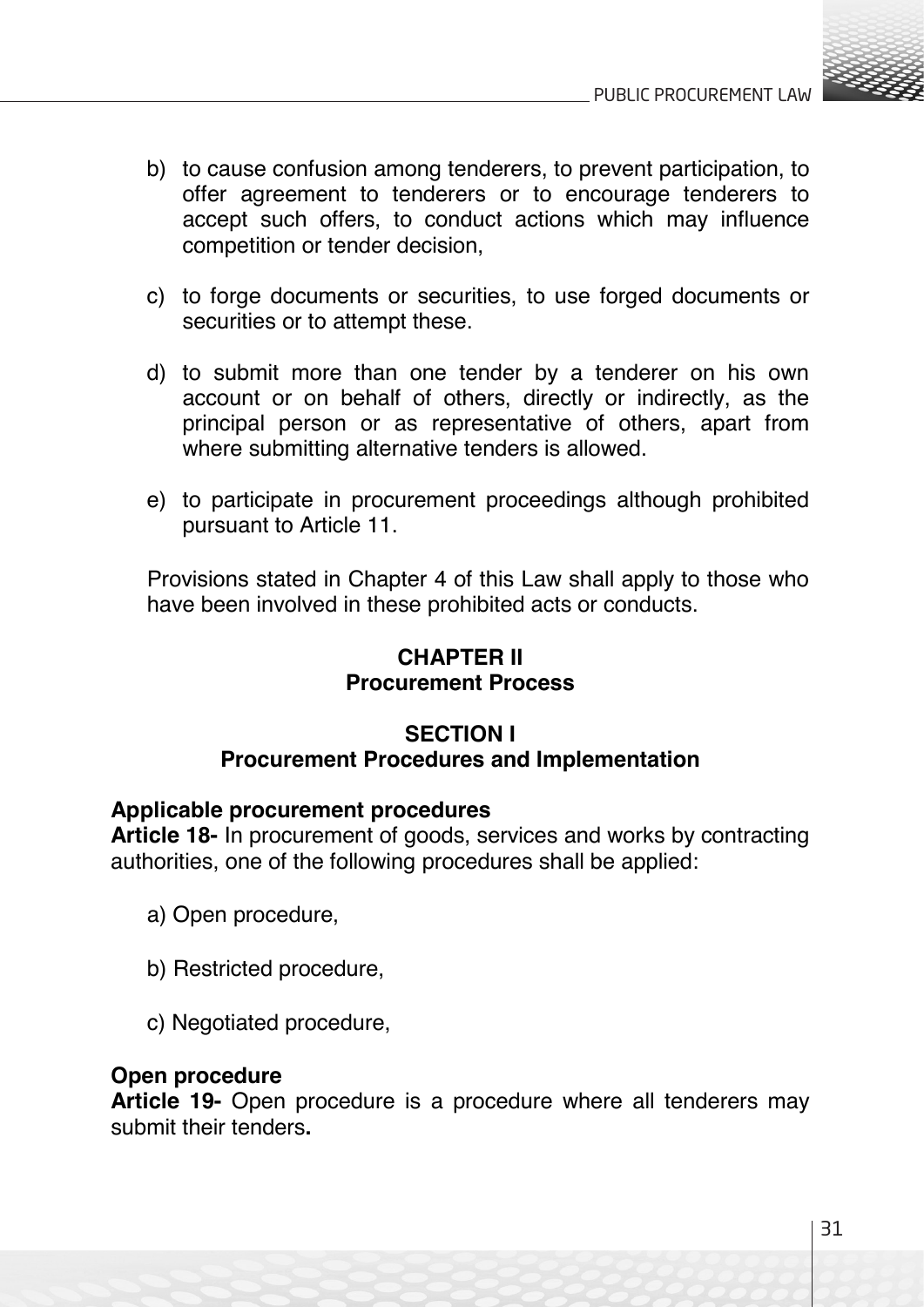

# **Restricted procedure**

**Article 20-** Restricted procedure is a procedure in which tenderers who are invited following pre-qualification by the contracting authority, can submit their tenders. Procurement of goods, services or works may be conducted by restricted procedure where open procedure is not applicable as the nature of the subject necessitates speciality and/or high technology and in procurement of works where estimated costs exceed the half of threshold value.

Pre-qualification evaluation shall be carried out in accordance with the qualification criteria, which are established pursuant to Article 10 and specified in the pre-qualification documents and in the pre-qualification notices. Those who fail to meet the minimum requirements specified in these documents shall not be accepted as qualified. Provided that it is stated in prequalification notice and document, all or a certain number of the tenderers who have been considered as qualified from those who have been listed by ranking according to specified criteria set forth in the document may be invited to submit their tenders.

The candidates who have not been invited to submit tenders shall be informed in writing about the reasons. The procurement shall be concluded after the evaluation of the tenders in accordance with the evaluation criteria that are designed in accordance with Article 40 in a way to avoid any impediment to competition depending on the nature of the work and that are specified in the tender documents and in the letter of invitation. In case the number of tenderers that can be invited to submit tenders is less than five or the number of tenderers that submit tenders is less than three, the procurement shall be cancelled.

In case of the cancellation of procurement due to the number of tenderers being less than three, the procurement proceedings may be concluded by reviewing the tender documents and eliminating the deficiencies and errors, if any; and by re-inviting all pre-qualified tenderers.

# **Negotiated procedure**

**Article 21-** Negotiated procedure may be applied, where;

a) no tender is submitted in open or restricted procedures,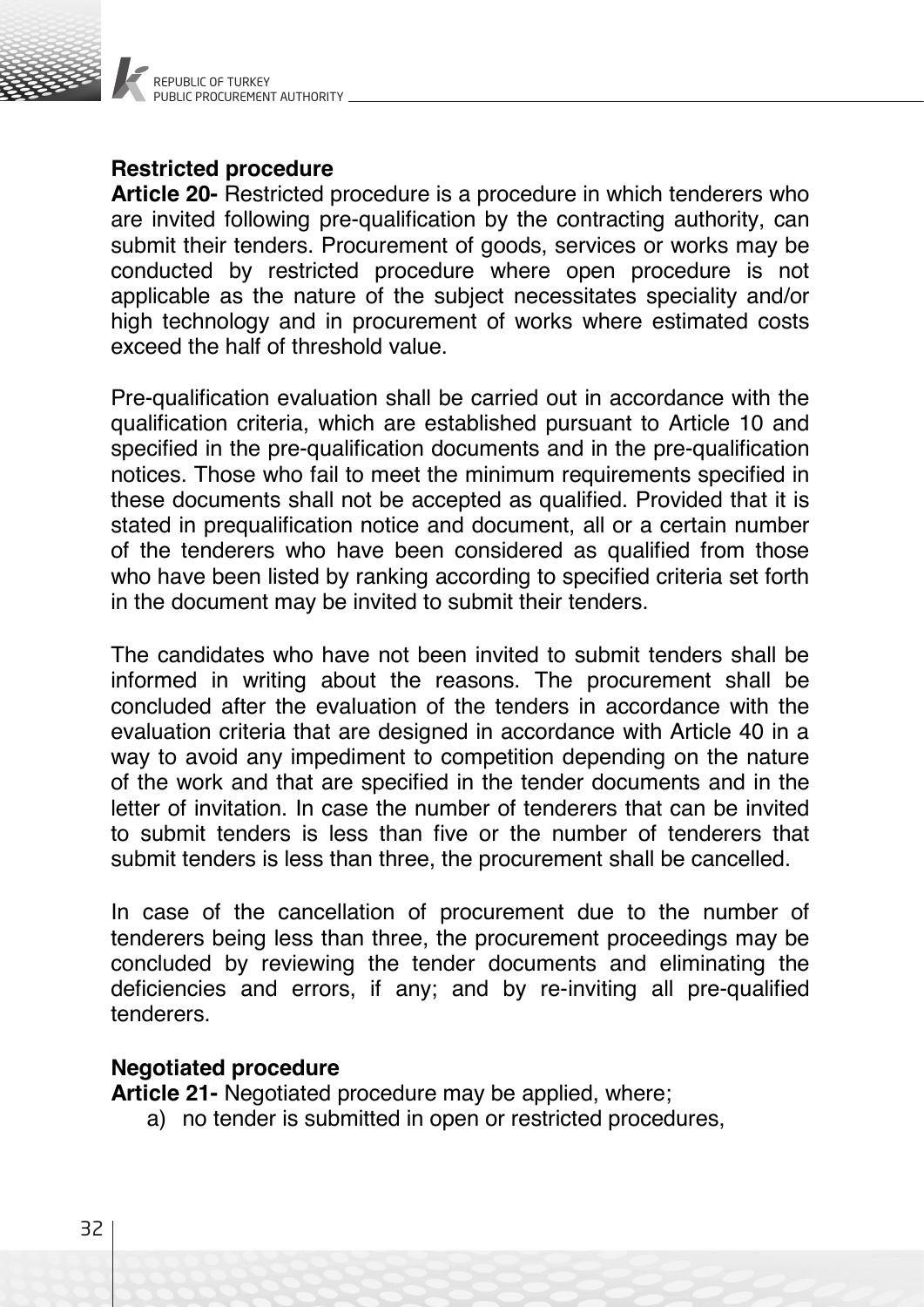

- b) it is inevitable to conduct the tender procedures immediately, due to unexpected and unforeseen events such as natural disasters, epidemics, risk of losing lives or properties or events that could not be predicted by the contracting authority,
- c) it is inevitable to conduct the tender procedures immediately, due to occurrence of specific events relating to defence and security,
- d) the procurement is of a character requiring a research and development process, and not subject to mass production,
- e) due to specific and complex characteristics of the works, goods or services to be procured, it is impossible to define the technical and financial aspects clearly,
- f) product good, material and services procurements by contracting authorities with estimated costs of up to fifty billion Turkish Liras (hundred and twenty-seven thousand one hundred and fifty-four Turkish Liras).<sup>\*</sup>

Publication of a notice is not compulsory in cases set forth in subparagraphs (b), (c) and (f). Where a notice is not published, at least three tenderers shall be invited to submit their qualification documents and price offers together.

In procurements to be conducted in accordance with subparagraphs (a), (d) and (e), first of all, the tenderers who are accepted as qualified according to evaluation criteria in tender documents shall submit their initial proposals, which do not include prices, on aspects such as technical details and realization methods of the contract that is subject matter of the tender. The tender commission shall interview with each tenderer on the best methods and solutions to meet the needs of the contracting authority. After the clarification of the conditions as a result of the technical interviews, the tenderers who have demonstrated their capacity and capability to meet all these conditions shall be asked to submit their offers including the tender price based on a reviewed and clarified technical specifications.

has been published in Official Gazette which is numbered 27824 and dated 23.01.2011 by Communique of Public Procurement Authority, numbered 2011/1 and has covered the period of **01.02.2011 – 31.01.2012**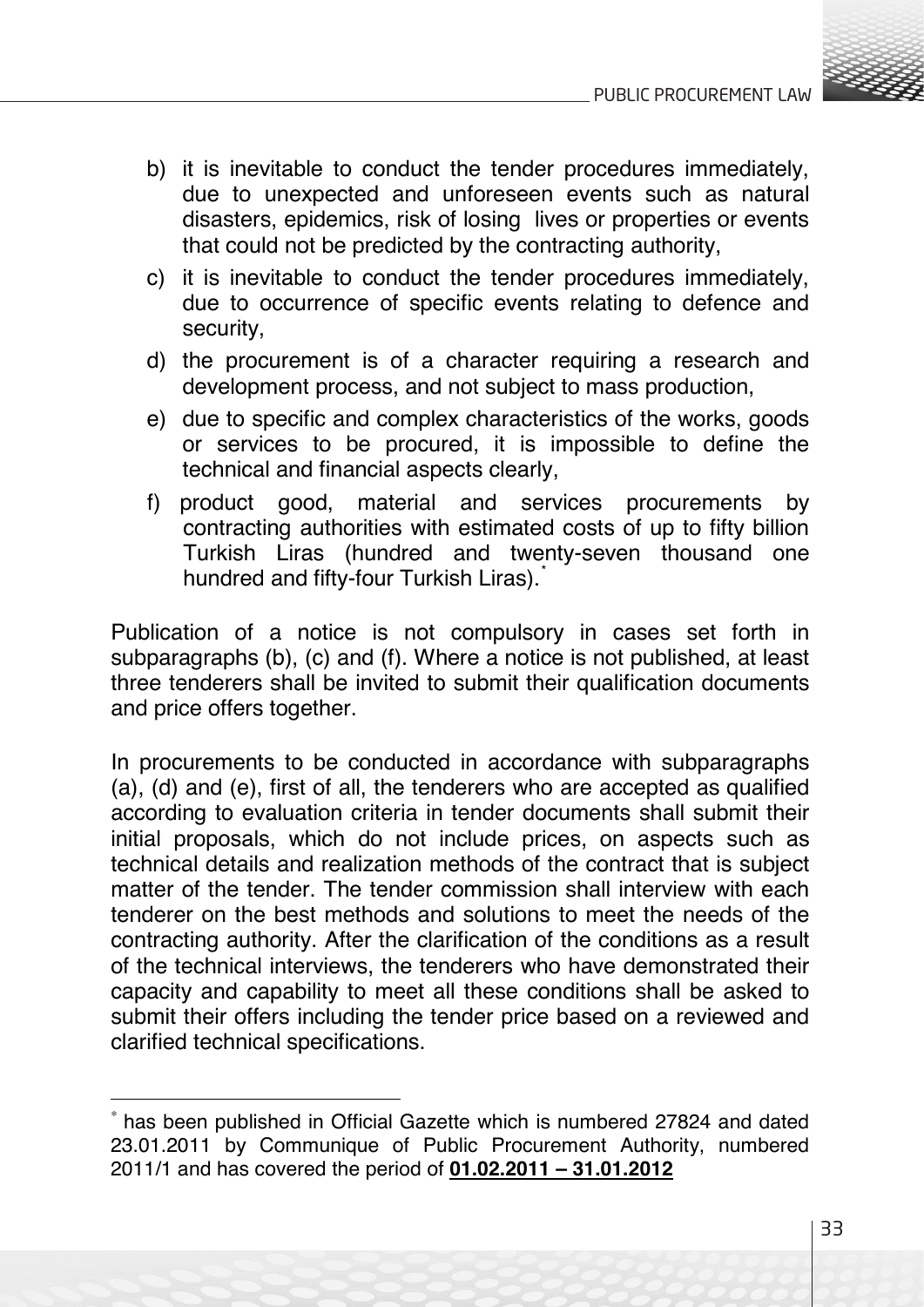

In procurements to be conducted under this provision, the procurement proceedings shall be concluded after receiving the tenderers' final offers in writting which may not exceed their initial price.

In procurements of goods to be conducted under the scope of paragraphs (b), (c) and (f), signing of contract and receiving the performance security are not obligatory, provided that the goods are delivered within the time limit of contract signing and upon the approval of the contracting authority.

# **Direct procurement**

**Article 22-** The method of direct procurement may be applied in the following cases without advertising and without receiving any securities:

- a) when it is established that the needs can be met from only one natural or legal person.
- b) in case only one single natural or legal person has exclusive rights with regard to the need in question,
- c) procurement of goods and services which are necessarily supplied from the real or legal person who is the initial supplier/ service provider, to ensure compatibility and standardization with existing goods, equipment, technology or services by means of contracts to be arranged based on the principal contract and not exceeding three-year period in total,
- d) procurements not exceeding fifteen billion Turkish Liras (thirtyeight thousand one hundred and forty-four Turkish Liras)<sup>\*</sup> for needs of contracting authorities within the boundaries of metropolitan municipalities and procurements not exceeding five billion Turkish Liras (twelve thousand seven hundred and nine Turkish Liras) \* for needs of other contracting authorities, and purchases with regard to accommodation, trip and subsistance within the scope of representation expenses,,
- e) purchase or lease of immovable property according to need of the contracting authority,

has been published in Official Gazette which is numbered 27824 and dated 23.01.2011 by Communique of Public Procurement Authority, numbered 2011/1 and has covered the period of **01.02.2011 – 31.01.2012**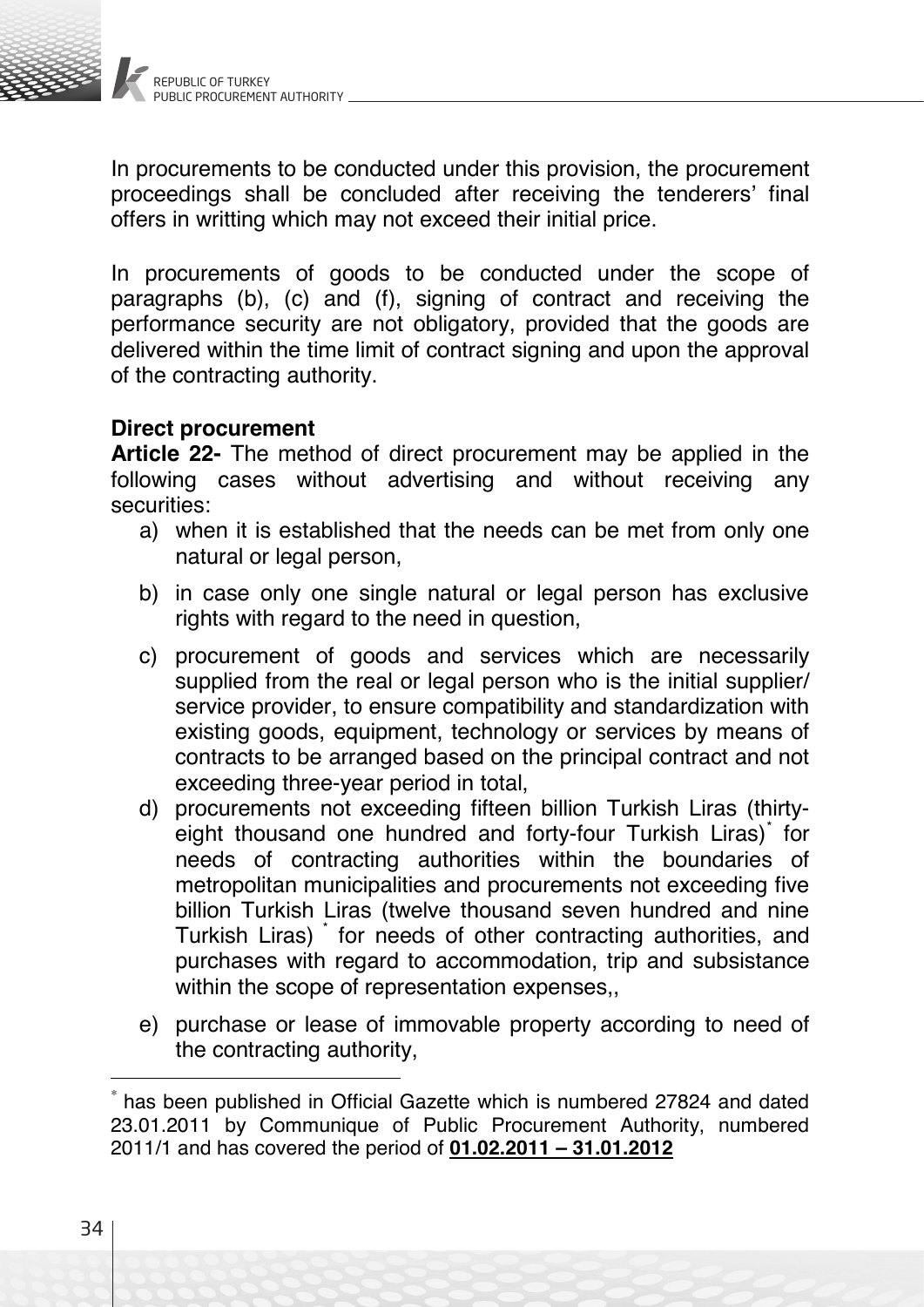

- f) procurement of medicine, vaccination, serum, antiserum, blood and blood products which are not economically stored due to their nature and necessity to use in a definite time interval or used in urgent cases, and medical consuming materials whose appliance can be decided during practice and peculiar to patient such as orthesis, prothesis, and procurement of consuming materials for test and analysis,
- g) procurements of services from advocates having Turkish or foreign nationality or from advocacy partnerships in order to represent and defend the contracting authorities covered in the Law, in lawsuits with regard to disputes which proposed to be settled by international arbitration,
- h) services procurements from Turkish or foreign nationality advocates pursuant to Articles 22 and 36 of Law No: 4353, dated 08.01.1943, and services procurements in order to register the intellectual and industrial properties by national and international institutions,
- ı) procurements of services by Turkish Labor Authority regarding its duties stated in the subparagraphs (b) and (c) of the third article of Law No: 4904, dated 25.06.2003; and also its duties stated in the seventh subparagraph of article 48 of the Unemployment Insurance Law, numbered 4904, and dated 25.08.1999,
- i) in cases where it is determined to renew the elections before the end of regular term, or to go to off year elections, or to hold a referandum on constitutional changes; procurement of watermarked voting paper and watermarked voting envelope paper and procurement of printing services by Supreme Election Board, and in case of local elections procurement of printing services of voting paper by the chairmanships of Provincial Election Boards.

In procurements pursuant to this article, the needs shall be met upon a market price research by a person or persons to be assigned by contracting officer, without necessity of establishing a tender commission and of requiring the qualification provisions stated in article 10.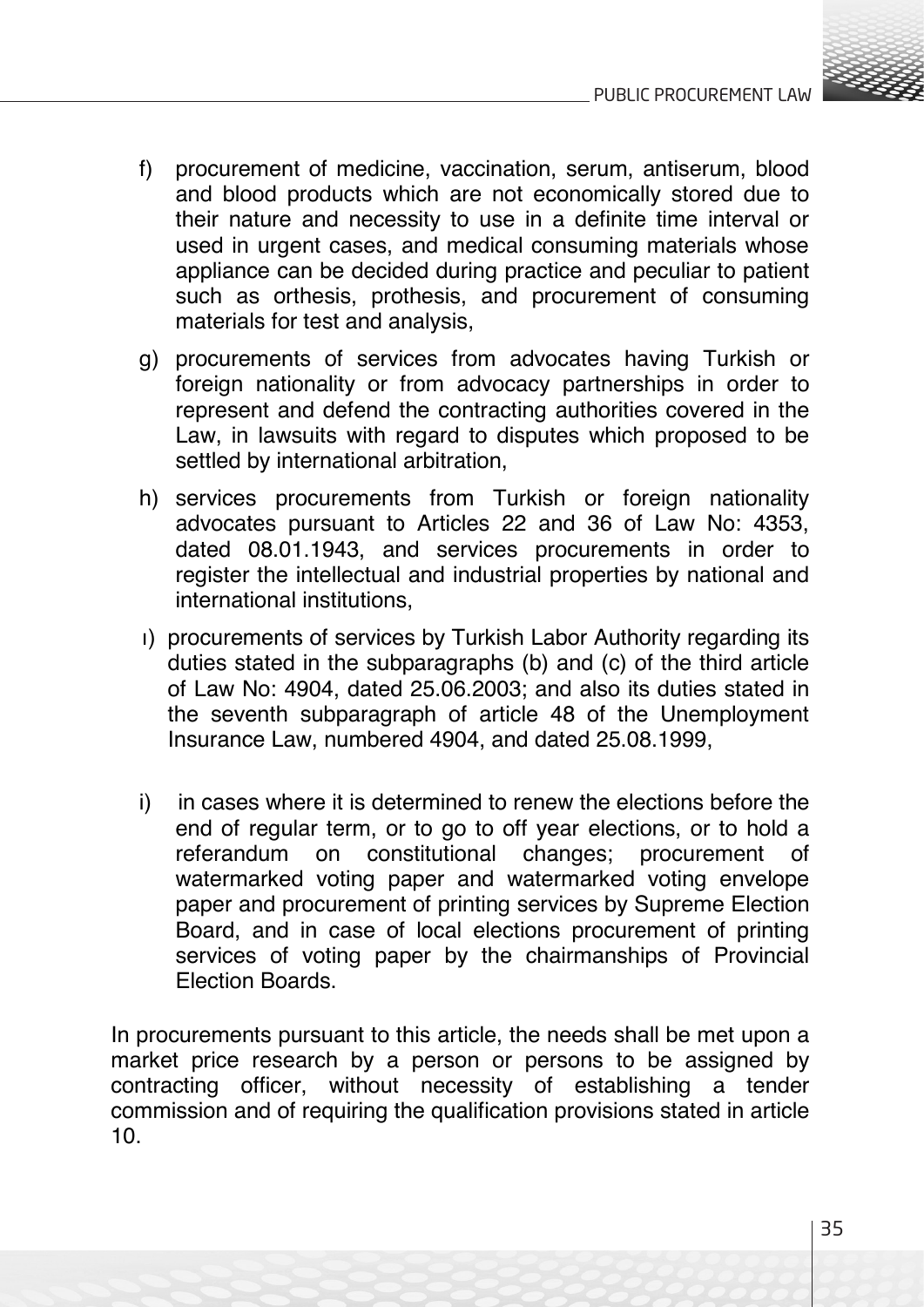

# **Design Contests**

**Article 23-** In order to acquire the required plans and projects relating to architecture, landscaping, engineering, urban design projects, urban and regional planning and fine arts; the contracting authorities may conduct contests, with or without prize, in which the winner is selected through an evaluation by a jury, by advertising such contests in a way to ensure a competitive environment in accordance with the principles and procedures stated in the related legislation.

# **SECTION II Procurement and prequalification notice, Issuance of Tender Documents**

# **Contents of procurement notices**

**Article 24-** The notice shall not include anything that is not specified in the tender documents. It is mandatory to include the following information in the notices:

- a) the name, address, telephone and fax number of the contracting authority,
- b) the name, characteristics, type and quantity of the procurement,
- c) the place of delivery in procurements of goods and the place where the task is to be performed in procurements of services and works,
- d) the commencement and completion dates for the subject matter of the procurement,
- e) the procurement procedure to be applied, rules of participation and the required documents and certificates,
- f) the criteria to be used in the qualification evaluation,
- g) indication of whether the tender is limited only to domestic tenderers, and whether there is a price advantage for domestic tenderers,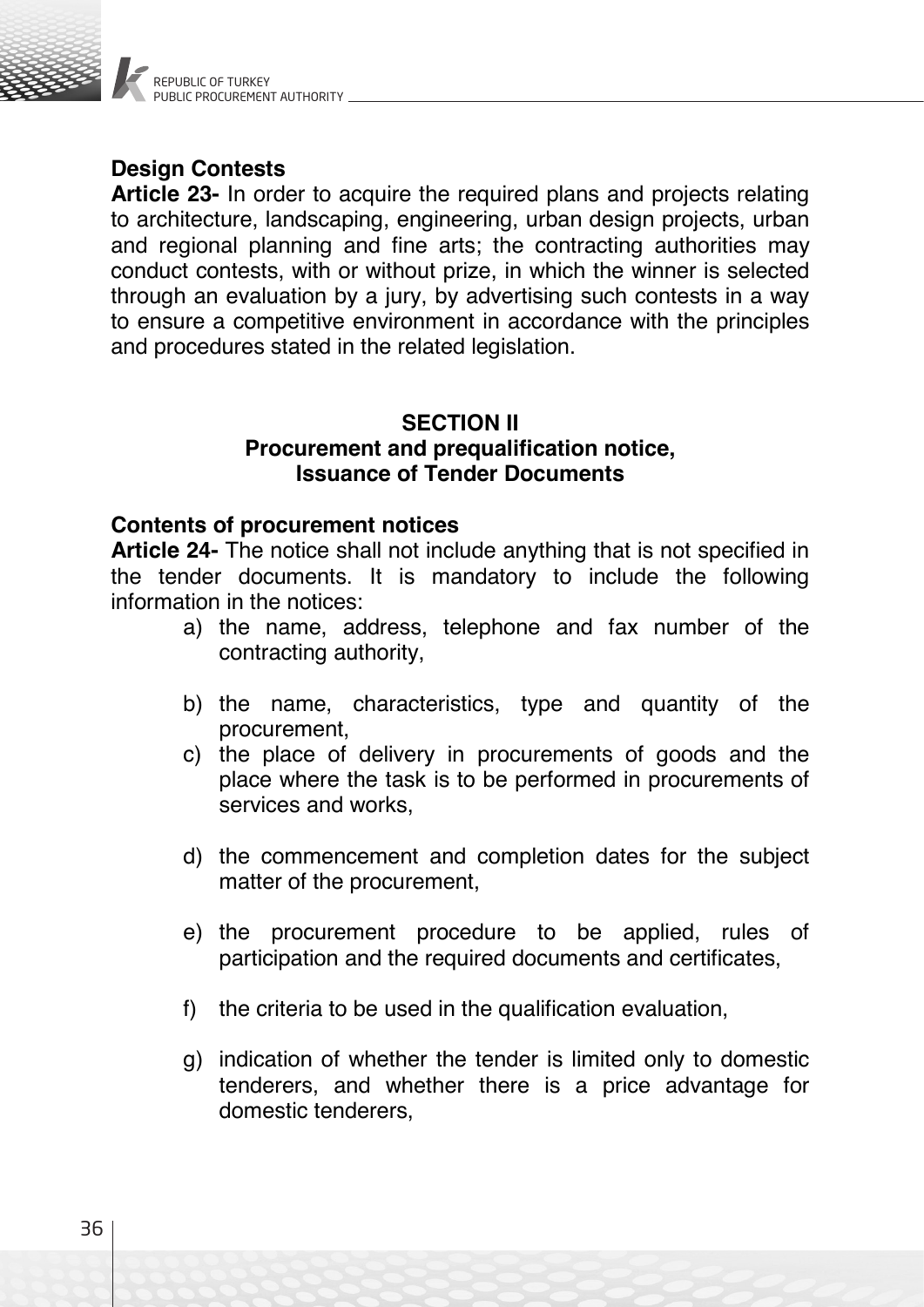

- h) the place where the tender documents can be seen, and the price to obtain tender documents,
- i) the place, date and hour of opening of the tenders,
- j) the address where the tenders are to be submitted until the hour specified for opening the tenders,
- k) the type of tender and contract,
- l) the statement specifying that a tender security should be given in an amount determined by the tenderer, not being less than 3 % of the tender price,
- m) the validity period of the tenders,
- n) statement on whether the consortium are allowed to submit tender or not.

# **Contents of pre-qualification notices**

**Article 25-** Advertisements shall not include anything that is not specified in the pre-qualification documents. The following information is mandatory in pre-qualification notices:

- a) the name, characteristics, type and quantity of the procurement,
- b) the place of delivery in procurements of goods and the place where the task the name, address, telephone and fax number of the contracting authority,
- c) is to be performed in procurements of services and works,
- d) the commencement and completion dates for the subject matter of the procurement,
- e) the procurement procedure to be applied, rules of participation in pre-qualification and required documents,
- f) the criteria to be used in pre-qualification evaluations,
- g) indication of whether the procurement is limited only to domestic tenderers, and whether there is a price advantage for domestic tenderers,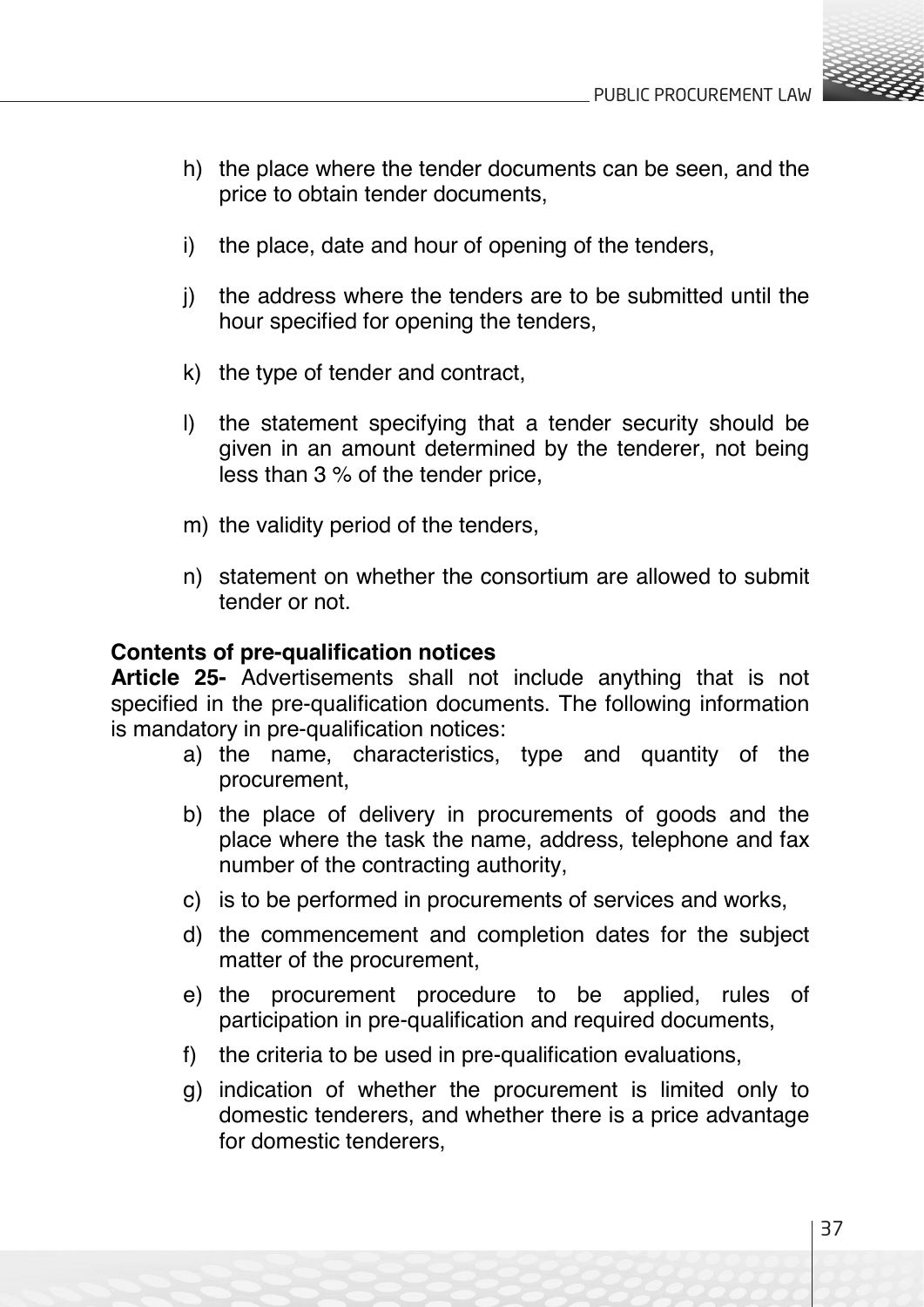- h) the place where the pre-qualification documents can be seen, and the price to obtain pre-qualification documents,
- i) the place, date and hour for the submission of the application to pre-qualification,
- j) Indication of whether the consortium are allowed to submit tender or not.

# **Ineligibility of procurement notices**

**Article 26-** Procurement notices that are not in compliance with the provisions set forth in Articles 13, 24, and 25 shall not be valid. In case of such incompliance, the procurement or pre-qualification proceedings cannot be carried out unless the procurement notices are renewed in a way to ensure conformity with these articles.

However, in case of errors that are not in compliance with the provisions of Article 24 and 25, except for cases of not advertising tender notices or not conforming to the related time limits specified in article 13, the tender or pre-qualification proceedings may be conducted provided that a correction notice is advertised in order to correct the erroneous matters within fifteen days in procurements with twenty-five or forty day time limits pursuant to article 13, and within ten days in other cases following the advertisement of procurement notices.

# **Contents of pre-qualification and tender documents and administrative specifications**

**Article 27-** The tender documents shall include the administrative specifications that also incorporate the instructions to tenderers, the technical specifications that also cover the project of the work, the draft<br>contract and other required documents and information. information. Prequalification documents shall include required qualifications of candidates, prequalification criteria and other necessary information and documents.

The administrative specifications shall include at least the following information, depending on the subject matter of the procurement:

a) the name, characteristics, type and quantity of the work, and in case of services the work description,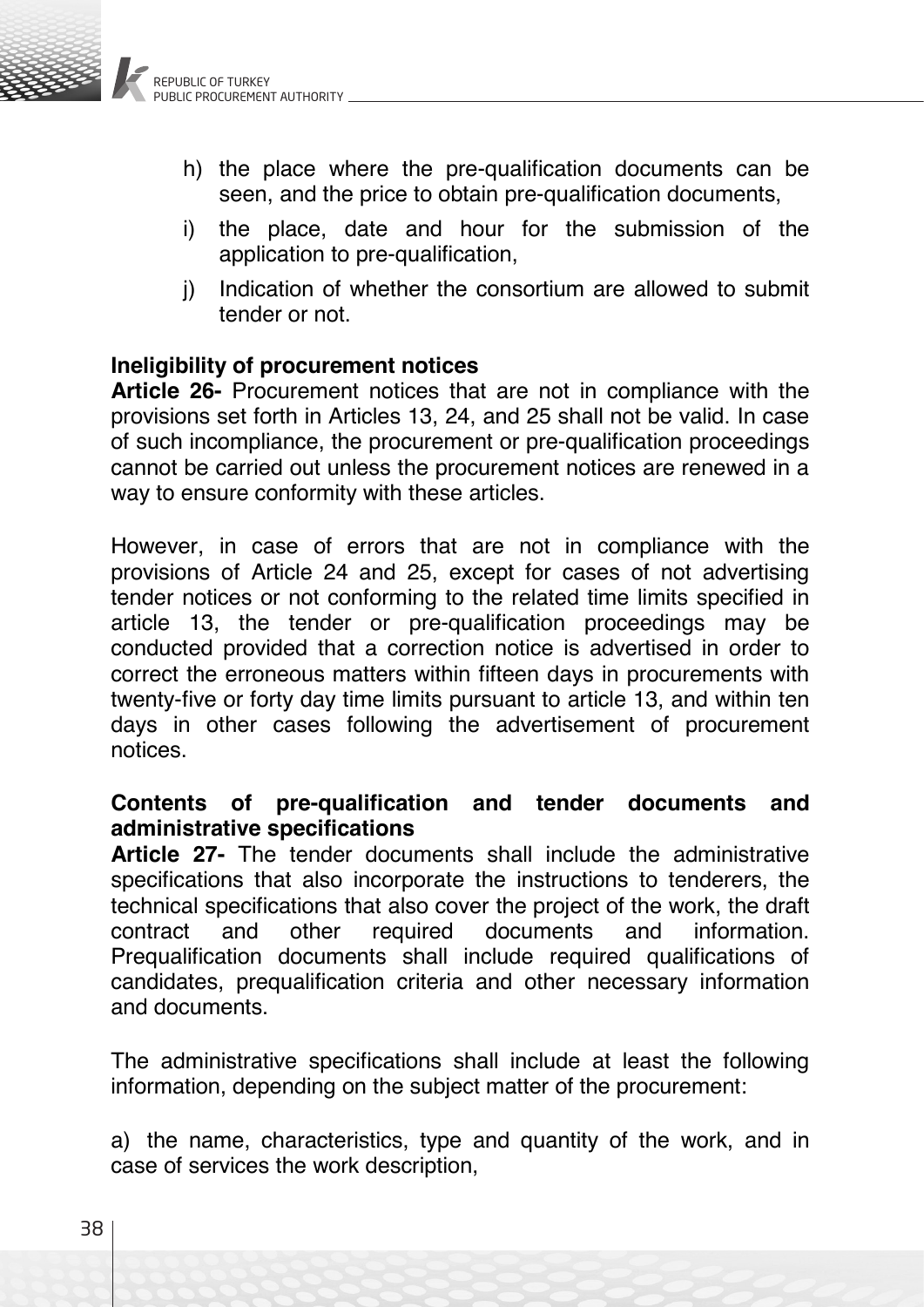

b) the name, address, telephone and fax number of the contracting authority,

c) the procurement procedure, date and hour of the tender and place of tender submission,

d) instructions to tenderers,

e) required qualifications for tenderers, the required documents and qualification criteria,

f) methods for request for clarification of the tender documents and the realization of such request,

g) the validity period of the tenders,

h) statement on whether the consortium are allowed to submit tender, whether it is possible to submit tenders for the whole or a portion of the subject matter of the procurement, whether an alternative tender can be proposed in procurement of goods and if so, how those alternative tenders are to be evaluated,

i) information on whether the transportation fees, insurance costs, taxes, duties and charges are to be included in the tender price,

j) the procedures and principles set forth in this Law and which shall be applied during the receiving, opening and evaluation of the tenders,

k) the procedures and principles set forth in this Law, which are required to be applied from beginning with the decision of procurement until signing of the contract,

l) an indication of whether the procurement is limited to domestic tenderers only and whether there is a price advantage for domestic tenderers,

m) type of tender and contract,

n) the amount and terms of tender security and performance bond,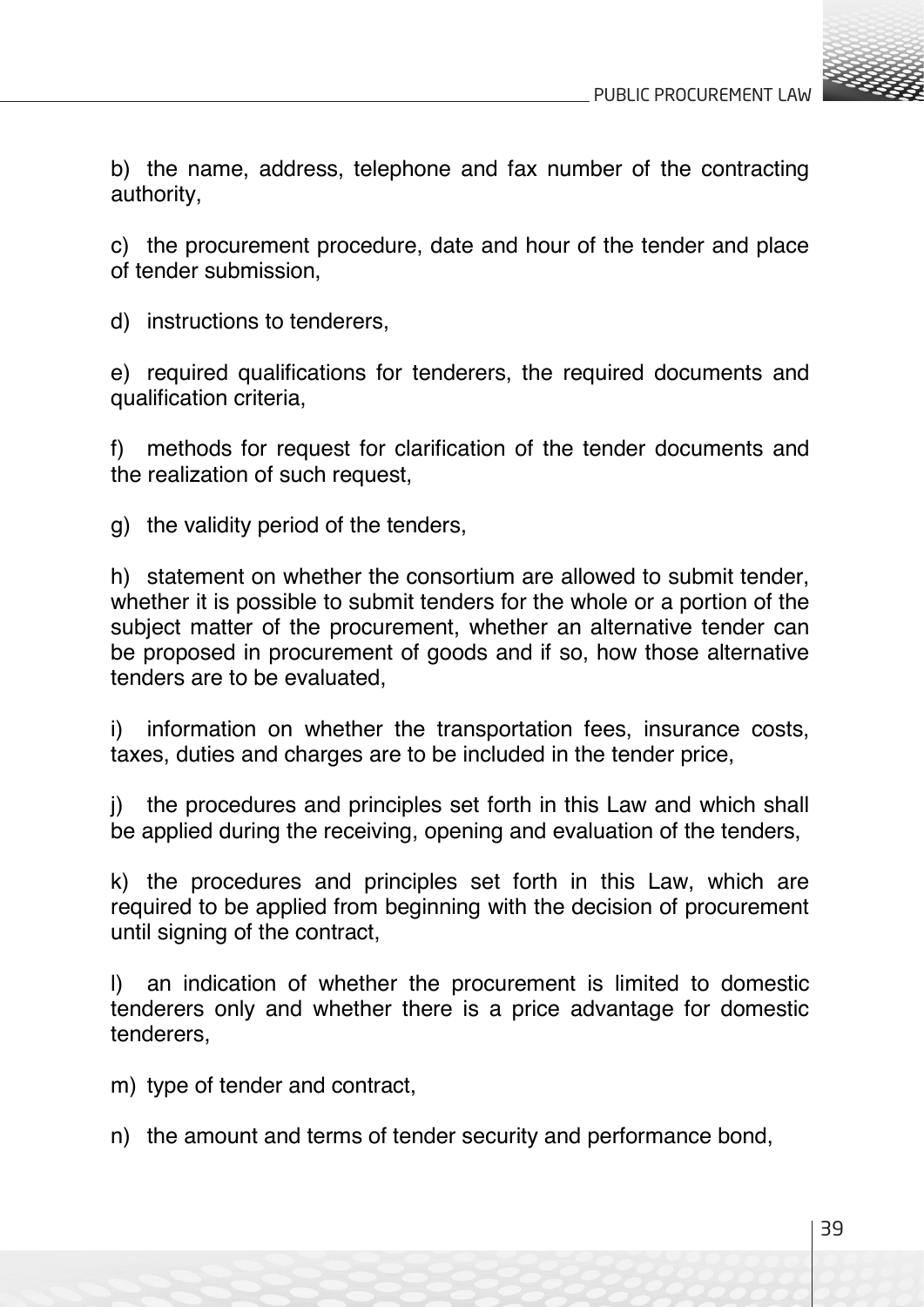

o) a statement that the contracting authority is free to cancel the tender proceedings before the tender opening time,

p) a statement that the contracting authority is free to reject all the tenders and cancel the procurement proceedings,

r) the commencement and completion dates for the subject matter of the tender, the place it will be carried out, the terms of delivery and the penalties to be paid in case of delays,

s) the place and terms of payment; whether an advance payment is to be made or not, and if so, the amount and terms of such payment; the method of payment for price difference, if any, for subject matter of the contract,

t) circumstances and conditions where time extension is possible, and mutual obligations in case of work increases and work decreases possible within the scope of contract,

u) information on which party will be responsible for paying the taxes, duties, charges and other expenses relating to the contract,

v) in works contracts, terms relating to insurance of the work and the workplace, construction liability and supervision,

y) conditions relating to supervision, inspection and acceptance,

z) procedure of dispute settlement.

# **Providing of tender and pre-qualification documents**

**Article 28-** The tender and pre-qualification documents can be seen at the place of contracting authority, free of charge. However, it is compulsory this document be purchased by economic operators willing to participate in the pre-qualification or tender proceedings. The price of the document shall be determined by the contracting authorities in such a way that this amount shall not exceed its printing cost and not impede competition.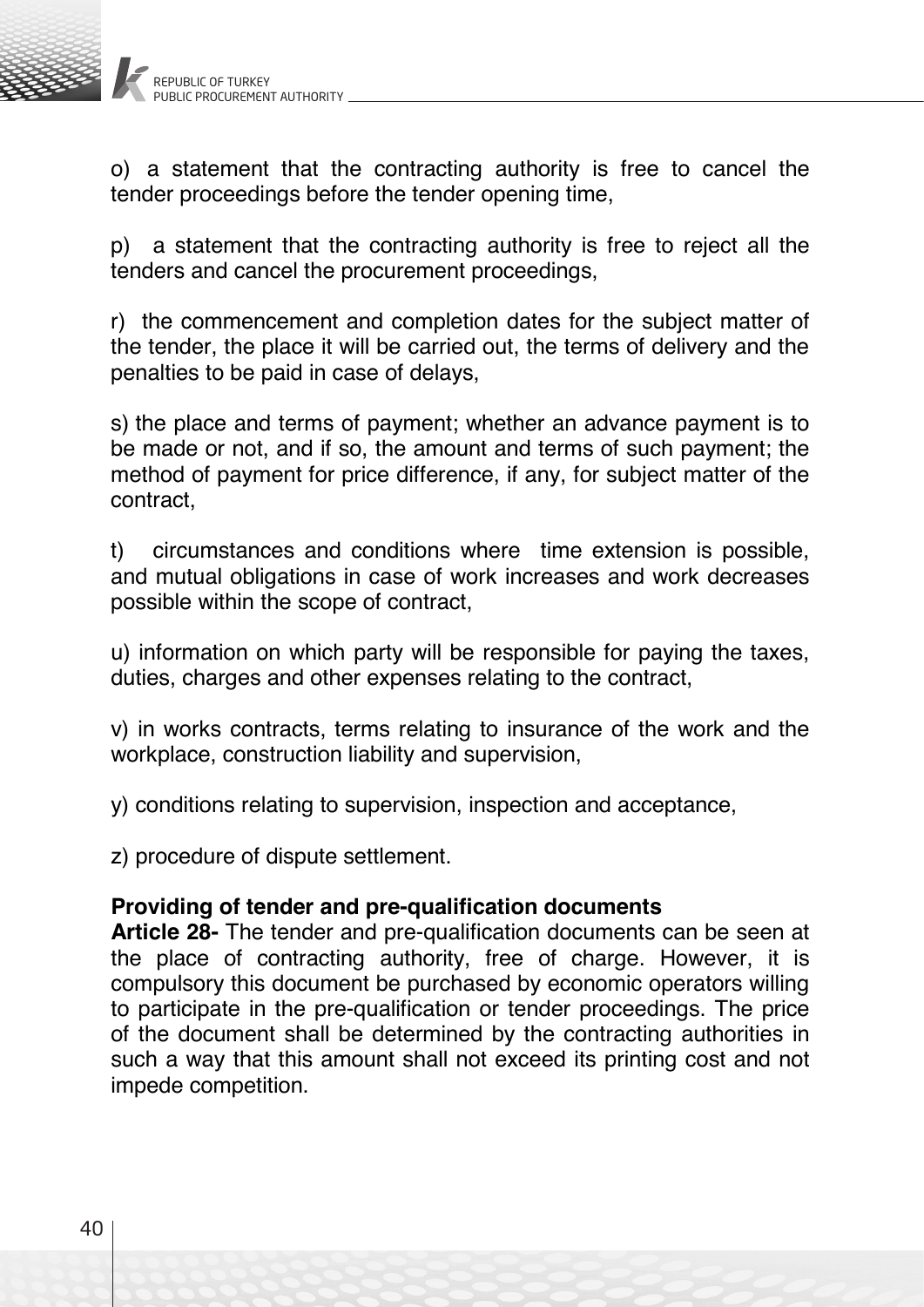

# **Clarifications or amendments to the tender documents**

**Article 29-** In principle, no amendment should be made in the tender documents after the advertisement of the procurement notices. If an amendment is deemed as necessary, the necessities and reasons thereof shall be certified with a minute, and the previous notices shall be deemed invalid, and the procurement notice shall be advertised again, likewise.

However, after the advertisement of tender notices, if material or technical errors or deficiencies that may affect the preparation of tenders or realization of the work are detected by the contracting authority or notified by the tenderers with a written notice, the tender documents can be amended. The addendum relating to such amendments, and constituting a binding part of the tender documents shall be provided to all tenderers who have purchased the tender documents, in a way to ensure that they are informed ten days prior to the deadline for submission of tenders. In case an extension of the time period is needed in order to prepare the tenders due to the amendments made with addendum, the date of tendering may be postponed for maximum twenty days, but for once only. In case of an addendum, the tenderers who have already submitted their tenders prior to such arrangement shall be allowed to withdraw their tenders and submit new tender.

Moreover, the tenderers may request explanations in writing relating to aspects in the tender documents, which they may need when preparing their offers, twenty days prior to the deadline for submission of tenders. In case such request is found appropriate by the contracting authority, the required explanations shall be provided in writing, in a way to ensure that all the tenderers who are already provided with the tender documents until that date are informed of such explanations ten days in advance of the deadline for submission of tenders, without disclosing the tenderer making the request.

# **SECTION III Submission of Tenders and Applications**

### **Preparation and submission of tenders**

**Article 30-** All documents required under the rules of participation in the procurement including the tender letter and the tender security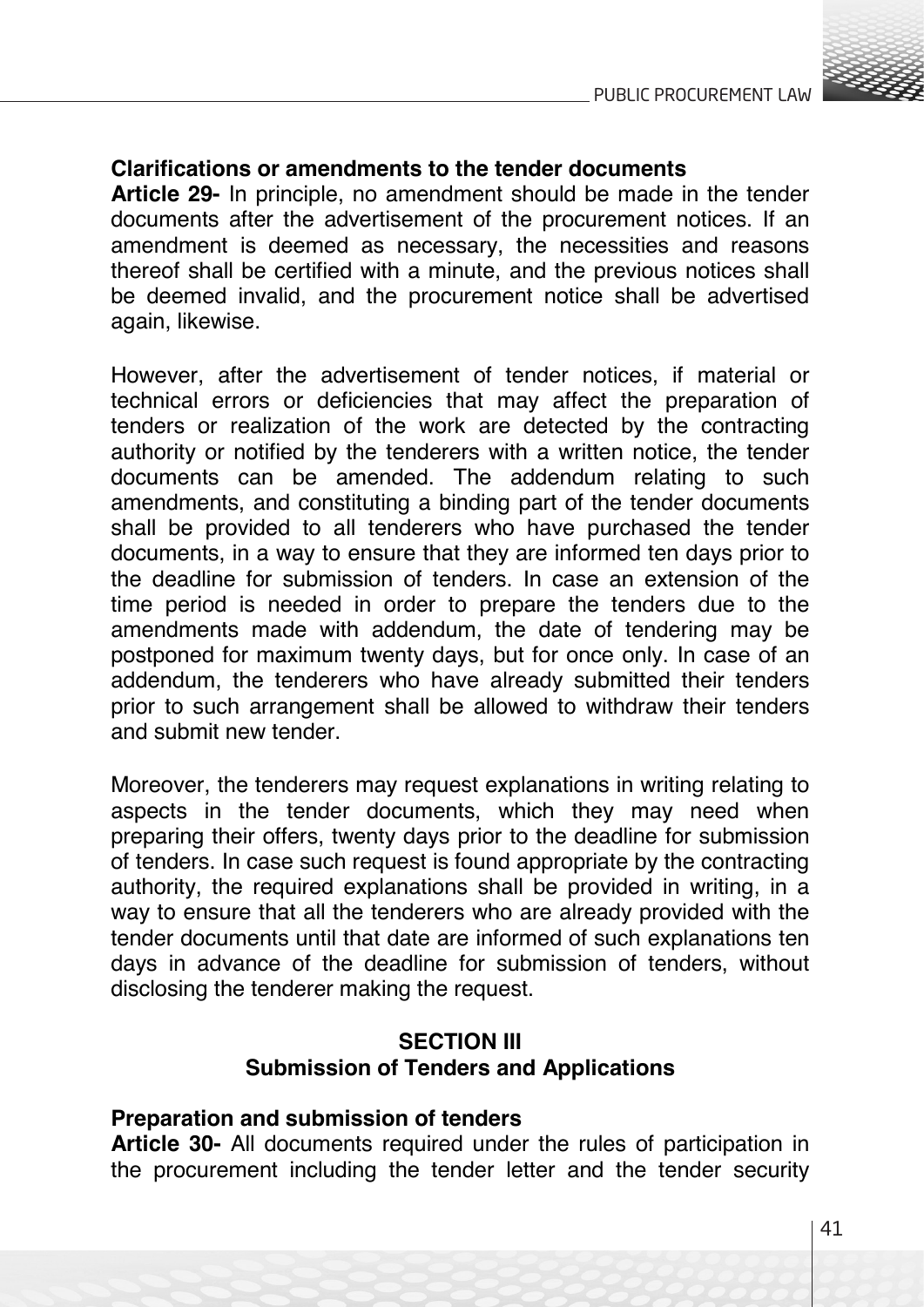

shall be placed in an envelope. The name, surname or commercial title and notification address of the tenderer, the subject of the procurement and the full notification address of the contracting authority carrying out the procurement proceedings shall be written on the envelope. The seal of the envelope shall be signed and stamped by the tenderer.

The tender letter shall be submitted in writing and signed. It is mandatory to indicate in the tender letter that the tender documents are fully read and accepted; the offered price is written clearly, both in writing and in figures as consistent with each other; there are no scrapings, erasures, or corrections and the tender must be signed by the authorized persons stating name, surname or commercial title. In procurement of goods, if a provision on submission of alternative tenders exists in the procurement document, then the alternative tender shall be prepared and submitted accordingly.

The tenders shall be submitted to the contracting authority no later than the date and hour specified in the tender documents, in return of a receipt indicating the queue number. The tenders submitted after the hour specified as deadline shall not be accepted and shall be returned unopened. The tenders may also be sent via registered mail. The tenders sent by mail must be received by the contracting authority until the hour specified as deadline in the tender documents. The date and hour of the receipt of the tenders that will not be included in the procurement proceedings due to postal delays shall be recorded in writing.

The submitted tenders cannot be withdrawn or changed for any reason whatsoever, except in case of an addendum arrangement.

### **Submission of applications**

**Article 31-** All documents required for participating in pre-qualification shall be submitted to the contracting authority in accordance with the relevant principles and procedures set forth under the first and third paragraphs of Article 30.

### **Validity period of tenders**

**Article 32-** The validity periods for tenders shall be specified in the tender documents. In case contracting authority requires, this period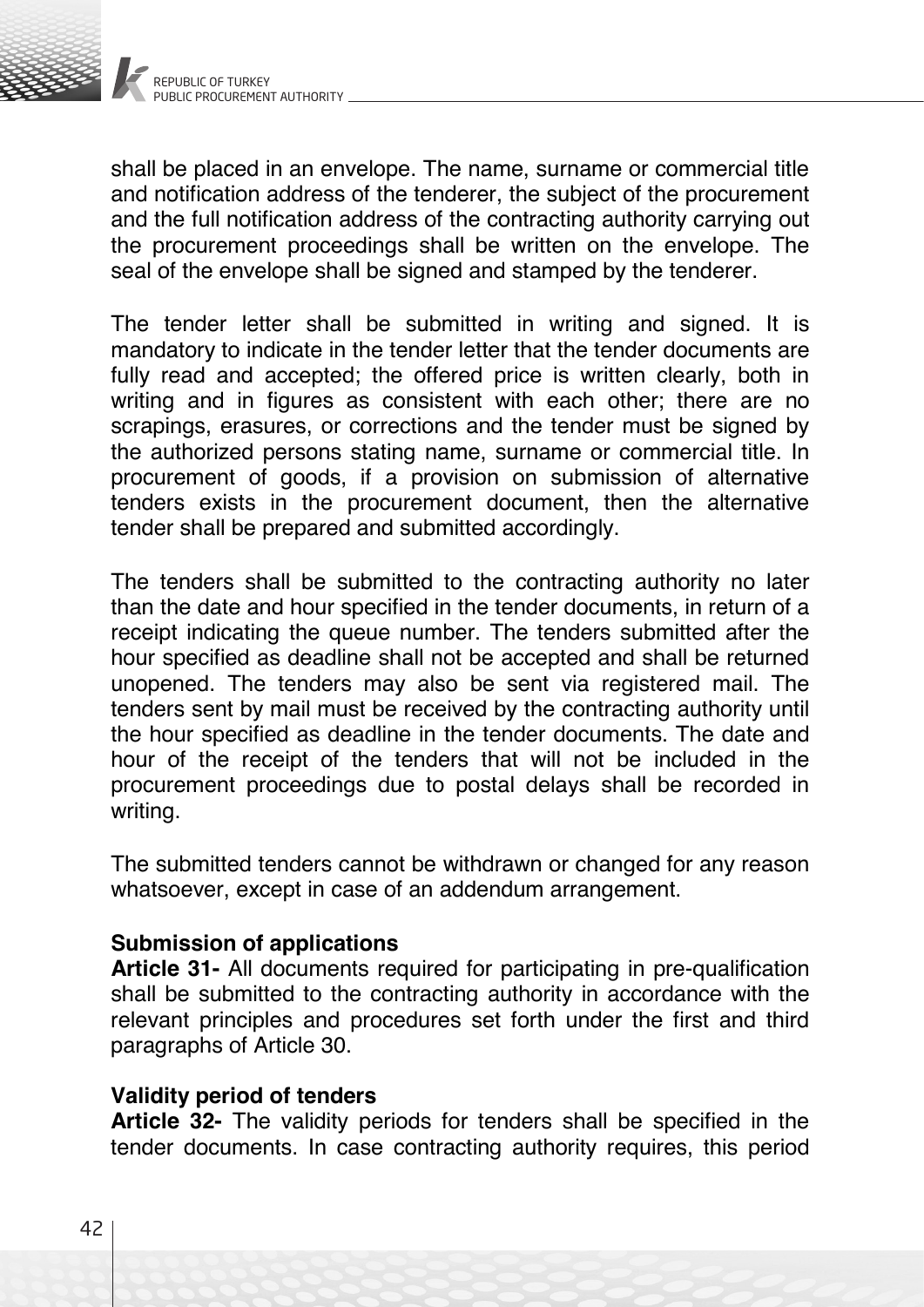

may be extended maximum as long as the validity period of the tender specified in the tender document with the consent of the tenderer, provided that no amendments are made in the conditions of tender and contract.

# **Tender security**

**Article 33-** In procurements, a tender security shall be given in amount determined by the tenderer, not being less than 3 % of the tender price. In consultancy services, it is not compulsory to require tender security provided that it is stated in tender documents.

## **Values Accepted as tender security**

**Article 34-** The values accepted as tender security are as follows:

- a) The current Turkish Lira,
- b) Letters of guarantee from banks and special financing institutions,
- c) Domestic Borrowing Bills issued by the Undersecretariat of Treasury and documents arranged for replacing these bills,

The letters of guarantee that may be arranged by foreign banks permitted to operate in Turkey in accordance with the related legislation, and the letters of guarantee that may be arranged by banks or special financing institutions operating in Turkey upon the counterguarantees given by banks or similar creditors operating abroad shall also be accepted as tender security.

With regard to bills and documents replacing these bills mentioned in paragraph (c), the bonds issued with a nominal value including interest shall be accepted as tender security on the sales value corresponding to the capital.

Securities other than letters of guarantee shall not be received by tender commissions. Such securities must be deposited to accounting offices or departments.

The letters of guarantee belonging to successful tenderer who is awarded the contract and to the tenderer submitting the second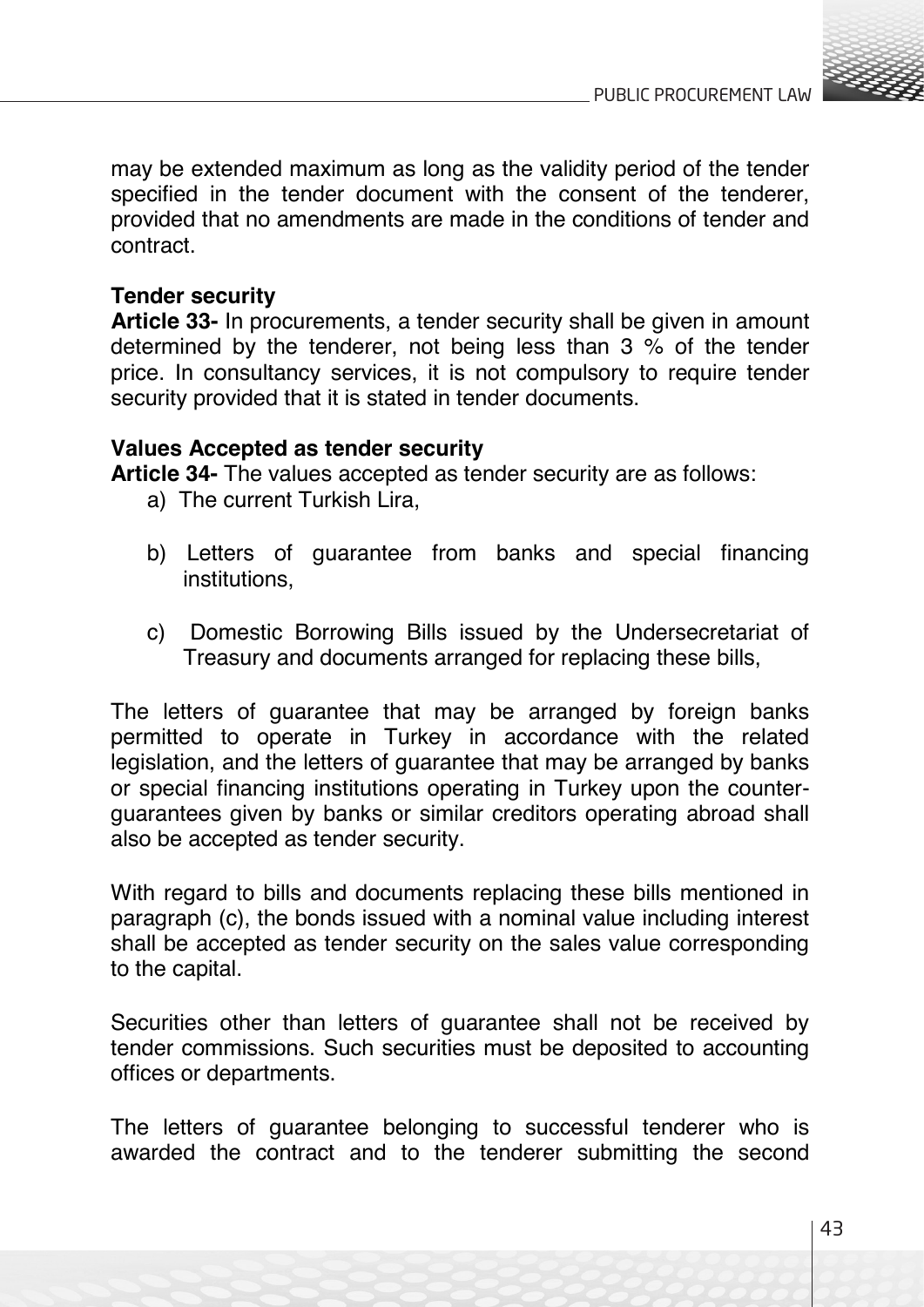

economically most advantageous offer shall be submitted to accounting offices or departments following the procurement proceedings. The tender securities of other participants shall be promptly returned. In case a contract is signed with the successful tenderer, the guarantee belonging to the tenderer who has submitted the second economically most advantageous offer shall be returned immediately after the signing of the contract.

Securities may be exchanged with other values accepted as tender security.

Under no circumstances, the tender securities received by the contracting authority can be attached and held subject to precautionary measures.

#### **Guarantee Letters**

**Article 35-** Public Procurement Authority is authorized to determine the form and scope of guarantee letters pursuant to Law.

The period shall be stated in preliminary letters of guarantee provided that it shall be at least 30 days more than the validity periods set for tenders in accordance with Article 32. In case of extension of the validity period of the tender, the period of preliminary letters of guarantee shall be extended accordingly. Validity of performance bonds shall be determined by the contracting authority by taking into account the termination date of the procured task.

Letters of guarantee violating the relevant legislation shall not be accepted.

# **SECTION IV Evaluation of Tenders**

#### **Receiving and opening of tenders**

**Article 36-** The tenders shall be submitted to the contracting authority until the time stated for submission of tenders in the tender documents. The number of tenders submitted at the hour of the tender shall be recorded in the minutes by tender commission and announced to those who are present, and then the tender proceedings shall be immediately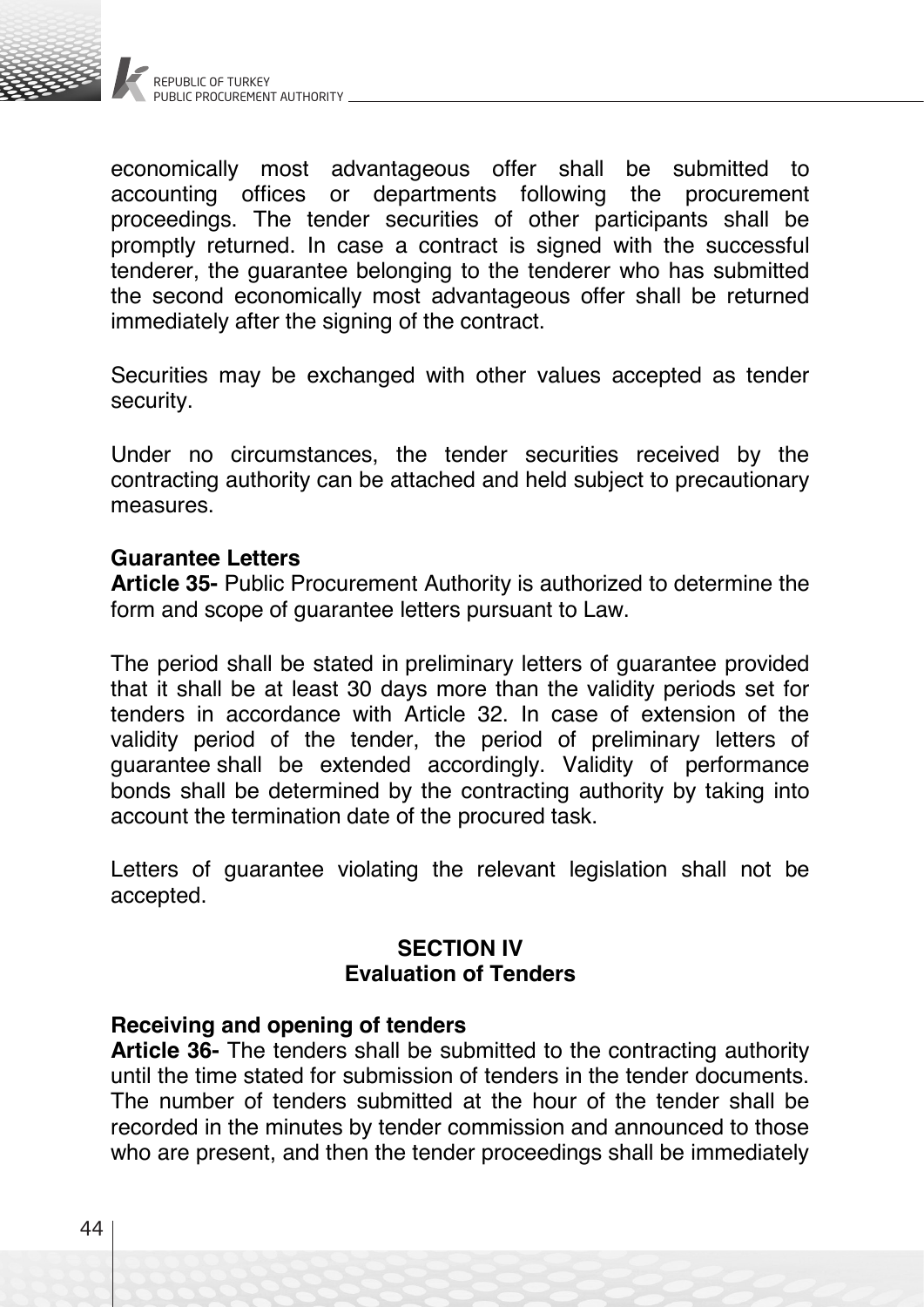

commenced. The tender commission shall examine the tender envelopes in the order of submission. Envelopes that are not in compliance with paragraph 1 of Article 30 shall be recorded in the minutes and shall not be included in the evaluation stage. The envelopes shall be opened in the presence of tenderers and those who are present, in the order of submission.

It shall be checked if the documents of the tenderers are complete or<br>incomplete, and whether the tender letter and the incomplete, and whether the tender letter and the preliminary guarantee are in conformity with the relevant procedures. Tenderers with incomplete documents or improper tender letters and tender securities shall be recorded in the minutes. The tenderers and their tender prices and the amount of estimated cost shall be announced. The minutes relating to these proceedings shall be signed by the tender commission. At this stage, no decision shall be made with regard to rejection or acceptance of any of the tenders, the documents consisting of the tender cannot be corrected or completed. The session shall be closed for immediate evaluation of the tenders by the tender commission.

# **Evaluation of tenders**

**Article 37-** Upon the request of tender commission, the contracting authority may ask the tenderers to clarify their tenders in writing on the unclear aspects of the tender, in order to use in the examination, evaluation and comparison of tenders. However, this clarification shall not be required and made with the intension of making change in the tender price, or converting any ineligible tender according the conditions in the tender documents to an eligible one.

In evaluating the tenders, first of all, the tenders of the tenderers whose documents are established to be incomplete or whose tender letters and tender securities are established to be not in compliance with the requirements as a result of the first session in accordance with Article 36 shall be excluded from the evaluation proceedings. However, in case of missing information in the documents provided that absence of those do not alter the substance of the tender; the contracting authority shall request the tenderer in writing to furnish these missing information in a given time period. The tenderers who do not furnish this missing information in a given time shall be excluded from the evaluation and their tender securities shall be registered as revenue. Following this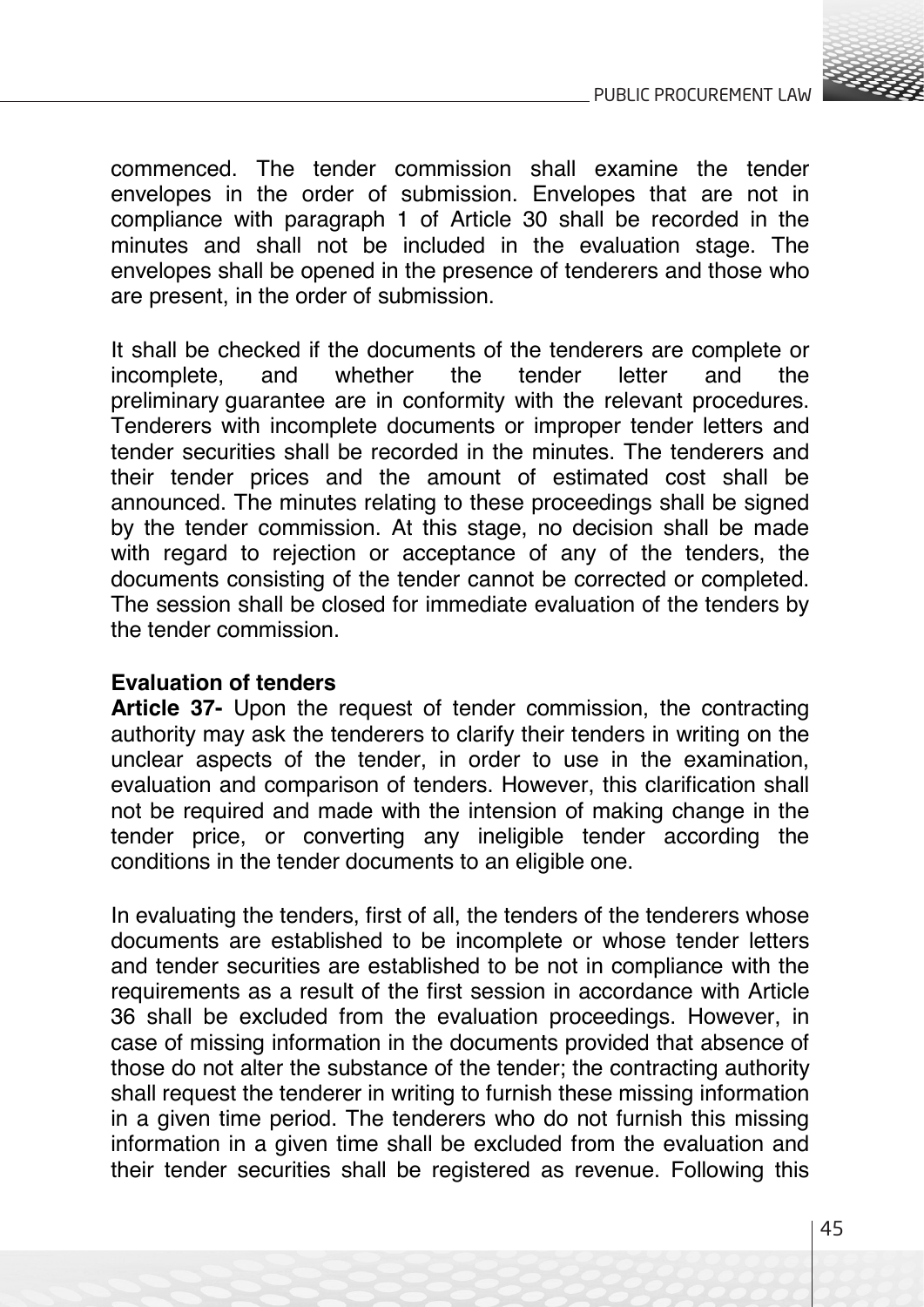

first-evaluation and proceedings, the tenders of tenderers with complete and appropriate documents and appropriate tender letters and preliminary guarantees shall be held subject to a detailed evaluation. At this stage, the tenders shall be examined for their conformity with the qualification criteria determining the capacity of the tenderers to perform the contract, as well as with the conditions set forth in the tender documents and whether an arithmetical error exists in unit price charts. The tenders that are found ineligible and the tenders with arithmetic errors in unit price charts shall be disqualified.

## **Abnormally low tenders**

**Article 38-** The tender commission shall evaluate the tenders in accordance with Article 37 and shall determine those that are abnormally low compared to the other tenders or the estimated cost determined by the contracting authority. Before rejecting these tenders, the commission shall request from the related tenderers, the details relating to components of the tender that are determined to be significant, in writing and within a specified period.

The tender commission shall evaluate the abnormally low tenders taking into consideration the written explanations documented on the following aspects:

- a) economic nature of the manufacturing process, the services provided and the method of works,
- b) selected technical solutions and advantageous conditions to be utilized by the tenderer in supply of the goods and services or fulfilment of the works,
- c) the originality of the goods, services or works proposed.

As a result of this evaluation, the tenders of the tenderers whose written explanations are found insufficient or who fail to make a written explanation shall be rejected.

Tender Commission shall use the criteria set by the Authority to determine and evaluate the abnormally low tenders. In implementation of this article the Authority is entitled to set limit values or inquiring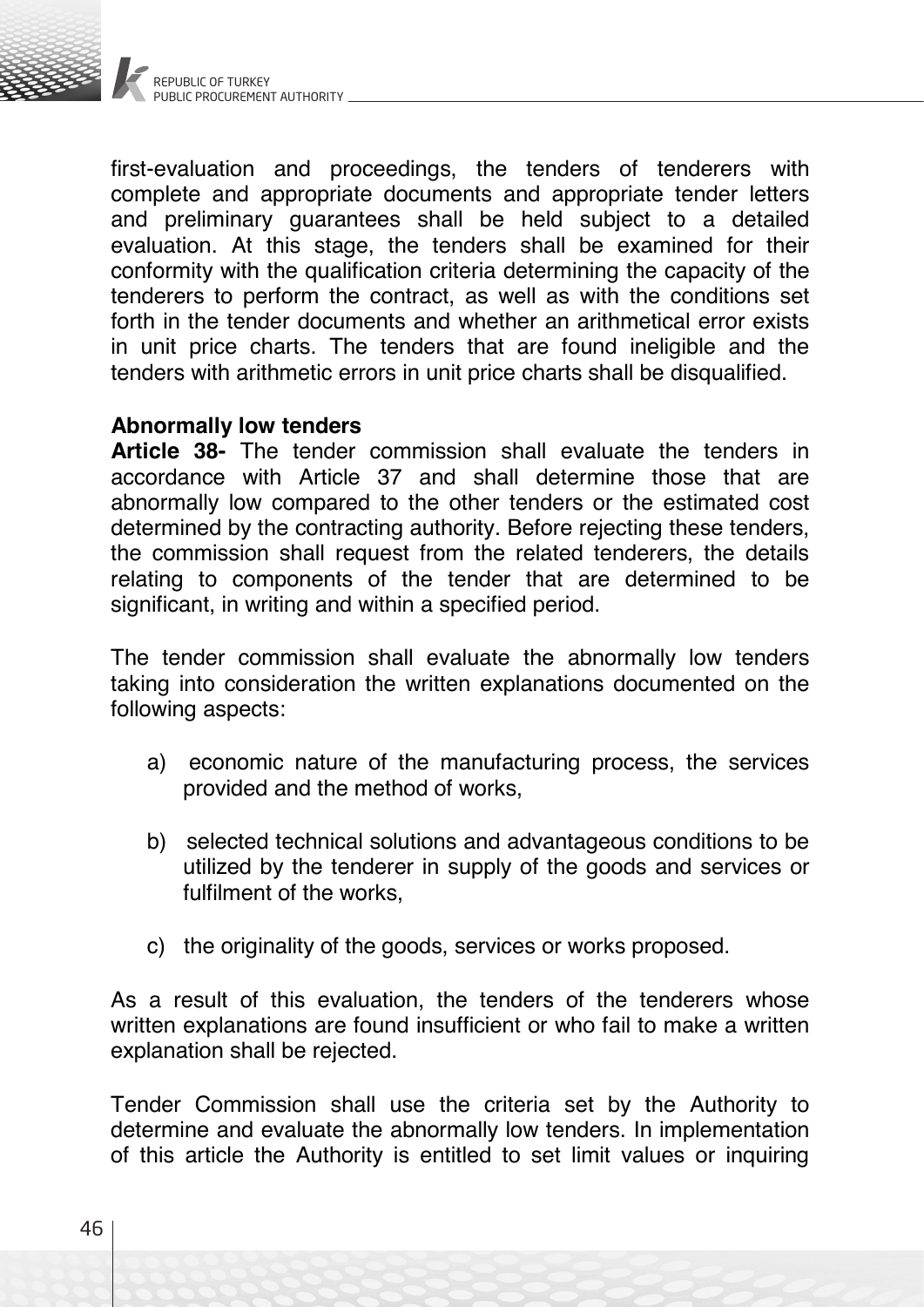

criteria or average values in order to identify and evaluate abnormally low tenders and to determine the economically most advantageous tender.

# **Rejection of all tenders and cancellation of the tender proceedings**

**Article 39-** Upon decision of the tender commission, the contracting authority is free to reject all tenders and cancel the tender proceedings. In this case, all the tenderers shall be informed promptly about this cancellation. The contracting authority shall incur no liability for rejecting all the tenders. However, in case requested by the tenderers, the contracting authority shall notify of the tenderers who request the reasons for the cancellation of the tender proceedings.

# **Conclusion and Approval of the Tender Proceedings**

**Article 40-** Following the evaluation performed in accordance with Article 37 and 38, the contract shall be awarded to the tenderer who submitted the the economically most advantageous tender shall be awarded with the contract.

The economically most advantageous tender is determined solely on the basis of price or together with the price by taking into account the non-price factors such as operation and maintenance costs, costeffectiveness, productivity, quality and technical merit. In tender proceedings where the economically most advantageous tenders shall be determined by taking into account the non-price factors in addition to the price, these factors must be expressed in monetary values or relative weights in tender documents.

In tender proceedings where it is stated in the tender documents that there is a price advantage for domestic tenderers in accordance with Article 63 of this Law, the tender proceedings shall be concluded by also taking into account the price advantage to determine the economically most advantageous tender.

In tender proceedings where the lowest price offer is evaluated as the economically most advantageous tender, in case there are more than one offers with the same tender prices and these are established to be the economically most advantageous tender, the tender proceedings shall be concluded by determining the economically most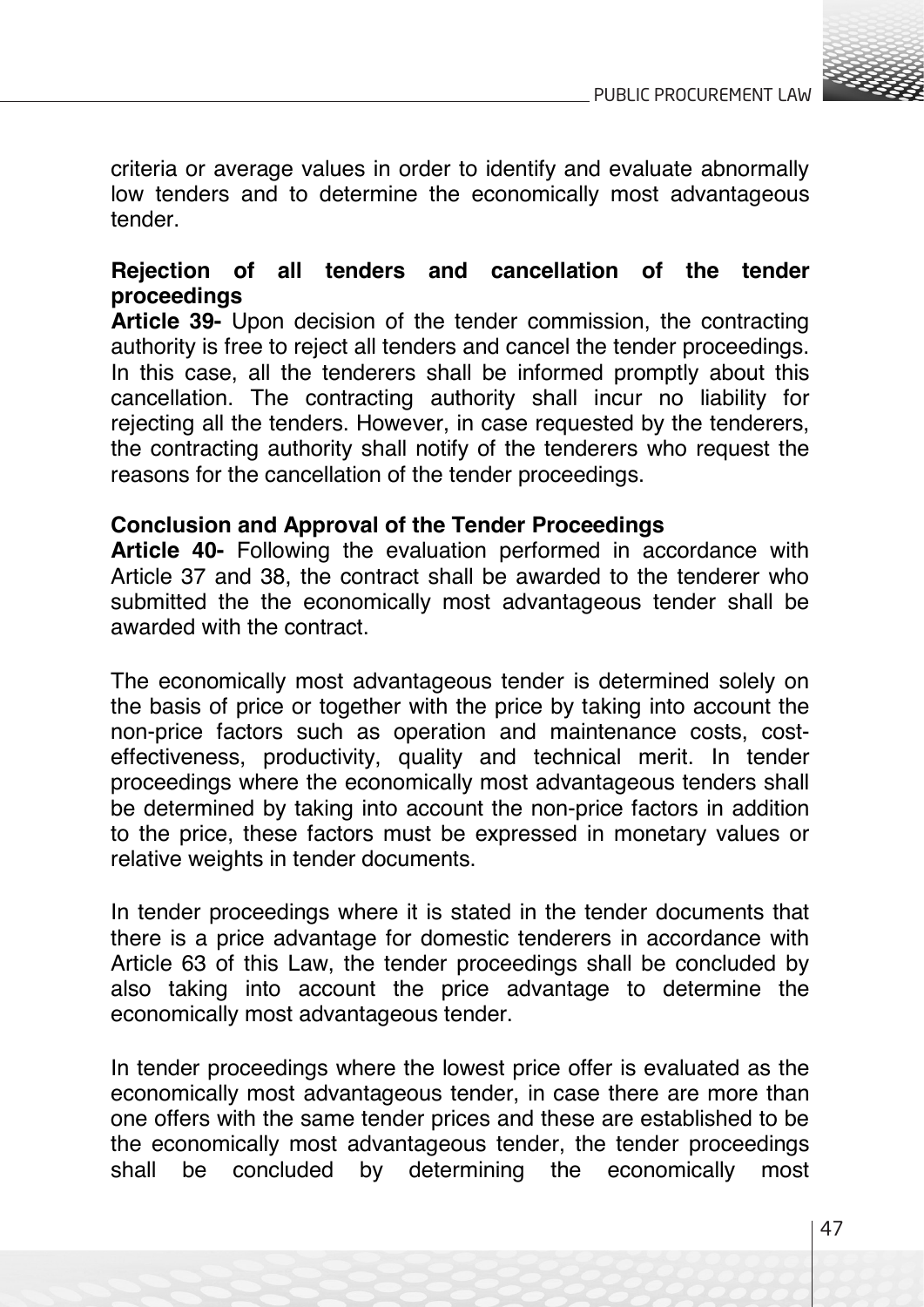

advantageous tender taking into account the factors other than price as stated in the second paragraph.

The tender commission shall reach a justified decision, and submit the decision for the approval of the contracting officer. The decisions shall include the names or commercial titles of the tenderers, the offered prices, the tender opening date and the award of contract and grounds thereof, and in case the contract was not awarded, the related reasons thereof.

Within maximum five days following the date of the decision, the contracting officer shall approve or cancel the tender decision, indicating clearly the grounds for cancellation.

The tender commission's decision shall be deemed valid if the decision is approved, and null if it is cancelled.

Prior to approval of the tender decision by the contracting officer, the contracting authority must check whether the successful tenderer and the owner of the second most economically advantageous tender are prohibited from participation in tenders and shall attach the related document to the tender decision. If it is detected that both tenderers are prohibited, the procurement shall be cancelled.

### **Notification of finalised tender decisions**

**Article 41-**The tender result shall be acknowledged to all tenderers who have submitted an offer, including the tenderer to whom the contract is awarded, within maximum three days following the day of approval by the contracting officer. While doing this, the reasons for excluding the tender from the evaluation or not finding the tender eligible, shall also be included.

In cases where the tender decision is cancelled by the contracting officer, the tenderers shall be notified together with the reasons thereof.

The contract shall not be signed unless five days have passed in procurements held pursuant to subparagraphs (b) and (c) of Article 21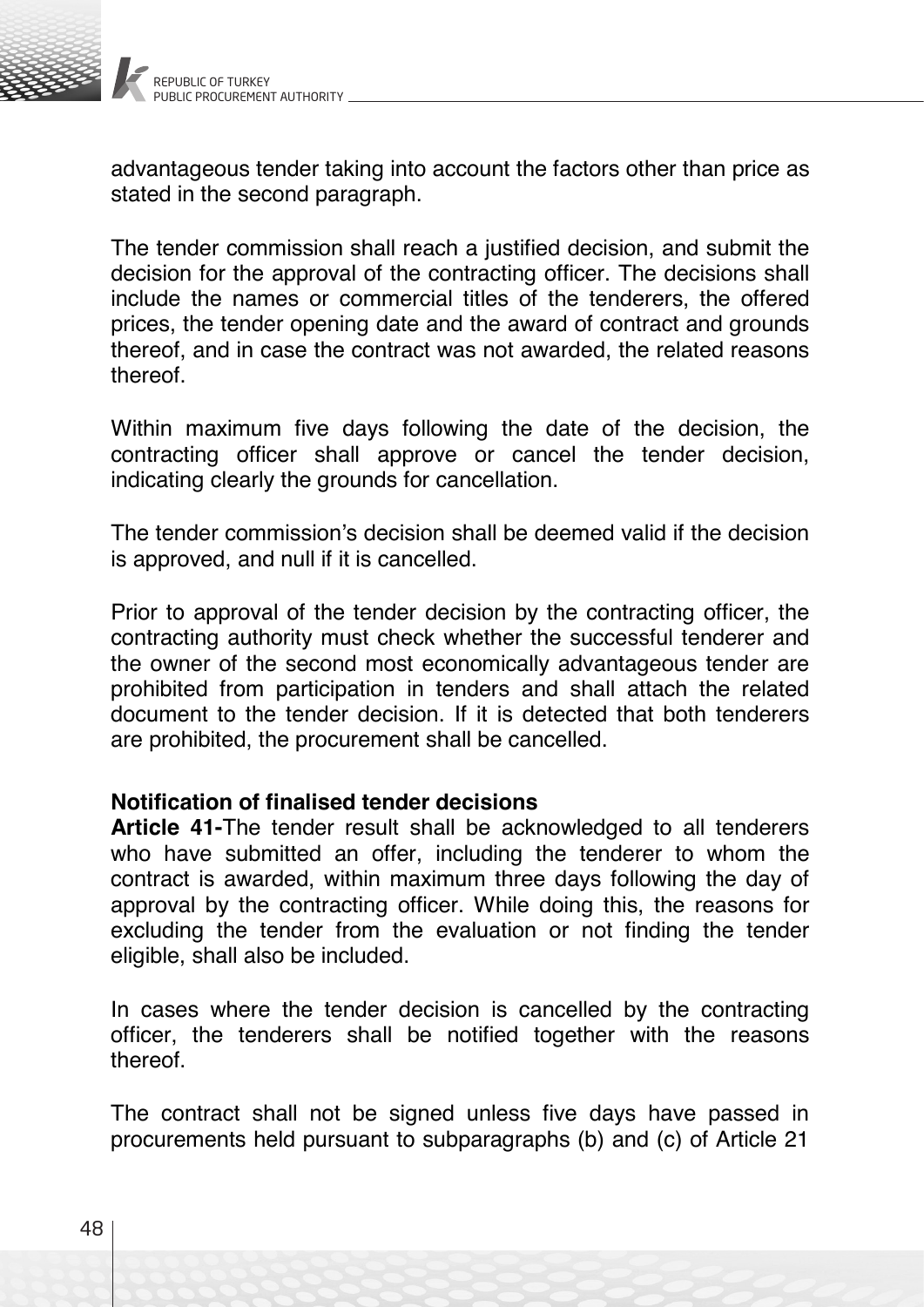

and ten days in procurements held in other cases, following the notification of all the tenderers about the tender result.

# **Invitation to contract signing**

**Article 42-** Within three days following the end of time limits specified in Article 41, and in cases requiring the pre-fiscal control, following the completion date of this control, the successful tenderer shall be notified to sign the contract by issuing a performance bond within ten days following the date of notification. In case of foreign tenderers twelve days shall be added to this period. On the date of contract signing, it is compulsory to check whether or not the successful tenderer is prohibited from participating in tenders by sending the results of the tender to the Authority.

In the procurements related to consultancy services where no performance bond is required before the contract according to the provision of Article 43, invitation to sign the contract shall be issued in accordance with the provisions of first paragraph without asking for any performance bond.

### **Performance bond**

**Article 43-** In order to ensure that the commitment is carried out in accordance with the provisions of the contract and tender documents, a performance bond calculated as 6 % of the contract value shall be taken from the successful tenderer prior to the signing of the contract.

In works procurements, following the necessary evaluation pursuant to Article 38, if the contract has been awarded to one of the tenderers who has submitted a tender below the reference price calculated according to the same article, then the performance security shall be received in an amount equal to 6 % of the base price.

However, in case of procurements related to consultancy services, provided that it is specified in the tender documents, the performance bond may not be taken before signing of the contract. In such a case, a deduction of 6 % from each progress payment shall be retained as guarantee.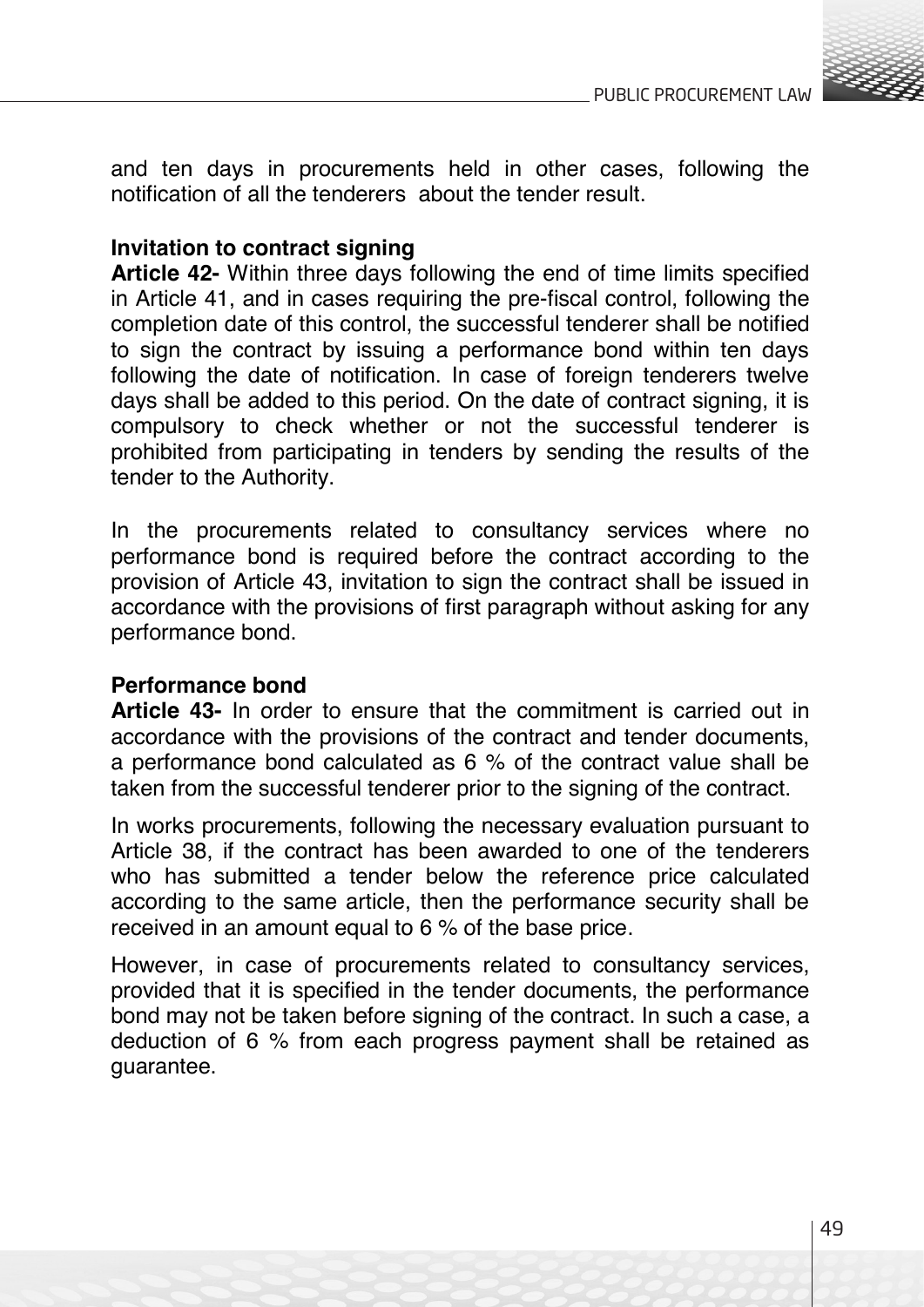

# **The obligations and liabilities of the tenderer in signing of the contract**

**Article 44-** The successful tenderer is obliged to sign the contract after submitting the performance bond according to Article 42 and 43. The tender security shall be returned immediately after the signing of the contract.

In case these obligations are not fulfilled, the tender security of the successful tenderer shall be registered as revenue without taking any further legal action. In such a case, the contracting authority may sign a contract with the tenderer submitting the second economically most advantageous tender in accordance with the principles and procedures set forth in this Law provided that the said tender's price is found as appropriate by the contracting officer. However, in order to sign a contract with the tenderer submitting the second economically most advantageous tender, the tenderer in question shall be notified as stipulated in Article 42, within three days following the termination of the ten-day period specified in Article 42.

In case the tenderer with the second economically most advantageous tender also rejects signing the contract, the tender security of this tenderer shall also be registered as revenue and the tender proceedings shall be cancelled.

# **The obligations and liabilities of the contracting authority in signing of the contract**

**Article 45-** The contracting authority is obliged to carry out its duties regarding the conclusion of the contract within the period set forth in Article 42 and 44. In case the contracting authority fails to fulfil this obligation, the tenderer may renounce his commitments within maximum five days following the end of the period, on condition that he makes an announcement through a notary-public approved notification with a period of ten days. In this case, the tender security is returned and the tenderer gains the right to demand the recorded expenses he has incurred in the issuing of the guarantee. Those who have caused this loss shall compensate for it and shall be subject to the provisions of Article 60.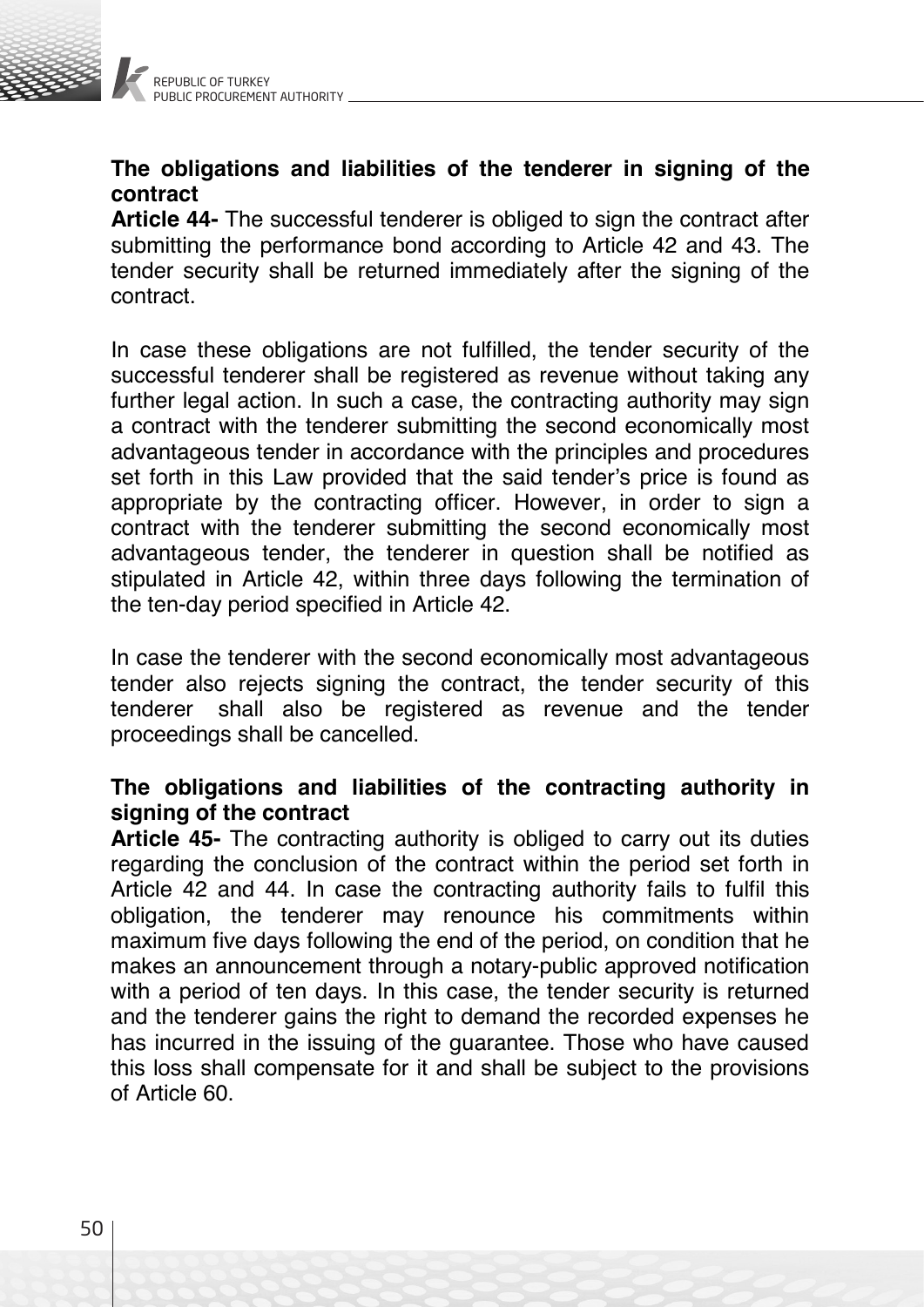

# **Signing of the contract**

**Article 46-** All tenders that are carried out shall be concluded with a contract. The contracts shall be prepared by the contracting authority and signed by the contracting officer and the contractor. In case contractor is a joint venture, the contracts shall be signed by all the partners of the joint venture. It is not mandatory the contracts be registered and notarized by public notary, unless otherwise stated in tender documents.

Contracts shall not be contrary to the conditions set out in the tender documents.

# **Notification of Results**

**Article 47-** Except those sent according to Article 42, the results of the procurement of goods, services and works made by contracting authorities covered by this Law, are notified to the Authority in fifteen days at most. Among these results, those relating to procurements covered by the Law are published in the Public Procurement Bulletin by the Authority. The information to be included in the notification of results and which of the results regarding the goods, services and works contracts awarded according to the Law by the contracting authorities operating in the areas of defence, security and intelligence to be published shall be decided by the Authority after considering the opinion of the concerned contracting authority.

### **SECTION FIVE**

# **Special Provisions on Procurement of Consulting Services**

### **Consulting services**

**Article 48-** Services in technical, financial, legal or similar fields such as engineering and architecture, surveying and project, map and cadastre, development plan in any scale, development application, preparation of Environmental Impact Assessment Reports, plan, software developing, design, preparation of technical specifications, supervision and controlling shall be procured from consultancy service providers.

Subject to the provisions contained in this section, only the restricted procedure shall be applied to tenders regarding consultancy services. However, the consultancy services whose estimated costs are lower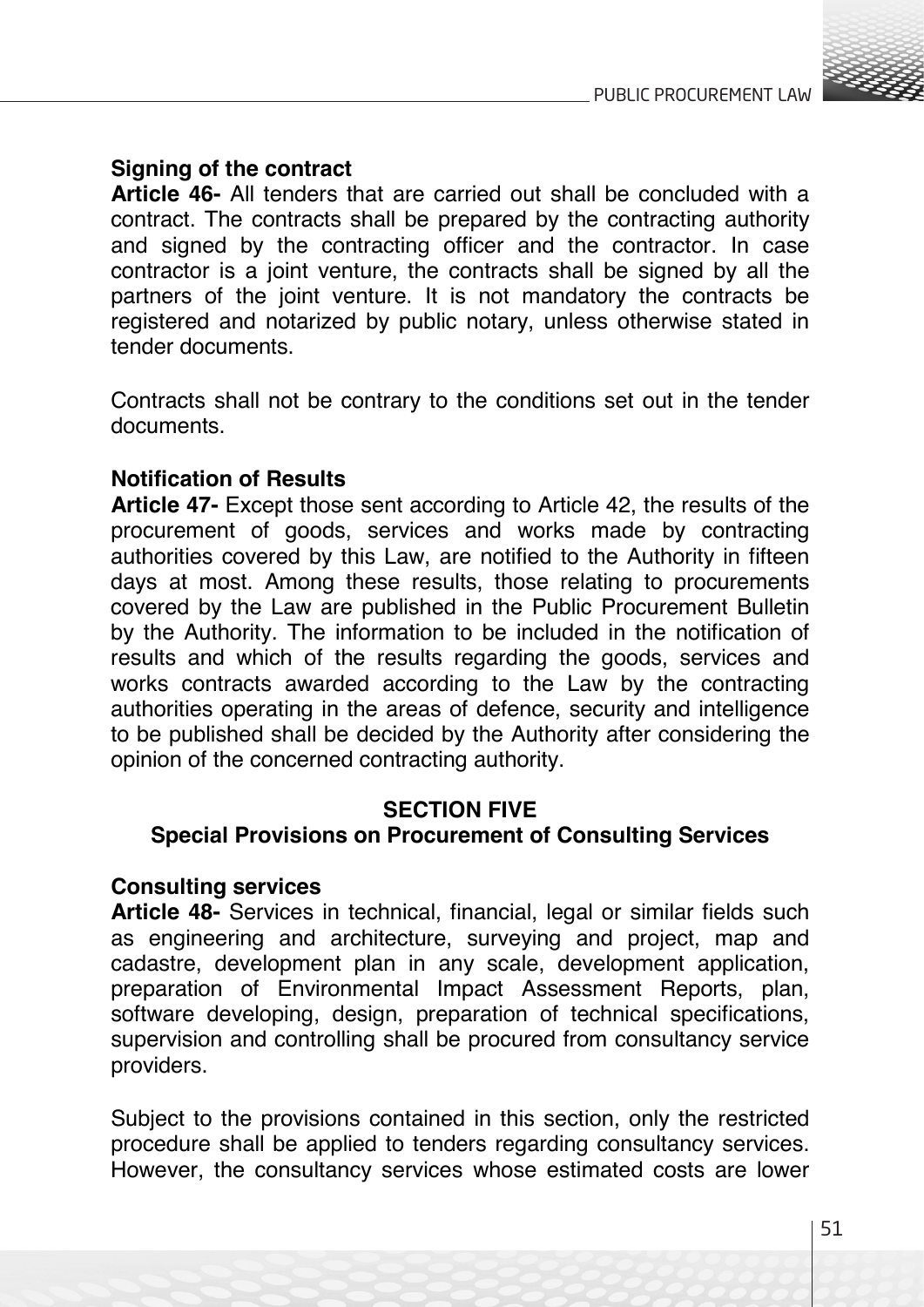

than the upper value established for services in subparagraph (2) of paragraph (b) of Article 13 may be carried out through services procurement.

### **Pre-qualification and Determination of Tenderers**

**Article 49-** The pre-qualification notices shall be published within the period and principles specified in Article 13.

The pre-qualification notices announced in accordance with the provisions of this Law shall include information relating to the prequalification criteria to be used in the evaluation of the general competency, financial capacity and technical skills of the candidates. These notices shall also include the number or range of number of candidates to be invited for inclusion in the short list and for submitting tenders.

The candidates who apply for pre-qualification shall be evaluated in accordance with the pre-qualification criteria set forth in the tender documents and in the pre-qualification notice, and then a short list shall be prepared, which includes minimum three and maximum ten candidates selected among those that qualify in the pre-qualification evaluations carried out.

### **Invitation to tender**

**Article 50-** The candidates who have been included in the short list prepared according the Article 49 above, shall be given a time period which is not less than the periods stated in article 13 in order those candidates to prepare their technical and financial proposals, and a letter of invitation to tender shall be sent along with the tender documents. Those who are not found to be qualified as a result of the pre-qualification evaluation and candidates who are not included in the short list shall be notified in writing. In case the number of tenderers who are eligible to be invited to the tender is less than three, the invitations shall not be sent and the tender shall not be conducted.

When preparing their tenders, the tenderers can make a request for written explanations until twenty days prior to the final submission date of tenders, on matters, which need explanation in the tender documents. In case an explanation is made by the contracting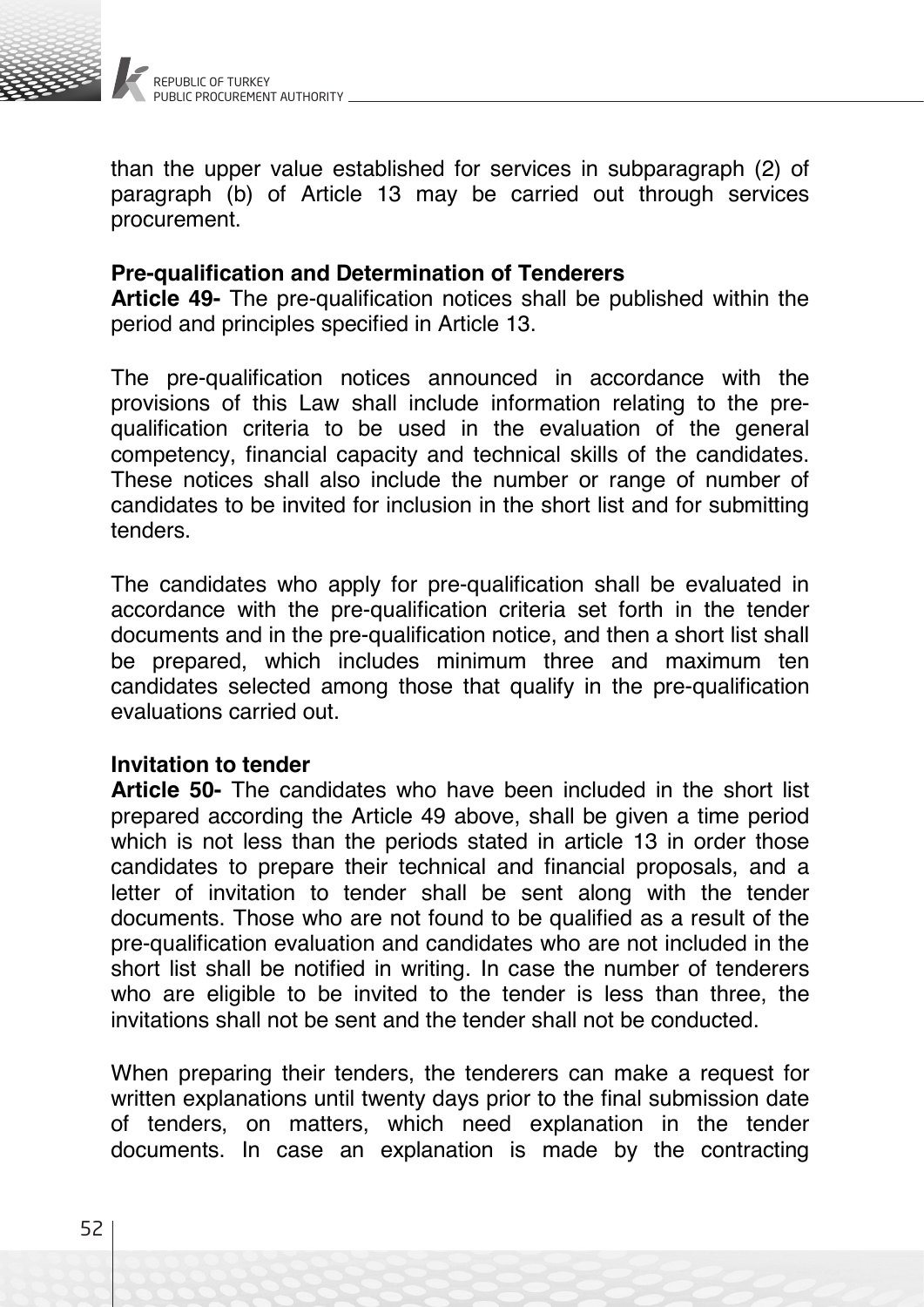

authority, this explanation shall be sent in writing to all the tenderers who are shortlisted so that they are informed ten days prior to the final submission date of tenders.

In case the contracting authority notices or the tenderers notify in writing that material or technical mistakes or discrepancies exist that may affect the preparation of the tenders or the realisation of the assignment after the invitation letter is sent, some amendments may be made in the tender documents. An addendum containing those amendments which are binding part of the tender documents, shall be sent to all tenderers who are shortlisted to ensure that they are informed at least ten days prior to the final submission date of the tender. In case additional time is needed to prepare the tenders due to the amendments made with the addendum, the date of the tender can be postponed for a maximum of twenty days, only for once. In circumstances where an addendum is arranged, tenderers who have submitted their tenders prior to the issueance of the addendum shall be allowed to withdraw their tenders and submit new ones.

### **Preparation and submission of tenders**

**Article 51-** The letter of tender containing the price offered for the consultancy services and tender security shall constitute the financial offer of the tenderer. These shall be put in an envelope with the statement indicating that it is the financial offer. The letters of tender must comply with the conditions set forth in Article 30.

All other documents required for the technical evaluation shall constitute the technical proposal of the tenderer. This proposal shall be placed in a separate envelope marked as technical proposal.

Both envelopes shall indicate the name, surname or commercial title and notification address of the tenderer and the assignment, which is the subject of the tender. The seal of the envelopes shall be signed and stamped by the tenderer.

The envelopes containing the financial and technical proposals shall be submitted by placing both of them in another separate envelope or package and writing on it the name, surname or commercial title, open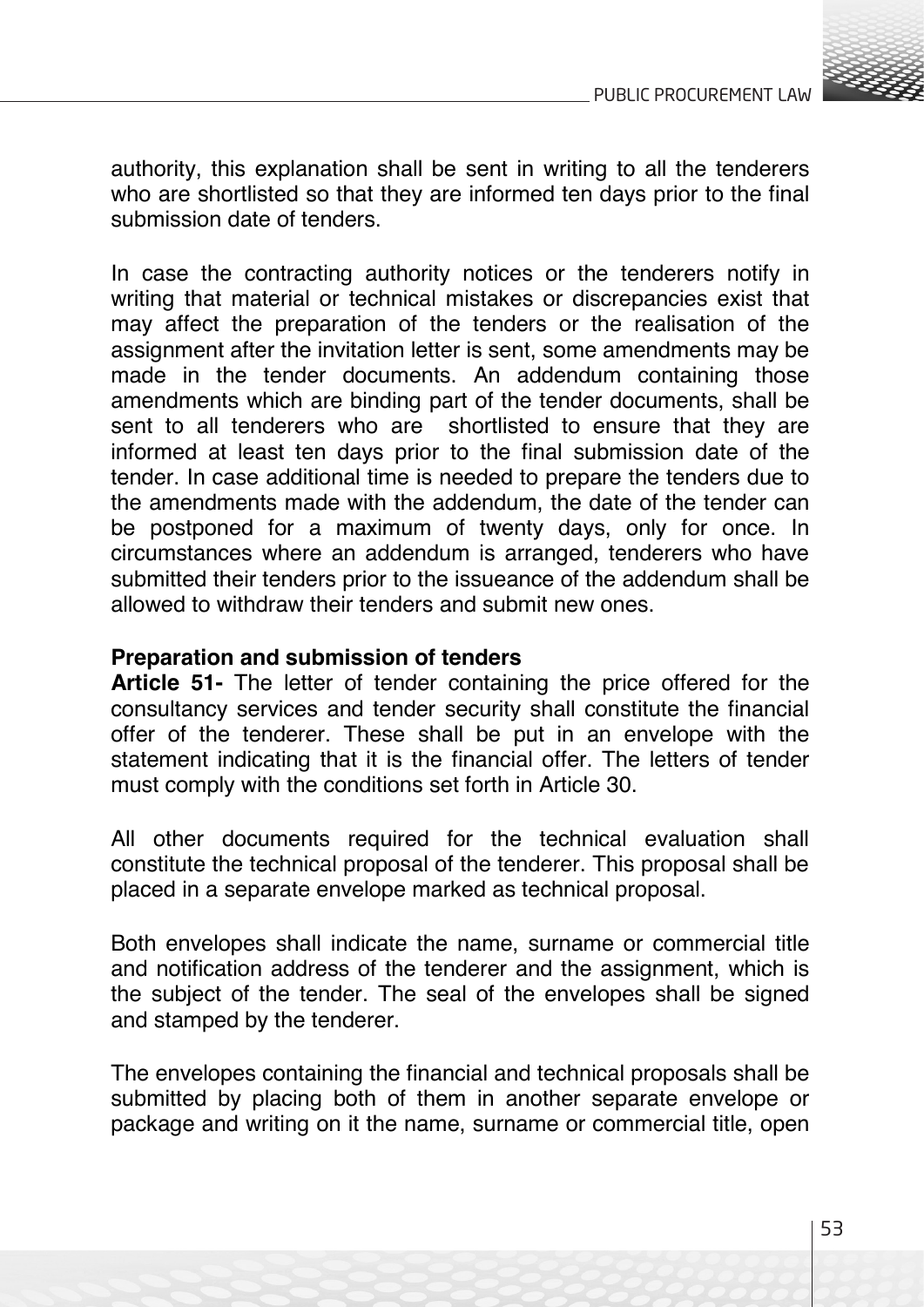

notification address of the tenderer, the assignment which the tender is related to, and the open address of the contracting authority.

### **Evaluating the tenders and awarding the contract**

**Article 52-** The tender commission shall take the minutes indicating the number of tenders submitted until the tender opening time and shall announce this number to those who are present and promptly start the tender opening. The tender commission shall examine the tender envelopes in receiving order. Envelopes, which do not comply with the first paragraph of Article 30 shall be recorded in the minutes and shall be excluded from the evaluation process. Envelopes containing the technical proposals shall be opened in receiving order in the presence of the tenderers and those who are present, a control shall be made to ensure that all of the required documents are submitted and the situation shall be recorded in the minutes. The envelopes containing the financial proposals shall be recorded in the minutes without being opened, packed all together, sealed, and signed by the tender commission to be held in protection. No decision can be made at this stage as regards the rejection or acceptance of any tender. The documents in the tenders cannot be changed; no corrections or completion can be made. The session shall be closed for the tender commission to evaluate the tenders immediately.

The submitted tenders cannot be withdrawn or changed for any reason whatsoever, except the case of an addendum arrangement.

The tenders submitted for consultancy services shall be evaluated in two stages, namely technical and financial evaluation. The technical proposal shall be evaluated at the first stage and the financial proposal at the second stage and both stages shall be scored individually. The overall score shall be calculated taking into account the weighted coefficients determined for the technical and financial points. The weighted coefficients of technical and financial scores may be established in different ratios depending on the characteristics and the authenticity of the services, provided that the weighted coefficient of the technical point is higher.

In these tenders, the technical evaluation criteria shall be set in accordance with the criteria specified under Article 10. In the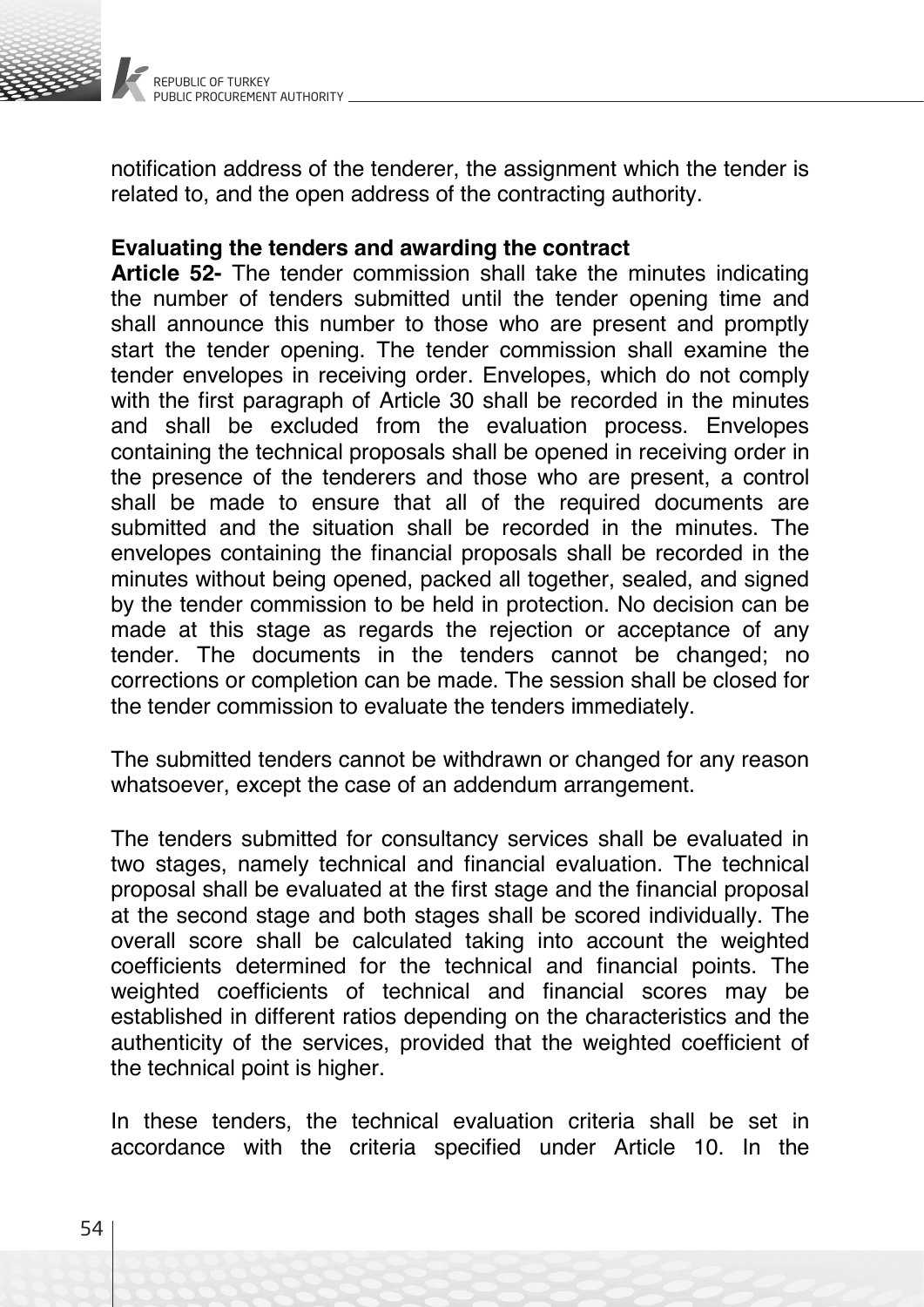

designation of these criteria, which are specified in the tender documents and in the invitation to tender, the experience in fulfilling contracts of similar characteristics and scale, the method proposed for the job, the organisational structure, the educational and professional qualifications of the managerial team and the technical staff to be assigned for the execution of the job shall be taken as a basis.

In the evaluation of the tenders, firstly an examination is made to ensure that all documents of the tenderers pertaining to the technical evaluation comply with the conditions required in the tender documents. Tenders, which have missing documents, or which do not comply with the required conditions shall be disqualified. However, in case of missing information in the documents provided that absence of those do not alter the substance of the tender; the contracting authority shall request the tenderer in writing to furnish these missing information in a given time period. The tenderers who do not furnish this missing information in a given time shall be excluded from the evaluation and their tender securities shall be registered as revenue.

The tender commission shall make a technical evaluation according to the technical evaluation criteria and points specified in the tender documents and in the invitation letter and shall determine the technical points of the tenderers. Tenders, which have got points below the minimum technical point specified in the tender documents, shall be excluded from the evaluation.

Tenderers with missing documents or who do not comply with the required conditions or who have gotten a technical point below the minimum required technical point, shall be notified in writing that their tenders have been excluded from the evaluation and that their financial proposals shall be returned unopened by hand, to themselves or to their proxies at the date and hour of the opening of the financial proposals. At the same date, tenderers whose technical proposals exceed the minimum technical points set out in the tender documents shall also be notified in writing of the date and hour of the opening of the the financial proposals.

At the date and hour notified by the tender commission; first of all, the results of technical evaluation and the technical points shall be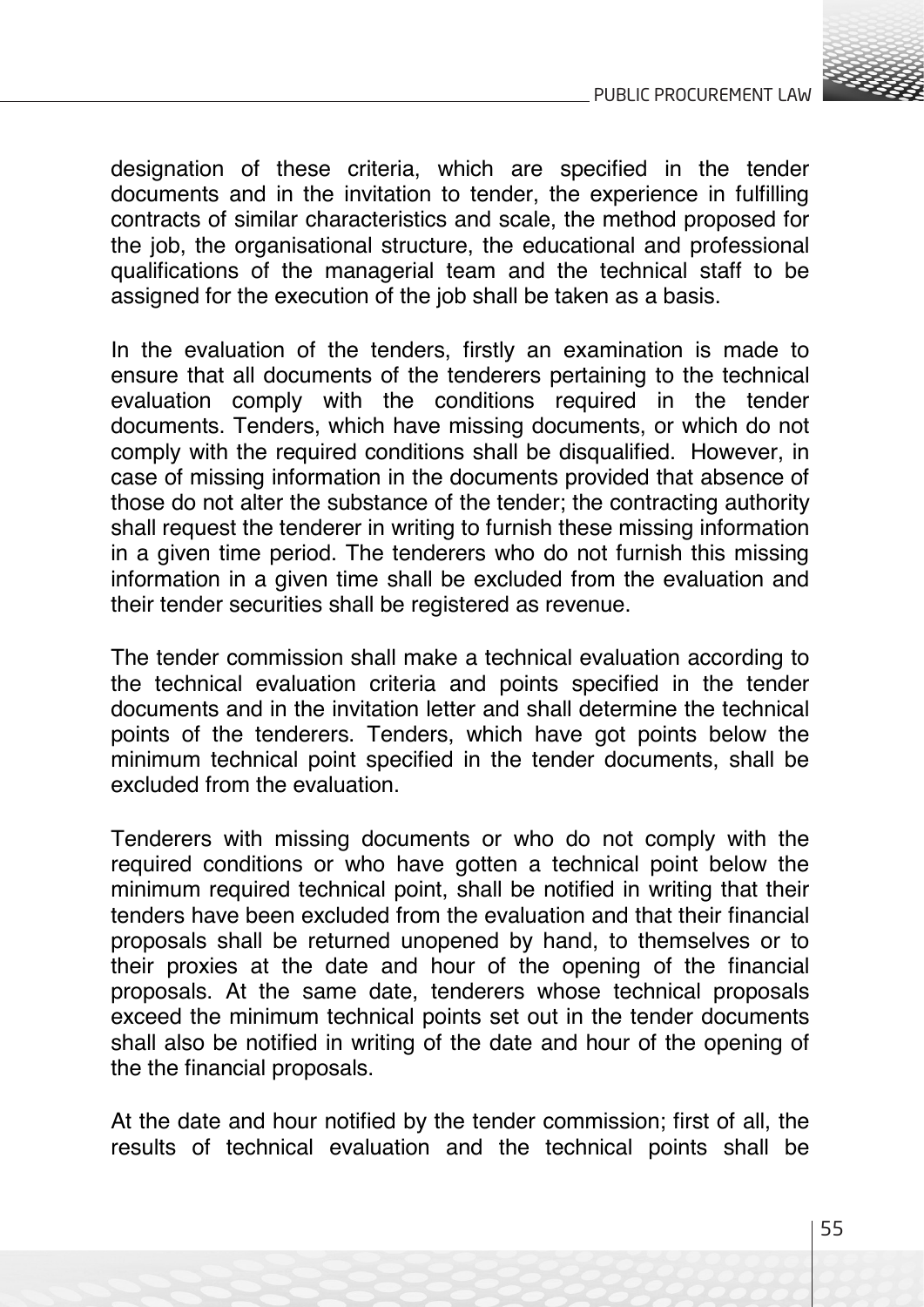

announced to those who are present. The package containing financial proposals, which have been collectively kept under protection by the tender commission, shall be opened. The financial proposal envelopes of the tenderers, whose tenders have been disqualified, shall be returned unopened by hand to themselves personally or to their proxies, and these tenderers shall be made leave the room. After that, the financial proposals of tenderers who achieve the minimum technical point or get higher shall be opened and the prices and related estimated cost shall be read out and recorded in the minutes. The envelopes of the financial proposals, which could not be returned unopened by hand, shall be mailed immediately after the conclusion of the tender proceeding.

Tenderers who fail to submit the tender letter and tender security in their financial proposals or whose tenders are not in conformity with the procedures shall be disqualified from the evaluation and this decision be recorded in the minutes. The financial points of the tenderers with eligible financial proposals and tender securities shall be determined.

The technical and financial points belonging to these tenderers shall be multiplied by the weighted coefficients specified in the tender documents and thus the total points shall be determined. The tenderer scoring the highest total point shall be invited to negotiate the job description, contractual terms, personnel and financial proposal. However, this meeting shall not cause any significant change in the terms and conditions set out in the tender documents. In case the parties clarify the contractual terms and come to an agreement after the meeting, the tenderer in question shall be awarded the contract.

The decision taken by the tender commission shall be submitted to approval of the contracting officer.

In case the tenderer awarded with the contract fails to fulfil his liability to sign the contract, despite of the agreement reached in the meeting, the tender security shall be registered as revenue by the contracting authority. In this case, a contract shall be signed with the tenderer scoring the second highest total point by negotiating provided that the tender price is approved to be appropriate by the contracting officer. If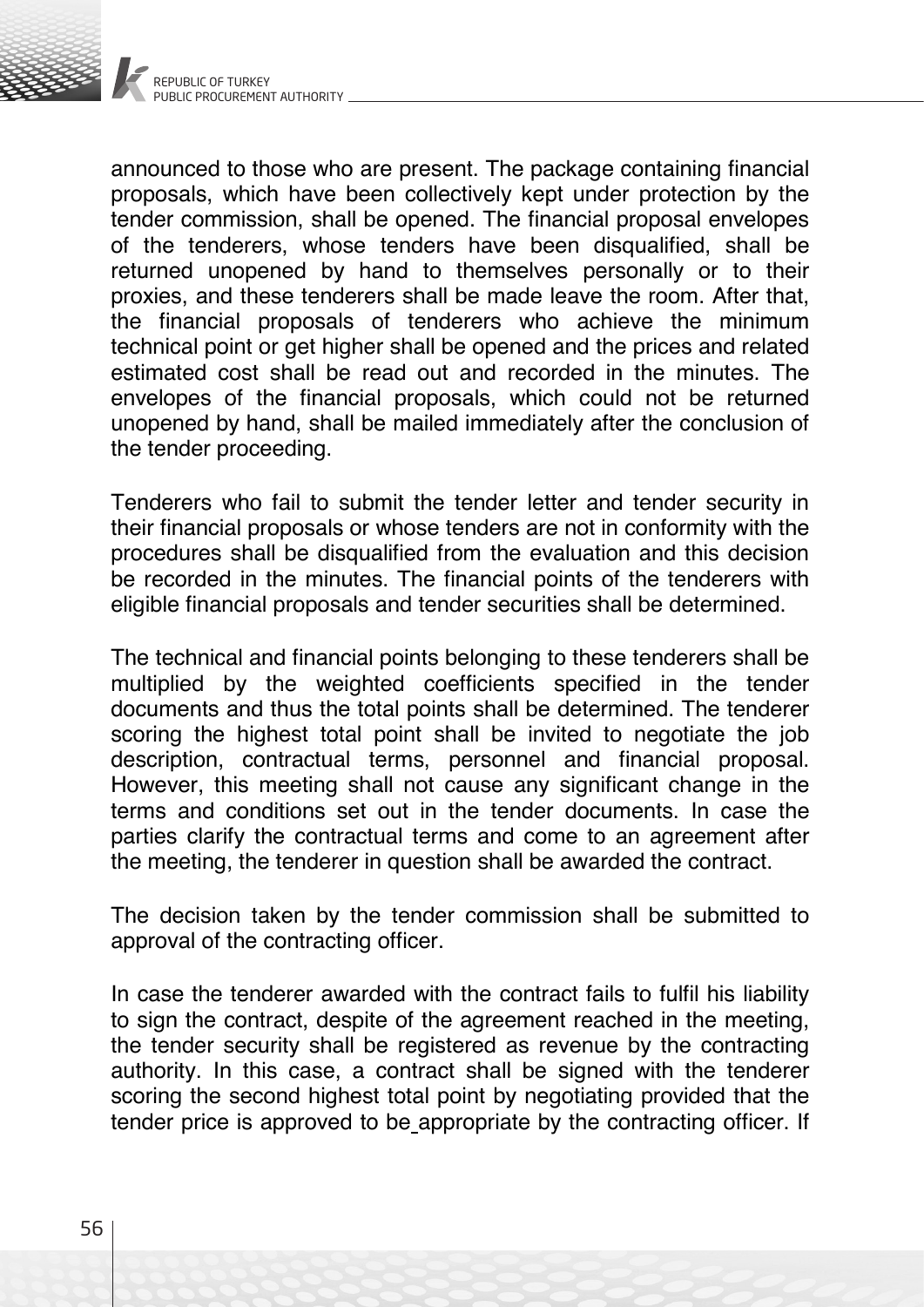

the second tenderer does not realise the signing obligation, its tender security shall be recorded as revenue by the contracting authority.

The tender proceedings shall be cancelled in case there are less than three candidates or tenderers after the pre-qualification or technical or financial evaluation.

# **CHAPTER THREE Public Procurement Authority, Review of Complaints and Settlement of Disputes**

# **SECTION ONE Public Procurement Authority**

## **Public Procurement Authority**

**Article 53-** a) In order to carry out the duties assigned with this Law, Public Procurement Authority with public legal entity, which is administratively and financially autonomous, has been established. Public Procurement Authority is assigned and authorized for the accurate implementation of the principles, procedures and proceedings specified in this Law.

The Authority is related to the Ministry of Finance. The Authority is situated in Ankara.

The Authority is independent in fulfilment of its duties. No organ, office, entity or person can issue orders or instructions for the purpose of influencing the decisions of the Authority.

The Public Procurement Authority shall comprise of the Public Procurement Board, Presidency, and the services units.

b) The duties and authorities of the Public Procurement Authority with respect to the tender procedures carried out in accordance with this Law are as follows:

1) to evaluate and conclude any complaints claiming that the proceedings carried out by contracting authority within the period from the commencement of the tender proceedings until the signing of the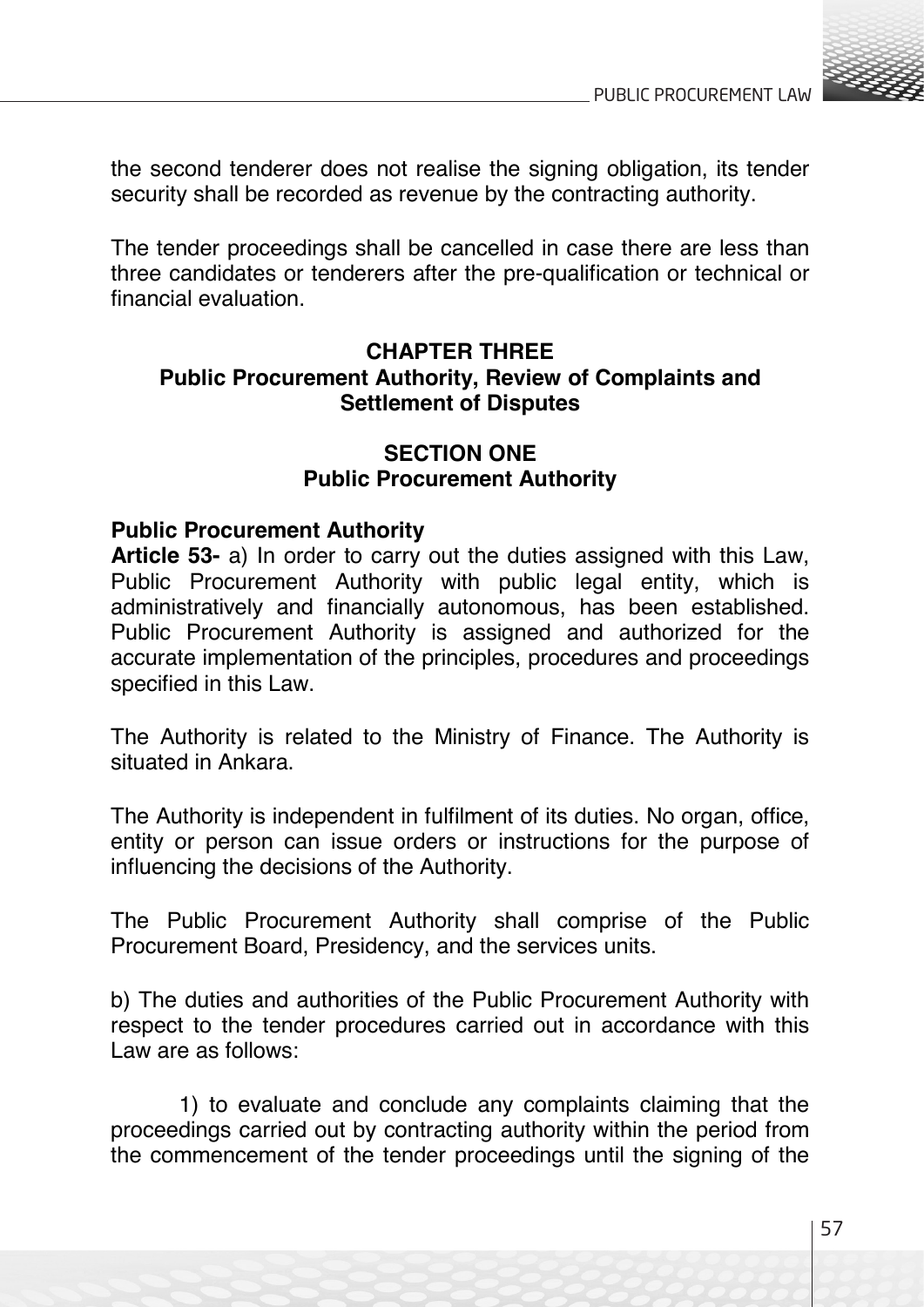

contract are in violation of this Law and the related legislative provisions,

2) to prepare, develop and guide the implementation of all the legislation concerning this law and Public Procurement Contracts Law and the standard tender documents and contracts,

3) to provide training on procurement legislation, to provide national and international coordination,

4) to gather information as specified by the Authority relating to the contracts and tender proceedings carried out, to compile and publish statistics relating to quantity, price and other issues,

5) to keep the records of those who are prohibited from participating in tenders,

6) to carry out research and development activities,

7) to regulate the principles and procedures with regard to tender notices, to publish Public Procurement Bulletin in printed or electronic media,

8) in cases where it is established that domestic tenderers are prevented due to unfair reasons from participating in tender proceedings taking place in foreign countries, to take relevant measures in order to ensure that the tenderers of those countries are prevented from participating in the tenders held under the scope of this Law, and to furnish proposals to the Council of Ministers in order to ensure that the necessary arrangements are made,

9) to prepare the annual budget, the final account and the annual activity reports of the Authority, to ensure the implementation of the Authority's budget, the collection of the revenues and the incurrence of the expenses.

The Authority may request documents, information and comments from all private and official institutions, establishments or persons, when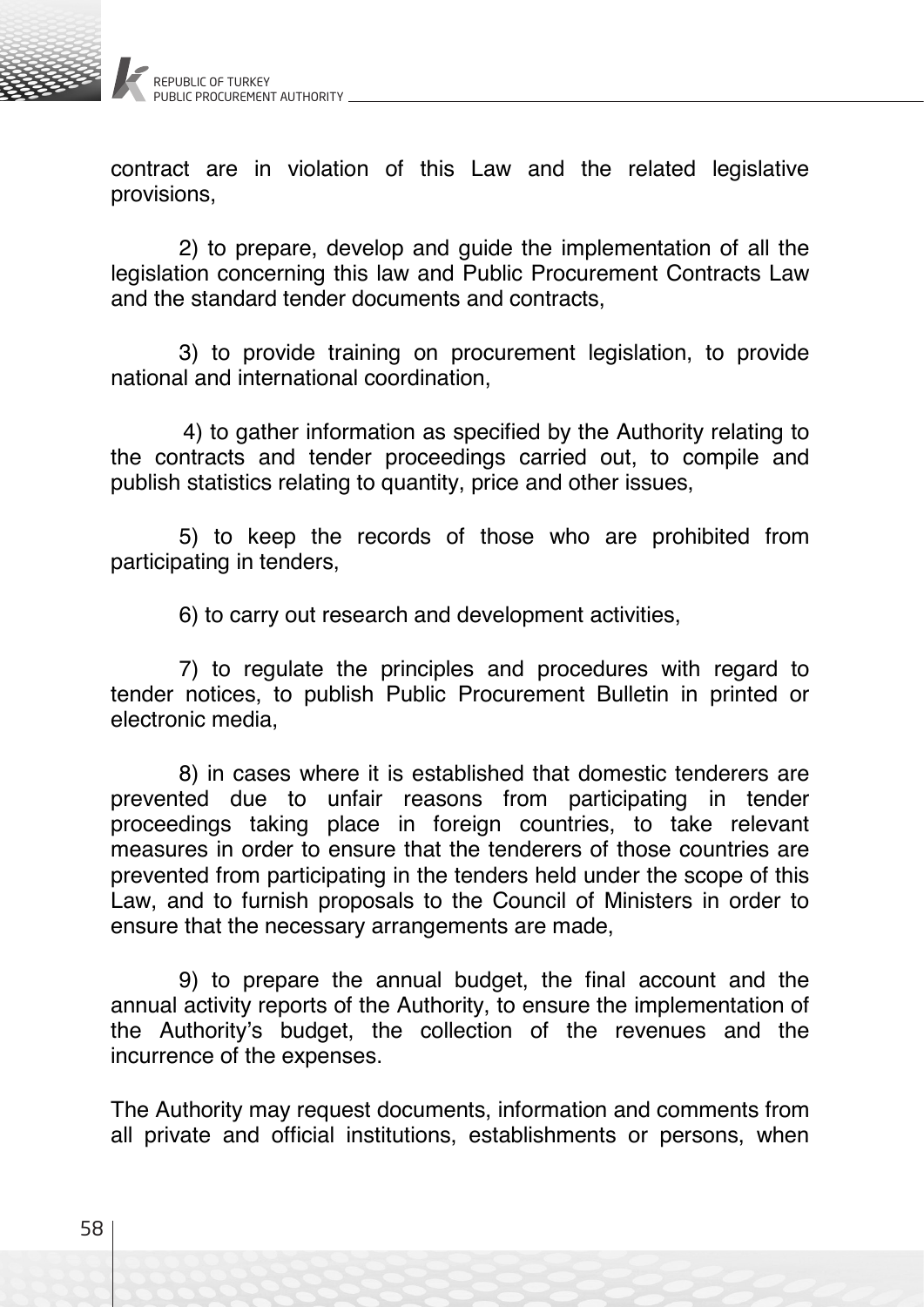

fulfilling its duties. The requested documents, information or comments must be provided within the given time limits.

The Authority shall be authorized to issue the standard tender documents, form contracts, regulations and communiqués relating to the implementation of this Law and Public Procurement Contracts Law, through Board decision. The Board and the Authority shall employ their authorities by establishing regulative transactions and taking specific decisions. Standard tender documents, form contracts, regulations and communiqués shall be put into force through publication in the Official Gazette.

c) The decision organ of the Authority shall be the Public Procurement Board, consisting of nine members including one president, and one deputy chairperson. The members of the Board shall be appointed by the Council of Ministers upon the proposal of the Ministry of Finance. The Council of Ministers shall appoint the Chairperson and Deputy Chairperson. The Chairperson of the Board shall also be the President of the Authority. The members of the Board shall be graduates of<br>Faculties of Law. Fconomics. Political Sciences. Business Law, Economics, Political Sciences, Business Administration, Economics and Administrative Sciences, Architecture and Engineering, or from the foreign higher education institutions whose equivalence to the above mentioned Faculties are recognized by the authorized bodies. The persons to be appointed for Board memberships must: have no less than twelve years of assignment fulfilled in the public institutions and authorities have relevant qualifications and experience with regard to national and international procurement legislations as a result of an active work experience of at least four years in judging, reviewing, supervising, implementing or advising with regard to public procurement legislation; and have no past or present relationship of membership or task, including candidateship, with any political parties.

The duty period of the Board members is four years. A member can be elected more than once. Board members can not be discharged before the duty period is over. However, if members become incapable due to the physical disabilities or illness or loose the conditions related to their assignment, they are deposed from their duties before the due date. In case of sentenced with misconduct or defamatory offence, they are deposed from their duties by the approval of Prime Minister. Board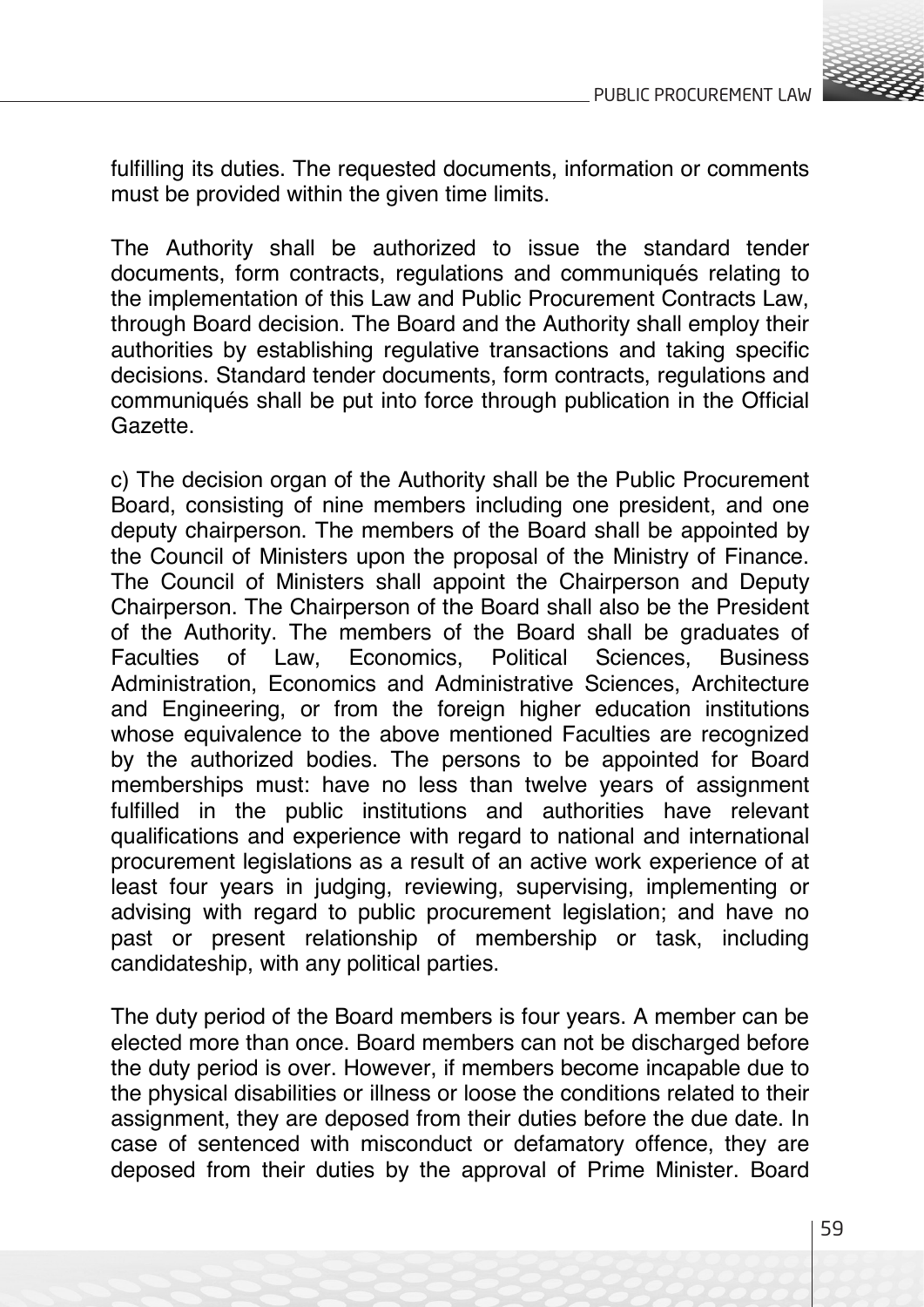

memberships, which become vacant due to deposition or any reason before the due date, are filled with appointments that are in agreement with the above-mentioned procedures within one month.

The general management and representation of the Authority and the execution of the decisions taken by the Board shall be the liability of the president. In case of leave of work due to permission, illness, domestic or abroad appointment or relieve of duty of the president, the deputy chairperson shall act as the president.

The right to sue, to make enforcement proceedings and to discontinue for appeal to higher courts against courts' decisions and the right to discontinue to recourse for correction of decisions against the decisions given by higher courts belong to the Board.

d) The Board members shall take an oath in witness of the First Bureau of Assembly of the High Court of Appeal that they will fulfil their duties in an honest and impartial manner that they will not violate and let others violate the provisions of this Law and the related legislation throughout their memberships. Any application for such oath shall be deemed among priority issues by the High Court of Appeal. The Board members cannot start working unless they take their oaths.

e) President and the members of the Board may issue scientific papers in return of copyright fees and lecture in return of fee on condition that these activities do not hinder their primary duties; however they may not be involved in any official or private task other than mentioned above as long as it is not based on a special law, may not hold a managing position in associations, foundations, cooperatives and similar bodies, and may not involve trade or freelance activities as well. The members of the Board are obliged to dispose off any stocks or securities they have acquired prior to starting their offices, belonging to legal entities carrying out activities in the market or their subsidiaries, via transferring or selling off to persons other than their relatives by blood up to third degree or by marriage up to second degree, within thirty days following the start of their assignment periods, except for those securities issued by the Undersecretariat of Treasury for domestic borrowing purposes. The members who do not act in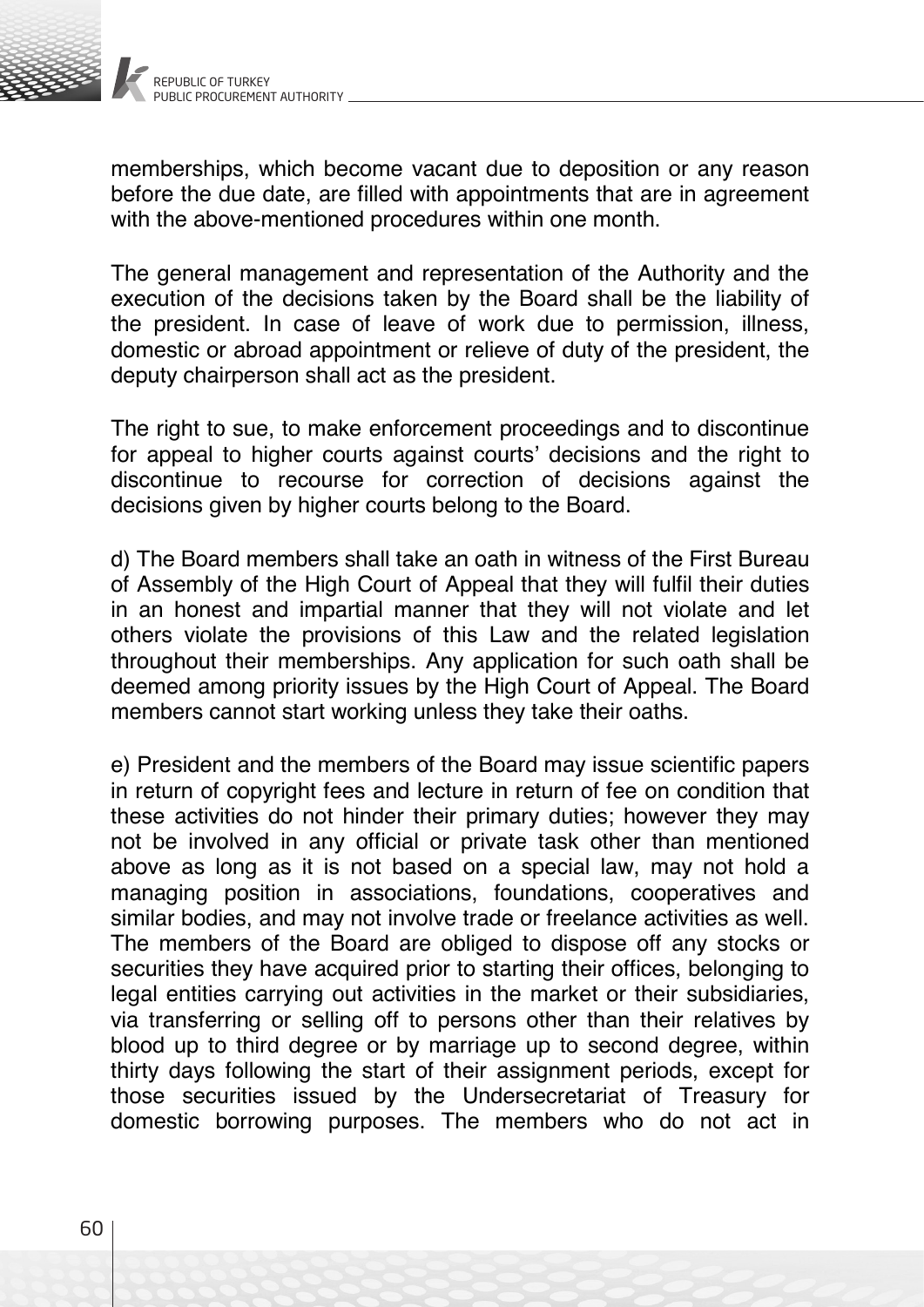

compliance with this provision shall be deemed resigned from their memberships.

Board decisions may not be subjected to appropriateness supervision.

President and the members of the Board and the Authority's staff may not be appointed as arbitrator or court experts.

When executing their duties, the Board members and the staff of the Authority cannot disclose any confidential information or document concerning the related officials or third parties to any authority except for those authorized by law for such disclosures, and cannot use them for the benefit of their own or third parties. This liability of confidentiality shall also continue after they leave their offices. Board members and Authority's staff shall be treated as Civil Servants for crimes they commit or crimes committed against them due to their offices. The provisions of Article 104 of Banking Law, No: 5411 and dated 19.10.2005 shall apply related to civil and criminal liability of Board Members and Authority staff.

f) The Board members are obliged to submit a declaration of property, within one-month following the date of commencement and expiry of office, and every year during their office period.

g) The Board shall meet upon call from the chairperson or, in case of his/her absence, the deputy chairperson, with no absentees, and shall take decisions by rule of majority. In case of equal votes, the party supported by the Chairperson shall be accepted as constituting the majority. There can be no abstentions while taking decisions. The board members shall be responsible for their votes and decisions. In cases of permit-leaves, sick-leaves, assignments or failure to make new appointments to the offices that become vacant, seven members at least are necessary for convening.

The Board members cannot participate in meetings and voting sessions related to decisions concerning their relatives by blood up to third degree or by marriage up to second degree and fosters.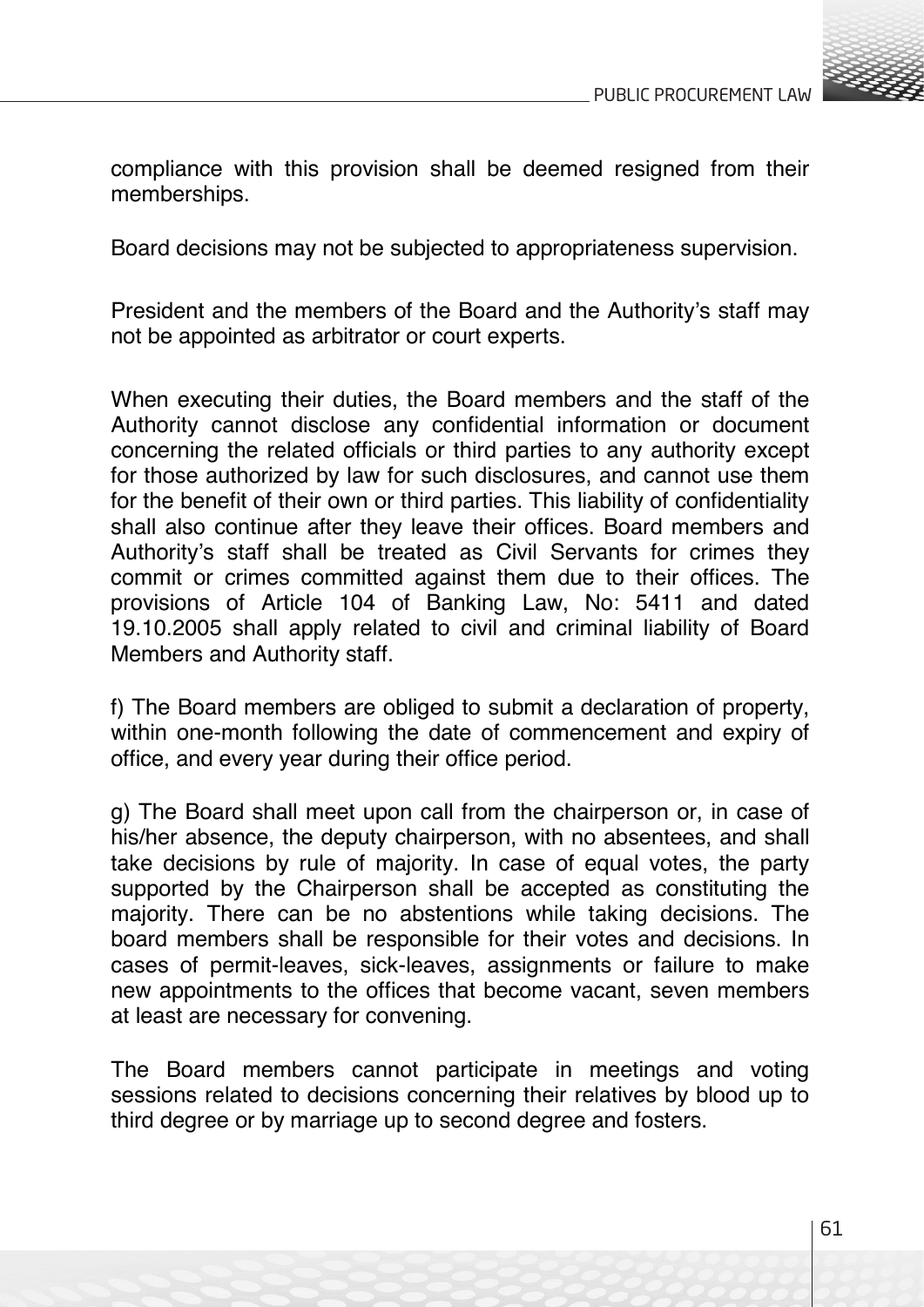

The members who fail to participate in five meetings within a calendar year for reasons other than stated in this Law shall be deemed to have resigned from membership.

h) Three vice presidents may be appointed by Minister upon the proposal of the President in order to assist in the duties to the President. The vice presidents of the president shall be appointed among those who comply with the same terms of appointment as the Board members or those who have been working at the Authority as professional staff for at least ten years consecutively with no interruptions, after graduating from a Faculty of Law, Economics, Administration, Economics Administrative Sciences, Architecture and Engineering or from higher education institutions abroad whose equivalences to those are recognized by authorized bodies.

The service units of the Authority; shall consist of main service units, consultancy units and auxiliary service units, organized in adequate number of departments as required in line with the duties and authorities of the Authority. Those who will be appointed as Chief Legal Adviser must be graduated from Faculties of Law and have sufficient knowledge and experience with regard to their professions and must have no less than twelve years of work experience related to their professions fulfilled in the public institutions and authorities; those who wil be appointed as Authority Adviser and Presidency Adviser must be graduated from at least a four-year undergraduate program of Faculties or from foreign higher education institutions whose equivalences to those are recognized by the authorized bodies and must have no less than twelve years of assignment fulfilled in the public institutions and authorities; those who will be appointed as Head of Department must be graduated from at least a four year undergraduate program of Faculties or from foreign higher education institutions whose equivalences to those are recognized by the authorized bodies must have no less than twelve years of assignment fulfilled in the public institutions and authorities. Head of Departments and other personnel are appointed by the President.

The fundamental and permanent duties required for the service of the Authority shall be executed by the professional staff consisting of the Public Procurement Experts and Assistant Experts, together with the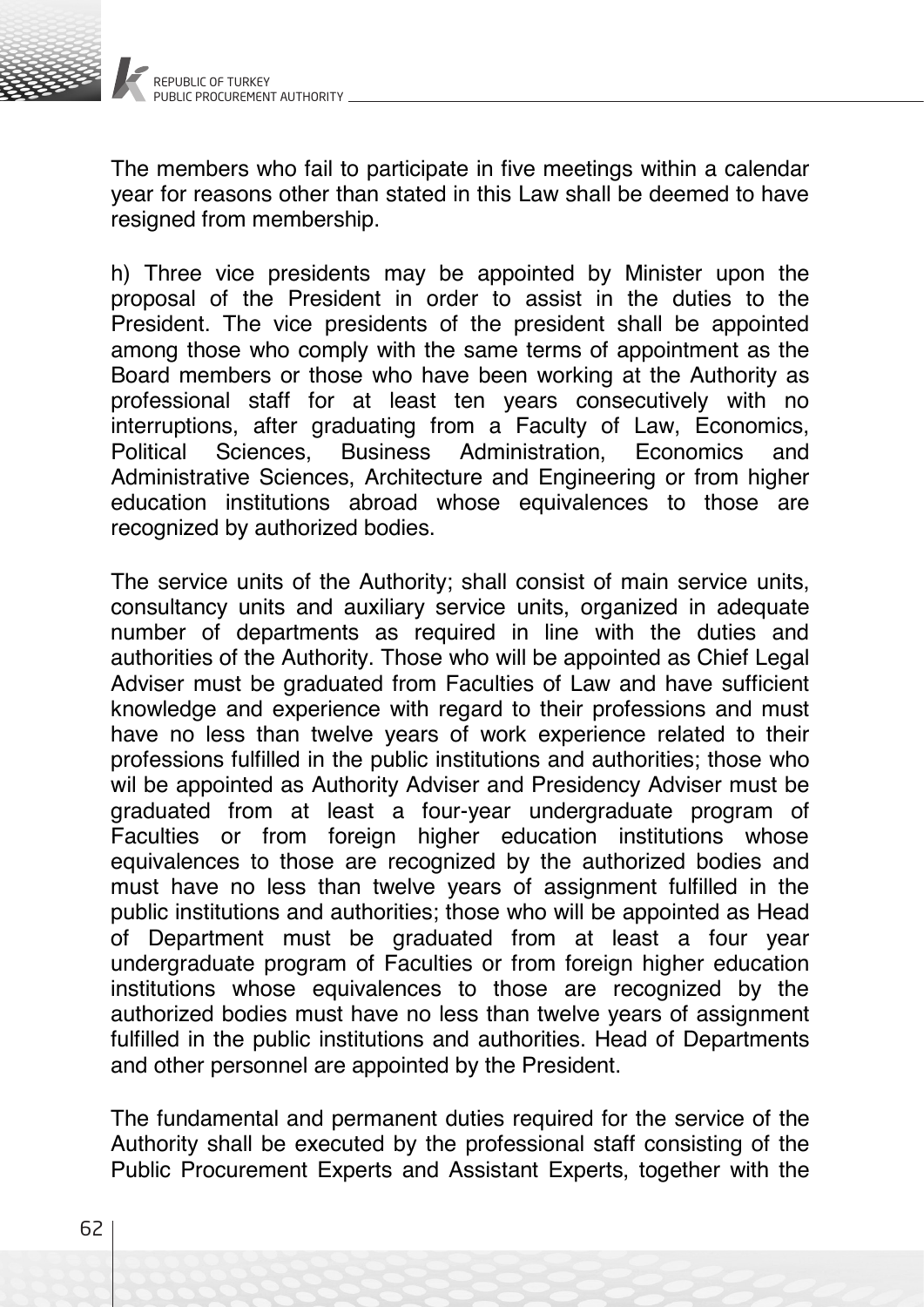

other staff. All of these personnel shall be employed under a service contract.

Those who will be appointed as Public Procurement Expert Assistants must know well at least one of the foreign languages specified in the regulation, must be graduated from a four-year undergraduate program of Faculties of Law, Economics, Political Sciences, Business Administration, Economics and Administrative Sciences, Architecture and Engineering or from foreign higher education institutions whose equivalences to those are recognized by the authorized bodies, must be successful in the special contending examination specified in the regulation, and must be under thirty years old on the first day of January of the year of such examination. Among those who have been appointed as Public Procurement Expert Assistants, the ones who have fulfilled at least three years of actual work period, received positive records every year, and proven that they can perform the duty of Public Procurement Expert within the framework of the principles and criteria set forth in the regulation such as performance during work and during the participated training activities shall be entitled to enter the proficiency examinations for Public Procurement Experts. Those who are successful in the proficiency exam shall be appointed as Public Procurement Experts, whereas those who fail to acquire the right to enter the proficiency exams and those who fail in this exam shall be assigned to another post within the Authority according to their status. The provisions relating to appointment, proficiency exams, duties, authorities and liabilities, working principles and procedures of Public Procurement Experts shall be specified with the regulation, which will be put into force with the decision of the Board.

The service units of the Authority, their duties and responsibilities, the procedures and principles relating to appointment and working of the personnel, and the titles, number and qualifications of the personnel that will be recruited under a service contract shall be regulated with the regulations issued by the Council of Ministers upon the proposal of the Authority and in line with the comments of the Ministry of Finance.

The staff of the Authority shall be subject to the Civil Servants Act No: 657, provided that the provisions envisaged in this Law are reserved.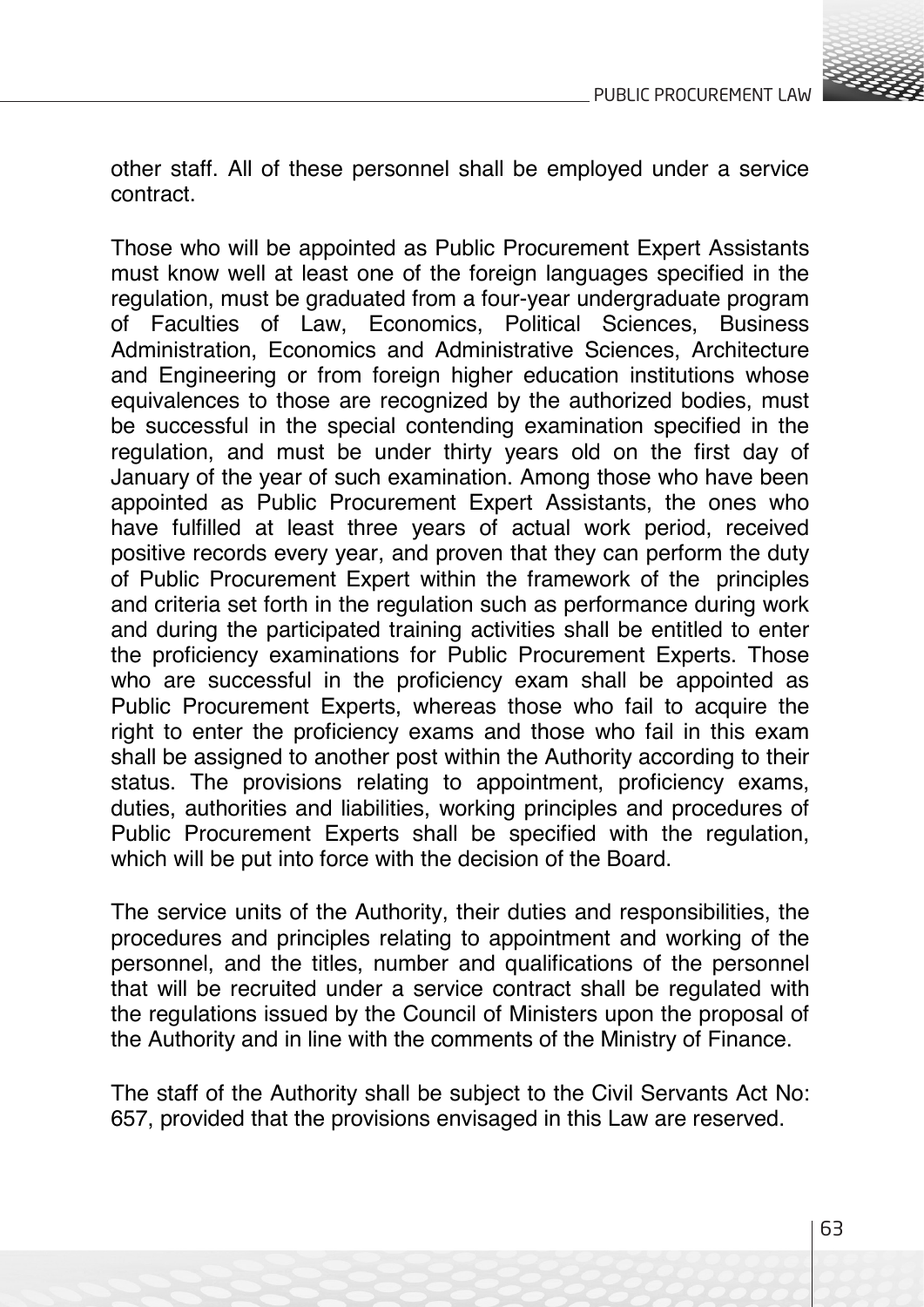

i) The monthly salaries of the Chairperson and the members of the Board shall be designated by the Council of Ministers upon the proposal of the Ministry of Finance.

The salaries and other financial and social rights of the Authority staff shall be determined by the Board, within the framework of the principles, procedures and amounts specified by the Council of Ministers upon the proposal of the Board and in line with the opinions of the Ministry of Finance

The provisions of the Law of Retirement Fund of Republic of Turkey, No 5434, shall apply for those who are appointed as Board members and for the Authority staff. With regard to retirement; President of the Board shall be applied to the representation compensation, office compensation, additional co-efficient and other financial provisions of those designated for Undersecretary of the Ministry, the Board Ministry Deputy Undersecretaries, the vice presidents of the President of the Authority shall be applied to those of the Director Generals of Ministry, and the Heads of Departments of the Authority shall be applied to those of Deputy Director Generals of Ministry. The periods spent under these offices shall be deemed spent under offices requiring the payment of executive compensation and higher authority compensation.

In case those who are appointed as Board Chairperson or member are included within a scheme of any other social security institution established by law prior to their appointments, they shall remain within these schemes, if they desire, and shall not be subject to the provisions specified above.

During the duty period, the persons who are appointed as Board president or as members are discharged from their past duties. However, for the persons who are appointed for the membership while they are charged with the public duties, in the event that their duties are ended for any reason apart from losing the conditions to enter civilservice positions, or they request to leave the job or in case of completing their duty periods, they are appointed for the suitable positions by the related ministry or officials who have the authority to appoint providing that they apply for their previous institutions within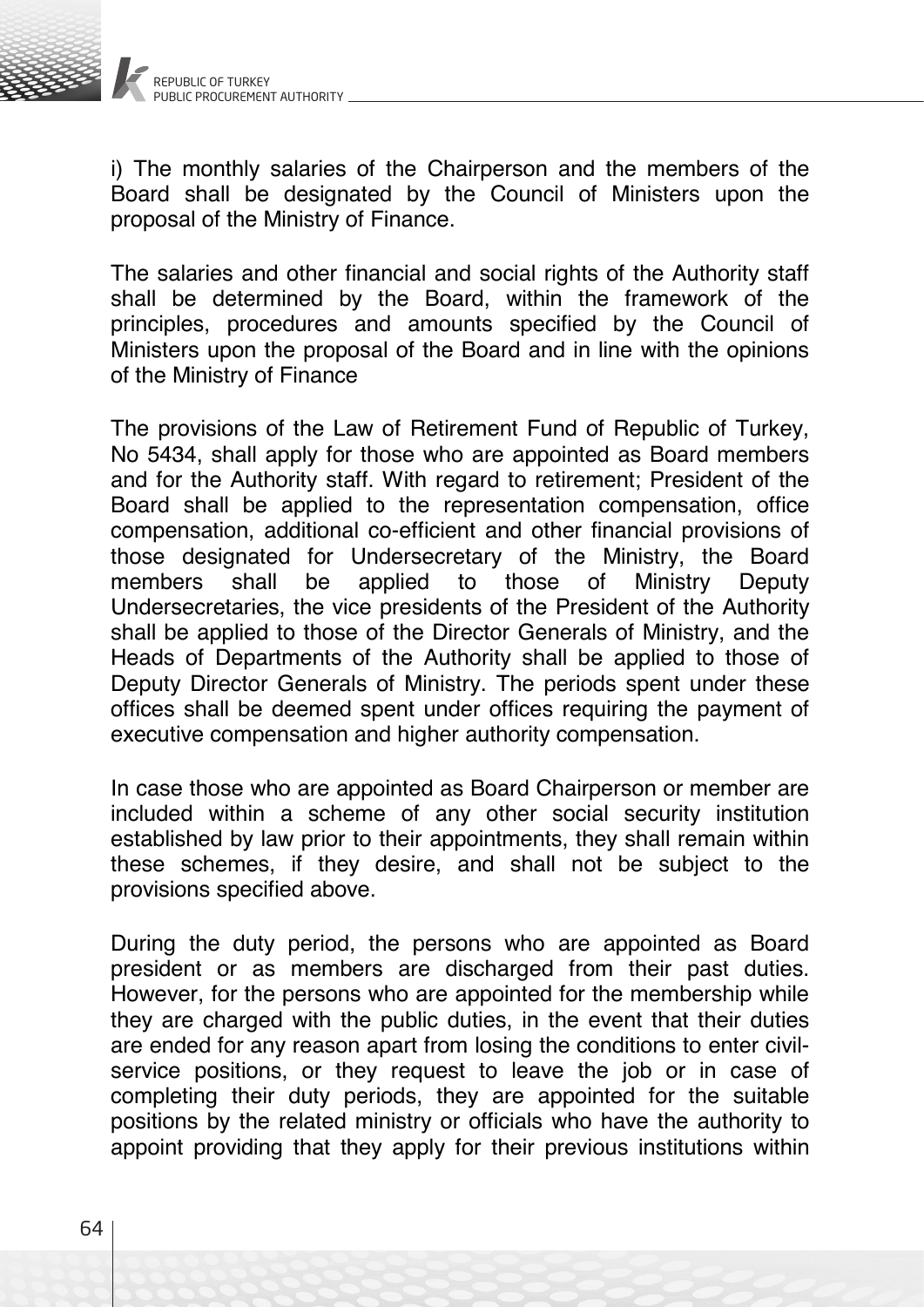

thirty days. During the said appointment procedure, for those who are in official and judiciary category and appointed as Board President and members after starting to receive supreme arbitral indemnity, the period of time spent in the Authority is considered as spent in the duties requiring payment of supreme arbitral indemnity. In case the persons who have been charged in the Authority request to leave the job, they are appointed to suitable positions provided that their current positions evaluated in their service in accordance with the Law provisions to which they were previously subjected by the authorized officials. Those provisions are also applied to the personnel who come universities. acquiring academic titles are legally guaranteed.

The salaries as well as the social rights and benefits being received by the President and the members of the Board, whose duties have ended due to the expiry of their terms of duty, shall be continued to be paid by the Authority until they are appointed to positions suitable for their acquired rights. Payments by the Authority to those appointed to positions suitable for their acquired rights shall be terminated as of the date of their appointment. The salaries as well as the social rights and benefits being received at the expiry of their duties by those, who were appointed as the President or a member of the Board among persons who had not been working in any public entity and whose duties have ended due to the expiry of their terms of duty, shall be continued to be paid by the Authority until they are appointed to a duty or employed in a job. The payments to be made by the Authority within this scope may not exceed three months.

The personnel who work on the issues related to Authority's field of duty in general and annexed budget administrations and state economic enterprises can be assigned in the Authority by the consent of their institutions, while the judges and attorneys can be assigned in the Authority by their own consent, for the posts excluding public procurement expert. Those personnel are regarded as on leave without pay and their salaries, allocations, any kind of increments and indemnities and other financial and social benefits and aids are determined through the contract signed between the Authority and the related personnel. During their vacation period, the employee rights of their civil service continue and these periods are taken into account at the time of their promotion and retirement, also they are promoted on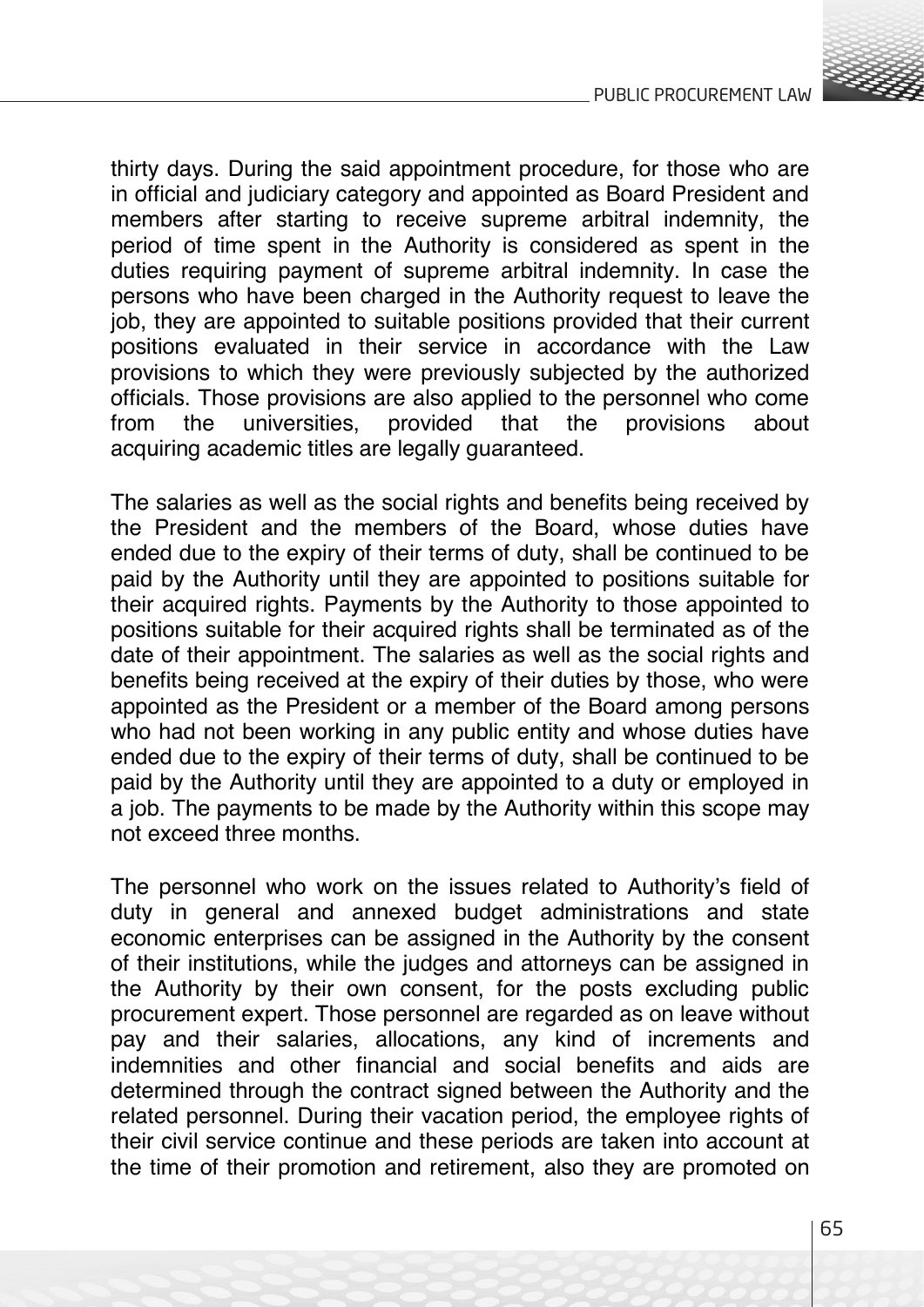

due date without requiring any other procedure. The university personnel can be assigned for the suitable positions in the Authority regarding their professions in accordance with the article no:38 of Law of Higher Education, no:2547, date: 4.11.1981.The number of personnel who will be assigned in this frame can not exceed 10 % of the total staff number.

j) The revenues of the Authority are as follows:

1) Five of the per ten thousand of the contract price to be collected from the contractor for the contracts whose prices exceeding one hundred billion Turkish Liras (one hundred and twenty-seven billion, three hundred and four million Turkish Liras)<sup>\*</sup>, to be signed in the scope of this Law (At the stage of contract signing, contracting authorities and notaries are obliged to check that the contractor has deposited this amount to Authority's accounts),

2) In goods and services procurements an appeal application charge of one thousand New Turkish Liras (one thousand one hundred and fiftytwo Turkish Liras)\* for procurements whose estimated costs are up to five hundred thousand New Turkish Liras (five hundered and seventysix thousand six hundered and twenty-nine Turkish Liras)\*, two thousand New Turkish Liras (two thousand three hundered five Turkish Liras)\* for procurements whose estimated costs are between five hundred thousand (five hundered and seventy-six thousand six hundered and twenty-nine Turkish Liras)\* and one million New Turkish Liras (one million one hundred fifty three thousand two hundred and fifty-nine Turkish Liras)\*, three thousand New Turkish Liras (three thousand four hundered fifty-eight Turkish Liras)\* for those whose estimated costs are one million New Turkish Liras (one million one hundred fifty three thousand two hundred and fifty-nine Turkish Liras)\* and over; in works procurements an appeal application charge of one thousand New Turkish Liras (one thousand one hundred and fifty-two Turkish Liras)\* for procurements whose estimated costs are up to one million New Turkish Liras (one million one hundred fifty three thousand two hundred and fifty-nine Turkish Liras)\*, two thousand New Turkish

<sup>\*</sup> has been published in Official Gazette which is numbered 27824 and dated 23.01.2011 by Communique of Public Procurement Authority, numbered 2011/1 and has covered the period of **01.02.2011 – 31.01.2012**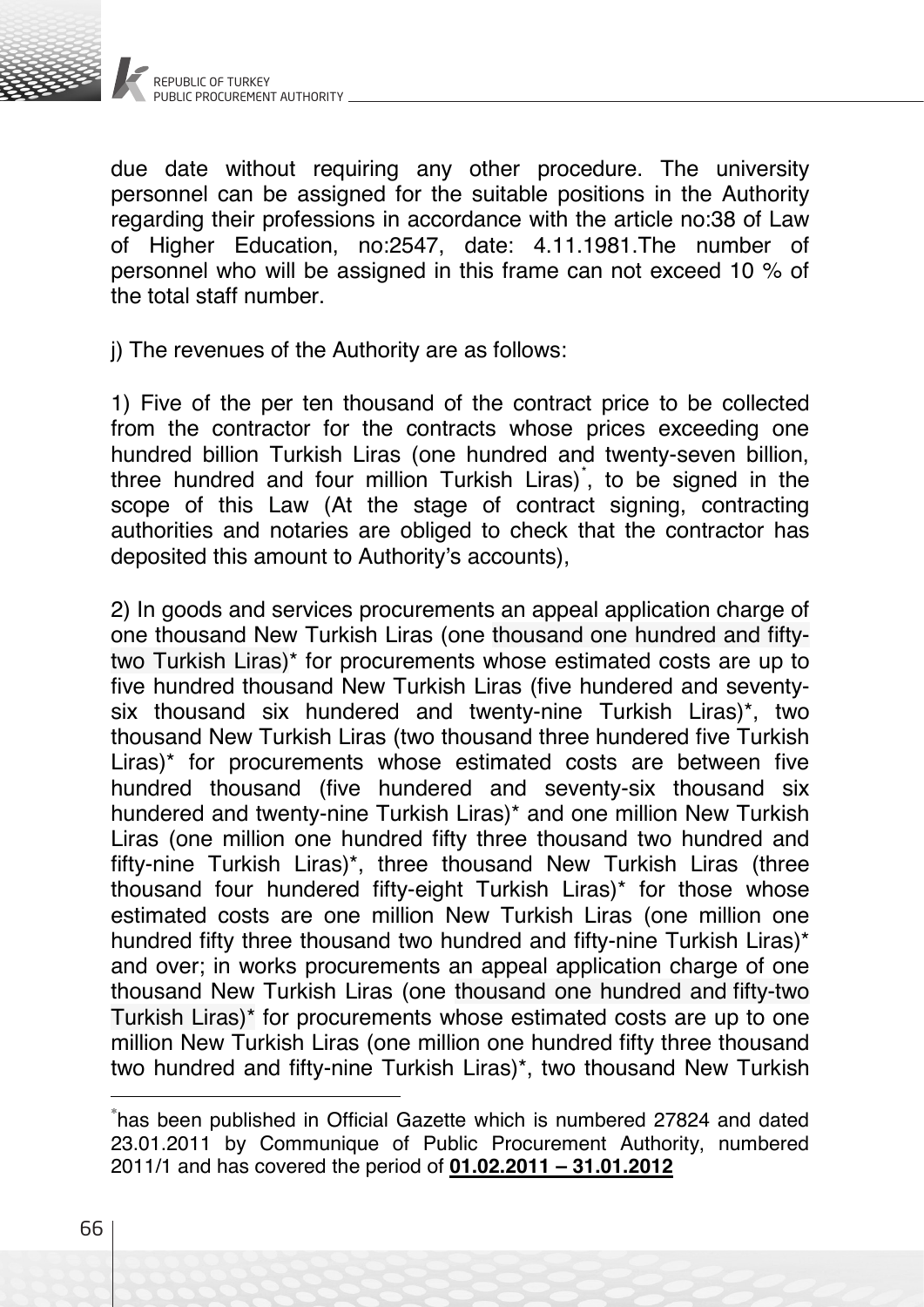

Liras (two thousand three hundered five Turkish Liras)\* for procurements whose estimated costs are between one million (one million one hundred fifty three thousand two hundred and fifty-nine Turkish Liras)\* and ten million New Turkish Liras (eleven million five hundred and thirty-two thousand five hundred and ninety-nine Turkish Liras)\*, three thousand New Turkish Liras (three thousand four hundered fifty-eight Turkish Liras)\* for those whose estimated costs are between ten million (eleven million five hundred and thirty-two thousand five hundred and ninety-nine Turkish Liras)\* and twenty million New Turkish Liras (twenty-three million sixty-five thousand one hundred and ninety-eight Turkish Liras)\*, four thousand New Turkish Liras (four thousand six hundred and twelve Turkish Liras)\* for those whose estimated costs are twenty million New Turkish Liras (twentythree million sixty-five thousand one hundred and ninety-eight Turkish Liras)<sup>\*</sup> and over,

3) Revenues from activities such as training programs, courses, seminars and meetings,

4) Revenues to be obtained from all kinds of printed papers, forms, announcements, documents, and publications and from operating the Electronic Public Procurement Platform,

5) Supports from the general budget, when necessary,

6) Other revenues.

The revenues of the Authority shall be collected at an account in the Central Bank of Republic of Turkey or in any of the national banks.

The properties and assets of the Authority shall be deemed belonging to the State, and therefore cannot be attached or pledged. The uncollected revenues of the Authority shall be collected by property funds in accordance with the provisions of Law No: 6183 on Collection

<sup>\*</sup> has been published in Official Gazette which is numbered 27824 and dated 23.01.2011 by Communique of Public Procurement Authority, numbered 2011/1 and has covered the period of **01.02.2011 – 31.01.2012**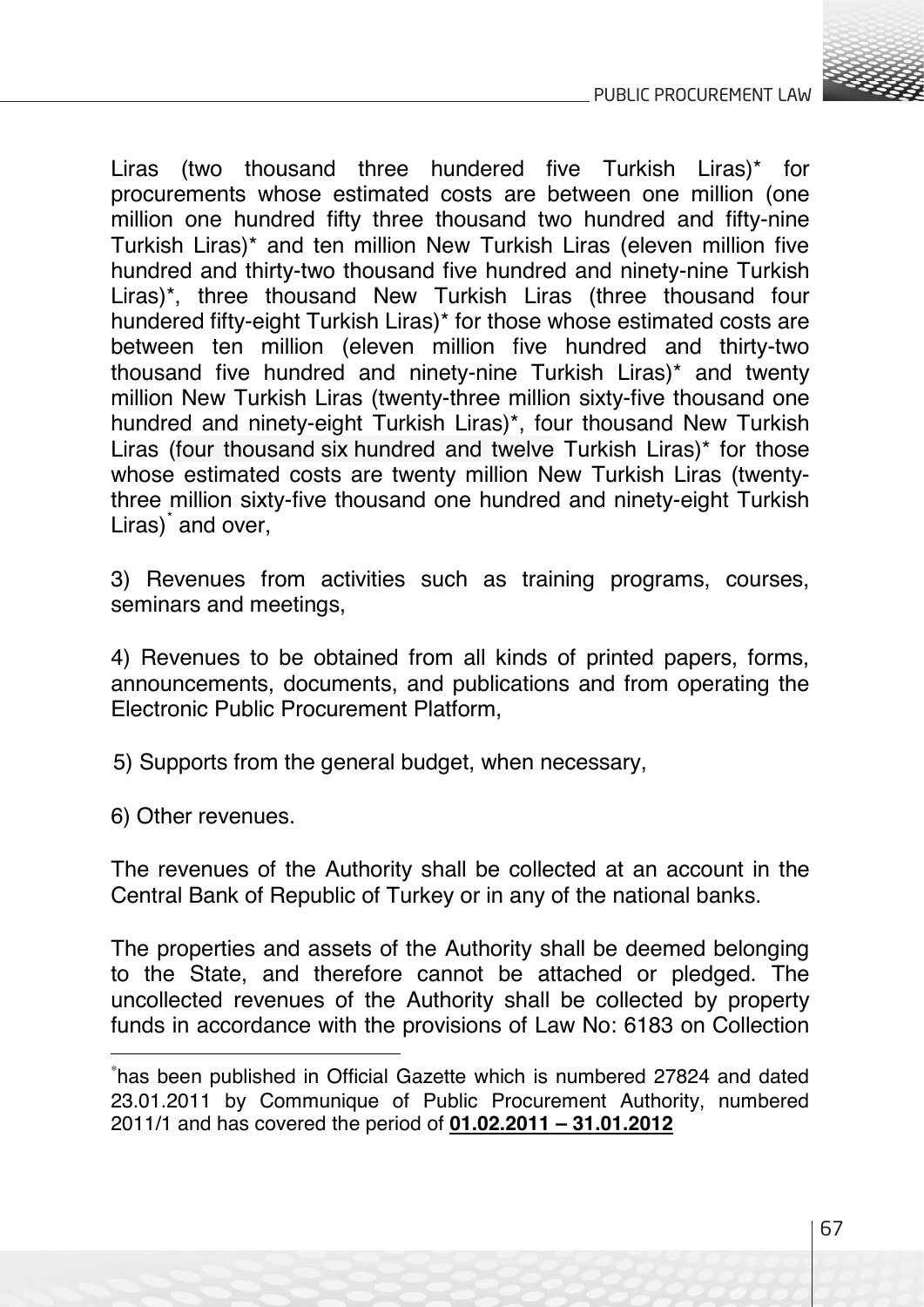

Procedures of Public Receivables, and shall be transferred to the accounts of the Authority within one month.

k) The expenses of the Authority shall be made with an annual budget which is put into force upon the decision of the Board. The budget year of the Authority shall be the calendar year. The budget shall be prepared within thirty days prior to the beginning of the budget year. The annual financial report and the budget final account relating to the budget implementation results of the Authority shall be acquitted with a Resolution of Council of Ministers.

Transactions and works relating to the annual accounts, revenues and expenses of the Authority shall be audited by the Court of Accounts.

## **SECTION TWO Applications Against Tenders and Review**

## **Applications against tenders**

**Article 54-** Candidates, tenderers or potential tenderers who claim that they have suffered a loss of right or damage or likely to suffer a loss of right or damage due to unlawful procedures or actions within the process of the tender may file a complaint and appeal in line with the procedures and the principles of this law.

The complaint and appeal applications are the mandatory administrative application paths to be exhausted before filing a lawsuit.

Complaint applications shall be submitted to the contracting authority and appeal applications shall be submitted to the Authority through signed petitions.

The petitions shall include;

a) name, surname or title and address of the applicants, and of the agents or representatives if any,

b) name of the contracting authority and subject matter of the contract or the procurement registration number,

c) the date when the situation leading the application has been realized or notified,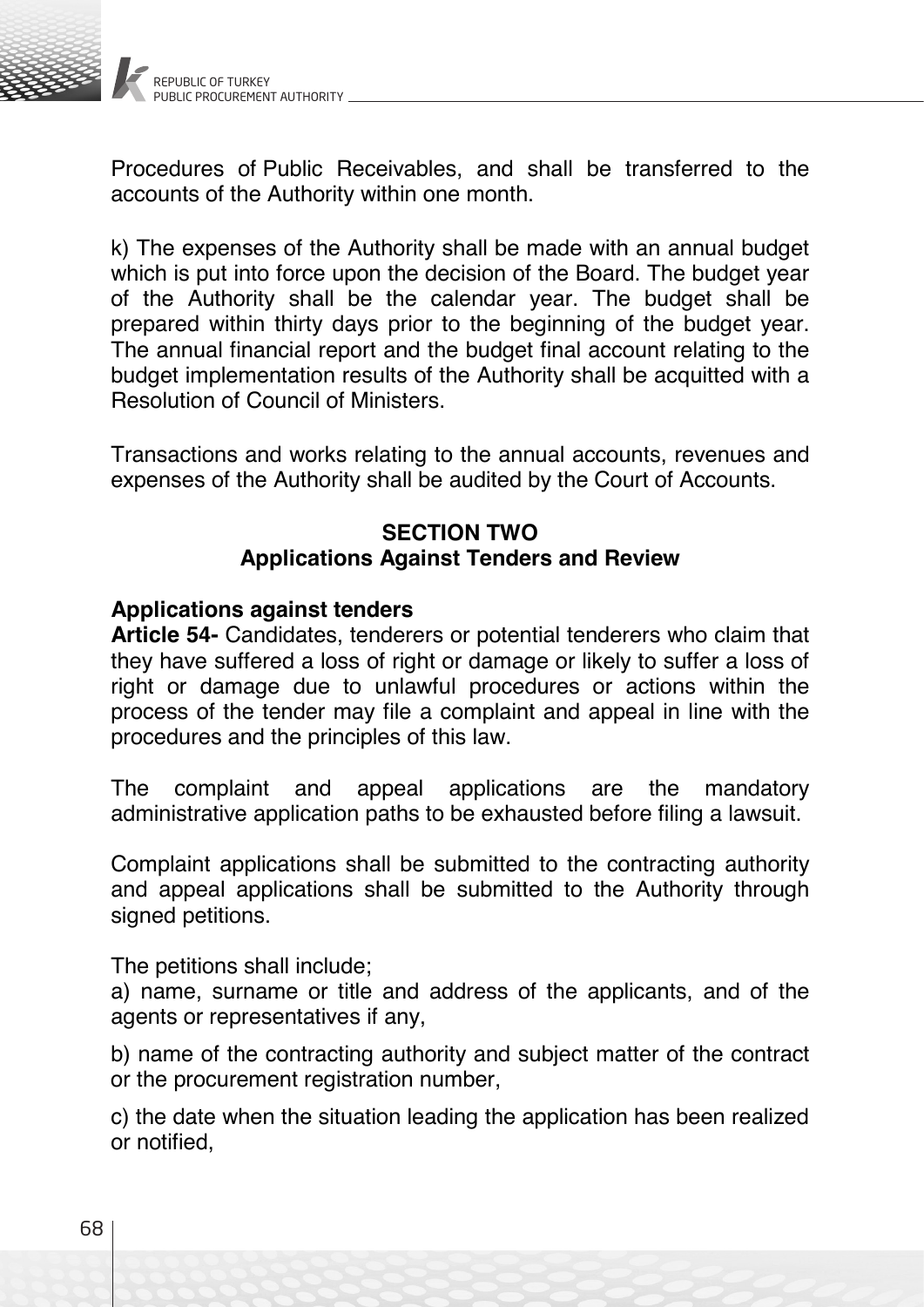

d) the subject matter of application, the reasons and the evidences thereof,

e) for the appeal applications, the date of notification of the complaint raised to contracting authority and the date of notification of the contracting authority's decision, if any.

It is compulsory to attach the documents evidencing the authority for application as well as the original of the signature circular or the copies approved by the competent authorities to the complaint petitions. These documents shall not be required with the complaint petitions, if they had already been submitted with the application documents or within the tender envelope by the candidate or the tenderer.

The Council of Ministers may decide that an application security shall be received up to the four times the amount specified in item (2) of subparagraph (j) of article 53 from the applicants. Application securities shall be deposited in the accounts of the Authority. These securities shall be kept in separate accounts without being associated with the revenues of the Authority.

It is compulsory to attach the documents to the appeal petitions evidencing the authority for application as well as the original of the signature circular or the copies approved by the competent authorities, and a copy of the answer, if any, by the contracting authority and the document evidencing the application fee has been deposited to the accounts of the Authority.

A person may not apply for more than one procurement and more than one person may not apply for the same procurement with the same petition.

The deficiencies in applications that are contrary to the above stated matters and have not expired yet may be corrected by the applicant before the end of application period, without any necessity for notifying by contracting authority or by the Authority.

Upon the applications, reasoned decisions to be made by the contracting authority or by the Authority are as follows;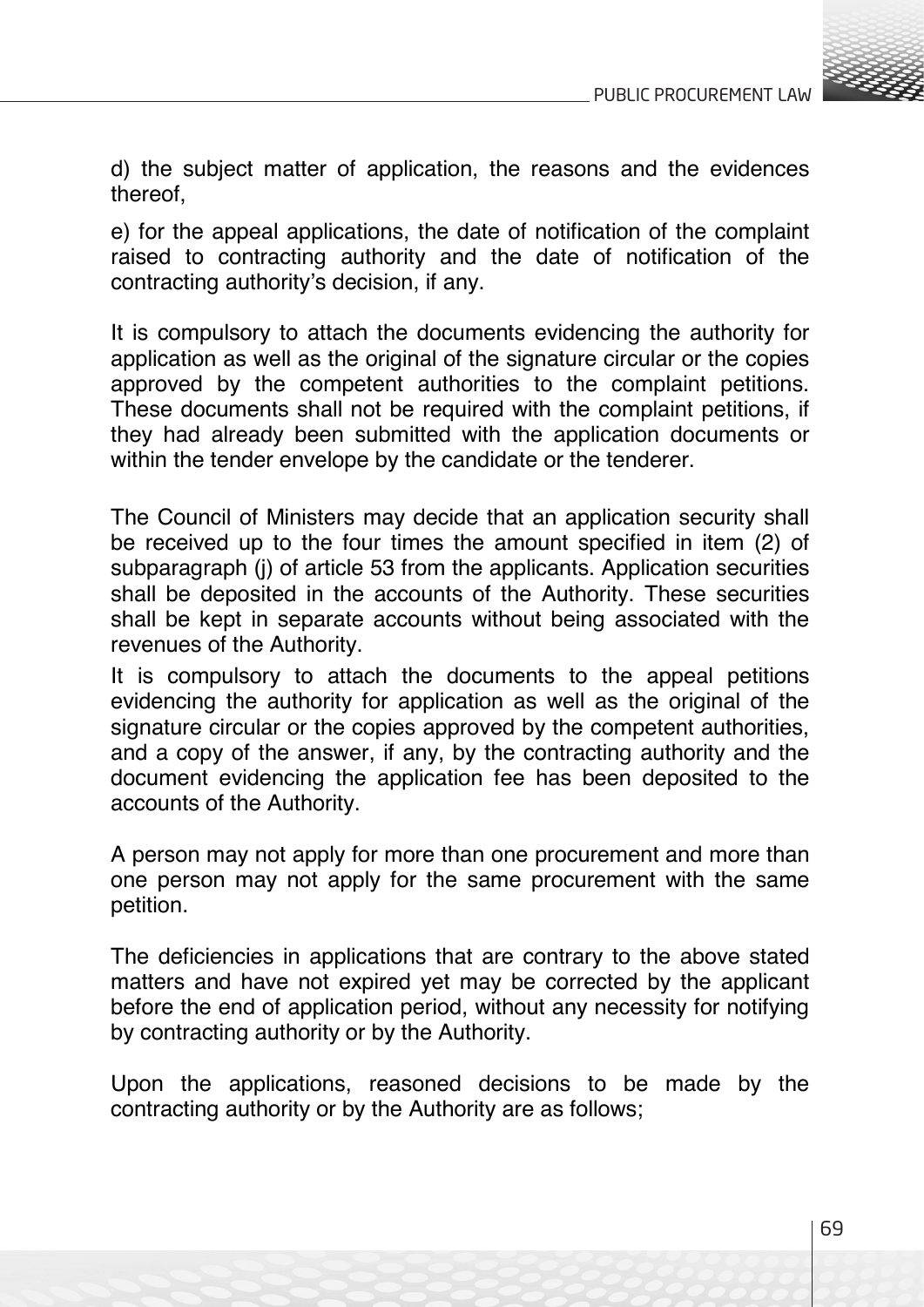

a) Ordering the termination of the procurement proceedings in case of violation of law which would constitute an obstacle for the continuation of the tender proceeding and which cannot be remedied by taking corrective measures;

b) Determining the corrective action in cases where the problem may be remedied through correction and where it is not necessary to interrupt the procurement process;

c) Rejecting the application in cases where the application does not comply with related rules regarding time, procedure and form, the contract has been signed properly or no infringement of law could be detected or subject matter of appeal is not covered in the Authority's field of duty, and recording the application security, if any, as revenue as well in cases of rejecting the appeal application except where the subject matter of the application is not within the the duty area of the Authority.

The principles and procedures of applications relating to dynamic purchasing system, Electronic Reverse Auction and framework agreements shall be determined with a regulation issued by the Authority.

### **Complaint Application to the Contracting Authority**

**Article 55-** The complaint shall be made to the contracting authority within the application period which is five days regarding the procurements held according to subparagraphs (b) and (c) of the article 21 and ten days for other cases from the date which the proceeding or action, which is subject matter of the complaint, have been realized or should be realized, and before contract signing. The period for complaint applications concerning the issues covered in the procurement notice shall start from the date on which the notice is first published, while the period for applications regarding the other provisions of prequalification or tender documents which are not reflected in the procurement notice shall start from the purchasing date of the related document.

The complaints regarding the procurement notice, prequalification or tender documents shall be submitted at the latest until three working days before the tender or application deadline provided that time limits do not exceed the time limits stated in the first pragraph. It is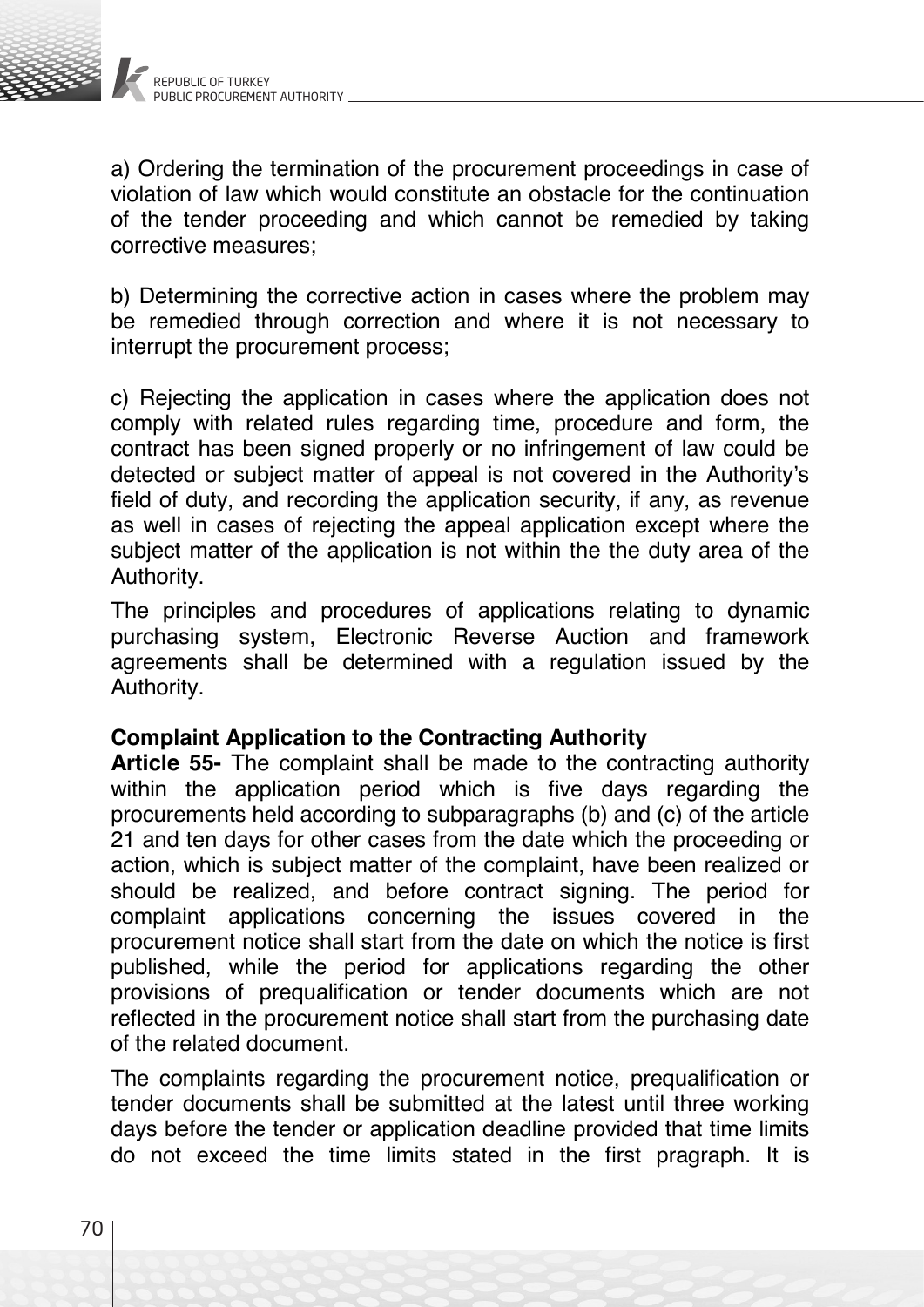

compulsory for the contracting authorities to conclude such complaint applications before the procurement date or deadline for the application. In case material defect or technical defect or deficiencies which could effect tender preparation or fulfilment of the work during the review following the complaint are detected and the contracting authority considers a correction on the tender documentation, application deadline or tender date can be postponed for once, according to procedure in article 29 after the necessary correction. However, if the detected material or technical defect or deficiencies have also taken place in tender notice it shall be proceeded according to Article 26.

The contracting authority makes the necessary review on the complaint application and takes a reasoned decision within ten days following the complaint application. The decision shall be notified to the complainant and the other candidates, tenderers or potential tenderers within three days after the date of the decision. Potential tenderers are not notified about the decisions other than those against the tender notice, tender or pre-qualification documents.

In case a decision is not taken in the specified period the complainant may submit an appeal application within ten days following the expiring of decision period; and in case the decision is not deemed appropriate, the candidates, tenderers or potential tenderers including the complainant may submit an appeal application to the Authority within ten days following the notification of the decision by the contracting authority.

The contract may not be signed unless ten days have passed either from the final notification date of the decision upon application where an application to the contracting authority exists, or from the expiration date for taking a decision where no decision is taken and unless it has been enquired whether there has been no appeal application or, unless the Authority has given a final decision where there has been an appeal application.

### **The appeal application to the Public Procurement Authority**

**Article 56-** The candidates, the tenderers or potential tenderers who have submitted a complaint application to the contracting authority or those who have found the decision of the contracting authority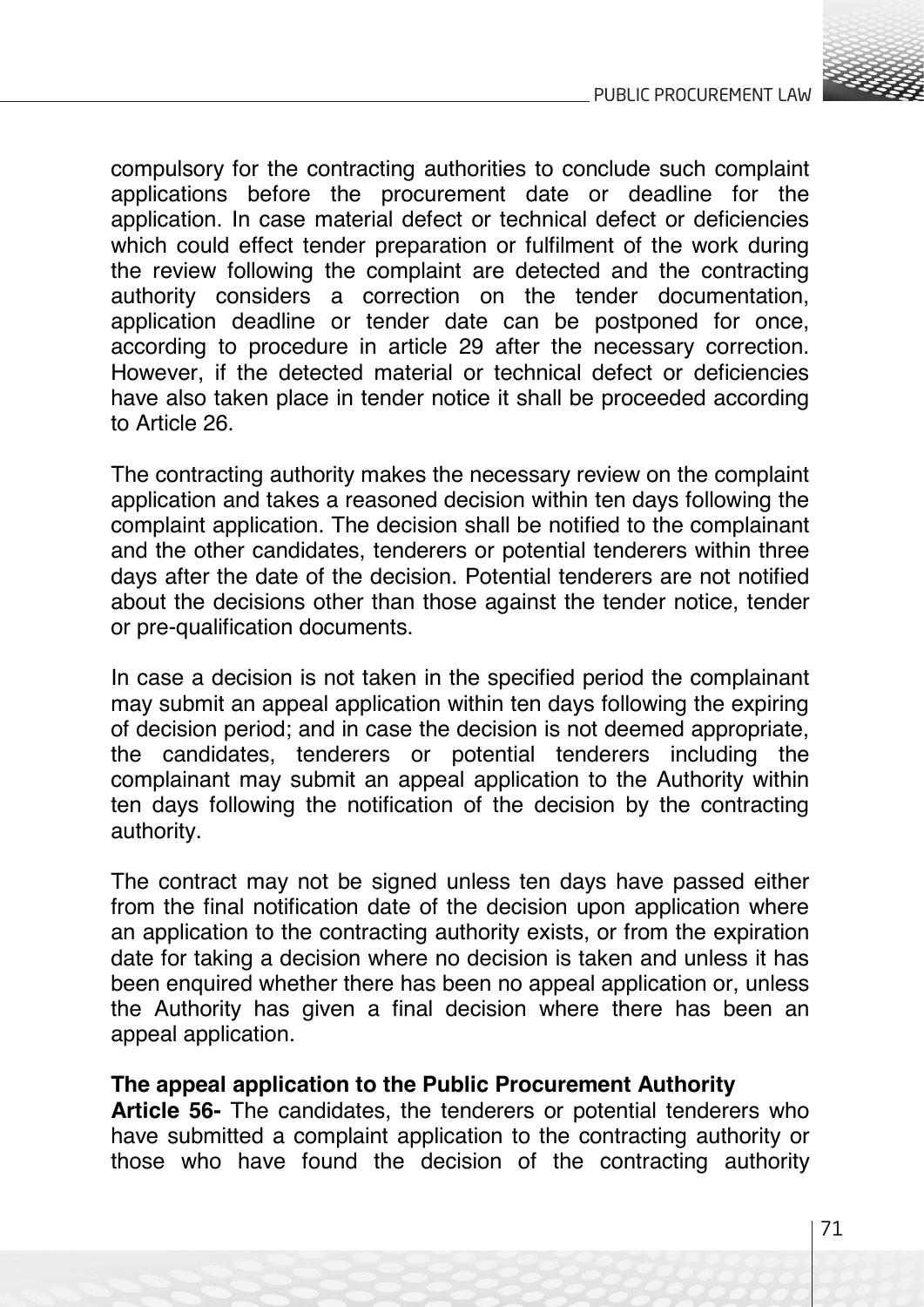

inappropriate may file an appeal to the Authority before the signing of the contract under the conditions and within the period stipulated by the fourth paragraph of Article 55. Among the proceedings and decisions related to the cancellation of a tender only those taken upon complaints and appeals can be subject matter of an appeal and this appeal application is submitted directly to the Authority within five days.

When reviewing the appeals the Authority shall look for whether there has been an infringement of equal treatment principle in the framework of claims of applicant and by considering the aspects established in the conracting authority's decision taken upon a complaint and objections raised against proceedings. The appeals to be submitted against an action taken by the contracting authority to cancel the tender upon a complaint or appeal, on the other hand, shall be reviewed limited with the justifications of the contracting authority for such cancellation.

Having been signed of the contract without complying with the specified periods and procedures in the Law or having been resigned from the appeal application shall not constitute an obstacle for reviewing appeal application and taking one of the decisions stated in Article 54.

The Board, when deemed necessary, may decide to hear the parties and the relevant persons. In this case, the parties and the relevant persons shall be heard on a date to be identified by the Board.

The Authority is obliged to make the final decision on the appeal application within twenty days following the date on which the documents, information and the tender proceeding files of the tender under review are recorded in the Authority. This period shall apply as ten working days for the appeals against tenders that are conducted pursuant to subparagraphs (b) and (c) of the Article 21 and against actions taken by the contracting authority to cancel the tender upon a complaint or appeal.

The Authority, when deemed necessary, may consult opinions of expert public or private law legal persons and real persons on the technical issues where certain expertise is needed. Private law legal persons and real persons may be paid an amount to be determined by the Authority which doesn't exceed the value to be calculated by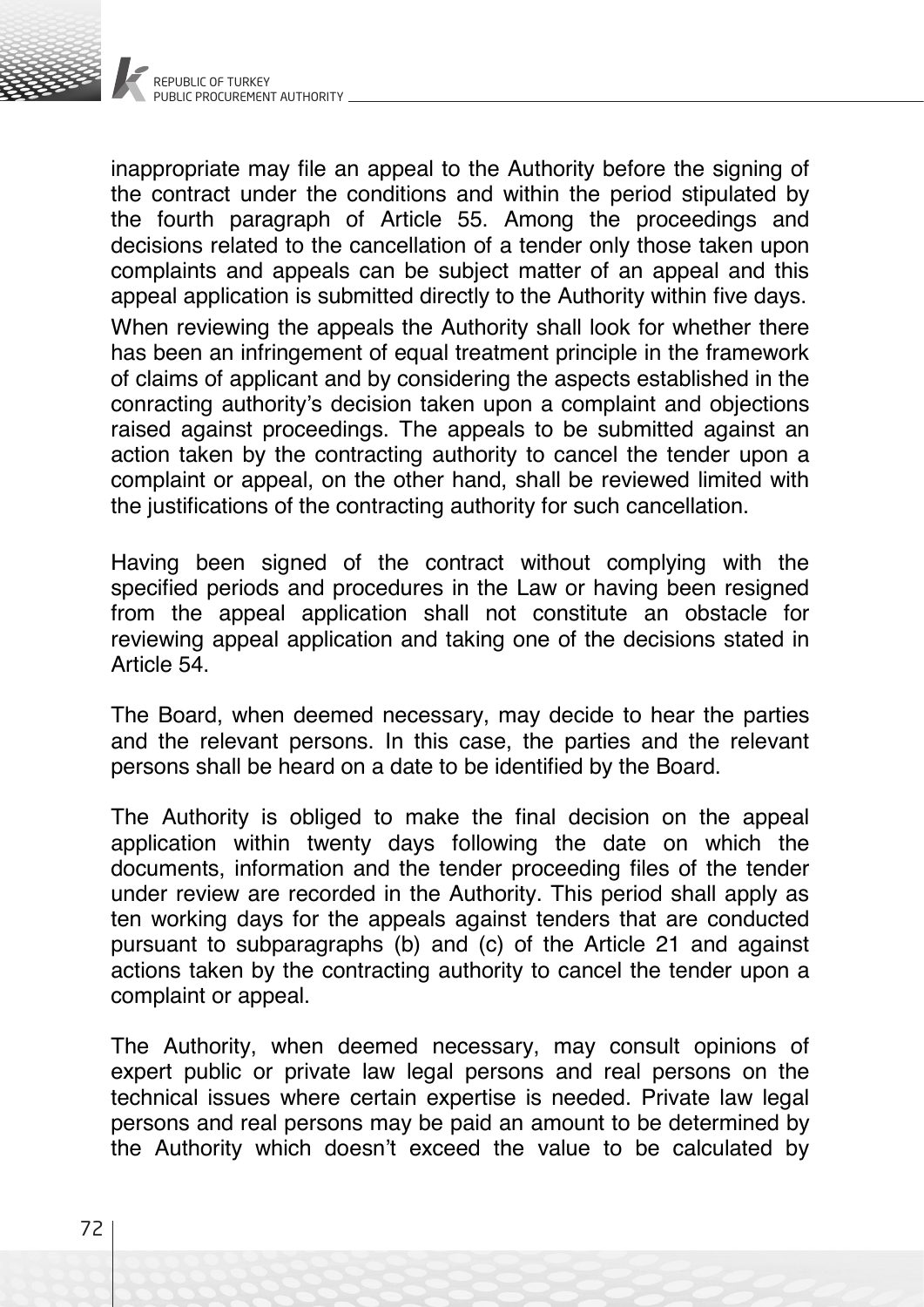

multiplying the benchmark figure of (8000) by the salary coefficient applied to civil servant salaries. On the other hand, if the opinions of public officers are consulted to a payment shall be made to such personnel within the framework of the same principles by taking the benchmark figure of (5000) as basis without being constrained with other legislation applied to personnel. The payments to be made under this paragraph are not subject to any tax and deduction other than stamp duty.

All decisions taken by the Board shall be notified to the parties within five working days following the decision date and is published in the website of the Authority within five days following the notification. No fee may be collected for the access to the decisions.

Contracting authorities must immediately execute the necessary transactions resulting from Board decisions, which would create changes in the legal status.

#### **Judicial Review**

**Article 57-** The final decisions made by the Public Procurement Authority with regard to the complaints shall be under the jurisdiction of the Turkish courts and such cases shall have priority.

## **CHAPTER IV Prohibition and Criminal Liability**

#### **Prohibition from participation in tenders**

**Article 58-** Those who are established to be involved in acts and conducts set forth in Article 17, shall be prohibited from participation in any tender carried out by all public institutions and authorities including the those specified in the  $2^{nd}$  article and the those listed in  $3^{rd}$  article of this Law, for at least one year and up to two years depending on the nature of the said acts and conducts; and those who do not sign a contract in accordance with the procedures, except for force majeure, although the tender has been awarded to them, shall be prohibited likewise from participation in any tender for at least six months and up to one year. Prohibition decisions shall be taken by the Ministry implementing the contract or by the Ministry which the contracting authority is subordinate to or associated with, by contracting officers of contracting authorities which are not considered as subordinate to or associated with any Ministry, and by the Ministry of Internal Affairs in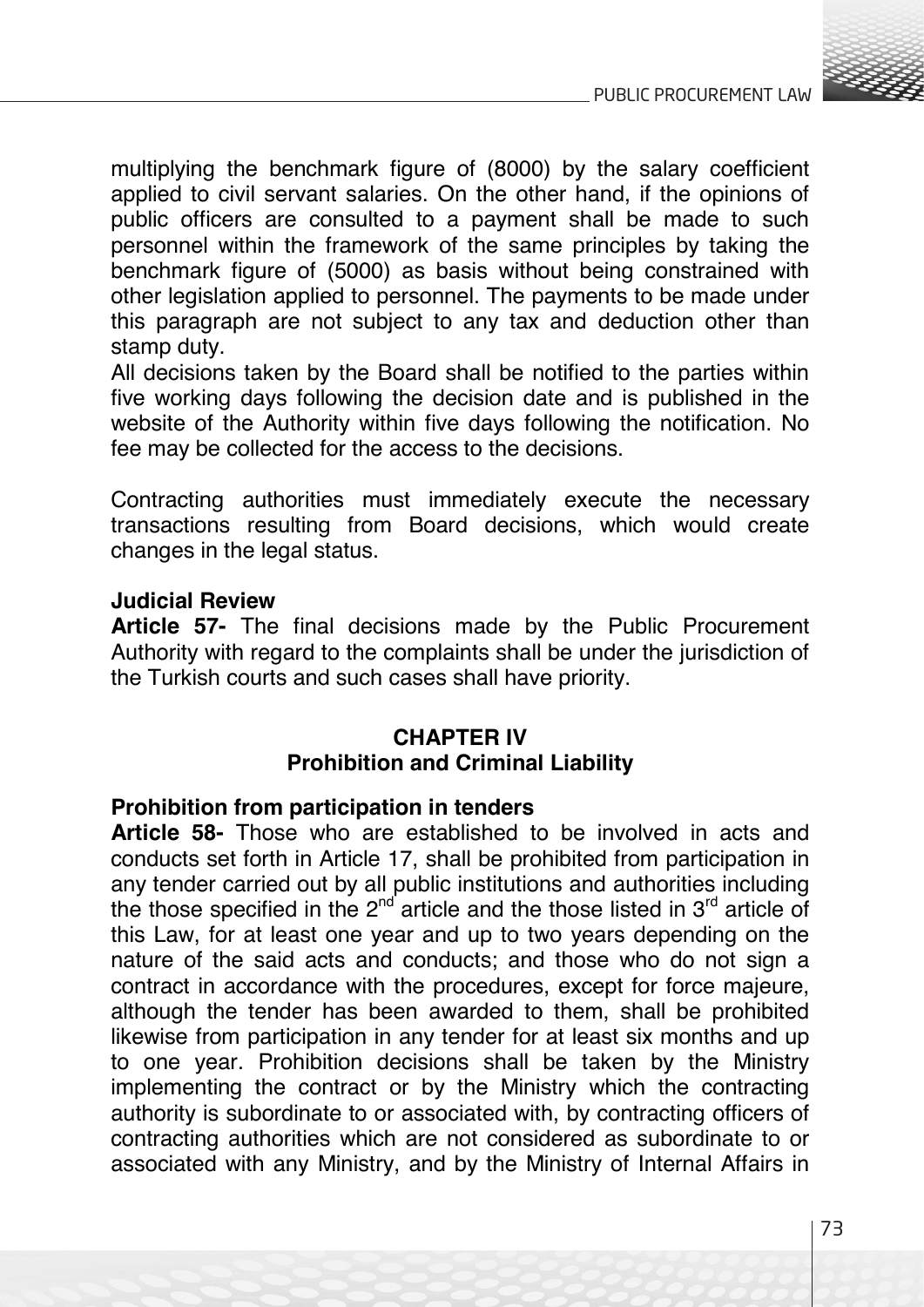

special provincial administrations and in municipalities and in their affiliated associations, institutions and undertakings.

In case legal persons who are subject to prohibition are sole proprietorships, the prohibition decisions shall apply to all of the partners, and in case of companies with shared capital, the prohibition decisions shall apply for partners that are real or legal persons who own more than half of the capital in accordance with the provisions of paragraph 1. Depending on their being real or legal persons, in cases where those who are subject to a prohibition decision are partners to a sole proprietorship, the sole proprietorship shall also be subject to the prohibition decision; and in cases where those who are subject to a prohibition decision are partners to a company with shared capital, the company with shared capital shall also be subject to the prohibition decision provided that they own more than half of the capital.

Those who are established to be involved in these acts and conducts during or after the tender proceedings shall not be allowed by the contracting authority to participate in the current tender as well the subsequent tenders to be carried out by the same contracting authority until the effective date of the prohibition decision.

The prohibition decisions shall be made within at most forty-five days following the date which the conducts or acts requiring prohibition has been established. The prohibition decision shall be sent for publication in the Official Gazette within at most fifteen days, and shall become effective on the date of its publication. The decisions shall be followed up by the Public Procurement Authority and those who are prohibited from participation in public procurements shall be recorded.

The contracting authorities carrying out the tender proceedings shall be responsible for notifying the relevant or related ministry of any event requiring prohibition from participation.

#### **Penal Liability of Tenderers**

**Article 59-** Even if it has been established after the completion and acceptance of the contract, the real or legal persons and their partners or proxies who have been involved in acts or conducts among the ones specified in Article 17 constituting a crime under the Criminal Code,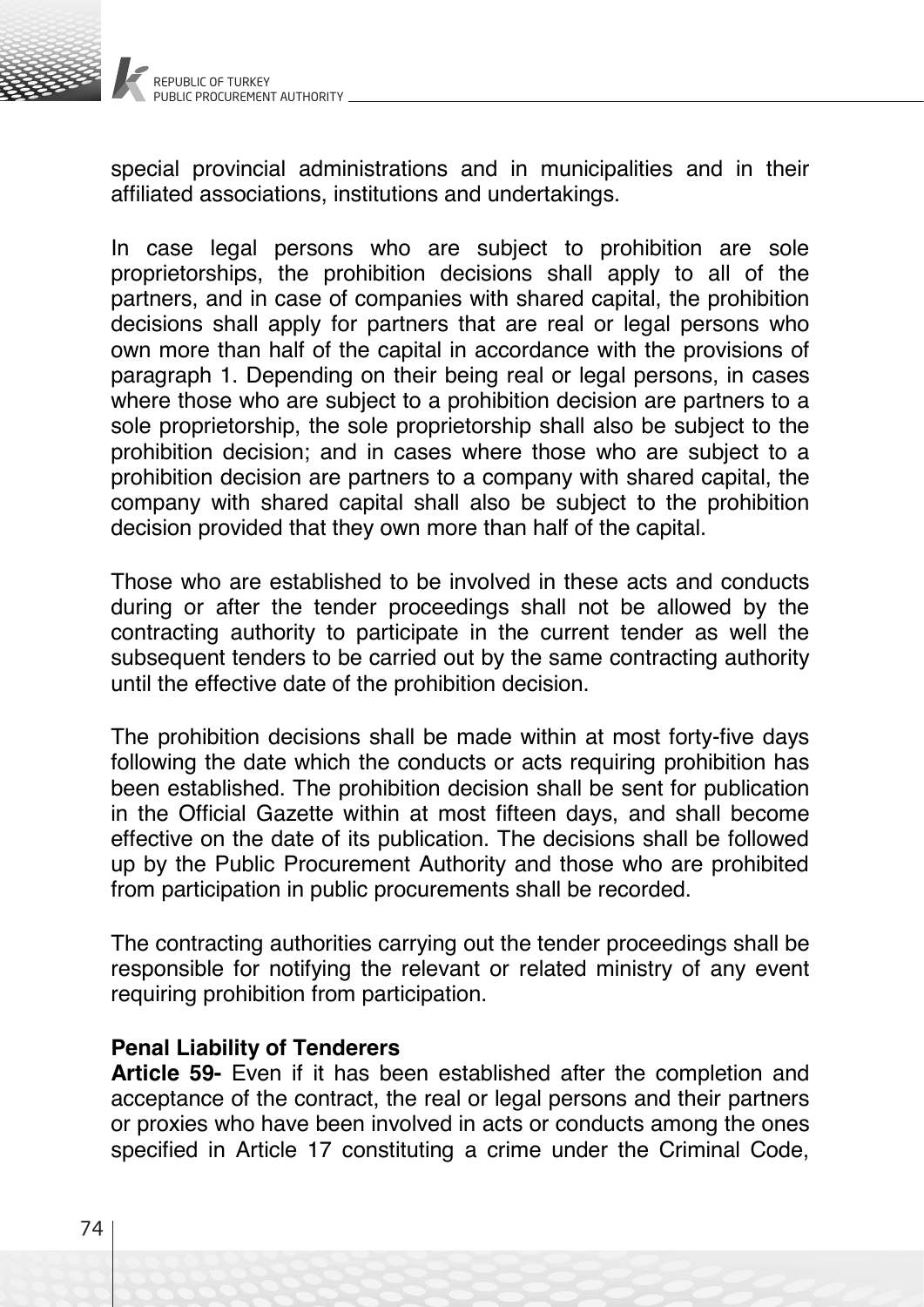

shall be notified to public prosecuters in order to be held subject to criminal prosecution in accordance with provisions of the Criminal Code. In addition to the punishment rendered by the court, these persons shall be prohibited from participation in the procurement proceedings of all public institutions and authorities that are included within the scope of this Law by decision of court, starting from the ending date of the prohibition decision made by the contracting authority pursuant to Article 58 and for a period of at least one year and up to 3 years, together with the those stated in paragraph 2 of Article 58.

Those for whom a decision to file a public lawsuit is made following the criminal prosecution held in accordance with paragraph 1 due to tenders conducted within the scope of this Law, and those mentioned in paragraph 2 of Article 58, can not participate in the procurement held by public institutions and authorities included within the scope of this Law, until the end of judgment proceedings. Those who are decided to be subject to a public lawsuit shall be informed to the Public Procurement Authority by the Public Prosecutor's Office for recording.

Those who are convicted for repeated times for prohibited acts and conducts set forth under this Law, and the companies with shared capital in which these persons own more than half of the capital, or the sole proprietorships to which these persons are partner, shall be prohibited permanently from participation in public procurements by court decision.

In accordance with the provisions of this Article; those, who are prohibited and convicted by court decision shall be notified by the Public Prosecutors to the Public Procurement Authority in order to be entered the records and to the relevant professional chambers in order to be entered in their professional records.

The court decisions pertaining to those who are prohibited permanently from participation in public procurements shall be announced by publication in the Official Gazette within fifteen days following the notification by the Public Procurement Authority.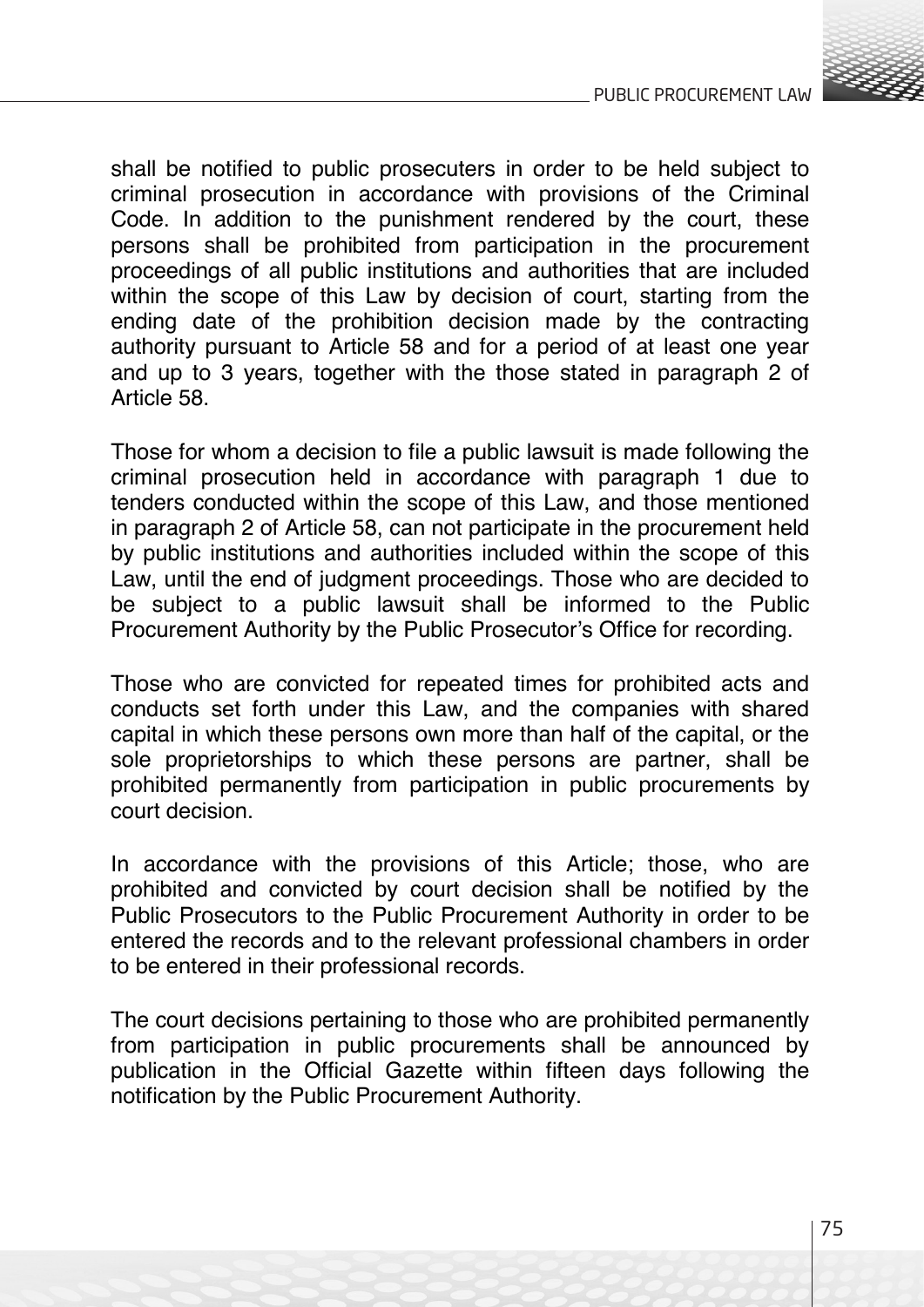

# **Penal Liability of Officers**

**Article 60-** In case it is established that the contracting officer, the chairperson and the members of the tender commissions and other related persons assigned at any stage of the procurement proceedings from the beginning until the signing of contract, have committed acts or conducts specified in Article 17; have failed to fulfil their duties in accordance with the legal requirements or failed to act impartially; or have been involved in defaults or negligent acts which inflict loss upon one of the parties, these persons shall be given a disciplinary punishment in accordance with the related legislation. Criminal prosecution shall also apply for these persons depending on the nature of their acts or conducts, and in addition to the punishment rendered by the court, these persons shall compensate for all the loss and damage inflicted upon the parties in accordance with the general provisions. The persons who have been convicted for the acts and conducts contrary to this Law shall not be assigned to duties within the scope of this Law.

The personnel who have been incurred to any punishment by judicial bodies due to acts and conducts included within the scope of this Law shall not be appointed and assigned by any Public institutions and authorities covered in this Law, to any duties or authorized positions related with the implementation of this Law or other related regulations.

The sanctions mentioned above shall also apply to those who permit and carry out procurement proceedings in violation of the principles set forth under Article 5 and the instructions stipulated under the Article 62.

#### **Confidentiality of Information**

**Article 61-** Those who are assigned with the implementation of this Law and those who provide consultancy services cannot disclose any of the confidential information or documents relating to all proceedings about the procurement process; jobs and transactions of the tenderers, technical and financial structures of the tenders as well as the estimated costs of the procurements or use these information for the benefit of their own or of third persons. Depending on their relevance, the sanctions stipulated under Article 58 and 60 shall apply in case of violation.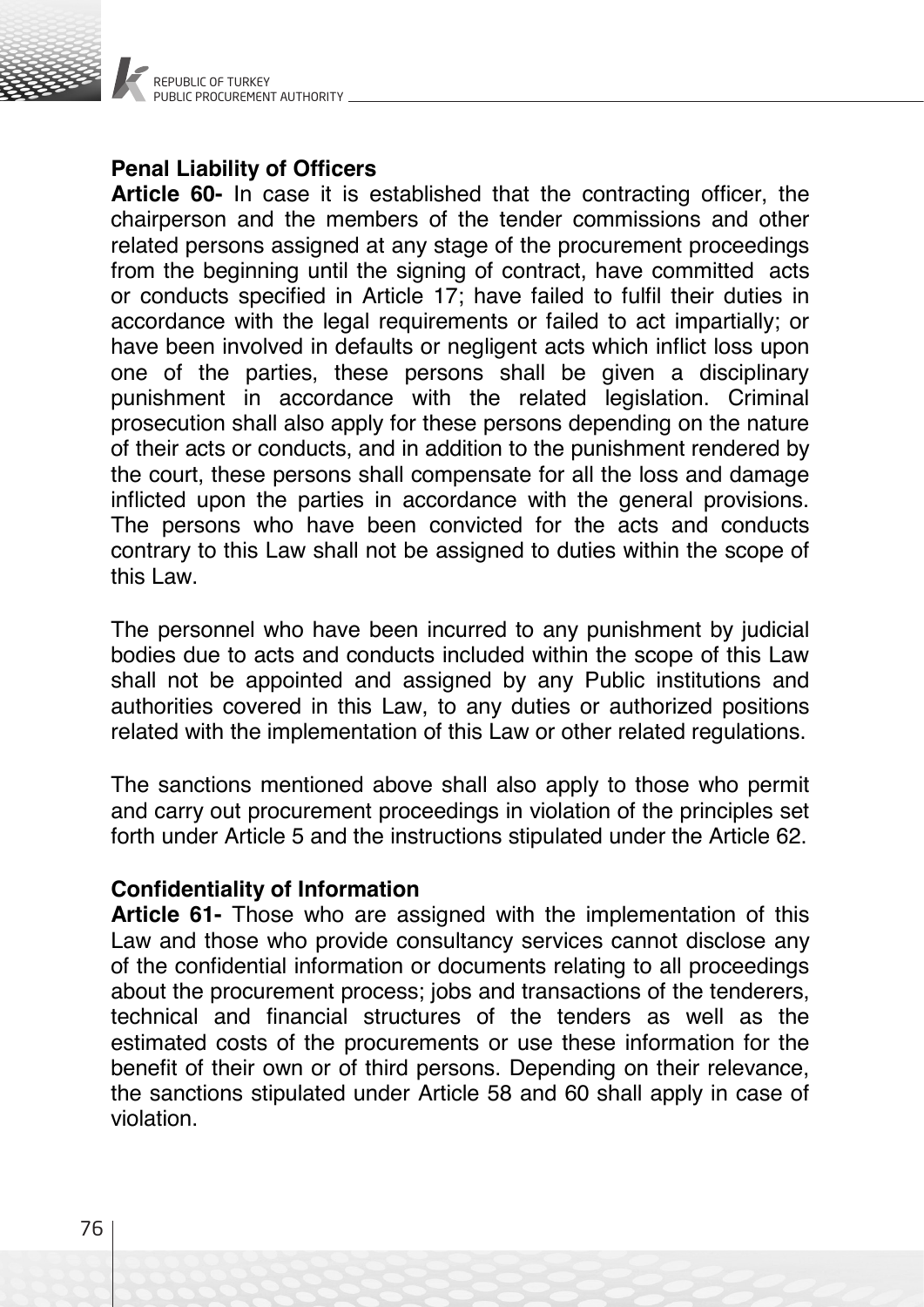

# **CHAPTER V Various Provisions**

# **Other Rules for Contracting Authorities**

**Article 62-** It is mandatory for contracting authorities to comply with the principles set below within the scope of this Law, before conducting a tender proceeding for goods, services or works.

a) With the aim of completing investment projects in the planned time period and presenting them to the service of the economy, in order for a procurement to be conducted for any work that covers a period exceeding one year, it is compulsory that a program be established to ensure that there is an appropriation in the budget on a yearly basis distributed according to the time period of the work. The appropriation contemplated for the first year shall not be less than 10 % of the project cost, and the appropriation portions which are initially put in the program for the coming years cannot be decreased in the years to follow.

b) In consideration of the time period in which the planned appropriations can be used, it is essential that the procurement be conducted in due time and for the procurements covering a period of more than one year and having investment characteristic (excluding those that must be carried out due to natural disasters), it is essential that the tenders be concluded within first nine months of the year. However, the procurements of goods and services to be realized in the following fiscal year and having continuous characteristic, may be carried out before the end of previous fiscal year.

c) In construction works, it is not allowed to initiate the procurement proceedings without obtaining building site, without completing ownership, expropriation and if required development transactions and without establishing application projects. Where the technical and financial characteristics can not be precisely determined due to the originality and complexity of the works, the procurement may be carried out through preliminary or final project. In construction works where application projects exist, it is obligatory the procurement be carried out through receiving turnkey lump-sum price proposal. However, for works, which have no sufficient time to establish an application project due to natural disasters, the procurements may be conducted with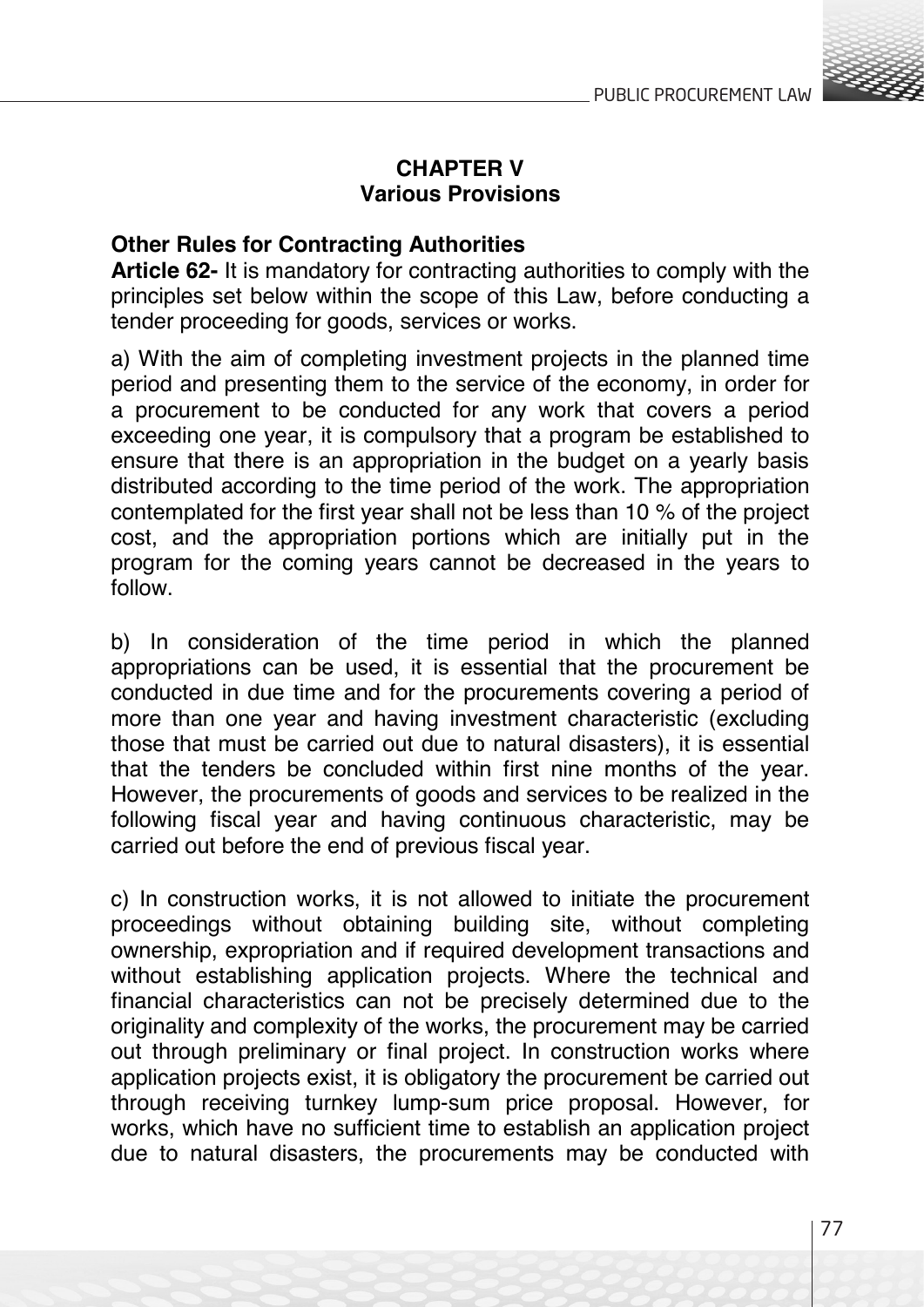

preliminary or final projects; and for all types of repair works and works which the application project can not be established before the procurement since land and soil surveys are required in some certain stages during construction, or a development or route change is probable, except for the building works, the procurement may be conducted with final project. In those works, the procurement may be carried out on turn-key lump-sum basis for the parts of works where the application project can be implemented, and on unit price basis for each item of work for the parts where the application project can not be implemented. The conditions regarding to availability of building site and completion of ownership and expropriation transactions shall not be required in projects relating to dams and large-scale irrigations. drinking water conduit lines, energy transmission lines, substations, transformer stations, switchyards, captures, water tanks, highways, harbours and airports, railways, oil and natural gas pipelines.

d) The estimated cost; which determined to be used in programming of the budget by the contracting authorities and to be used in comparing the proposals submitted by tenderers participating in the procurement shall not be disclosed to tenderers.

e) If the personnel employed by the contracting authorities pursuant to laws, statutes, and regulations does not bear adequate qualities or is not in sufficient number, it may be put out to tender for the services specified in this Law. However, the condition of lacking of adequate qualifications or not being in sufficient number is not required in consultancy services procurements.

f) No advertisement shall be published without preparing the tender documents. In determining the notice periods, the day of publication of the notice shall be taken into account, and the date of opening of tenders or the deadline for applications shall not be taken into account. It is mandatory to send the texts of the notices where they will be published in advance, taking into consideration the time that will elapse until the publication of the notice, in order to ensure compliance with the time limits set forth in Article 13.

g) In case the date determined for the tender falls on a holiday, the tender shall be realized on the first working day following the holiday at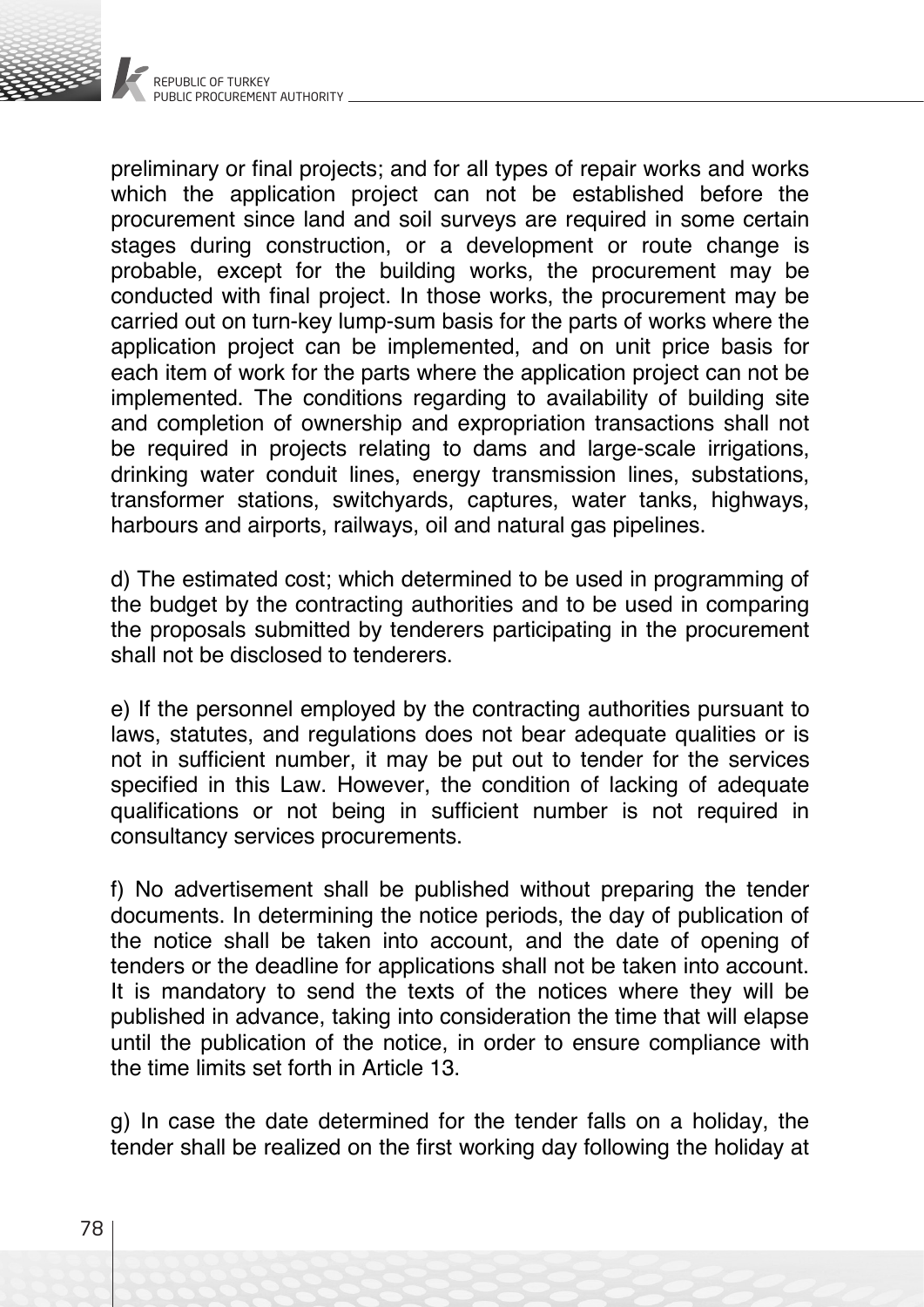

the same place and time with no further requirement of a notice, and the tenders which have been submitted until this time shall be accepted. The time of the tender shall be determined with regard to the working hours. Even if there is a change in the working hours after the notice, the tender shall be held at the hour announced before.

h) Where engineers or architects without work experience apply for works procurements compatible with their undergraduate education, the years after their graduation shall be taken into consideration as similar work experience within the scope of article 10 by calculating each year as one hundred and twenty two thousand three hundred and eighty seven New Turkish Liras (one hundred forty-one thousand one hundred and forty-three Turkish Liras)<sup>∗</sup> , provided that the total period does not exceed fifteen years. This period shall not apply for architects and engineers who have work experience. The experience obtained under the scope of this subparagraph may also be used by legal entities, where the concerned engineer or architect has owned more than 51 % of the relevant legal entity or both partners are engineers each holding 50% - 50% share of the legal entity, for five years.

i) The annual total of the expenses to be used up within the monetary limits specified in 21 $st$  and 22 $nd$  articles of this Law, can not exceed 10 % of the appropriations to be allocated in contracting authorities' budgets for this purpose, unless otherwise is approved by Public Procurement Authority.

# **Arrangements regarding domestic tenderers**

**Article 63-** The contracting authorities may insert some provisions to the tender documents with regard to; in procurement of services and works, a price advantage would apply to domestic tenderers up to 15%, and in procurement of goods, a price advantage up to 15 %, would apply to domestic tenderers who offer products which are accepted as domestic products by the Authority by taking the opinions of Ministry of Industry and Trade and of other relevant organisations and institutions, and in cases where the estimated costs are below the domestic tenderers can participate in

<sup>∗</sup> has been published in Official Gazette which is numbered 27824 and dated 23.01.2011 by Communique of Public Procurement Authority, numbered 2011/1 and has covered the period of **01.02.2011 – 31.01.2012**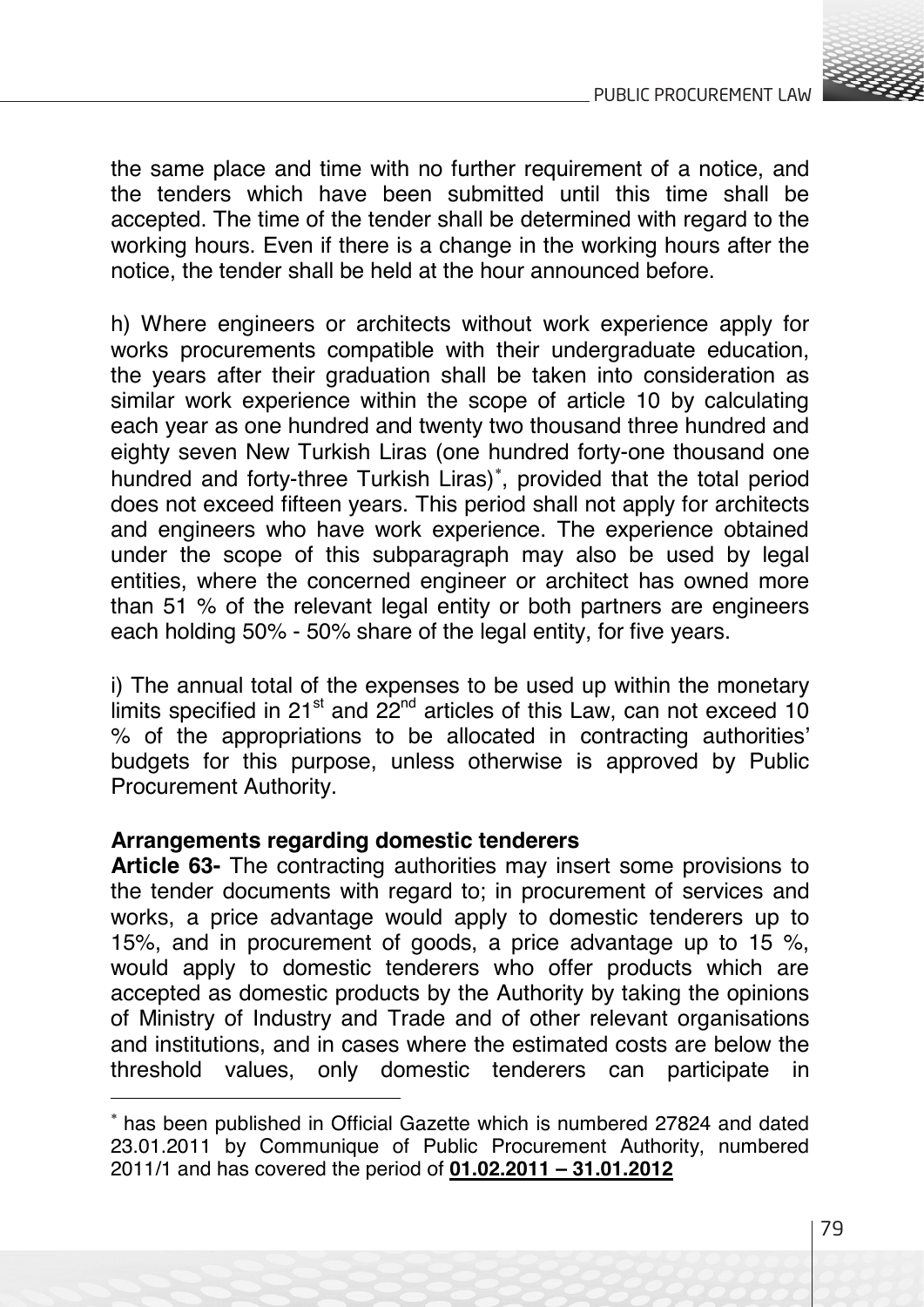

procurements. In order to be deemed as domestic tenderers, all partners of the joint ventures must be domestic tenderers.

# **Calculation of time limits**

**Article 64-** In case there is no provision regarding the calculation of the time limits written in this Law, the provisions of the Code of Obligations shall apply.

#### **Announcement and Notification Principles**

**Article 65-** It is compulsory to obey the following rules for the announcements and notifications to the candidates, tenderers and potential tenderers.

a) Notifications shall be conducted with one or more of the following ways by the contracting authorities or the Authority.

- 1- by hand in return of signature
- 2- by registered mail
- 3- in electronic environment
- 4- by fax

In notifications by registered mail, the seventh day, and in case of foreign tenderers the nineteenth day, following the mailing of the registered letter shall be deemed as notification date of the decision to the tenderer. When notification is arrived to whom concerned before that time, actual notification date shall be taken.

b) Notifications made by the contracting authorities or by the Authority in electronic environment or by fax as well as the price offers submitted in electronic environment by tenderers involved in a framework agreement must be confirmed on the same day. In notifications in electronic environment or by fax, the actual notification date shall be deemed as the legal notification date.

However, in transactions realised between contracting authorities or the Authority and candidates, tenderers and potential tenderers by using electronic signature or transactions regarding the procurement process executed via Public Procurement Platform, including those related to complaint applications, confirmation shall not be required.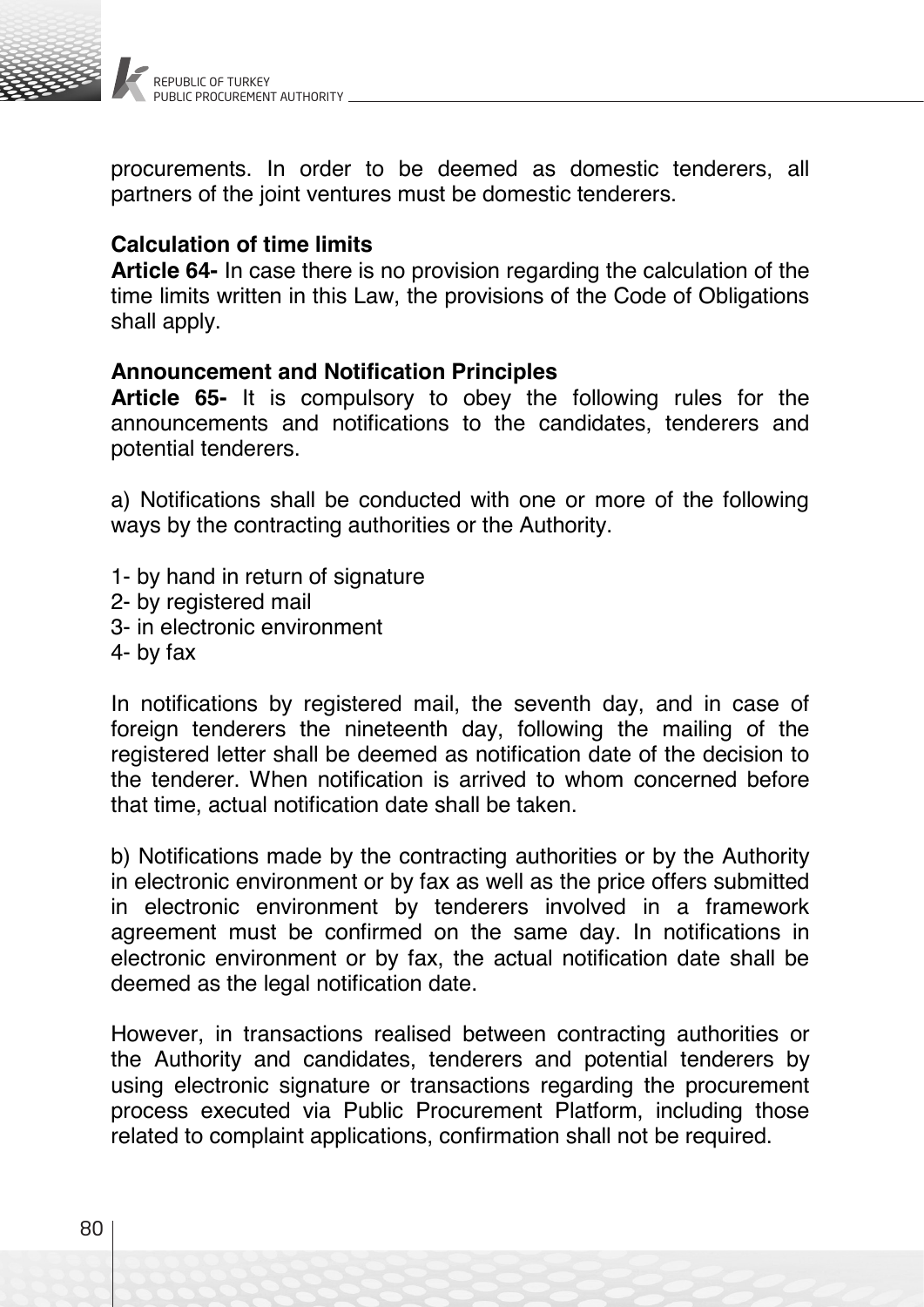

c) The tools to be used in electronic communication and their technical features shall be compatible with the commonly used and easily available communication and information technology products and shall ensure equality principle.

d) It is essential to preserve integrity of data and the confidentiality of tenders and participation requests, in all kinds of exchange and storage of information.

In case there is no relevant provision in this Law for notifications to be served, the provisions of the Code of Notification shall apply.

# **Amendments**

**Article 66-** Amendments to provisions of this Law shall only be arranged through annexing provisions or making changes.

# **Updating threshold values and monetary limits**

**Article 67-** The threshold values and monetary limits specified in this Law shall be updated yearly by the Public Procurement Authority in view of the Index of Wholesale Prices of the previous year and shall be published in the Official Gazette until the  $1<sup>st</sup>$  of February which will be effective as of the same date. However, the updating shall not take into consideration the amounts below 1 million Turkish Liras. The threshold values and monetary limits indicated in this Law may further be updated upon the proposal of the Authority with the decision of the Council of Ministers in case of emergency.

# **CHAPTER VI Final Provisions**

#### **Provisions not applicable**

**Article 68-** a) The provisions of State Procurement Law No: 2886, dated 08.09.1983 shall not be applicable in procurements covered in this Law.

b) The provisions of other laws, which provide exclusion from State Procurement Law No: 2886, dated 08.09.1983 and which are not in conformity with the Law No: 4734 shall not be implemented.

c) In projects within the scope of Law no: 2985 on Collective Housing, the procurements may be conducted without requiring the conditions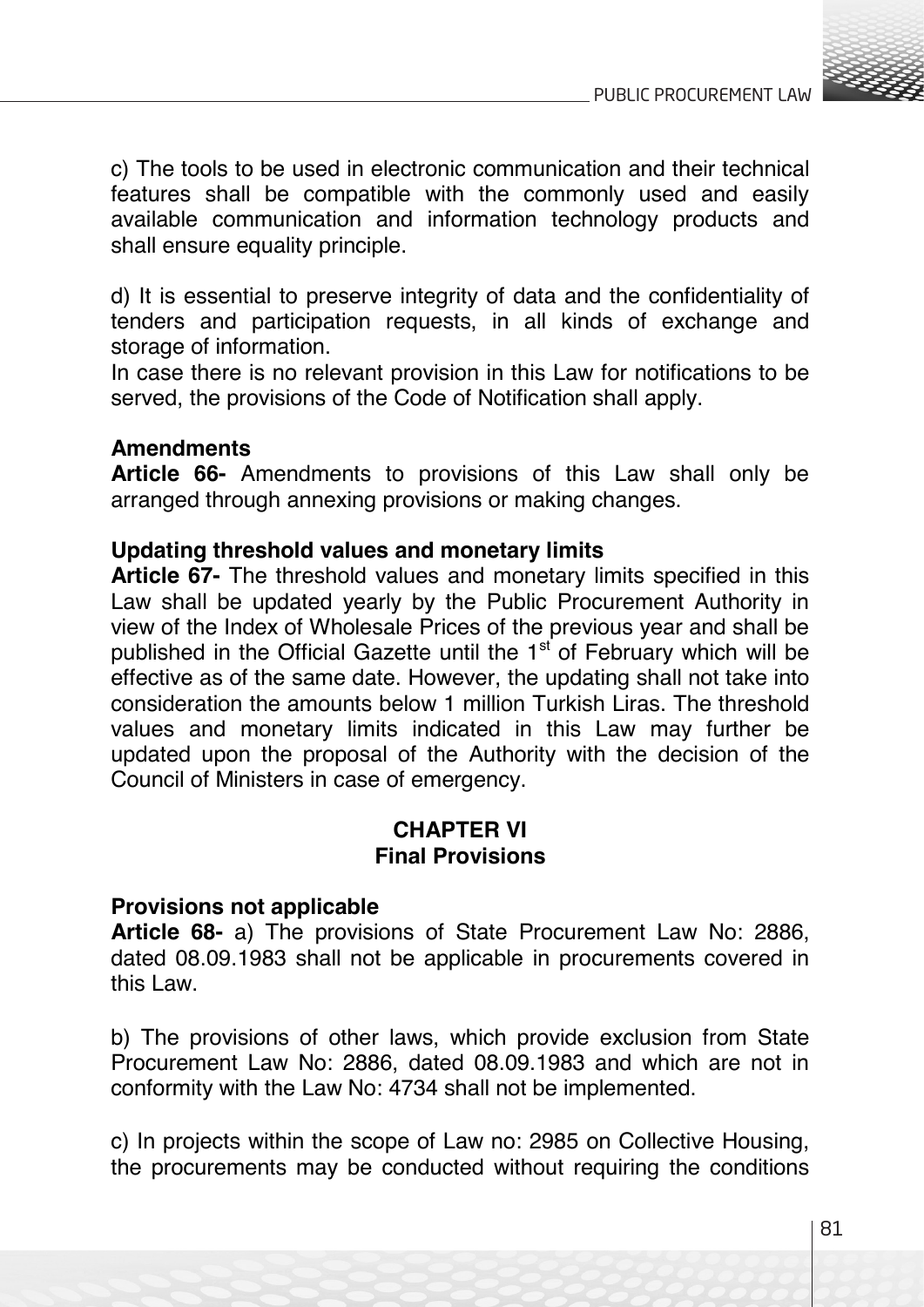

stipulated in fifth and sixth paragraphs of the  $5<sup>th</sup>$  article, in (a), (b) subparagraphs of 62<sup>nd</sup> article and the conditions related to expropriation, ownership, obtaining of building site, development transactions and application project stated in sub-paragraph (c) of the same  $(62^{nd})$ article. However, in cases where Environmental Assessment Report is obligatory, it is compulsory this report be obtained before contract signing.

## **Electronic public procurement platform**

**Additional Article 1-** In procurements to be conducted within the scope of this Law; without prejudice to the article 13, stages related to procurement process, such as the tender notice, preparation and submission of the tender document, submission of the documents concerning participation and qualification, preparation, submission, and evaluation of the tenders, finalization and approval of the procurement, notification of the final tender decision, and signing of the contract as well as all sorts of notifications may be realized partly or wholly over the Electronic Public Procurement Platform established by the Authority.

The principles and procedures concerning the establishment and operation of the Electronic Public Procurement Platform as well as the use of electronic means during the procurement process shall be determined by the Authority.

All the notices to be made pursuant to article 13 of this Law shall also be published in the Electronic Public Procurement Platform.

Systems may be established over the Electronic Public Procurement Platform concerning the determination of the qualifications of candidates or tenderers in procurements that are within the scope of this Law. The Authority is authorized with regard to establishing, getting established, and supervising of these systems, cancelling the powers of the authorized authorities or taking decisions in the nature of precautions.

#### **Framework agreements**

**Additional Article 2-** Contracting authorities may conclude framework agreements for the procurement of required goods, services and works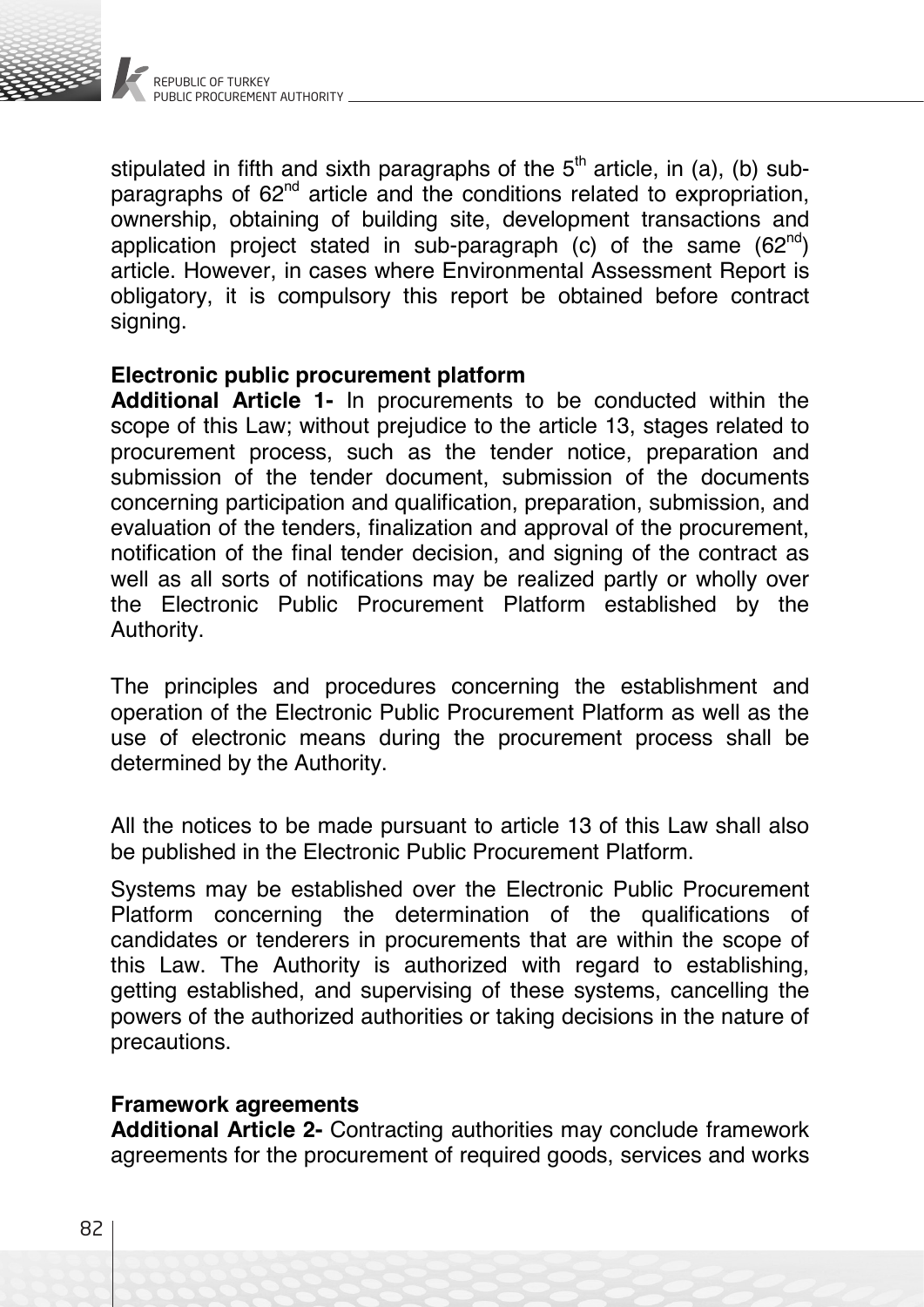

provided that they use open or restricted procurement procedures. Framework agreements shall not be used in such a way to prevent, restrict or distort competition.

Goods, services and works to be procured in the scope of framework agreements shall be announced in accordance with Article 13 of this Law. Estimated amounts planned to be procured under the scope of framework agreement shall be stated in the notice.

Except for the provisions with regard to receiving of securities, the framework agreement shall be signed for a period not exceeding fortyeight months in accordance with the provisions in this Law prescribing the conclusion of contracts, and the results shall be announced in Public Procurement Bulletin.

Framework agreements may also be concluded with only one tenderer provided that all the conditions are determined in advance. In framework agreements to be concluded with more than one tenderer, the number of tenderers who will become party to the framework agreement, which is not less than three, shall be stated in tender documents, on condition that adequate number of tenders meeting the requirements is submitted. The tenderers whose tenders are accepted as valid after the evaluation shall be included in the list by ranking from the economically most advantageous tender, except the cases which the framework agreement is concluded with only one tenderer. In case the number of tenderers who are party to the framework agreement falls under three, the parties shall be notified of the annulment of the current framework agreement.

In procurements under the framework agreements which all the conditions are determined in advance the tenderers may be requested to re-tender on condition not to exceed their initial tenders. In cases where all the conditions are not determined in advance the tenderers may be requested to re-tender provided that no substantial changes are made on terms of the framework agreement.

The tenderers shall be given sufficient time for preparing their tenders considering the complexity and originality of the subject matter of the contract.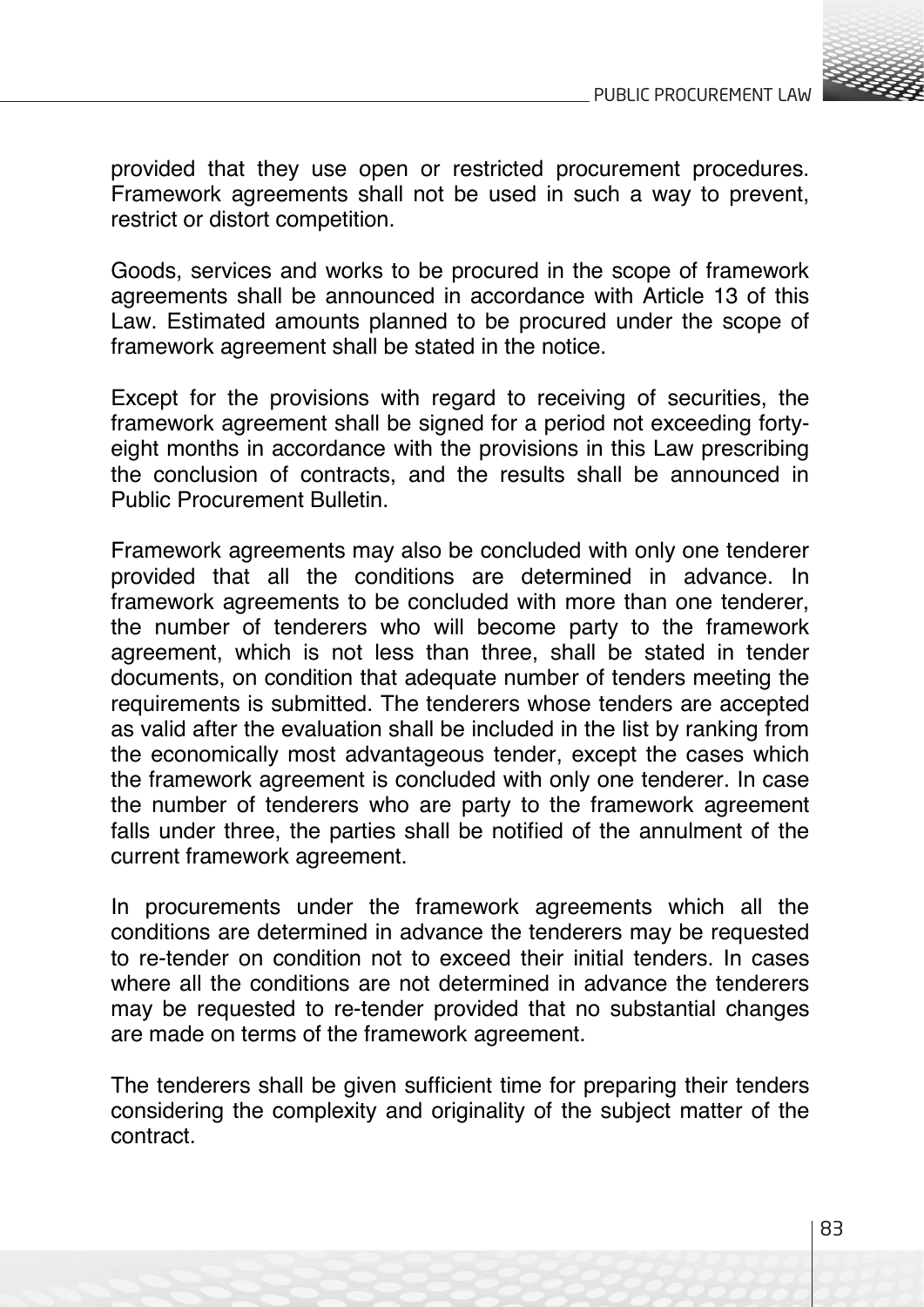

The tenderers shall document every twelve months that their qualification is valid. Framework agreements of those who have lost their qualifications and those who do not submit a valid tender twice even though they have been invited to do so, shall be annulled.

The framework agreement with the tenderer who have failed to sign the individual contract within the time specified in tender documents in spite of an invitation from the contracting authority, shall be annulled and the provisions of Article 58 shall be applied for the tenderer.

Articles 6, 38, 40, 41, 42, 43, 44, 45, 46, 54, 55 and 56 of this Law shall not apply to individual contract phase. The Authority is authorized to determine the procedures and principles as well as the nature and scope of the purchases to be realized within the scope of framework agreements, including the matters specified in these articles, to impose restrictions, and to determine the form and scope of contract when such contracts are deemed necessary.

Being concluded a framework agreement does not impose the contracting authority the obligation to purchase. The contracting authority may procure its needs that are in the scope of framework agreement also by implementing the other procedures in this law.

**Additional Article 3-** Council Of Ministers is empowered to establish the principles on price difference and to issue the decrees allowing to amend or to wind up the contracts in order to apply to works or worksoriented services contracts which have been concluded up to the inforcement date of this article and the contracts to be concluded at foreign currency over fixed prices after this date, according to the related legislative provisions other than those of State Tender Law, numbered 2886, and are under the same scope with that of subparagraph (c) of article 3 of Public Procurement Law, no:4734.

#### **Dynamic Purchasing System**

**Additional Article 4-** The Dynamic Purchasing System may be used for purchasing in electronic environment of the manufactured goods available in the market. Open procedure is applied while establishing the system. The dynamic purchasing system shall not be operated in such a way to impede, restrict or distort competition.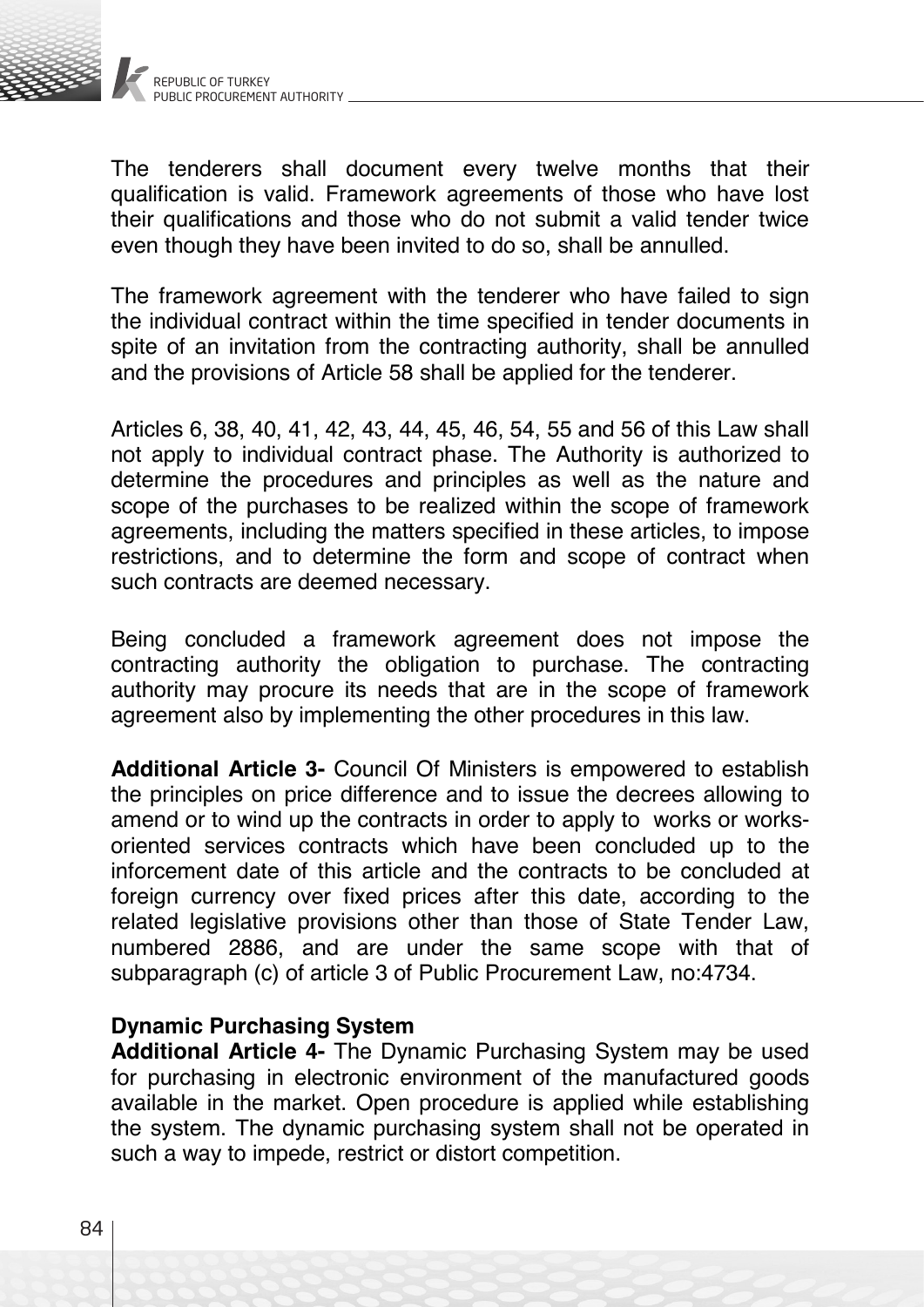

It shall be notified by a notice in the Public Procurement Bulletin that the system is to be established. The information regarding the nature, description and quantity of the procurement planned, as well as procurement system, electronic equipment to be used in operating this system, necessary adjustments to connect the system in technical terms, the rules regulating the system operation and other information shall be specified in tender document.

All tenderers fulfilling the qualification criteria and submitting the preliminary tenders in line with the conditions specified in the tender document shall be allowed to participate in the system. Preliminary tenders may continuously be improved as long as they comply with the rules set forth in tender document.

The evaluation of preliminary tenders shall be completed within fifteen days as of their submission. If no invitation has been issued yet for submitting the tenders, the evaluation period may be extended once up to fifteen days.

Decision to establish a dynamic purchasing system, or to abandon the establishement of such a system, and that the preliminary tenders have been accepted to the system or rejected, shall be notified to the tenderers in three days at the latest following the relating decision.

All tenderers admitted to the system shall be invited to submit their tenders for each procurement. The procurements shall be announced by simplified notice at least fifteen days before this invitation. All of the tenderers accepted to the system shall be invited to submit tender by allowing sufficient time to prepare their tenders.

The procurement shall be finalized by evaluating the tenders in accordance with the principles in the tender document and concluded by signing of the contract.

The period of dynamic purchasing system may not be longer than fortyeight months.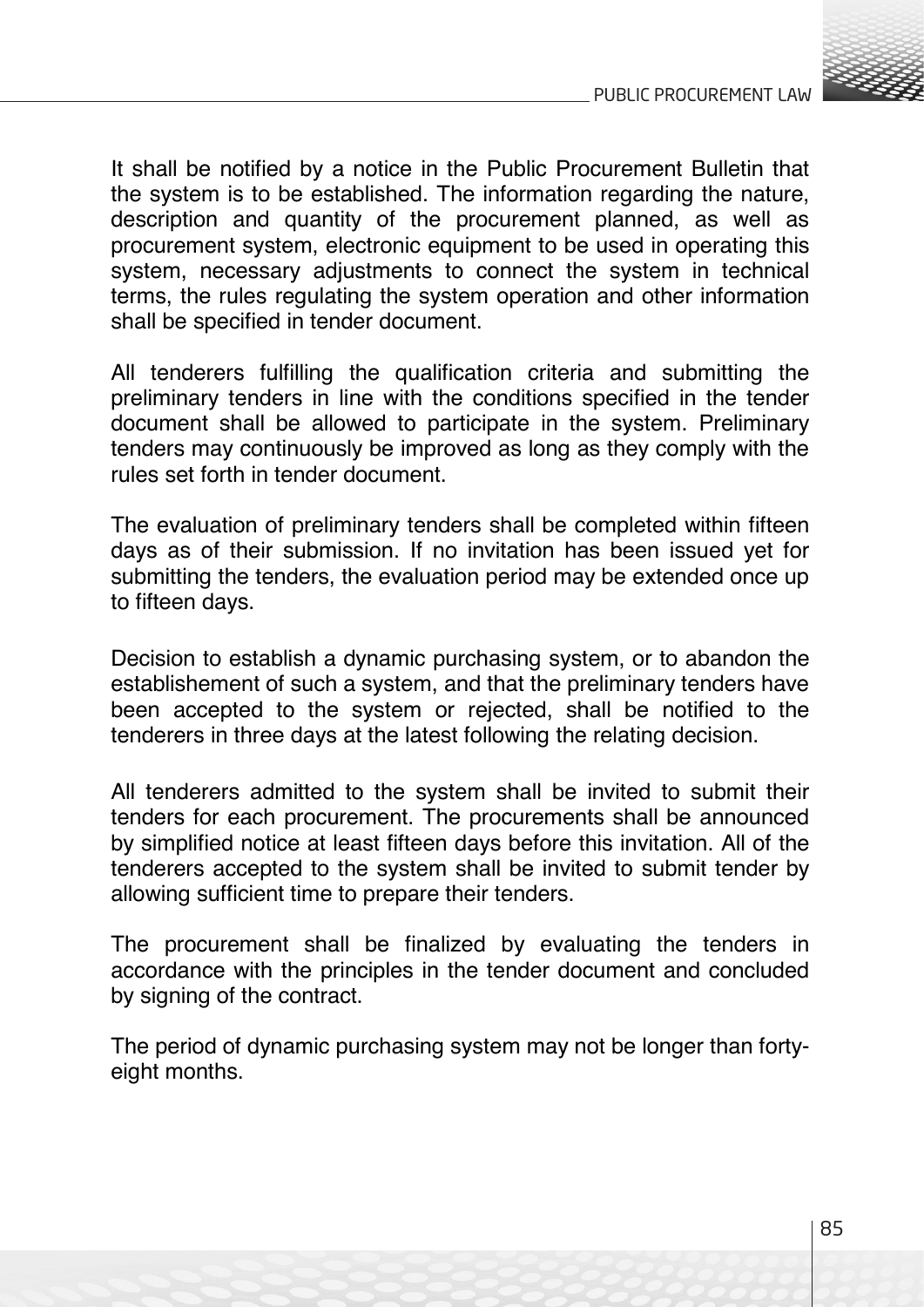

The Electronic Public Procurement Platform shall be used for the procurements to be conducted by dynamic purchasing system. No fee shall be collected for admitting to and operating of the system.

The Authority is empowered to determine the cases requiring contract arrangements, and the principles and rules regarding the contracts on procurements within the scope of dynamic purchasing system.

#### **Electronic Reverse Auction**

**Additional Article 5-** The Electronic Reverse Auction may be conducted after the completion of the evaluation phase of the open procedure, restricted procedure and negotiated procedure, conducted according to paragraphs (a), (d) and (e) of Article 21, provided that it has been stated both in tender notice and tender documents. Electronic Reverse Auction may also be applied in tenders within the scope of dynamic purchasing system and framework agreements. Electronic Reverse Auction shall not be used, however, in tenders for the procurement of consultancy services conducted pursuant to article 48.

Electronic Reverse Auction may only be used in cases where all the technical characteristics of the subject matter of procurement are precisely determined.

Before starting the Electronic Reverse Auction the initial evaluation of the tenders shall be realized in accordance with the requirements given in the tender document.

The tenderers who are accepted as qualified shall be simultaneously invited to re-tender in the electronic environment. The starting date and time of the auction and all information necessary for tenderer to connect the electronic device being used shall be included in the invitation. A timetable indicating each stage of the Electronic Reverse Auction shall also be given in the invitation. Electronic Reverse Auction may be conducted in more than one successive step. The auction may not be launched unless two working days have passed after the date on which the invitation is sent.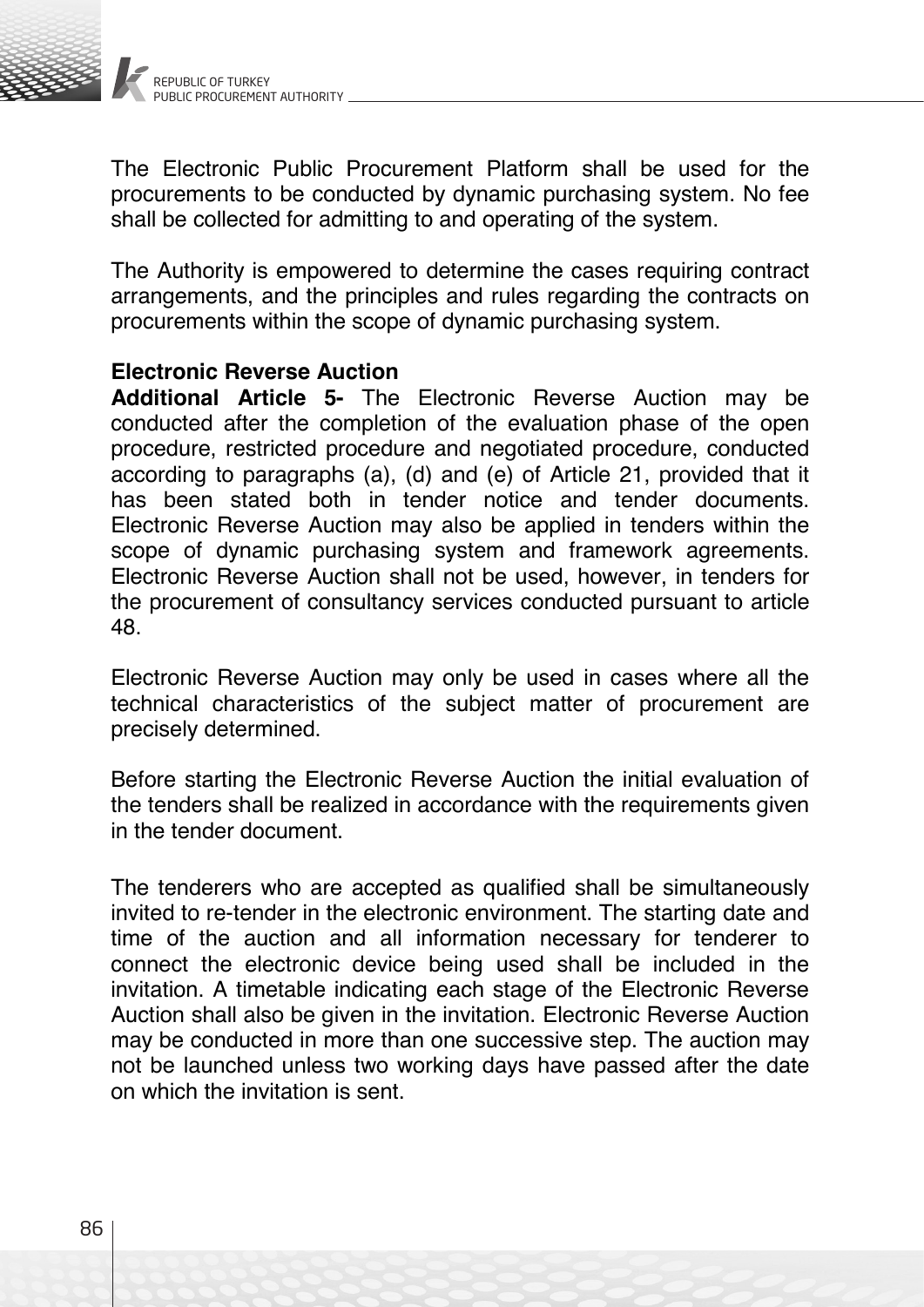

In cases where economically the most advantageous tender is determined also by considering the non-price factors, the result of the initial evaluation and the mathematical formula determining the ranking according to new tenders shall be notified in the invitation. This formula shall also include the relative weights, if any, of all the factors to be used in determining economically the most advantageous tender as specified in tender notice and tender documents.

In each stage of the Electronic Reverse Auction, the tenderers are instantly provided with necessary information enabling them to learn their rank at the very moment. As long as specified in the tender documents, information about the tenders of other tenderers and the number of tenderers at any stage of the auction may be announced. However, the identities of the tenderers shall not be disclosed during the Electronic Reverse Auction.

Electronic Reverse Auction is terminated in the event that one or more of the following conditions occur:

a) Expiration of the date and hour scheduled in the invitation for the closing of auction,

b) Inability in receiving tenders ensuring the minimum difference range within the standstill period specified in the invitation for the placement of new tenders,

c) Completion the number of tours indicated in the invitation.

#### **Financial leasing**

**Additional Article 6-** The principles and procedures to be applied in procurement of goods through financial leasing by the contracting authorities covered in this Law shall be established by the Authority.

#### **Standard tender documents and regulations**

**Interim Article 1-** The standard tender documents and regulations to be issued for the implementation of this Law shall be prepared by the Public Procurement Authority in view of the opinions of the relevant institutions and authorities until the enforcement date of the Law and published in the Official Gazette.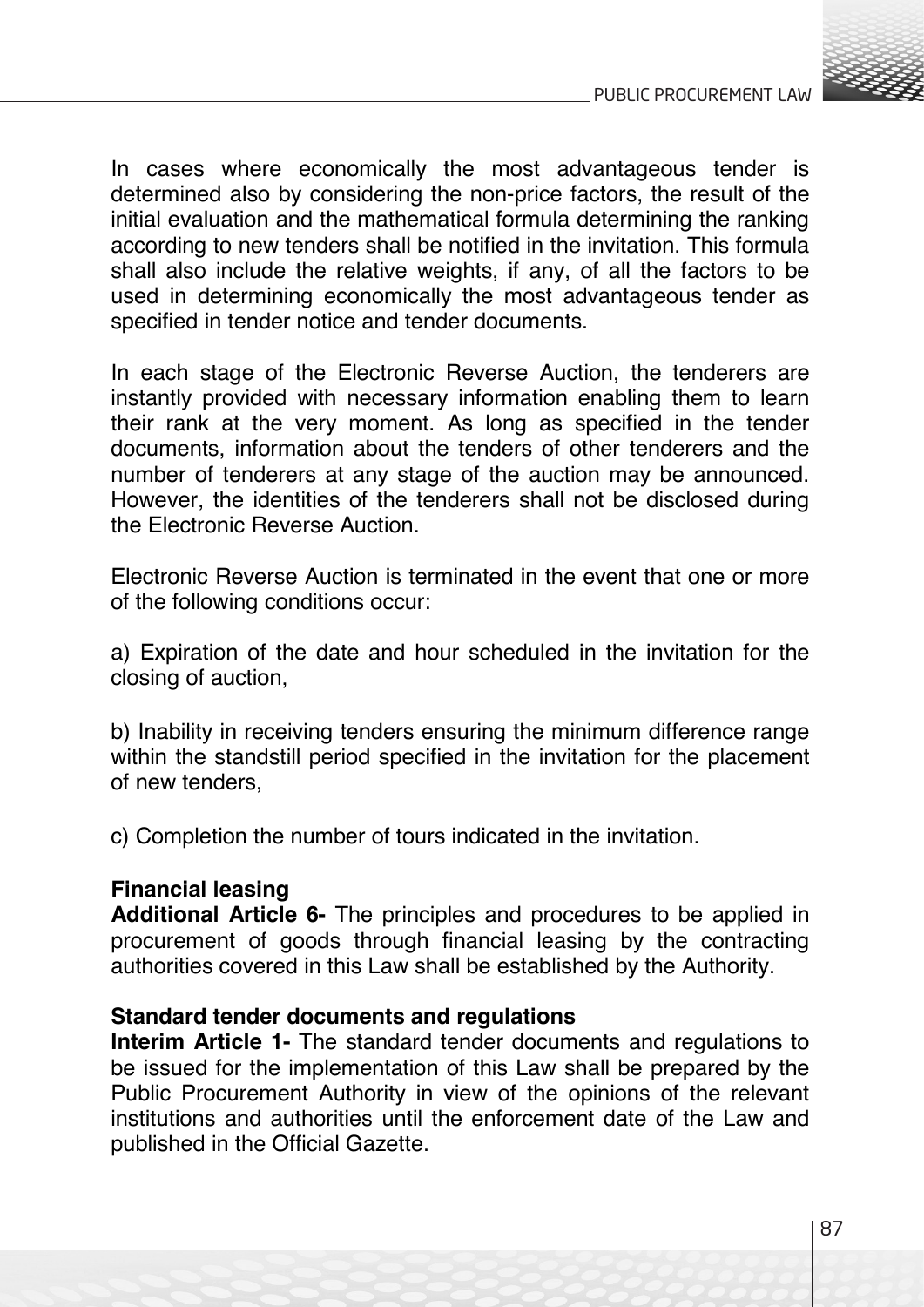

Until the enforcement of these documents, the contracting authorities shall continue to apply the existing principles and regulatory provisions.

#### **Ongoing tenders**

**Interim Article 2-** The procurement for which a written tender announcement or a notice has been made prior to the enforcement date of this Law shall be concluded in accordance with the relevant laws and procedures.

# **Updating**

**Interim Article 3-** The threshold values and monetary limits set forth in this Law shall be updated as specified in article 67 for the period lasting between the date of publication of the Law in the Official Gazette and the date of enforcement.

# **Principles and procedures relating to the exclusions**

**Interim Article 4-** Principles and procedures relating to;

a) paragraph (b) of  $3<sup>rd</sup>$  article shall be prepared by relevant institutions,

b) paragraph (d) of  $3<sup>rd</sup>$  article shall be prepared by the Ministries of Foreign Affairs, National Defence, Finance, and Public Works and Settlement upon the approval of Public Procurement Authority,

c) principles and procedures related to procurements of goods and services to be made pursuant to sub-paragraph (f) of  $3<sup>rd</sup>$  article shall be prepared by relevant institutions upon the approval of Public Procurement Authority, until the date of enforcement of the Law by taking into account the opinions of relevant institutions and organisations and shall be put in force by decision of Council of Ministers.

The principles and procedures to be implemented in procurements according to sub-paragraph (e) of  $3<sup>rd</sup>$  article of this Law, may be determined by Authority, whereas the principles and procedures of purchases from State Procurement Office may be determined by the Ministry of Finance if deemed necessary.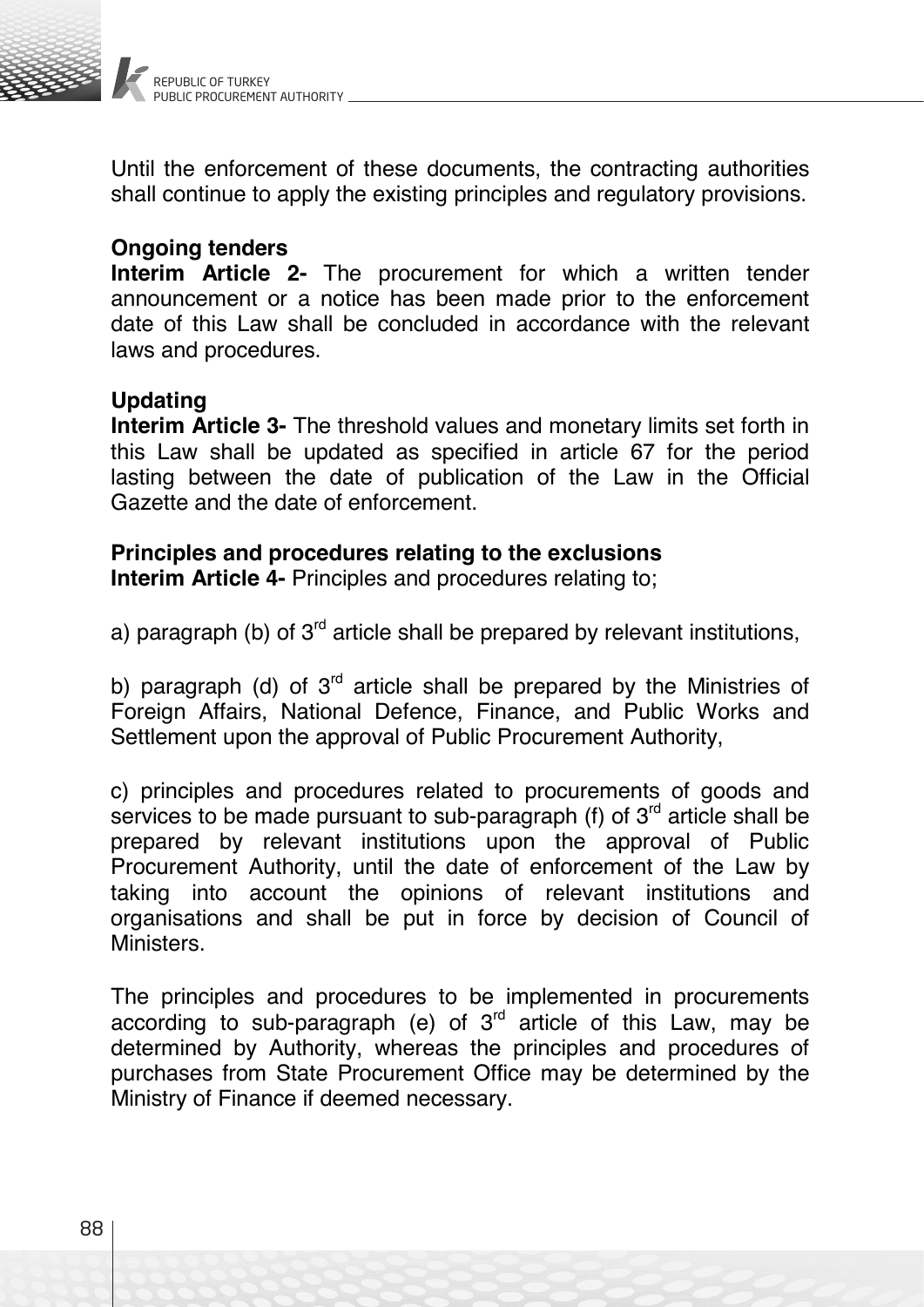

The goods and services within the scope of sub-paragraph (g) of  $3<sup>rd</sup>$ article of this Law shall be determined by Authority upon the request of relevant institutions.

The principles and procedures related to sub-paragraph (h) of  $3<sup>rd</sup>$ article of this Law shall be determined with the regulation prepared by Ministry of Finance, taking into account the opinions of Authority and Ministry of Health.

The enterprises, institutions and corporations which carry out activities in energy, water, transportation and telecommunication sectors shall be subject to sub-paragraph (g) of  $3<sup>rd</sup>$  article of this Law until their special laws enter into force and shall be subject to other provisions of this Law for procurements of goods, services and works which are not within the scope of said sub-paragraph.

The monetary limit set forth in sub-paragraph (g) of  $3<sup>rd</sup>$  article of this Law shall not apply to any kind of goods, services and works procurements relating to activities for searching, drilling, generating and transporting of oil and natural gas by Turkish Petroleum Corporation within Turkish territotorial waters as well as international waters.

The principles and procedures regarding to paragraph (i), Article 3 of this Law shall be set forth with a regulation to be issued by the Ministry of Finance, Public Procurement Authority and the Ministry.

The principles and procedures regarding to paragraph (j), Article 3 of this Law shall be set forth with a regulation to be issued by the Ministry of Environment and Forrestry by taking comments of Ministry of Finance, Public Procurement Authority and Undersecretariat of Maritime.

The principles and procedures regarding to paragraph (l), Article 3 of this Law shall be set forth with a regulation to be jointly issued by the Ministries of Justice and Interior Affairs by taking the comments from Ministry of Finance and Public Procurement Authority.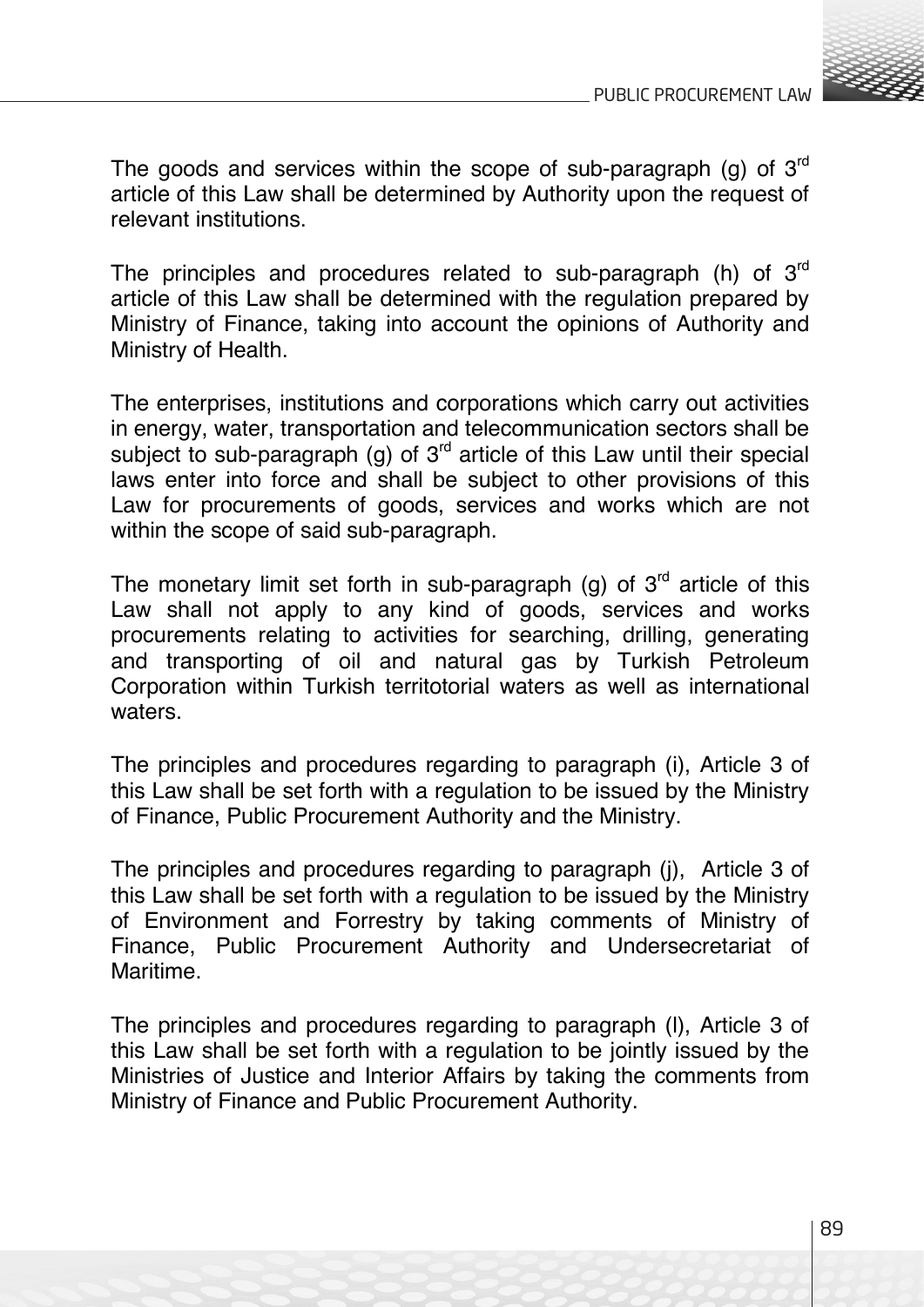

The principles and procedures regarding to paragraph (k), Article 3 of this Law shall be set forth with a regulation to be issued by the General Directorate of Foundations by taking the comments from Ministry of Finance and Public Procurement Authority.

The procedures and principles to be applied by the Scientific and Technological Research Council of Türkiye pursuant to subparagraph (f) of article 3 of this Law shall be determined with the regulations to be issued by the Scientific and Technological Research Council of Türkiye by taking the opinions of the Ministry of Finance and the Authority; and the procedures and principles with respect to subparagraph (n) shall be determined with the regulations to be prepared by the relevant ministries by taking the opinions of the Ministry of Finance and the Authority.

#### **Establishment of Public Procurement Authority**

**Interim Article 5-** The Public Procurement Board specified in Article 53 of this Law shall be appointed within thirty days following the publication date of this Law in the Official Gazette. For the initial appointments to the Public Procurement Board; one each member determined by the Council of Ministers selected among the candidates proposed by the Ministry of Finance and selected among the candidates proposed by the Ministry of Public Works and Settlement shall be on duty for a period of seven years.

The Board, within sixty days following appointments, shall establish its organisation and make the Authority become effective by this date for the realization of its duties defined in this Law.

Until the date at which this Law shall be effective, the principles and procedures of the procurements to be held by the Authority shall be regulated by a regulation to be issued by decision of Council of Ministers upon the request of The Board.

The regulations mentioned in Article 53 of this Law and in the third paragraph above shall be issued until the date on which the Authority begins to operate.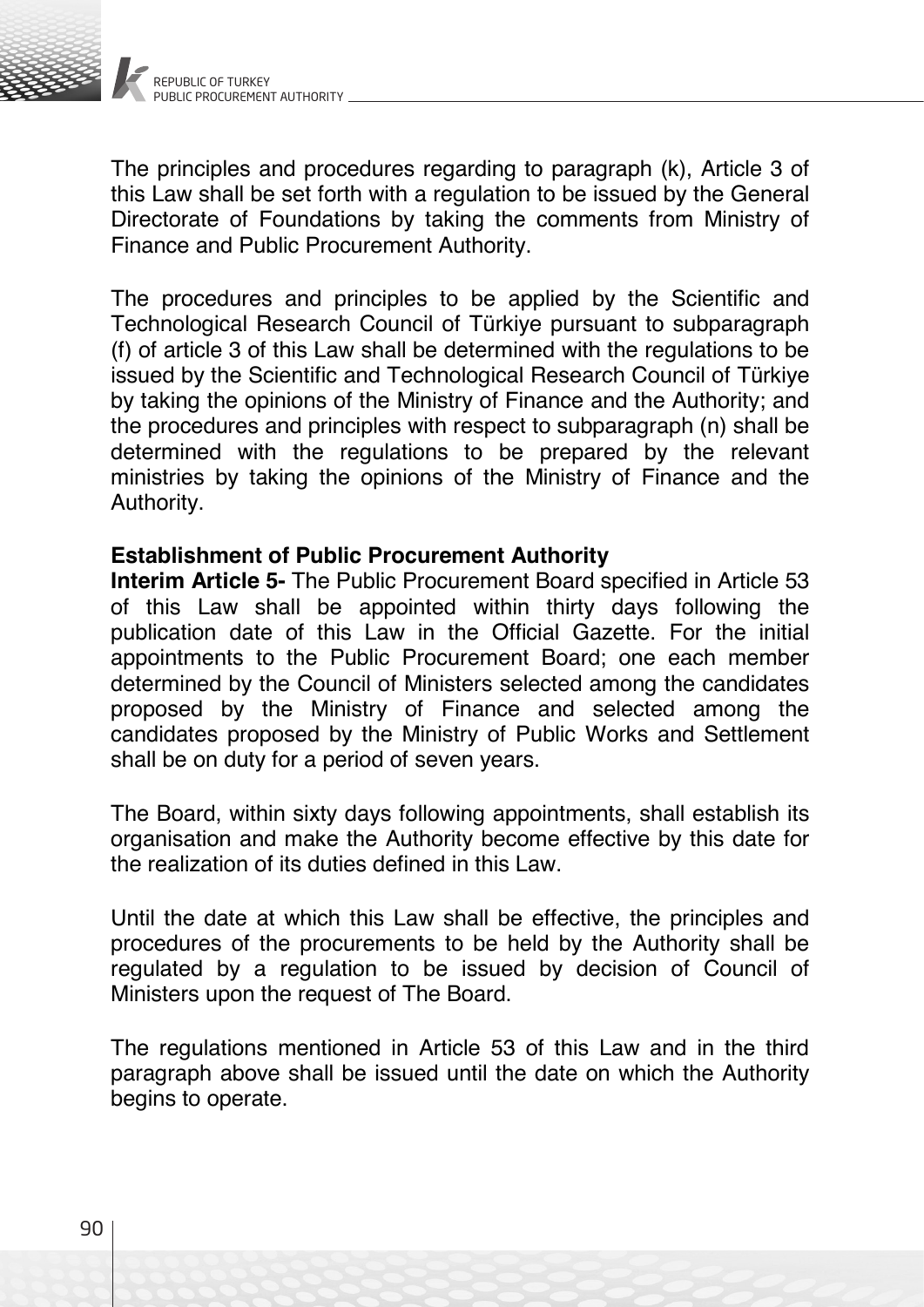

All expenditures of the Authority shall be financed by the general budget, until the time when they are met by Authority's own revenues.

**Interim Article 6-** Within 1 year from the date of execution of this article;

a) Among the staff charged in public institutions and authorities, those who are graduated from the higher education institutions defined in the scope of paragraph (h) of the article no: 53 and have obtained the profession through private competition exam, and after a certain period of on-the-job training, have been appointed to office through private qualification exam, and those who are judges, attorneys and the ones regarded as from this profession,

b) The university teaching personnel who have completed at least postgraduate education provided that their branch is in relation with the Authority's field of duty,

c) The ones having bachelor's degree in engineering and architecture and have worked in the public institutions and authorities as related to their field of study for at least 5 years, and the ones having the post graduate education in one of these fields following their bachelor's degree and who have worked in the public institutions and authorities as related to their field of study for at least 3 years, may be appointed as public procurement experts by the Board through obtaining the approval of their institutions, provided that they have not exceeded 40 years old by a day, and for the ones defined in the sub-paragraphs (a) and (c), provided that they have worked in the field of judgment, inspection, auditing, implementing or consultancy related to public procurement legislation.

The personnel who work in the administrations with general and annexed budget, state economic enterprises and their affiliated partnerships, in institutions having juristic personality established by private laws and charged with public duties and institutions with independent budget, may be appointed to the positions of the Authority apart from the public procurement expert and expert assistant positions until 31.12.2003, upon their request and approval of their institutions.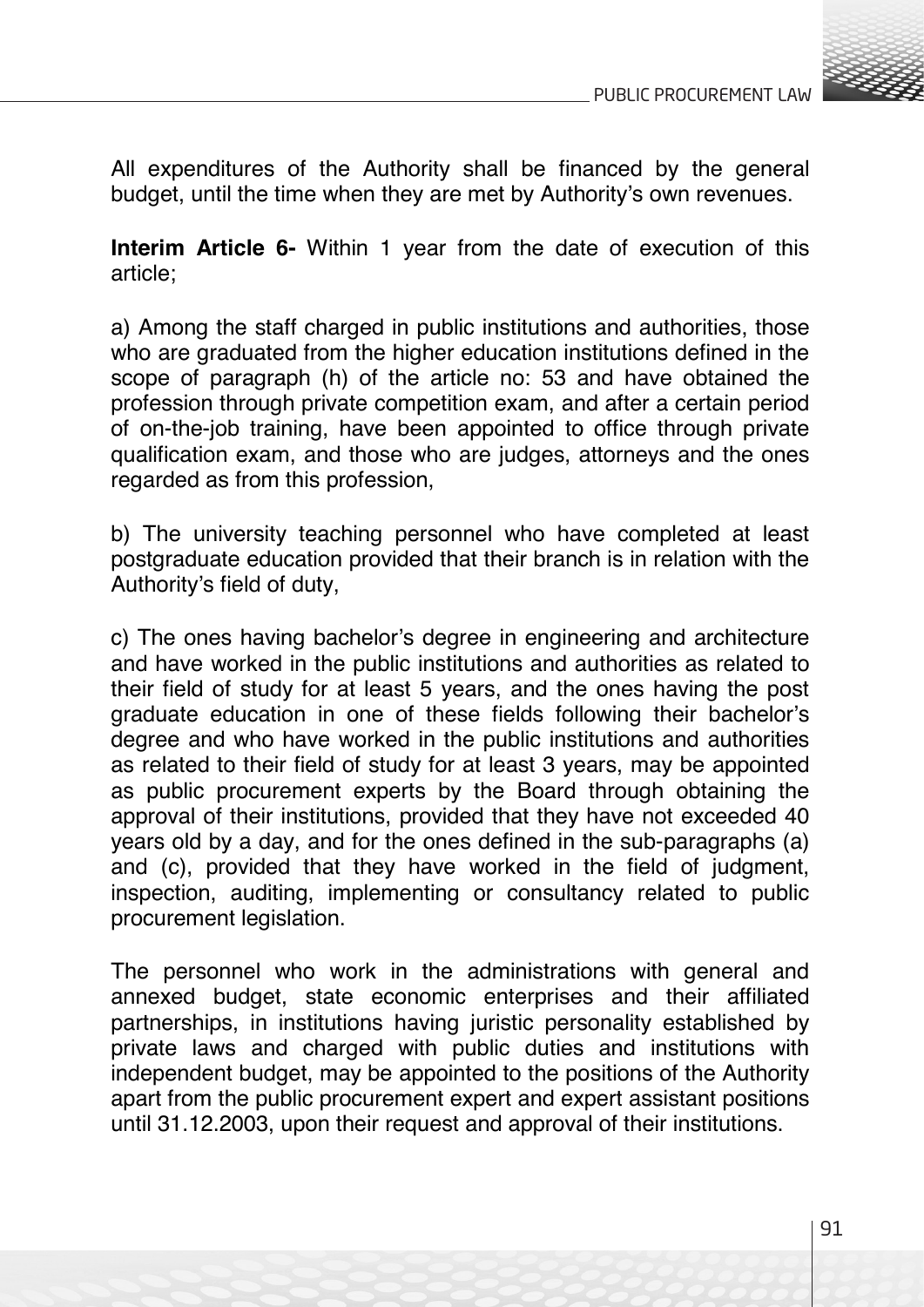

**Interim Article 7-** Regarding to World Inter-university sports games to be performed in İzmir in 2005, all kinds of procurements for goods, services and works by the Executive Board and by other public authorities and authorities upon request of said Board shall be excluded from this Law, except prohibition and criminal provisions.

## **Ongoing procurements**

**Interim Article 8-** Law provisions that were in force at the time of enforcement of this Law shall be continued to apply for the tenders, which were announced or notified in writing until the effective date of this Law.

The complaint applications that were submitted until the effective date of those listed in subparagraph (b) of article 35 of this Law and the applications that involve claims of contradiction to the provisions of this Law and relevant legislation shall be finalized pursuant to the provisions of the legislation effective on the date of application.

## **Current appointments**

**Interim Article 9-** The appointments of those actually working from among the personnel appointed as public procurement experts in the Authority pursuant to subparagraph (i) of article 53 before 31.05.2008 may be continued depending on the needs of the Authority.

# **Terms of duty of the president and the members of the Board**

**Interim Article 10-** From among the existing president and members of the Board, the terms of duty of those appointed to complete the term of another member before the effective date of this Law shall apply as five years starting from the date of their appointment.

# **Continuation of Board Membership**

**Interim Article 11-** Existing board members shall remain in the office until they have completed their term of duty.

# **Appointment to Presidency Advisory**

**Interim Article 12-** Duties of those who are working as Vice President, Chief Legal Adviser and Head of Department in the Authority shall be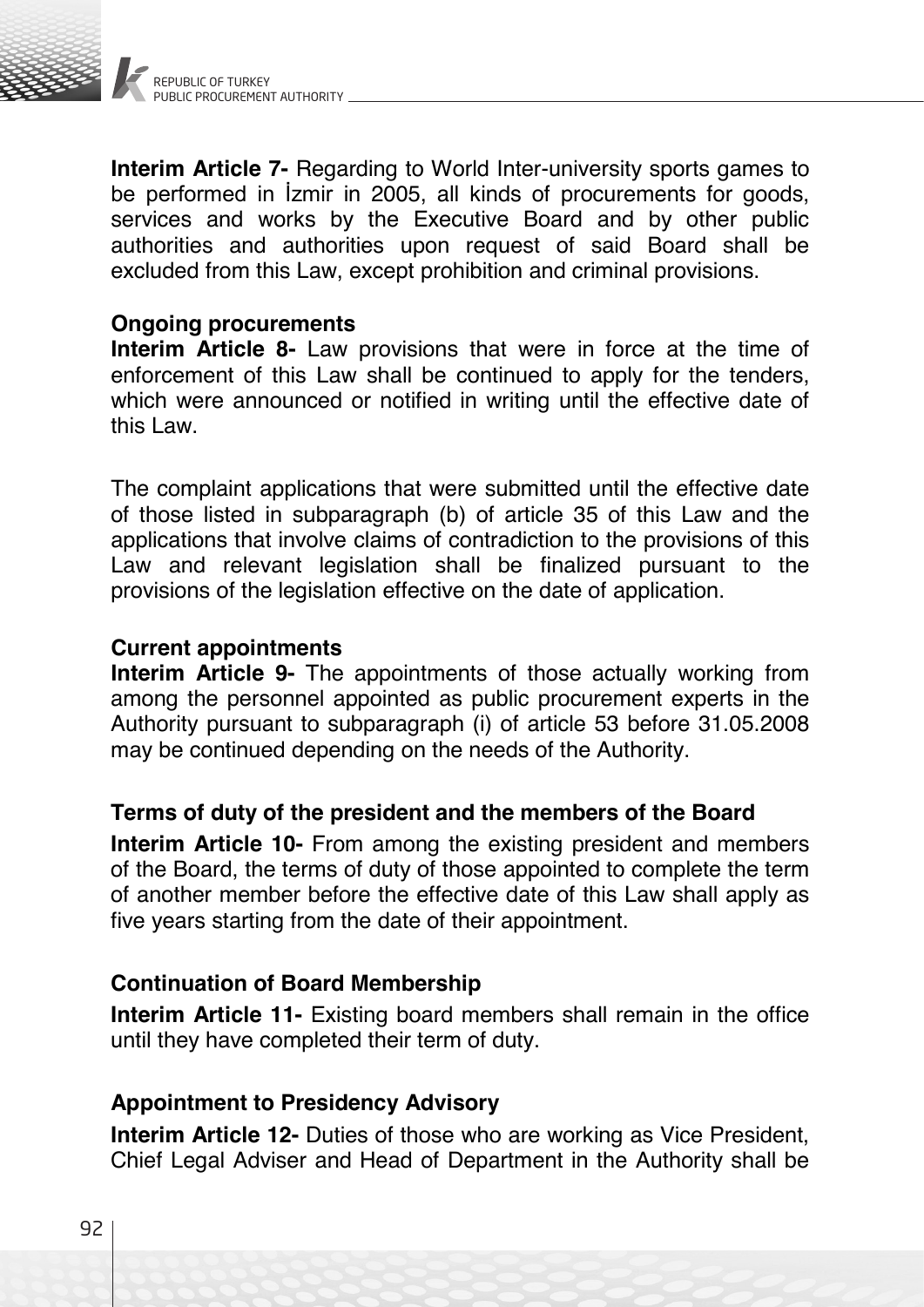

ended at the effective date of this Decree Law. They are considered to be appointed to the titles of Presidency Adviser, which are created by attached list number (3), without any further procedure. In case of any vacancy of the titles of Presidency Adviser which are created by this paragraph, the titles are deemed to be revoked without any further procedure.

For those who are considered to be appointed to the titles of Presidency Adviser as per first paragraph, as of the date of their appointment in case the total net amount of payments (this value is considered as a constant value) received at the most recent month in accordance with the related legislation for their previous titles exceeds the total net amount of payments received in accordance with the related legislation for their new titles which they are deemed to be appointed, the amount of the difference shall be paid as difference compensation without being subjected to any tax or deduction until the difference is offset. For those who have any voluntary change at the titles which they are considered to be appointed and for those who are voluntarily appointed to other authorities, the payment of difference compensation is ended.

Those who are appointed as Presidency Adviser as per first paragraph shall execute the duties determined by the president at the departments determined by the president.

# **Enforcement**

**Article 69-** Article 53, and interim Articles 1 and 5 of this Law shall be effective on the publication date, whereas the other articles shall enter into force on 1.1.2003.

# **Execution**

**Article 70-** The Council of Ministers shall execute the provisions of this Law.

# **Provision of Law no: 4761 which is not applicable to Law no: 4734 on Public Procurement**

**Article 20-** The salaries, financial and social rights and benefits for the President and members of the boards, supreme boards, institutions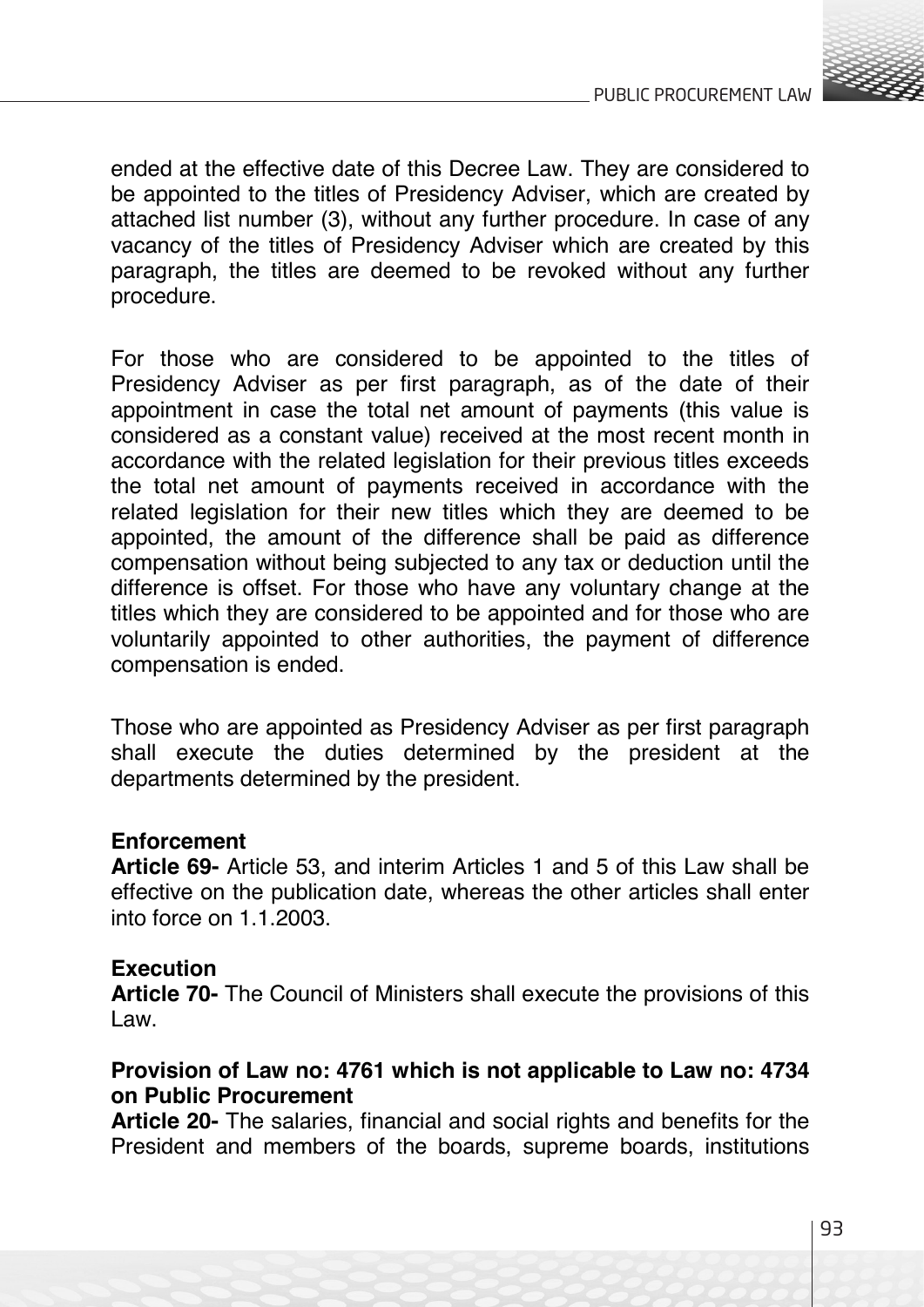

and organizations which were established or to be established until 31.12.2006, through the private laws possessing the form of public legal personalities and administrative and financial independencies, shall be determined by the Council of Ministers taking into account the functions of these boards. supreme boards, institutions and functions of these boards, supreme boards, organizations, wage equity and the practice of provisional article 1 of the Decree of Law no:631. When necessary, the Council of Ministers has the authority to increase the ceiling job-lot price of representation and duty indemnities up to the amount as three times as the ones which are being paid to civil servants, and to make arrangements in the increased amount in respect to staff position and titles, in order to ensure wage equity.

Until the above mentioned arrangement is made, The President of the Public Procurement Authority, is paid as total of net amount monthly and other payments as the Chairman of the Energy Market Regulation Authority is paid, and the members of the Public Procurement Board are paid monthly on the net amount of the 97 % of the total amount paid to the Chairman of the Board.

## **Provision of Law no: 4964 which is not applicable to the Law no: 4734, on Public Procurement**

**Interim Article 1-** Tender documents, form contracts and regulations which need to be rearranged because of the amendments on the Laws no: 4734 and 4735 made by this Law shall be prepared by Authority within 60 days as of publication date of this law and shall be put into force. Arrangements made by this law on monetary limits in Law no:4734 and newly added monetary limits shall be updated by the Authority as of 1.1.2003, within the framework of the principles of article 67 of Law no:4734, accepting those limits were valid on 22.01.2002. Contracting authorities shall continue to implementing the provisions of existing principles, procedures and regulations until the above mentioned arrangements become effective.

Principles and procedures need to be prepared and become effective due to the amendments made on  $3<sup>rd</sup>$  and provisional  $4<sup>th</sup>$  articles of Law no:4734 shall be prepared within 30 days as of publication date of this law and put into force. Contracting authorities shall continue to implementing the principles and procedures which were prepared and became effective prior to amendments made by this law, based on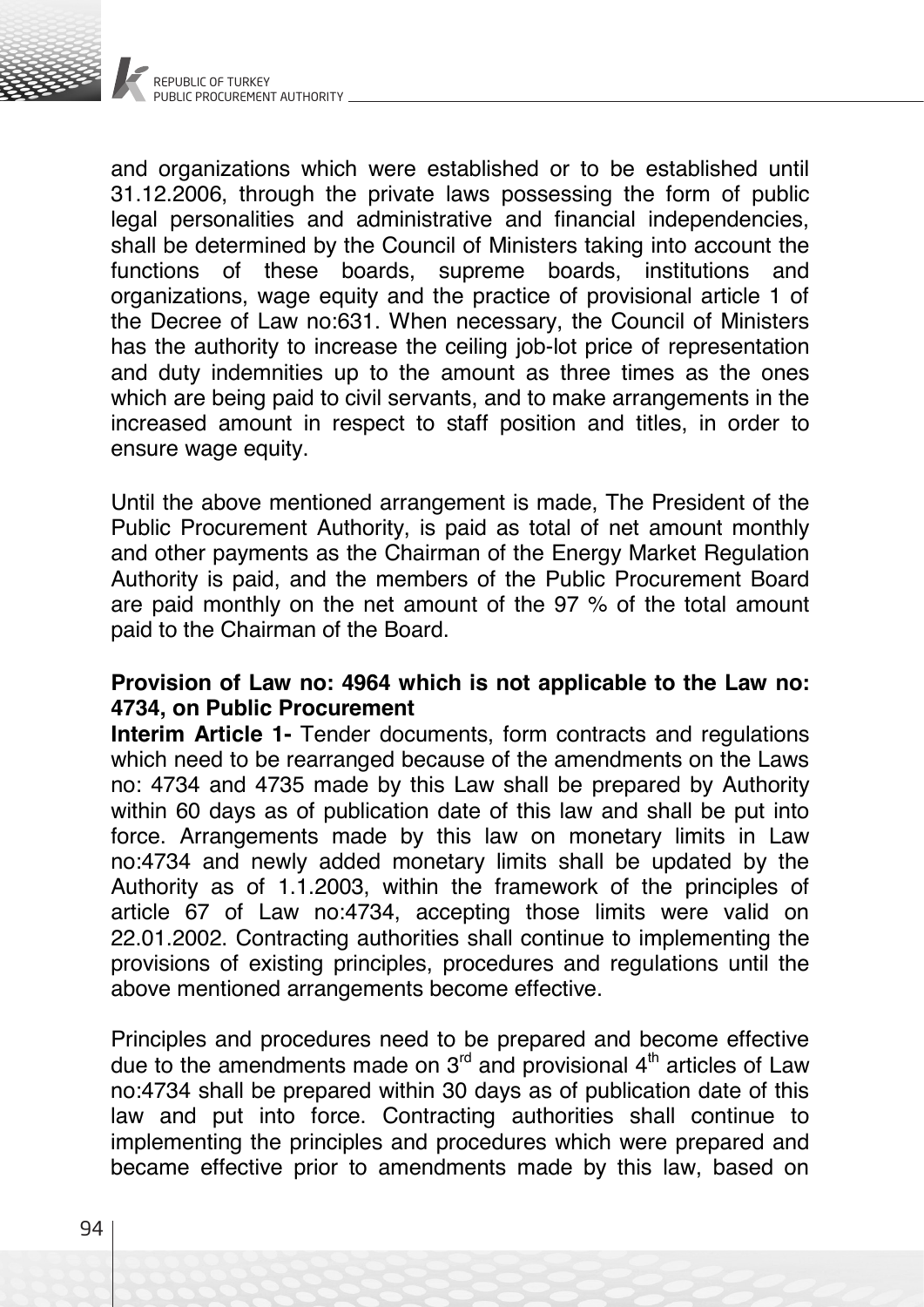

formerly executed  $3<sup>rd</sup>$  and provisional  $4<sup>th</sup>$  articles of Law no:4734, until those arrangements are published.

Works procurements, which the institutions benefiting from the exclusion provision in paragraph (g) of the  $3<sup>rd</sup>$  article of Law no:4734 are the awarded contractors, shall be subject to the exclusion provision specified in the same paragraph for a period of ten years.

## **Provision of Law no: 5398 which is not applicable to the Law no: 4734, on Public Procurement**

**Interim Article 2-** the part calculated according to the ratios established by the institutions and authorities upon the proposal of the Ministry of Finanace and the approval of the Prime Minister, of the accumulated income derived from all kinds of revenues generated by Istanbul Stock Exchange, the Radio and Television Supreme Council, the Competition Authority, the Capital Markets Board, Banking Regulation and Supervision Authority, the Telecommunications Authority, Energy Market Regulatory Authority, the Public Procurement Agency and the Tobacco, Tobacco Products and Alcoholic Beverages Market Regulatory Authority shall be deposited to the account at the Republic of Turkey Central Bank to be recorded as revenue at the scale (B) of the budget within the time period established by the Ministry of Finance. Also, cash surplus of the above listed institutions and authorities accumulated in their cashbooks until the date of 31.12.2005 shall be closed upon in accordance with the principles specified in this article and trasferred to related accounts.

The above listed institutions and authorities shall notify the Ministry of Finance by 15.07.2005 about their income as well as their cash and cash balance accumulated until the date of 30.06.2005, and financial information showing the income and expenses and cash and cash balance of the each month.